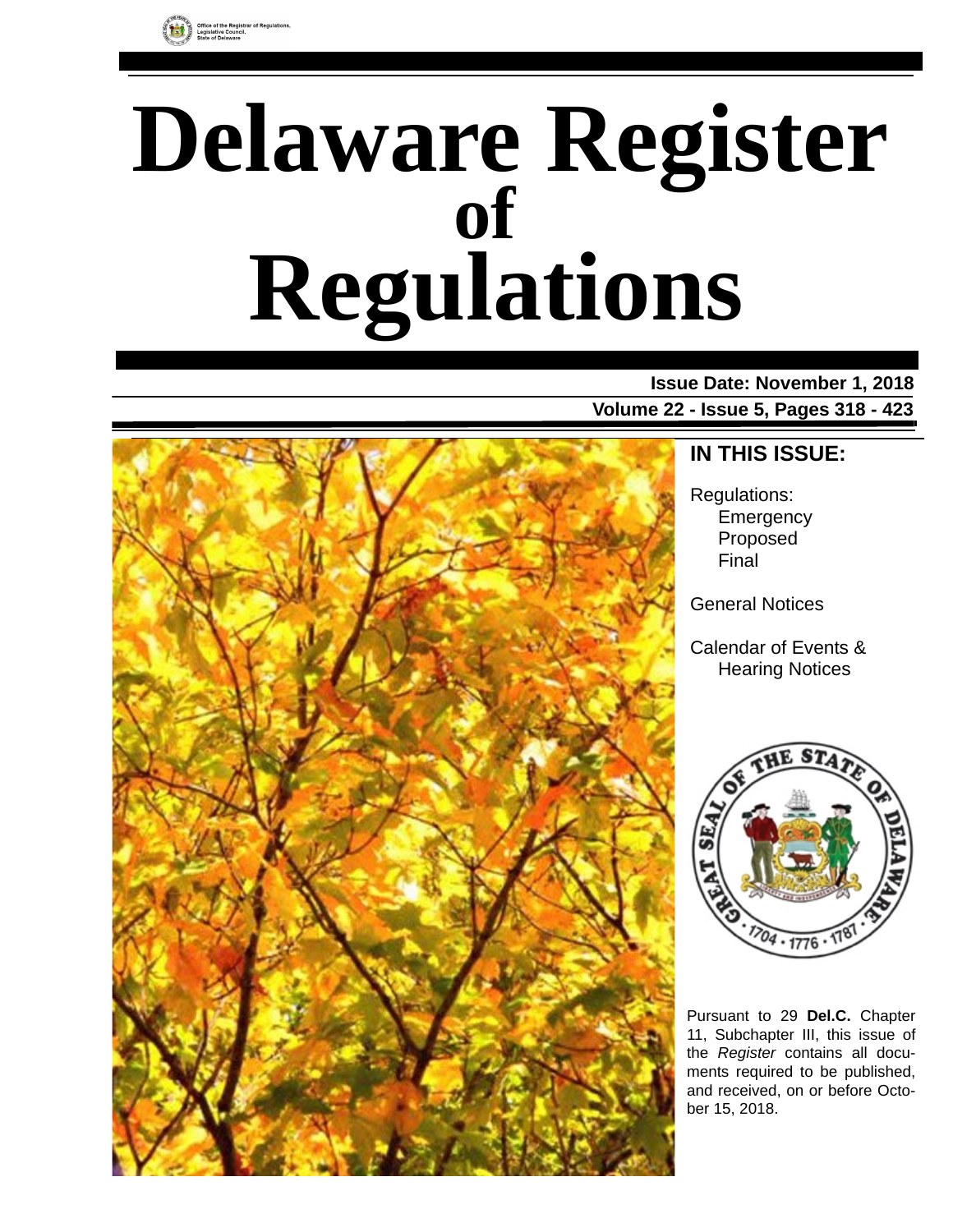# **INFORMATION ABOUT THE DELAWARE REGISTER OF REGULATIONS**

### **DELAWARE REGISTER OF REGULATIONS**

The *Delaware Register of Regulations* is an official State publication established by authority of 69 *Del. Laws*, c. 107 and is published on the first of each month throughout the year.

The *Delaware Register* will publish any regulations that are proposed to be adopted, amended or repealed and any emergency regulations promulgated.

The *Register* will also publish some or all of the following information:

- Governor's Executive Orders
- Governor's Appointments
- Agency Hearing and Meeting Notices
- Other documents considered to be in the public interest.

### **CITATION TO THE DELAWARE REGISTER**

The *Delaware Register of Regulations* is cited by volume, issue, page number and date. An example would be:

19 **DE Reg.** 1100 (06/01/16)

Refers to Volume 19, page 1100 of the *Delaware Register* issued on June 1, 2016.

### **SUBSCRIPTION INFORMATION**

The cost of a yearly subscription (12 issues) for the *Delaware Register of Regulations* is \$135.00. Single copies are available at a cost of \$12.00 per issue, including postage. For more information contact the Division of Research at 302-744-4114 or 1-800-282-8545 in Delaware.

### **CITIZEN PARTICIPATION IN THE REGULATORY PROCESS**

Delaware citizens and other interested parties may participate in the process by which administrative regulations are adopted, amended or repealed, and may initiate the process by which the validity and applicability of regulations is determined.

Under 29 **Del.C.** §10115 whenever an agency proposes to formulate, adopt, amend or repeal a regulation, it shall file notice and full text of such proposals, together with copies of the existing regulation being adopted, amended or repealed, with the Registrar for publication in the *Register of Regulations* pursuant to §1134 of this title. The notice shall describe the nature of the proceedings including a brief synopsis of the subject, substance, issues, possible terms of the agency action, a reference to the legal authority of the agency to act, and reference to any other regulations that may be impacted or affected by the proposal, and shall state the manner in which persons may present their views; if in writing, of the place to which and the final date by which such views may be submitted; or if at a public hearing, the date, time and place of the hearing. If a public hearing is to be held, such public hearing shall not be scheduled less than 20 days following publication of notice of the proposal in the *Register of Regulations*. If a public hearing will be held on the proposal, notice of the time, date, place and a summary of the nature of the proposal shall also be published in at least 2 Delaware newspapers of general circulation. The notice shall also be mailed to all persons who have made timely written requests of the agency for advance notice of its regulation-making proceedings.

**DELAWARE REGISTER OF REGULATIONS, VOL. 22, ISSUE 5, THURSDAY, NOVEMBER 1, 2018**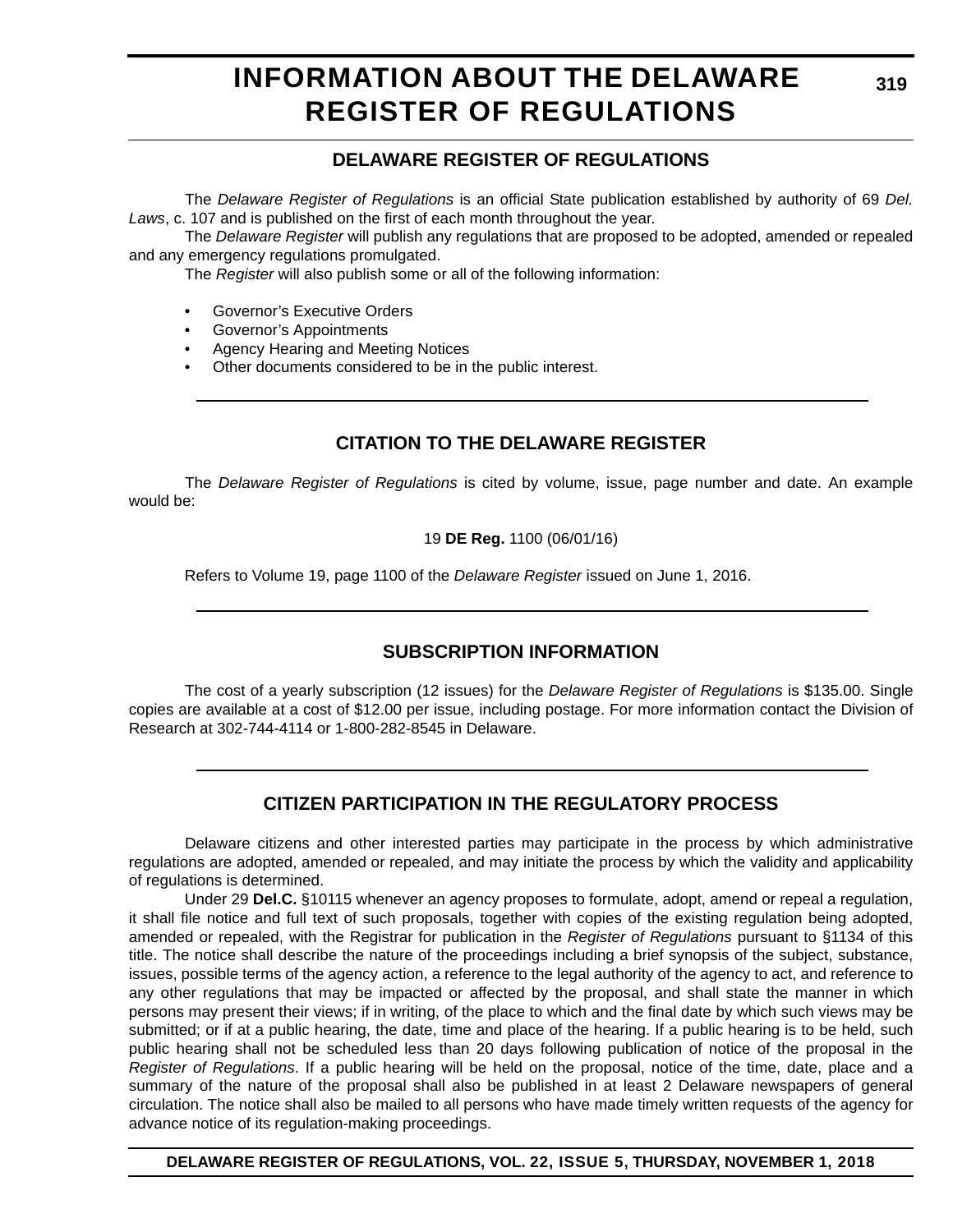**320**

# **INFORMATION ABOUT THE DELAWARE REGISTER OF REGULATIONS**

The opportunity for public comment shall be held open for a minimum of 30 days after the proposal is published in the *Register of Regulations*. At the conclusion of all hearings and after receipt, within the time allowed, of all written materials, upon all the testimonial and written evidence and information submitted, together with summaries of the evidence and information by subordinates, the agency shall determine whether a regulation should be adopted, amended or repealed and shall issue its conclusion in an order which shall include: (1) A brief summary of the evidence and information submitted; (2) A brief summary of its findings of fact with respect to the evidence and information, except where a rule of procedure is being adopted or amended; (3) A decision to adopt, amend or repeal a regulation or to take no action and the decision shall be supported by its findings on the evidence and information received; (4) The exact text and citation of such regulation adopted, amended or repealed; (5) The effective date of the order; (6) Any other findings or conclusions required by the law under which the agency has authority to act; and (7) The signature of at least a quorum of the agency members.

The effective date of an order which adopts, amends or repeals a regulation shall be not less than 10 days from the date the order adopting, amending or repealing a regulation has been published in its final form in the *Register of Regulations*, unless such adoption, amendment or repeal qualifies as an emergency under §10119.

Any person aggrieved by and claiming the unlawfulness of any regulation may bring an action in the Court for declaratory relief.

No action of an agency with respect to the making or consideration of a proposed adoption, amendment or repeal of a regulation shall be subject to review until final agency action on the proposal has been taken.

When any regulation is the subject of an enforcement action in the Court, the lawfulness of such regulation may be reviewed by the Court as a defense in the action.

Except as provided in the preceding section, no judicial review of a regulation is available unless a complaint therefor is filed in the Court within 30 days of the day the agency order with respect to the regulation was published in the *Register of Regulations*.

### **CLOSING DATES AND ISSUE DATES FOR THE DELAWARE REGISTER OF REGULATIONS**

| <b>ISSUE DATE</b> | <b>CLOSING DATE</b> | <b>CLOSING TIME</b> |
|-------------------|---------------------|---------------------|
| December 1        | November 15         | $4:30$ p.m.         |
| January 1         | December 17         | 4:30 p.m.           |
| February 1        | January 15          | 4:30 p.m.           |
| March 1           | February 15         | 4:30 p.m.           |
| April 1           | March 15            | 4:30 p.m.           |

### **DIVISION OF RESEARCH STAFF**

**Lori Christiansen**, Director; **Mark J. Cutrona**, Deputy Director; **Bethany Fiske**, Assistant Registrar of Regulations; **Deborah Gottschalk**, Legislative Attorney; **Robert Lupo**, Graphics and Printing Technician IV; **Colinda Marker**, Executive Secretary; **Kathleen Morris**, Human Resources/Financial Manager; **Nathan Poore**, Graphics and Print Technician; **Victoria Schultes**, Administrative Specialist II; **Don Sellers,** Print Shop Supervisor; **Yvette W. Smallwood**, Registrar of Regulations; **Holly Wagner**, Legislative Attorney; **Natalie White**, Administrative Specialist II; **Sara Zimmerman**, Legislative Librarian.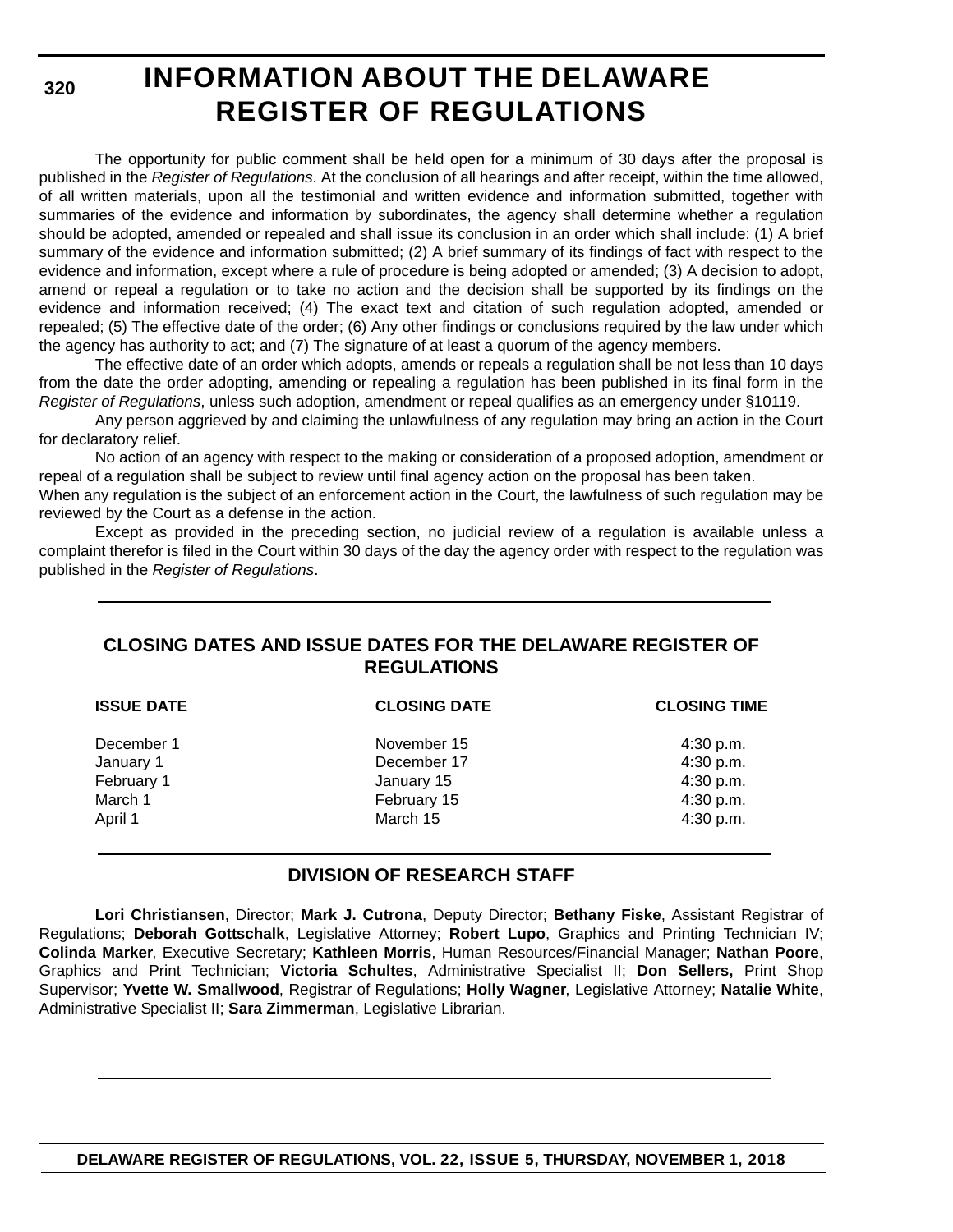# **TABLE OF CONTENTS**

**321**

<span id="page-3-0"></span>[Cumulative Tables............................................................................................................................. ............ 323](#page-5-0)

### **EMERGENCY**

| <b>PROPOSED</b>                                                                                    |  |
|----------------------------------------------------------------------------------------------------|--|
| <b>DEPARTMENT OF EDUCATION, Office of the Secretary</b>                                            |  |
|                                                                                                    |  |
|                                                                                                    |  |
| 616 Uniform Due Process Procedures for Alternative Placement Meetings and Expulsion Hearings       |  |
| 1205 Ada Leigh Soles Memorial Professional Librarian and Archivist Incentive Program               |  |
| DEPARTMENT OF HEALTH AND SOCIAL SERVICES, Division of Medicaid and Medical Assistance              |  |
|                                                                                                    |  |
|                                                                                                    |  |
|                                                                                                    |  |
| <b>DEPARTMENT OF INSURANCE, Office of the Commissioner</b>                                         |  |
|                                                                                                    |  |
| 1319 Arbitration of Disputes Between Carriers and Primary Care and Chronic Care Management         |  |
| 1320 Minimum Standards for Short-Term, Limited Duration Health Insurance Plans                     |  |
| <b>DEPARTMENT OF JUSTICE, Fraud and Consumer Protection Division</b>                               |  |
|                                                                                                    |  |
| DEPARTMENT OF SAFETY AND HOMELAND SECURITY, Division of State Police                               |  |
|                                                                                                    |  |
| DEPARTMENT OF SERVICES FOR CHILDREN, YOUTH AND THEIR FAMILIES                                      |  |
| <b>Division of Family Services</b>                                                                 |  |
| 101 DELACARE: Regulations for Early Care and Education and School-Age Centers                      |  |
|                                                                                                    |  |
| <b>DEPARTMENT OF STATE, Public Service Commission</b>                                              |  |
| 1010 Regulations Governing the Administration of the Electric and Natural Gas Utility Distribution |  |
|                                                                                                    |  |
|                                                                                                    |  |
| <b>DEPARTMENT OF TRANSPORTATION, Division of Transportation Solutions</b>                          |  |
|                                                                                                    |  |

### **FINAL**

| <b>DEPARTMENT OF EDUCATION, Office of the Secretary</b> |     |
|---------------------------------------------------------|-----|
|                                                         | 395 |
|                                                         | 398 |

**DELAWARE REGISTER OF REGULATIONS, VOL. 22, ISSUE 5, THURSDAY, NOVEMBER 1, 2018**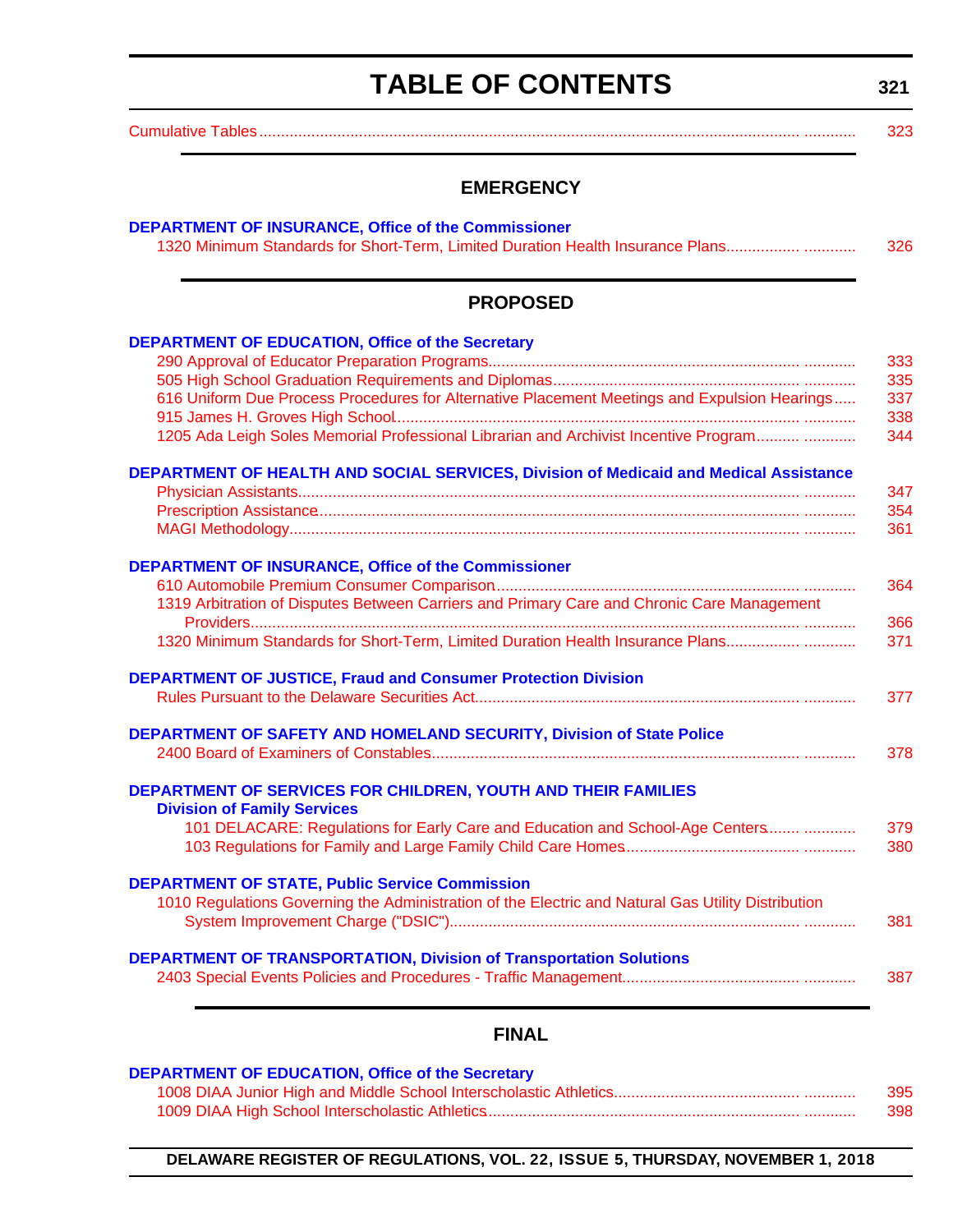# **TABLE OF CONTENTS**

| <b>DEPARTMENT OF HEALTH AND SOCIAL SERVICES</b><br><b>Division of Medicaid and Medical Assistance</b>                                                |     |
|------------------------------------------------------------------------------------------------------------------------------------------------------|-----|
|                                                                                                                                                      | 400 |
| <b>Division of Public Health</b>                                                                                                                     |     |
|                                                                                                                                                      | 401 |
| <b>DEPARTMENT OF LABOR, Division of Industrial Affairs</b>                                                                                           |     |
|                                                                                                                                                      | 403 |
| DEPARTMENT OF NATURAL RESOURCES AND ENVIRONMENTAL CONTROL<br><b>Division of Air Quality</b>                                                          |     |
|                                                                                                                                                      | 405 |
| <b>Division of Climate, Coastal and Energy</b>                                                                                                       |     |
| 108 Delaware Coastal Management Program Federal Consistency Policies and Procedures                                                                  | 407 |
| DEPARTMENT OF SAFETY AND HOMELAND SECURITY, Division of State Police<br>1300 Board of Examiners of Private Investigators & Private Security Agencies | 407 |
| <b>DEPARTMENT OF STATE</b>                                                                                                                           |     |
| <b>Division of Historical and Cultural Affairs</b>                                                                                                   |     |
|                                                                                                                                                      | 409 |
| <b>Division of Professional Regulation</b>                                                                                                           |     |
|                                                                                                                                                      | 412 |

### **GENERAL NOTICES**

| DEPARTMENT OF NATURAL RESOURCES AND ENVIRONMENTAL CONTROL                                    |     |
|----------------------------------------------------------------------------------------------|-----|
| <b>Division of Air Quality</b>                                                               |     |
| Delaware's State Implementation Plan ("SIP"): Revision to Address Section 110 Infrastructure |     |
| Requirements of the Clean Air Act for the 2015 National Ambient Air Quality Standards        |     |
|                                                                                              | 414 |
|                                                                                              |     |

### **CALENDAR OF EVENTS/HEARING NOTICES**

| Delaware River Basin Commission, Notice of Public Hearing and Business Meeting                       | 416         |
|------------------------------------------------------------------------------------------------------|-------------|
|                                                                                                      | 416         |
| Dept. of Health and Social Services, Div. of Medicaid and Medical Assistance, Notices of Public      |             |
|                                                                                                      | $416 - 417$ |
| Dept. of Insurance, Office of the Commissioner, Notices of Public Comment Periods                    | $417 - 419$ |
| Dept. of Justice, Fraud and Consumer Protection Division, Notice of Public Comment Period            | 420         |
| Dept. of Safety and Homeland Security, Div. of State Police, Notice of Public Comment Period         | 420         |
| Dept. of Services for Children, Youth and Their Families, Div. of Family Services, Notices of Public |             |
|                                                                                                      | 420 - 421   |
|                                                                                                      | 422         |
| Dept. of Transportation, Div. of Transportation Solutions, Notice of Public Comment Period           | 422         |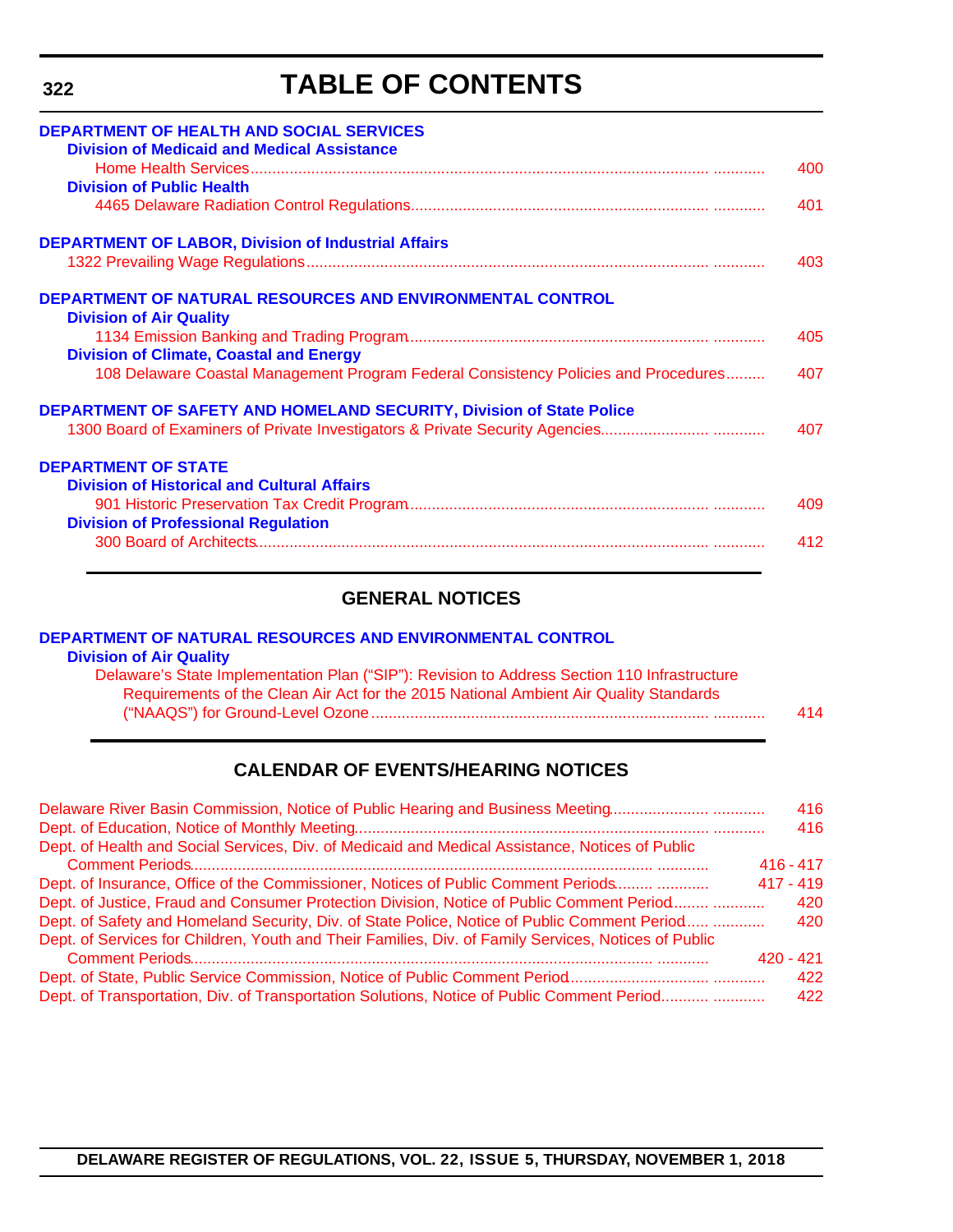# **[CUMULATIVE TABLES](#page-3-0)**

<span id="page-5-0"></span>The table printed below lists the regulations that have been proposed, adopted, amended or repealed in the preceding issues of the current volume of the *Delaware Register of Regulations*.

The regulations are listed alphabetically by the promulgating agency, followed by a citation to that issue of the *Register* in which the regulation was published. Proposed regulations are designated with (Prop.); Final regulations are designated with (Final); Emergency regulations are designated with (Emer.); and regulations that have been repealed are designated with (Rep.).

| <b>DELAWARE HEALTH INFORMATION NETWORK</b>                              |                                                        |
|-------------------------------------------------------------------------|--------------------------------------------------------|
| 103 Delaware Health Care Claims Database Data Collection Regulation     | 22 DE Reg. 251 (Prop.)                                 |
| DEPARTMENT OF AGRICULTURE                                               |                                                        |
| <b>Food Products Inspection</b>                                         |                                                        |
|                                                                         | 22 DE Reg. 83 (Prop.)                                  |
| <b>Harness Racing Commission</b>                                        |                                                        |
|                                                                         | 22 DE Reg. 47 (Final)                                  |
|                                                                         | 22 DE Reg. 48 (Final)                                  |
|                                                                         | 22 DE Reg. 253 (Prop.)                                 |
| <b>Thoroughbred Racing Commission</b>                                   |                                                        |
|                                                                         | 22 DE Reg. 255 (Prop.)                                 |
|                                                                         | 22 DE Reg. 295 (Final)                                 |
| <b>DEPARTMENT OF EDUCATION</b>                                          |                                                        |
| <b>Office of the Secretary</b>                                          |                                                        |
| 106A Teacher Appraisal Process Delaware Performance Appraisal System    |                                                        |
|                                                                         | 22 <b>DE Reg.</b> 49 (Final)                           |
| 107A Specialist Appraisal Process Delaware Performance Appraisal System |                                                        |
|                                                                         | 22 DE Reg. 51 (Final)                                  |
|                                                                         | 22 DE Reg. 11 (Prop.)                                  |
|                                                                         | 22 DE Reg. 219 (Final)                                 |
|                                                                         | 22 DE Reg 109 (Prop.)                                  |
|                                                                         | 22 DE Reg. 296 (Final)                                 |
|                                                                         | 22 DE Reg. 52 (Final)                                  |
|                                                                         | 22 DE Reg. 100(Emer.)                                  |
|                                                                         | 22 <b>DE Reg.</b> 161 (Final)                          |
|                                                                         | 22 DE Reg. 297 (Final)                                 |
|                                                                         | 22 DE Reg. 55 (Final)                                  |
| 1006 Delaware Interscholastic Athletic Association (DIAA)               | 22 DE Reg. 56 (Final)                                  |
|                                                                         | 22 DE Reg. 162 (Final)                                 |
| 1008 DIAA Junior High and Middle School Interscholastic Athletics       | 22 DE Reg. 60 (Final)                                  |
|                                                                         | 22 DE Reg. 186 (Prop.)                                 |
|                                                                         | 22 <b>DE Reg.</b> 61 (Final)                           |
|                                                                         | 22 DE Reg. 187 (Prop.)                                 |
| 1204 High Needs Educator Student Loan Payment Program                   | 22 <b>DE Reg.</b> 256 (Prop.)                          |
| <b>Professional Standards Board</b>                                     |                                                        |
|                                                                         | 22 DE Reg. 13 (Prop.)                                  |
|                                                                         | 22 DE Reg. 221 (Final)                                 |
|                                                                         | 22 <b>DE Reg.</b> 63 (Final)                           |
|                                                                         | 22 DE Reg. 13 (Prop.)                                  |
|                                                                         | 22 DE Reg. 259 (Prop.)<br>22 <b>DE Reg.</b> 64 (Final) |
|                                                                         |                                                        |
| <b>DEPARTMENT OF FINANCE</b>                                            |                                                        |
| <b>Office of the State Lottery</b>                                      |                                                        |
|                                                                         | 22 DE Reg. 261 (Prop.)                                 |
|                                                                         | 22 DE Reg. 261 (Prop.)                                 |

**DELAWARE REGISTER OF REGULATIONS, VOL. 22, ISSUE 5, THURSDAY, NOVEMBER 1, 2018**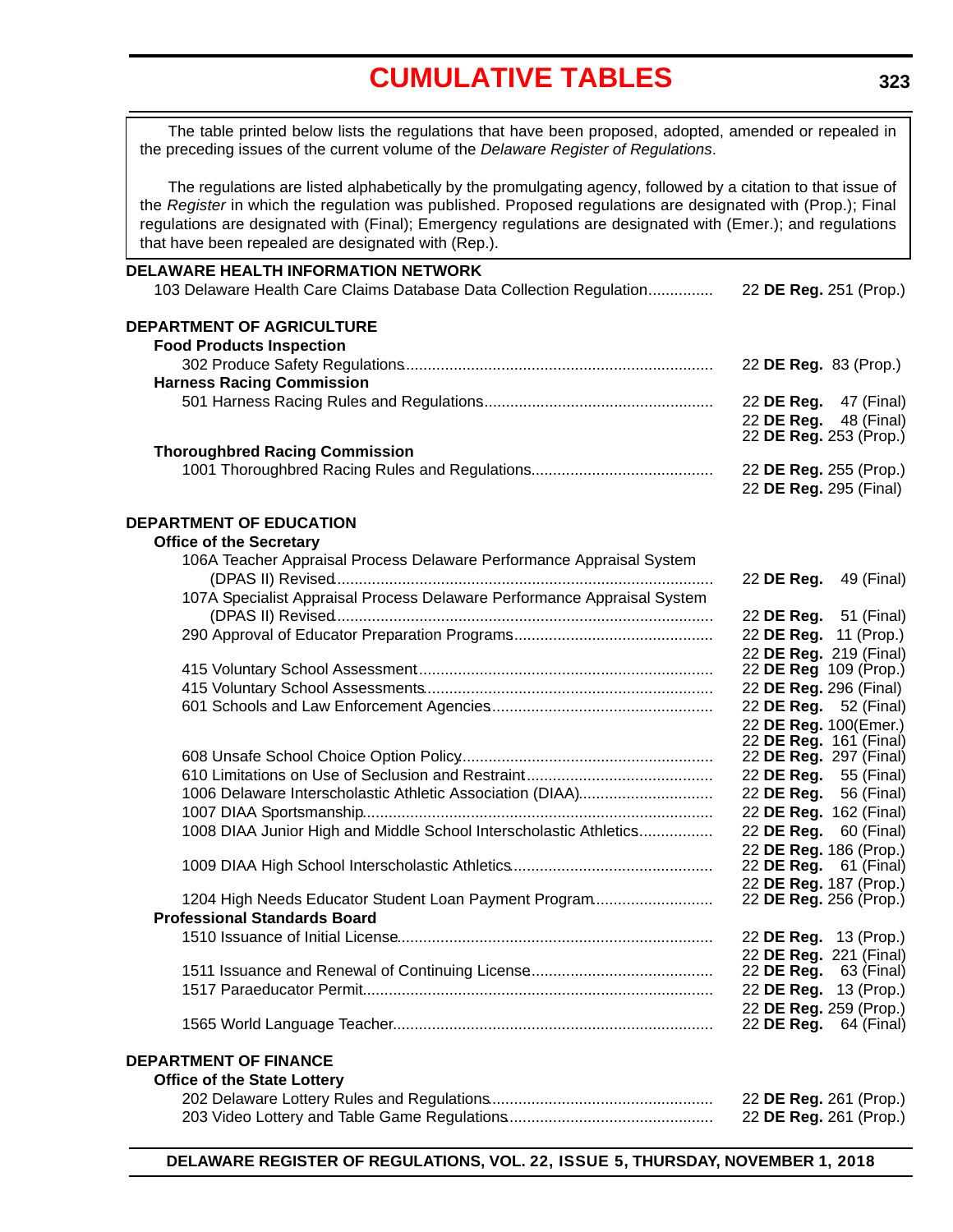### **324**

# **CUMULATIVE TABLES**

|                                                                        | 22 DE Reg. 163 (Final)                           |
|------------------------------------------------------------------------|--------------------------------------------------|
|                                                                        |                                                  |
| <b>DEPARTMENT OF HEALTH AND SOCIAL SERVICES</b>                        |                                                  |
| <b>Division of Medicaid and Medical Assistance</b>                     |                                                  |
|                                                                        | 22 DE Reg. 127 (Prop.)                           |
|                                                                        | 22 DE Reg. 301 (Final)                           |
|                                                                        | 22 DE Reg. 122 (Prop.)                           |
|                                                                        | 22 DE Reg. 299 (Final)<br>22 DE Reg. 262 (Prop.) |
|                                                                        | 22 DE Reg. 194 (Prop.)                           |
| Long Term Care Medicaid: DSSM 20101, 20103, 20103.1.2 and 14100.3      | 22 DE Reg. 66 (Final)                            |
|                                                                        | 22 DE Reg. 15 (Prop.)                            |
|                                                                        | 22 DE Reg. 222 (Final)                           |
|                                                                        | 22 DE Reg. 6 (Errata)                            |
| <b>Division of Public Health</b>                                       |                                                  |
| 4502 Regulations for Certification of Animal Welfare Officers          | 22 DE Reg. 197 (Prop.)                           |
|                                                                        | 22 DE Reg. 132 (Prop.)                           |
| <b>Division of Social Services</b>                                     |                                                  |
|                                                                        | 22 DE Reg. 264 (Prop.)                           |
|                                                                        | 22 DE Reg. 138 (Prop.)                           |
|                                                                        | 22 DE Reg. 20 (Prop.)                            |
|                                                                        |                                                  |
| <b>DEPARTMENT OF INSURANCE</b>                                         |                                                  |
| <b>Office of the Commissioner</b>                                      |                                                  |
|                                                                        | 22 DE Reg. 164 (Final)                           |
| 1405 Filing Requirements for Multiple Employer Welfare Arrangements    | 22 DE Reg. 180 (Emer.)                           |
|                                                                        | 22 DE Reg. 202 (Prop.)                           |
|                                                                        |                                                  |
| <b>DEPARTMENT OF LABOR</b>                                             |                                                  |
| <b>Division of Industrial Affairs</b>                                  |                                                  |
|                                                                        | 22 DE Reg. 203 (Prop.)                           |
|                                                                        |                                                  |
| DEPARTMENT OF NATURAL RESOURCES AND ENVIRONMENTAL CONTROL              |                                                  |
| <b>Division of Air Quality</b>                                         |                                                  |
|                                                                        | 22 DE Reg. 141 (Prop.)                           |
| Division of Climate, Coastal & Energy                                  |                                                  |
| 2105 Evaluation, Measurement and Verification Procedures and Standards | 22 DE Reg. 210 (Prop.)                           |
| <b>Division of Fish and Wildlife</b>                                   |                                                  |
| 3505 Striped Bass Commercial Fishing Seasons; Quotas; Tagging and      |                                                  |
|                                                                        | 22 DE Reg. 267 (Prop.)                           |
| 3507 Black Sea Bass Size Limit; Trip Limits, Seasons; Quotas           | 22 DE Reg.<br>21 (Prop.)                         |
|                                                                        | 22 DE Reg. 227 (Final)                           |
| 3511 Summer Flounder Size Limits; Possession Limits; Season            | 22 DE Reg. 24 (Prop.)                            |
|                                                                        | 22 DE Reg. 101 (Emer.)                           |
|                                                                        | 22 DE Reg. 304 (Final)<br>22 DE Reg. 103 (Emer.) |
|                                                                        | 22 DE Reg. 142 (Prop.)                           |
| <b>Division of Waste and Hazardous Substances</b>                      |                                                  |
|                                                                        | 22 DE Reg. 270 (Prop.)                           |
| <b>Division of Water</b>                                               |                                                  |
| 7102 Regulations Governing Underground Injection Control               | 22 <b>DE Reg.</b> 10 (Errata)                    |
| <b>Division of Watershed Stewardship</b>                               |                                                  |
|                                                                        | 22 DE Reg. 211 (Prop.)                           |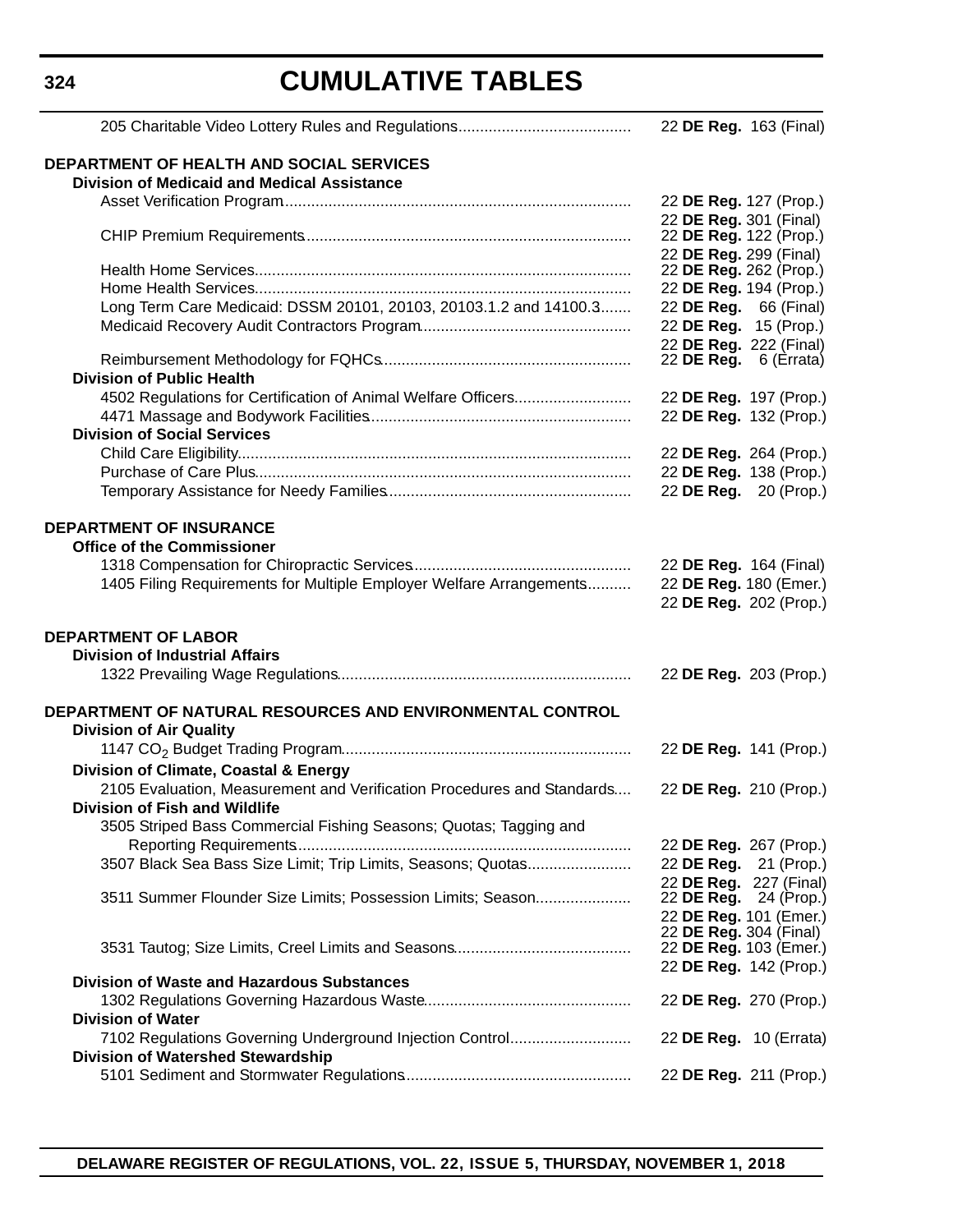# **CUMULATIVE TABLES**

| <b>Office of the Secretary</b><br>109 Regulations Governing the Guidelines to Evaluate Land Being Considered |            | 22 DE Reg. 99 (Errata)        |
|--------------------------------------------------------------------------------------------------------------|------------|-------------------------------|
|                                                                                                              |            |                               |
| DEPARTMENT OF SAFETY AND HOMELAND SECURITY                                                                   |            |                               |
| <b>Delaware Council on Police Training</b>                                                                   |            |                               |
| 801 Regulations of the Delaware Council on Police Training                                                   |            | 22 DE Reg. 26 (Prop.)         |
|                                                                                                              |            | 22 DE Reg. 230 (Final)        |
| <b>Division of State Police</b>                                                                              |            |                               |
| 1300 Board of Examiners of Private Investigators & Private Security Agencies                                 |            | 22 DE Reg. 69 (Final)         |
|                                                                                                              |            | 22 DE Reg. 212 (Prop.)        |
|                                                                                                              | 22 DE Reg. | 70 (Final)                    |
|                                                                                                              |            | 22 DE Reg. 214 (Prop.)        |
|                                                                                                              |            | 22 DE Reg. 306 (Final)        |
| <b>Office of the Secretary</b>                                                                               |            |                               |
| 102 Regulations Governing the Destructive Weapon Compensation Program                                        |            |                               |
|                                                                                                              |            | 22 DE Reg. 105 (Emer.)        |
|                                                                                                              |            | 22 DE Reg. 145 (Prop.)        |
| <b>Sex Offender Management Board</b>                                                                         |            | 22 <b>DE Reg.</b> 307 (Final) |
|                                                                                                              |            | 22 DE Reg. 271 (Prop.)        |
|                                                                                                              |            |                               |
| <b>DEPARTMENT OF STATE</b>                                                                                   |            |                               |
| <b>Division of Corporations</b>                                                                              |            |                               |
| Registered Agent Customer Entity Verification Requirements                                                   |            | 22 DE Reg. 215 (Prop.)        |
| <b>Division of Historical and Cultural Affairs</b>                                                           |            |                               |
|                                                                                                              |            | 22 DE Reg. 147 (Prop.)        |
|                                                                                                              |            | 22 DE Reg. 72 (Final)         |
| <b>Division of Professional Regulation</b>                                                                   |            |                               |
|                                                                                                              |            | 22 DE Reg. 27 (Prop.)         |
|                                                                                                              |            | 22 DE Reg. 232 (Final)        |
|                                                                                                              |            | 22 DE Reg. 234 (Final)        |
|                                                                                                              |            | 22 DE Reg. 272 (Prop.)        |
|                                                                                                              |            | 22 DE Reg. 153 (Prop.)        |
|                                                                                                              |            | 22 DE Reg. 275 (Prop.)        |
|                                                                                                              |            | 22 DE Reg. 280 (Prop.)        |
| 3000 Board of Professional Counselors of Mental Health and Chemical                                          |            |                               |
|                                                                                                              |            | 22 DE Reg. 78 (Final)         |
| 3700 Board of Speech/Language Pathologists, Audiologists and Hearing Aid                                     |            |                               |
|                                                                                                              | 22 DE Reg. | 30 (Prop.)                    |
|                                                                                                              | 22 DE Reg. |                               |
| <b>Public Service Commission</b>                                                                             |            | 79 (Final)                    |
|                                                                                                              |            |                               |
| 3008 Rules and Procedures to Implement the Renewable Energy Portfolio                                        |            |                               |
|                                                                                                              | 22 DE Reg. | 37 (Prop.)                    |
| 3011 Rules for Certification of Electric Transmission Suppliers                                              | 22 DE Reg. | 80 (Final)                    |
| <b>DEPARTMENT OF TRANSPORTATION</b>                                                                          |            |                               |
| <b>Delaware Transit Corporation</b>                                                                          |            |                               |
|                                                                                                              |            | 22 DE Reg. 287 (Prop.)        |
|                                                                                                              |            | 22 DE Reg. 288 (Prop.)        |
| <b>Division of Transportation Solutions</b>                                                                  |            |                               |
| 2406 Policies and Procedures for Acquisition of Certain Real Property                                        |            | 22 DE Reg. 289 (Prop.)        |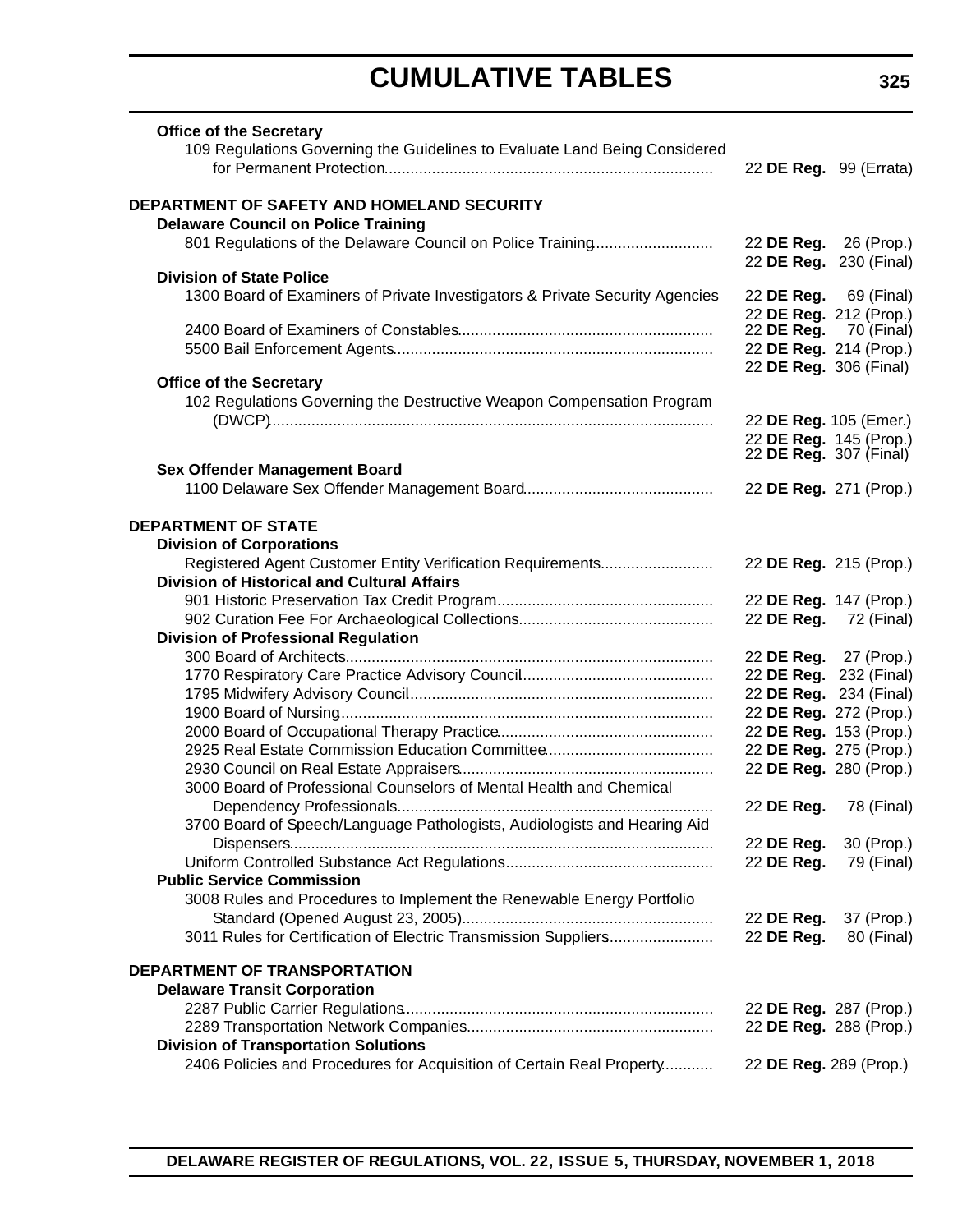### **EMERGENCY REGULATIONS**

#### **Symbol Key**

<span id="page-8-0"></span>Arial type indicates the text existing prior to the regulation being promulgated. Underlined text indicates new text. Language which is stricken through indicates text being deleted.

### **Emergency Regulations**

Under 29 **Del.C.** §10119 an agency may promulgate a regulatory change as an Emergency under the following conditions:

#### **§ 10119. Emergency regulations.**

If an agency determines that an imminent peril to the public health, safety or welfare requires the adoption, amendment or repeal of a regulation with less than the notice required by § 10115, the following rules shall apply:

(1) The agency may proceed to act without prior notice or hearing or upon any abbreviated notice and hearing that it finds practicable;

(2) The order adopting, amending or repealing a regulation shall state, in writing, the reasons for the agency's determination that such emergency action is necessary;

(3) The order effecting such action may be effective for a period of not longer than 120 days and may be renewed once for a period not exceeding 60 days;

(4) When such an order is issued without any of the public procedures otherwise required or authorized by this chapter, the agency shall state as part of the order that it will receive, consider and respond to petitions by any interested person for the reconsideration or revision thereof; and

(5) The agency shall submit a copy of the emergency order to the Registrar for publication in the next issue of the *Register of Regulations*. (60 Del. Laws, c. 585, § 1; 62 Del. Laws, c. 301, § 2; 71 Del. Laws, c. 48, § 10.)

### **[DEPARTMENT OF INSURANCE](https://insurance.delaware.gov/)**

### **OFFICE OF [THE COMMISSIONER](https://insurance.delaware.gov/)**

Statutory Authority: 18 Delaware Code, Sections 311 and 1720; 18 Delaware Code Chapters 33, 35 and 36; 29 Delaware Code, Section 10119, and in response to 26 CFR 54.9833-1, 29 CFR 2590.736, 45 CFR 146.125 and 45 CFR 148.120

 (18 **Del.C.** §§311 & 1720; 18 **Del.C.** Chs. 33, 35 & 36; 29 **Del.C.** §10119 & in response to 26 CFR 54.9833-1, 29 CFR 2590.736, 45 CFR 146.125 and 45 CFR 148.120)

#### **ORDER**

### **[1320 Minimum Standards for Short-Term, Limited Duration Health Insurance Plans](#page-3-0)**

Pursuant to 29 **Del.C.** §10119, it is necessary to adopt new Regulation 1320, Minimum Standards for Short-Term, Limited Duration Health Insurance Plans.

#### REASONS FOR EMERGENCY ORDER

A. Short-term, limited duration (STLD) health insurance has long been offered to individuals through the nongroup market and through associations. The product was originally designed for people who experience a temporary gap in health insurance coverage. Unlike other products that are considered "limited benefit" or "excepted benefit" policies (cancer-only or hospital indemnity that pay a fixed dollar benefit per inpatient stay), STLD health insurance policies are sometimes advertised as providing "major medical" coverage.

B. STLD policies are distinguishable from other comprehensive major medical policies in that they only provide coverage for a limited term, typically less than 365 days, and, as the name implies, are not renewable. Thus, an individual who bought an STLD and then becomes seriously ill has historically been unable to renew coverage when the policy ends.

C. STLD policies also have other significant limitations, including the types of services covered, and caps on the maximum claims-paid amounts. Additionally, pursuant to an exemption in the federal Affordable Care Act

### **DELAWARE REGISTER OF REGULATIONS, VOL. 22, ISSUE 5, THURSDAY, NOVEMBER 1, 2018**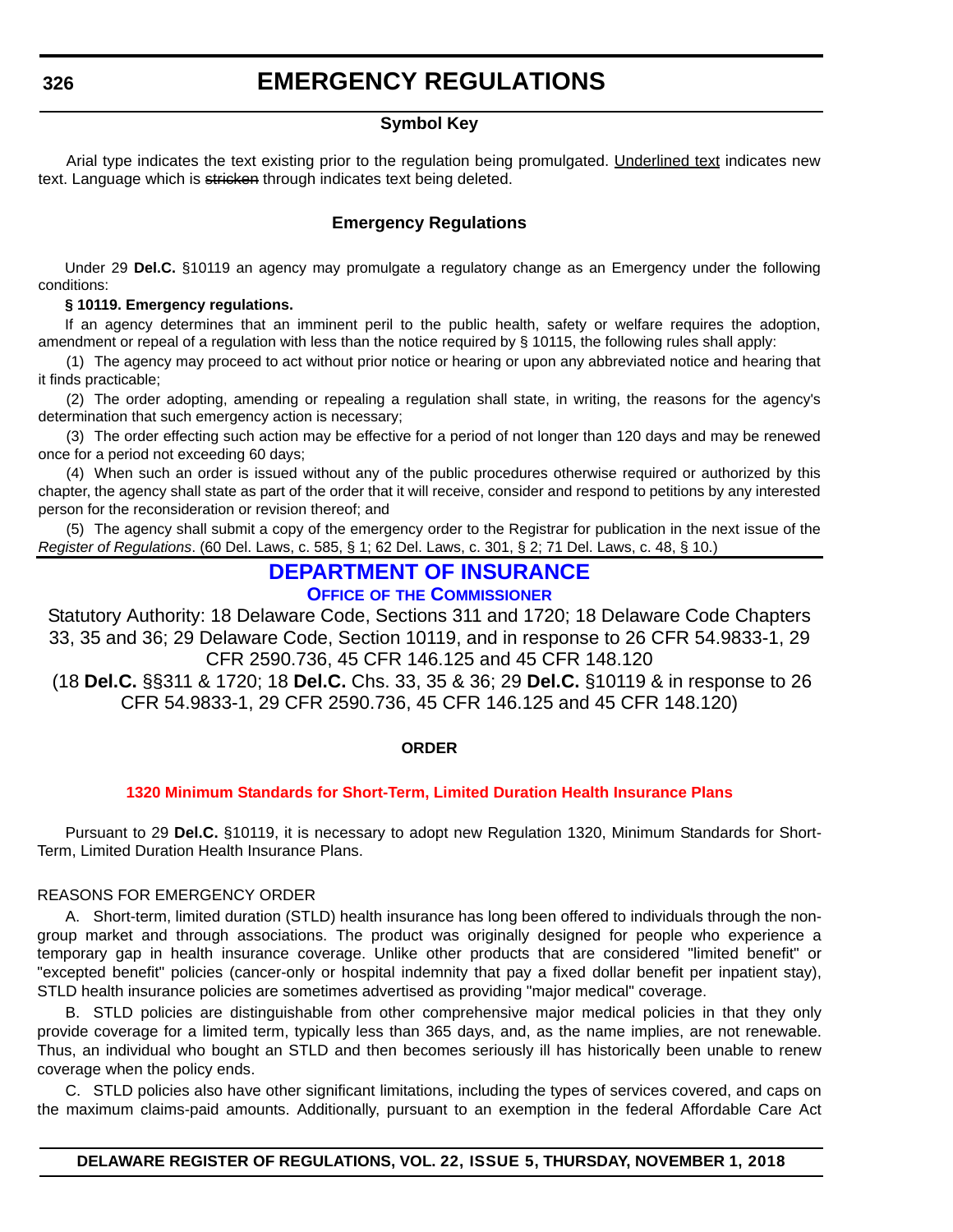(ACA), STLD policies are exempt from the market rules that apply to most major medical health insurance policies sold to individuals in the non-group market, including rules that prohibit medical underwriting, pre-existing condition exclusions, and lifetime and annual limits. They are also exempt from the ACA's minimum coverage standards.

D. In 2017, Congress reduced the ACA's individual mandate tax penalty, (the requirement that individuals have minimum essential health coverage or face a tax penalty) to \$0, beginning in 2019. It is possible that this change could lead more consumers to contemplate purchasing STLD policies.

E. On August 3, 2018, the federal government issued a rule that will apply to STLD health insurance policies sold on or after October 2, 2018. *See* 83 Fed. Reg. 38212 (the Final Rule). The Final Rule would extend the period during which plans can be sold from three to 12 months and would allow for consecutive renewal of short-term policies. The relaxation in renewal requirements allows consumers to enroll in the policies for a period arguably longer than "short term" and may re-enroll in the policies for an indefinite period of time.

F. Although the intent of the Final Rule is to grant consumers more affordable coverage alternatives than are offered through state health insurance marketplaces, the more "affordable" coverage comes with less actual coverage. Specifically, consumers who purchase these plans may face limited benefit offerings, significant out-ofpocket costs, the risk of plan cancellation due to pre-existing conditions, and possible deceptive advertising practices. A producer's duty of competence includes ensuring that consumers considering these policies are fully advised of the terms, benefits, and limitations of the coverage.

G. The Final Rule expressly describes short-term coverage as "a type of health insurance coverage that was primarily designed to fill temporary gaps in coverage that may occur when an individual is transitioning from one plan or coverage to another plan or coverage (emphasis added)." *Id.* at 38213.

H. STLD health insurance policies are not considered minimum essential coverage for purposes of satisfying the ACA individual mandate. *Id.* at 38213 and 38225.

I. Increased sales of these plans to younger, healthy people is expected to draw thousands of healthy consumers out of Delaware's Health Insurance Marketplace (HIM) risk pool, leading to an unhealthy risk mix and subsequent increases in marketplace health insurance premiums.

The sale of these plans can begin on October 1, 2018, which is 60 days after the Final Rule was issued. Therefore, states, including Delaware, have a short window within which to implement consumer protections, as the sale of these short-term policies could begin later this year.

K. The Final Rule specifically states that "states generally remain free to adopt . . . other standards as they see fit." *Id.* at 38225.

L. The Department is not able to complete the process of proposing new regulations, including the requirement to meet the publication and public notice provisions of the Delaware Administrative Procedures Act, by December 1, 2018, which is the date by which carriers may begin to offer STLD health insurance plans under the Final Rule.

M. Emergency rule-making is therefore necessary to ensure that carriers offering STLD health insurance plans comply with minimum consumer protection and notification standards so as to partially prevent the erosion of the stability of Delaware's HIM and to protect Delaware consumers from being potentially mislead into purchasing a STLD health insurance plan without being fully informed of its coverage limits or applicability.

N. The Department has completed the work necessary to submit the proposed new regulations for public comment and by issuing this emergency order will permit a timely transition for the regulatory oversight of STLD health insurance plans during the time required for public comment on the proposed new regulation that is identical to the emergency regulation that is the subject of this order and that is published elsewhere in this edition of the *Register of Regulations*.

#### DECISION AND ORDER

1. For the reasons stated above, Regulation 1320, a copy of which is hereby attached, is codified as a new emergency regulation effective December 1, 2018.

2. This order shall be effective for 120 days (until March 31, 2019), or until the proposed new Regulation 1320 published elsewhere in this edition of the *Register of Regulations* is adopted pursuant to the Delaware Administrative Procedures Act, whichever shall first occur. See 29 **Del.C.** § 10119(3).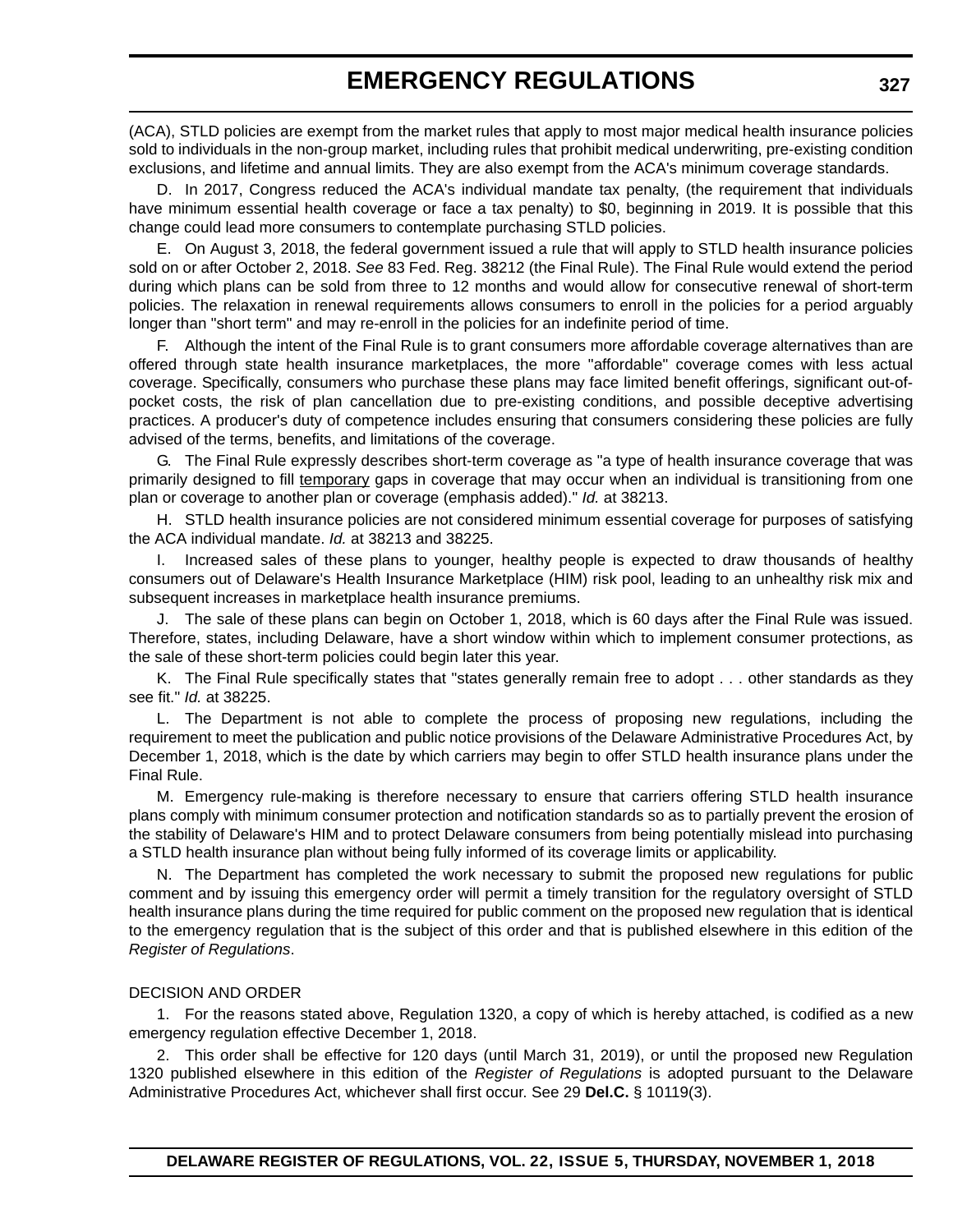#### **328**

### **EMERGENCY REGULATIONS**

3. The Department will receive, consider and respond to petitions by any interested person for the reconsideration or revision of the emergency regulation through the publication of a concurrent proposal elsewhere in this edition of the *Register of Regulations.*

IT IS SO ORDERED this 15<sup>th</sup> day of October, 2018.

Trinidad Navarro

Insurance Commissioner

#### **1320 Minimum Standards for Short-Term, Limited Duration Health Insurance Plans**

#### **1.0 Purpose**

- 1.1 The purpose of this regulation is to:
	- 1.1.1 Ensure that any short-term, limited duration health insurance policy that is offered in this state complies with certain minimum requirements;
	- 1.1.2 Set forth the requirements on producers and agents who offer short-term health insurance policies to this State's consumers; and
	- 1.1.3 Provide for full disclosure and notice in the sale of short-term, limited duration health insurance policies, as defined in this regulation.

#### **2.0 Authority**

This regulation is issued pursuant to the authority vested in the Commissioner pursuant to 18 **Del.C.** §311, 18 **Del.C.** §1720,18 **Del.C.** Chs. 33, 35 and 36, 29 **Del.C.** Ch. 101 and in response to 26 CFR 54.9833-1, 29 CFR 2590.736, 45 CFR 146.125 and 45 CFR 148.120.

#### **3.0 Applicability and Scope**

- 3.1 This regulation shall apply to short-term, limited-duration health insurance coverage offered for sale in this state. The requirements contained in this regulation shall be in addition to any other applicable regulations previously adopted.
- 3.2 This regulation shall not apply to:
	- 3.2.1 Medicare supplement policies subject to 18 **Del.C.** Ch. 34; or
	- 3.2.2 Long-term care insurance policies subject to 18 **Del.C.** Ch. 71.

#### **4.0 Definitions**

The following words and terms shall have the following meaning unless the context clearly indicates otherwise:

"**Carrier**" means any entity that provides health insurance in this State. Carrier includes an insurance company, health service corporation, managed care organization and any other entity providing a plan of health insurance or health benefits subject to State insurance regulation. Carrier also includes any third-party administrator or other entity that adjusts, administers or settles claims in connection with health insurance.

"**Certificate**" means a statement of the coverage and provisions of a policy of either individual or group accident and sickness insurance, which has been delivered or issued for delivery in this state and includes riders, endorsements and enrollment forms, if attached to the policy.

"**Commissioner**" means the Delaware Insurance Commissioner.

"**Direct response solicitation**" means a communication through a sponsoring or endorsing entity or individually through mail, telephone, the internet or other mass communication media.

"**Health care services**" means any services or supplies included in the furnishing to any individual of medical care, or hospitalization or incidental to the furnishing of such care or hospitalization, as well as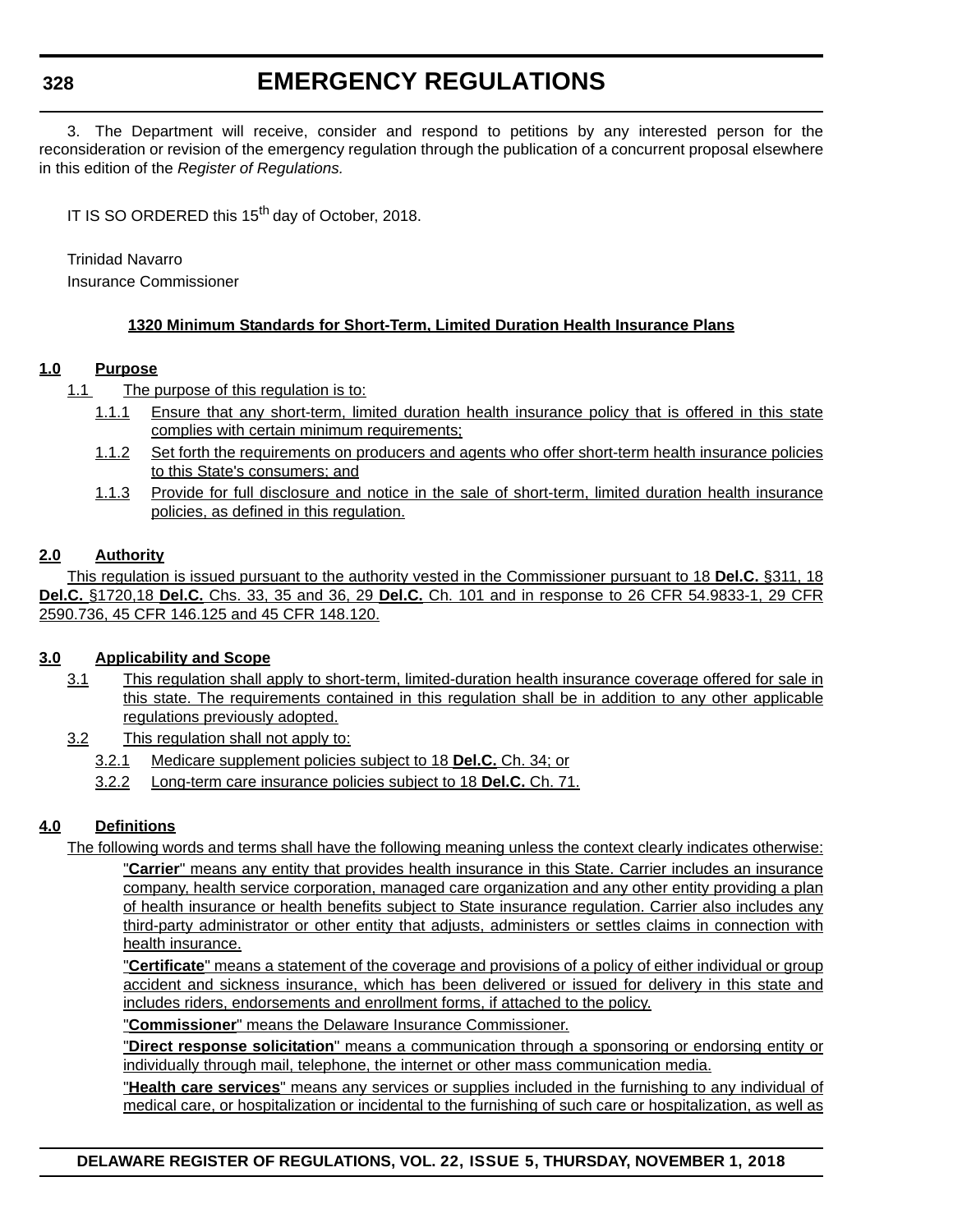### **EMERGENCY REGULATIONS**

the furnishing to any individual of any and all other services for the purpose of preventing, alleviating, curing or healing human illness, injury, disability or disease.

"**Short-term, limited duration health insurance**" means health insurance coverage provided pursuant to a contract with a health carrier that has an expiration date specified in the contract that is less than or equal to 3 months after the original effective date of the contract and has a duration of no longer than 3 months in total.

#### **5.0 Minimum Policy Standards**

- 5.1 No carrier shall advertise, sell or otherwise offer for sale or cause to be offered for sale a policy that it purports to be a short-term, limited duration health insurance policy, unless that policy meets the definition of short-term, limited duration health insurance policy as defined in Section 4.0 of this regulation and the policy meets the following minimum standards:
	- 5.1.1 The policy may not be issued for a period longer than three months;
	- 5.1.2 The three-month policy term limit set in subsection 5.1.1 is a single occurrence limit and may not be effectively extended by issuing the same policy for successive back-to-back terms or by issuing a different short-term, limited duration policy to the same policy holder more than once in any given year;
	- 5.1.3 The carrier shall apply the same underwriting standards to all applicants, regardless of whether they have previously been covered by short-term, limited duration health insurance;
	- 5.1.4 The policy contains the notice required in federal law as dictated in Section 6.0 of this regulation; and
	- 5.1.5 The policy shall be offered at a rate that has an actuarially expected loss ratio of at least 60 percent.
- 5.2 Every carrier who offers a short-term, limited duration health insurance policy shall obtain the approval of the terms and conditions of that policy from the Commissioner before such policy may be offered for sale in this state.
- 5.3 The Commissioner reserves the right to reject for approval a short-term, limited duration health insurance policy that, in the opinion of the Commissioner, is unjust, unfair, or unfairly discriminatory to the policyholder, a person insured under the policy, or to a beneficiary of the policy.

#### **6.0 Disclosure and Notice Requirements**

- 6.1 Except as provided in subsection 6.2, a carrier shall, at time of sale, enclose with every short-term, limited duration health insurance policy an outline of coverage of such policy delivered or issued for delivery in this state, in accordance with the following:
	- 6.1.1 If the sale of a policy occurs through an agent, the outline of coverage shall be delivered to the applicant at the time of application or to the certificate holder at the time of enrollment;
	- 6.1.2 If the sale of a policy occurs through direct response solicitation, the outline of coverage shall be delivered no later than in conjunction with the issuance of the policy or delivery of the certificate;
	- 6.1.3 If the outline of coverage required in this section is not delivered at the time of application or enrollment, the advertising materials delivered to the applicant or enrollee shall contain all the information required in subsection 6.1;
	- 6.1.4 If the outline of coverage is delivered to the applicant or enrollee at the time of application or enrollment, the carrier shall collect an acknowledgment of receipt or certificate of delivery of the outline of coverage and the carrier shall maintain evidence of the delivery; and
	- 6.1.5 If coverage is issued on a basis other than as applied for, an outline of coverage properly describing the coverage or contract actually issued shall be delivered with the policy or certificate to the applicant or enrollee.
- 6.2 An outline of coverage for short-term, limited duration health insurance shall not be required to be delivered by the carrier if the certificate contains a brief description of:
	- 6.2.1 Benefits;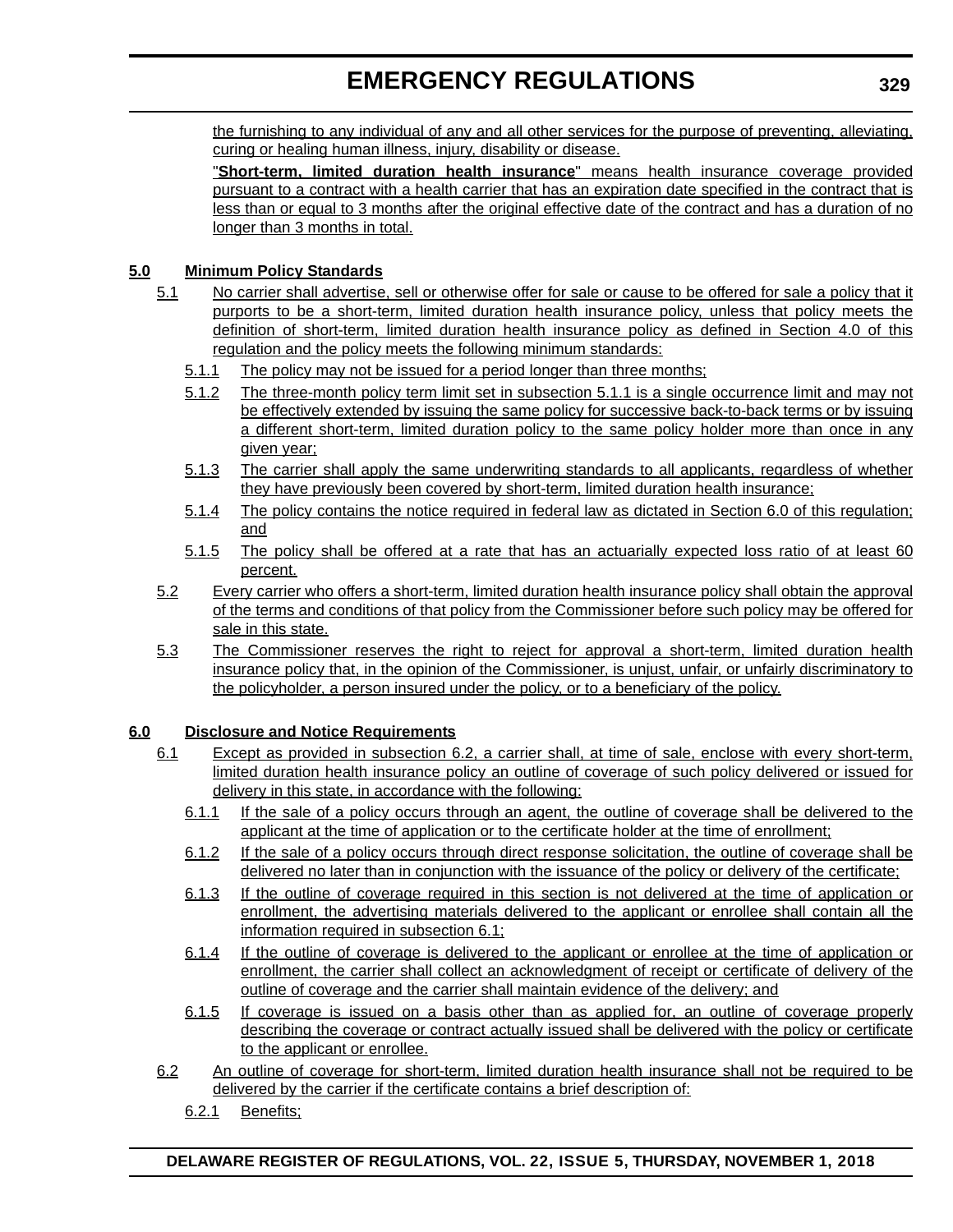## **EMERGENCY REGULATIONS**

- 6.2.2 Provisions that exclude, eliminate, restrict, limit, delay or in any other manner operate to qualify payment of the benefits;
- 6.2.3 Non-renewability provisions; and
- 6.2.4 The notice requirements as provided in subsection 6.5.
- 6.3 Coverage outlines provided pursuant to subsection 6.1 shall include:
	- 6.3.1 A statement identifying the applicable category or categories of coverage;
	- 6.3.2 A description of the principal benefits and coverage provided;
	- 6.3.3 A statement of the exceptions, reductions and limitations;
	- 6.3.4 A statement that the policy is not renewable; and
	- 6.3.5 A statement that the outline is a summary of the policy or certificate issued or applied for and that the policy or certificate should be consulted to determine governing policy provisions.
- 6.4 With respect to a policy having a coverage start date before January 1, 2019, a carrier shall display prominently in the application materials provided in connection with enrollment a notice, in at least 14 point type, that includes the following language in the following format:
	- This coverage is **NOT** required to comply with certain federal market requirements for health insurance, principally those contained in the **AFFORDABLE CARE ACT**.
	- Be sure to check your policy carefully to make sure you are aware of any **EXCLUSIONS** or **LIM-ITATIONS** regarding coverage of **PREEXISTING CONDITIONS** or **HEALTH BENEFITS** (such as hospitalization, emergency services, maternity care, preventive care, prescription drugs, and mental health and substance use disorder services).
	- Be sure to check your policy carefully to make sure you are aware of any **LIFETIME** and/or **ANNUAL DOLLAR LIMITS** on health benefits.
	- If this coverage expires or you lose eligibility for this coverage, **YOU MIGHT HAVE TO WAIT** until an open enrollment period to get other health insurance coverage.
	- This coverage is **NOT** "**MINIMUM ESSENTIAL COVERAGE**." If you don't have minimum essential coverage for any month in 2018, you may have to make a payment when you file your tax return unless you qualify for an exemption from the requirement that you have health coverage for that month.
- 6.5 With respect to policies having a coverage start date on or after January 1, 2019, a carrier shall display prominently in the application materials provided in connection with enrollment a notice, in at least 14 point bolded type, that includes the following language:
	- This coverage is **NOT** required to comply with certain federal market requirements for health insurance, principally those contained in the **AFFORDABLE CARE ACT**.
	- Be sure to check your policy carefully to make sure you are aware of any **EXCLUSIONS** or **LIM-ITATIONS** regarding coverage of **PREEXISTING CONDITIONS** or **HEALTH BENEFITS** (such as hospitalization, emergency services, maternity care, preventive care, prescription drugs, and mental health and substance use disorder services).
	- Be sure to check your policy carefully to make sure you are aware of any **LIFETIME** and/or **ANNUAL DOLLAR LIMITS** on health benefits.
	- If this coverage expires or you lose eligibility for this coverage, **YOU MIGHT HAVE TO WAIT** until an open enrollment period to get other health insurance coverage.
	- This coverage is **NOT** "**MINIMUM ESSENTIAL COVERAGE**." If you don't have minimum essential coverage for any month in 2019 or thereafter and the penalty for not having minimum essential coverage is more than the 2018 amount of \$0, you may have to make a payment when you file your tax return unless you qualify for an exemption from the requirement that you have health coverage for that month.

### **7.0 Requirements for Replacement**

7.1 Application forms shall include a question designed to elicit information as to whether the insurance to be issued is intended to replace any other accident and sickness insurance presently in force. A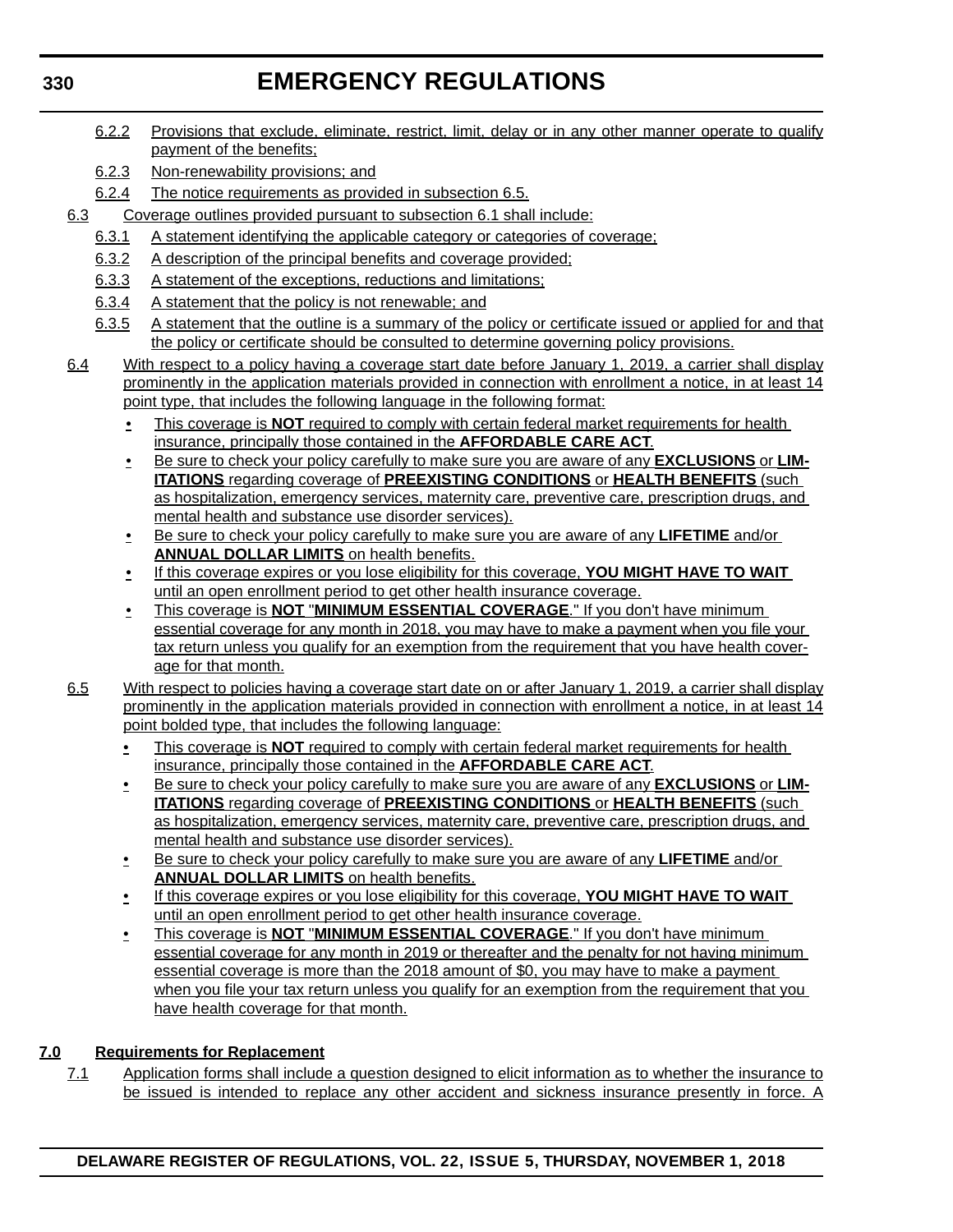supplementary application or other form to be signed by the applicant containing such a question may be used.

- 7.2 Upon determining that a sale will involve replacement, a carrier, other than a direct response carrier, or its agent, shall furnish the applicant, prior to issuance or delivery of the policy, the notice described in subsection 7.3. One copy of such notice shall be retained by the applicant and an additional copy signed by the applicant shall be retained by the carrier. A direct response carrier shall deliver to the applicant upon issuance of the policy, the notice described in subsection 7.4. In no event, however, will such a notice be required in the solicitation of the following types of policies: accident only and single premium nonrenewable policies.
- 7.3 The notice required by subsection 7.2 for a carrier, other than a direct response carrier, shall provide, in substantially the following form:

NOTICE TO APPLICANT REGARDING REPLACEMENT OF ACCIDENT AND SICKNESS INSURANCE

According to (your application) (information you have furnished), you intend to lapse or otherwise terminate existing accident and sickness insurance and replace it with a policy to be issued by (insert Company Name) Insurance Company. For your own information and protection, you should be aware of and seriously consider certain factors which may affect the insurance protection available to you under the new policy.

(1) Health conditions which you may presently have (pre-existing conditions) may not be immediately or fully covered under the new policy. This could result in denial or delay of a claim for benefits under the new policy, whereas a similar claim might have been payable under the policy you are replacing with this policy.

(2) You may wish to secure the advice of your present carrier or its agent regarding the proposed replacement of your present policy. This is not only your right, but it is also in your best interests to make sure you understand all the relevant factors involved in replacing your present coverage.

(3) If, after due consideration, you still wish to terminate your present policy and replace it with new coverage, be certain to truthfully and completely answer all questions on the application concerning your medical/health history. Failure to include all material medical information on an application may provide a basis for the company to deny any future claims and to refund your premium as though your policy had never been in force. After the application has been completed and before you sign it, re-read it carefully to be certain that all information has been properly recorded.

The above "Notice to Applicant" was delivered to me on:

(Date)

(Applicant's Signature)

\_\_\_\_\_\_\_\_\_\_\_\_\_\_\_\_\_\_\_\_\_\_\_\_\_\_\_\_

\_\_\_\_\_\_\_\_\_\_\_\_\_\_\_\_\_\_\_\_\_\_\_\_\_

7.4 The notice required by subsection 7.2 for a direct response carrier shall be as follows:

NOTICE TO APPLICANT REGARDING REPLACEMENT OF ACCIDENT AND SICKNESS INSURANCE

According to (your application) (information you have furnished), you intend to lapse or otherwise terminate existing accident and sickness insurance and replace it with a policy to be issued by (insert Company Name) Insurance Company. Your new policy provides 10 days within which you may decide without cost whether you desire to keep the policy. For your own information and protection, you should be aware of and seriously consider certain factors which may affect the insurance protection available to you under the new policy.

(1) Health conditions which you may presently have (pre-existing conditions) may not be immediately or fully covered under the new policy. This could result in denial or delay of a claim for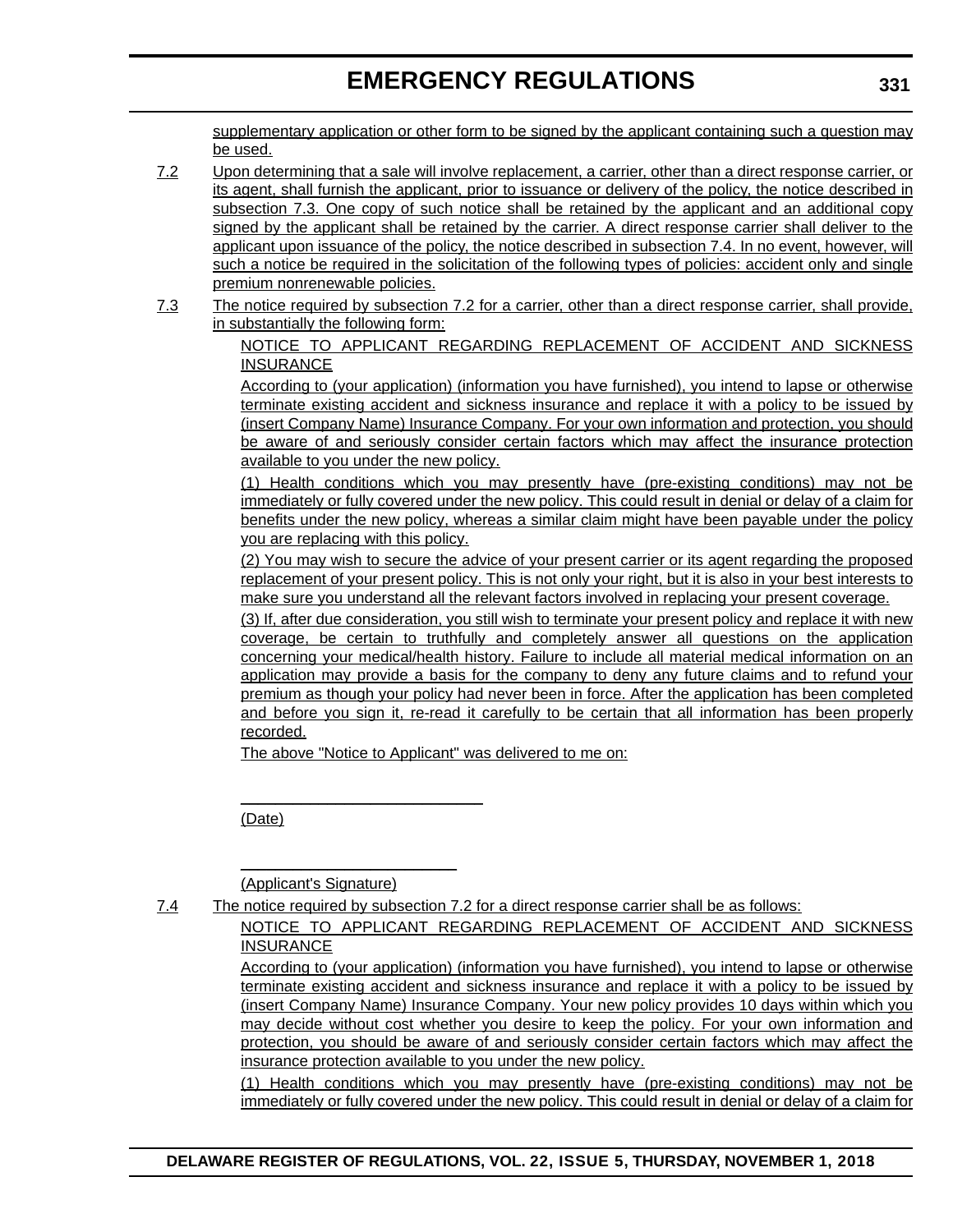### **332**

### **EMERGENCY REGULATIONS**

benefits under the new policy, whereas a similar claim might have been payable under the policy you are replacing with this policy.

(2) You may wish to secure the advice of your present carrier or its agent regarding the proposed replacement of your present policy. This is not only your right, but it is also in your best interests to make sure you understand all the relevant factors involved in replacing your present coverage.

(3) (To be included only if the application is attached to the policy.) If, after due consideration, you still wish to terminate your present policy and replace it with new coverage, read the copy of the application attached to your new policy and be sure that all questions are answered fully and correctly. Omissions or misstatements in the application could cause an otherwise valid claim to be denied. Carefully check the application and write to (insert Company Name and Address) within 10 days if any information is not correct and complete, or if any past medical history has been left out of the application.

(Company Name)

#### **8.0 Severability**

If any provision of this regulation or the application thereof to any person or circumstance is for any reason held to be invalid, the remainder of the Regulation and the application of such provision to other persons or circumstances shall not be affected thereby.

#### **9.0 Effective Date**

This regulation shall take effect on December 1, 2018 and shall remain effective for 120 days, until March 31, 2019, or until readopted pursuant to the Administrative Procedures Act.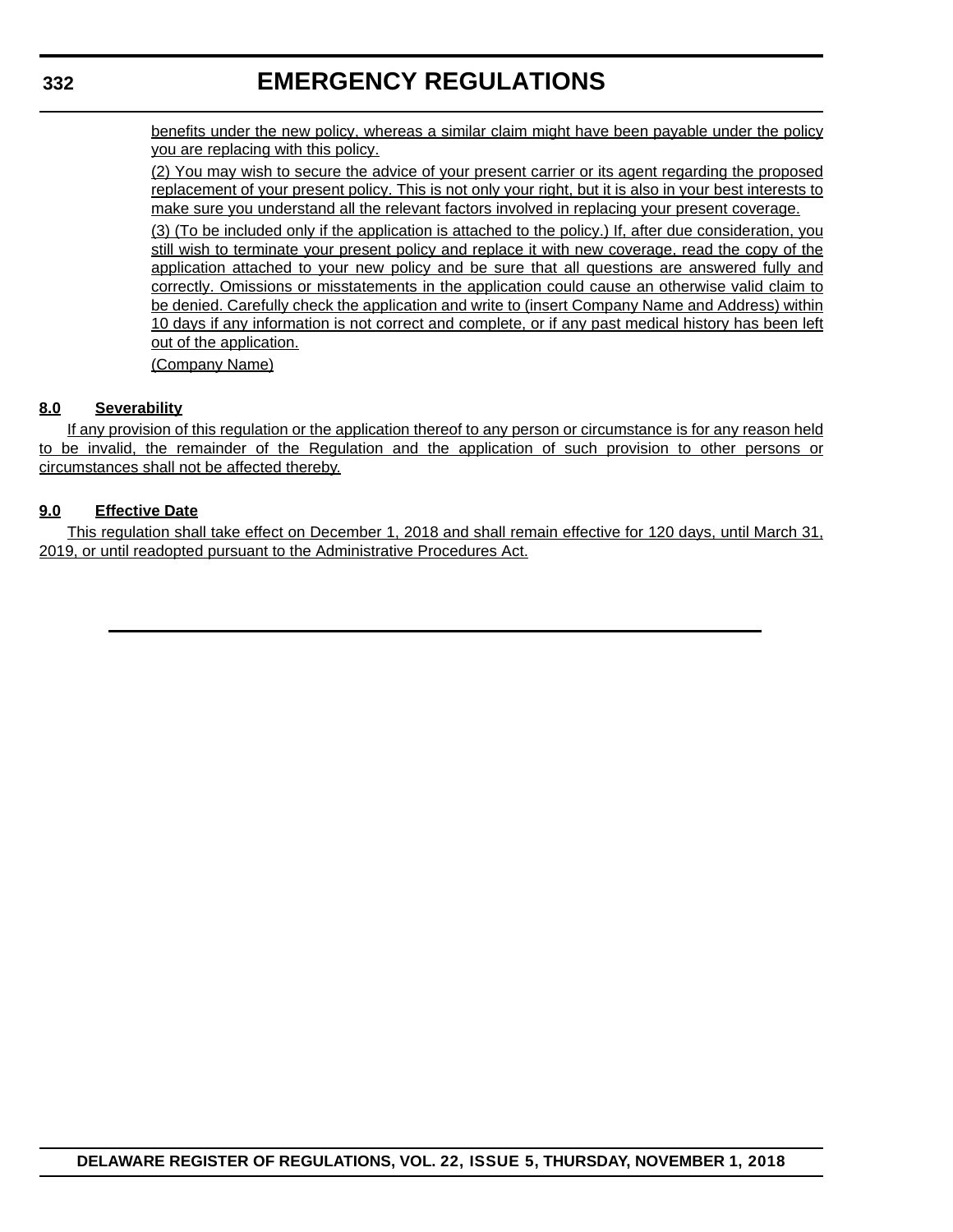### **Symbol Key**

<span id="page-15-0"></span>Arial type indicates the text existing prior to the regulation being promulgated. Underlined text indicates new text. Language which is stricken through indicates text being deleted.

### **Proposed Regulations**

Under 29 **Del.C.** §10115 whenever an agency proposes to formulate, adopt, amend or repeal a regulation, it shall file notice and full text of such proposals, together with copies of the existing regulation being adopted, amended or repealed, with the Registrar for publication in the *Register of Regulations* pursuant to §1134 of this title. The notice shall describe the nature of the proceedings including a brief synopsis of the subject, substance, issues, possible terms of the agency action, a reference to the legal authority of the agency to act, and reference to any other regulations that may be impacted or affected by the proposal, and shall state the manner in which persons may present their views; if in writing, of the place to which and the final date by which such views may be submitted; or if at a public hearing, the date, time and place of the hearing. If a public hearing is to be held, such public hearing shall not be scheduled less than 20 days following publication of notice of the proposal in the *Register of Regulations*. If a public hearing will be held on the proposal, notice of the time, date, place and a summary of the nature of the proposal shall also be published in at least 2 Delaware newspapers of general circulation. The notice shall also be mailed to all persons who have made timely written requests of the agency for advance notice of its regulation-making proceedings.

#### **[DEPARTMENT OF EDUCATION](https://www.doe.k12.de.us/) OFFICE OF [THE SECRETARY](https://www.doe.k12.de.us/)**

Statutory Authority: 14 Delaware Code, Sections 122(b)(22), 1266, and 1280(a) (14 **Del.C.** §§122(b)(22), 1266, & 1280(a)) 14 **DE Admin. Code** 290

#### **PUBLIC NOTICE**

#### **Education Impact Analysis Pursuant To 14 Del.C**. **§122(d)**

#### **[290 Approval of Educator Preparation Programs](#page-3-0)**

#### **A. TYPE OF REGULATORY ACTION REQUIRED** Amendment to Existing Regulation

#### **B. SYNOPSIS OF SUBJECT MATTER OF THE REGULATION**

Pursuant to 14 **Del.C.** §§122(b)(22), 1266 and 1280(a), the Secretary of Education intends to amend 14 **DE Admin. Code** 290 Approval of Educator Preparation Programs. The regulation is being amended to align with changes made by House Bill 433 of the 149<sup>th</sup> General Assembly regarding the criteria for the alternative routes for teacher licensure and certification program.

Persons wishing to present their views regarding this matter may do so in writing by the close of business on or before December 5, 2018 to Department of Education, Office of the Secretary, Attn: Regulation Review, 401 Federal Street, Suite 2, Dover, Delaware 19901 or email to [DOEregulations.comment@doe.k12.de.us.](mailto:DOEregulations.comment@doe.k12.de.us ) A copy of this regulation may be viewed online at the Registrar of Regulation's website, [http://regulations.delaware.gov/](http://regulations.delaware.gov/services/current_issue.shtml) [services/current\\_issue.shtml](http://regulations.delaware.gov/services/current_issue.shtml), or obtained at the Department of Education, located at the address listed above.

#### **C. IMPACT CRITERIA**

1. Will the amended regulation help improve student achievement as measured against state achievement standards? The regulation does not address student achievement is improved as measured against state achievement standards.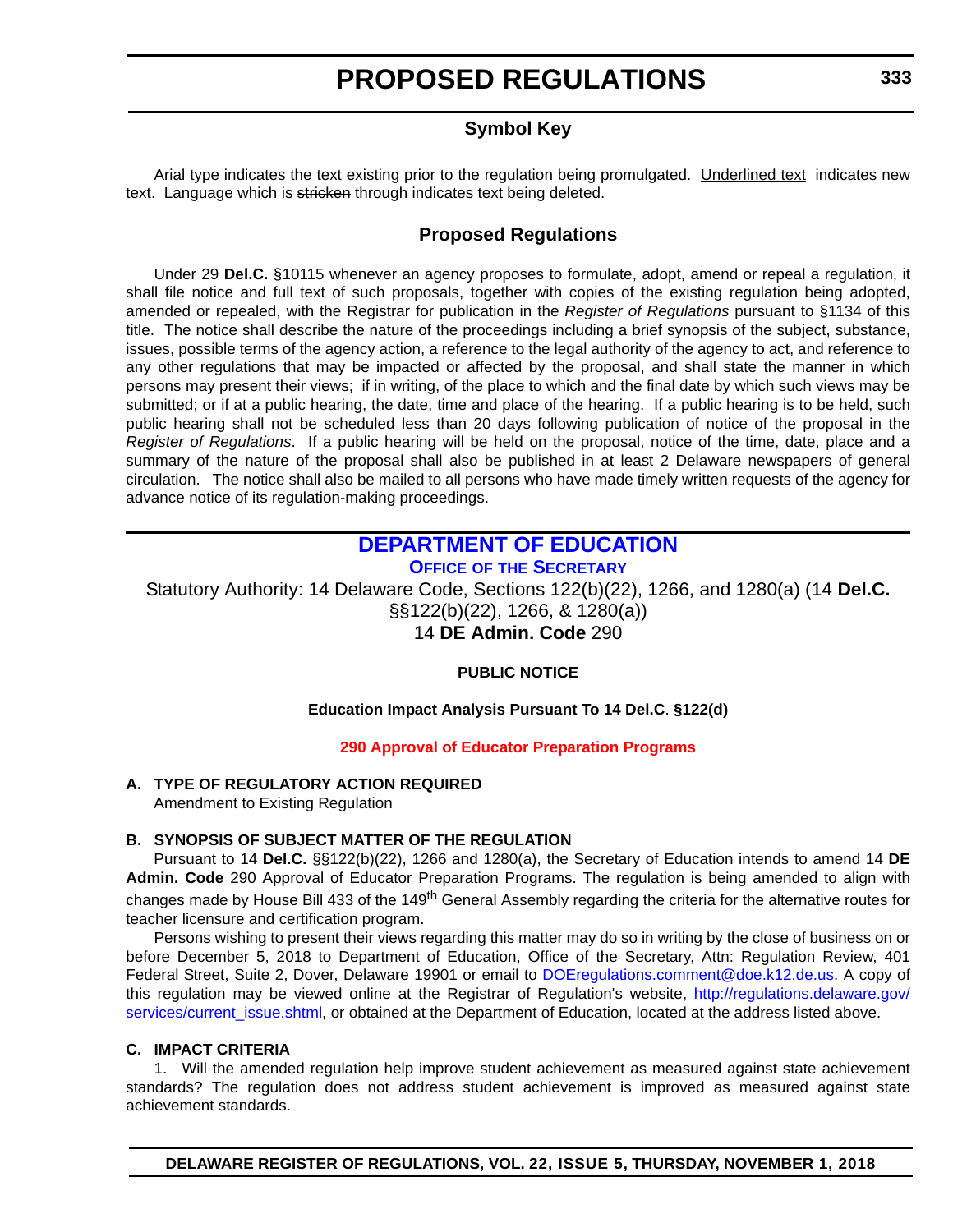2. Will the amended regulation help ensure that all students receive an equitable education? The regulation helps to ensure students receive an equitable education.

3. Will the amended regulation help to ensure that all students' health and safety are adequately protected? The regulation does not address students' health and safety.

4. Will the amended regulation help to ensure that all students' legal rights are respected? The regulation does not address students' legal rights.

5. Will the amended regulation preserve the necessary authority and flexibility of decision making at the local board and school level? The regulation does not change the decision making at the local board and school level.

6. Will the amended regulation place unnecessary reporting or administrative requirements or mandates upon decision makers at the local board and school levels? The regulation does not place any unnecessary reporting or administrative requirements on decision makers.

7. Will the decision making authority and accountability for addressing the subject to be regulated be placed in the same entity? The decision making authority and accountability for addressing the subject to be regulated does not change because of the regulation.

8. Will the amended regulation be consistent with and not an impediment to the implementation of other state educational policies, in particular to state educational policies addressing achievement in the core academic subjects of mathematics, science, language arts and social studies? The regulation is consistent with and not an impediment to the implementation of other state educational policies.

9. Is there a less burdensome method for addressing the purpose of the amended regulation? There is not a less burdensome method for addressing the purpose of the regulation.

10. What is the cost to the State and to the local school boards of compliance with the amended regulation? There is no expected cost to implementing this regulation.

#### **\*Please Note: The Regulatory Flexibility Analysis and Impact Statement for this regulation, as required by 29 Del.C. Ch. 104, is available at:**

**<http://regulations.delaware.gov/register/november2018/proposed/22 DE Reg 333RFA 11-01-18.pdf>**

#### **290 Approval of Educator Preparation Programs** *(Break in Continuity of Sections)*

#### **2.0 Definitions**

The words and terms, when used in this regulation, shall have the following meaning unless the context clearly indicates otherwise:

#### *(Break in Continuity Within Section)*

**"High Quality Cooperating Teacher**" means an educator employed by a Local Education Agency or private school, collaboratively selected by the employer and the Educator Preparation Program, who oversees the Candidates' Capstone Clinical Residency and who has:

- At a minimum received a Satisfactory rating on all five components of the DPAS-II educator evaluation system or has an equivalent rating on a state, LEA- or private-school approved educator evaluation system in his or her most recent summative evaluation; and
	- Satisfactorily completed training in teacher mentoring or supervision.

#### *(Break in Continuity Within Section)*

"**Professional Development**" means Professional Development as defined in 14 **DE Admin. Code** 1511 a combination of focused, in-depth learning, practice feedback, reflection, and expert support experiences designed to change participants' attitudes, insights, and perspectives and ultimately results in improved professional practice. Effective professional development programs include ample opportunities for knowledge acquisition, skill mastery, descriptive feedback, and refinement of practice in the work setting.

#### *(Break in Continuity of Sections)*

#### **8.0 Alternative Routes for Teacher Licensure and Certification Programs**

8.1 Notwithstanding any other provision of this regulation to the contrary, any individual, public or private educational association, corporation or institution, which, pursuant to the provisions of 14 **DE Admin.**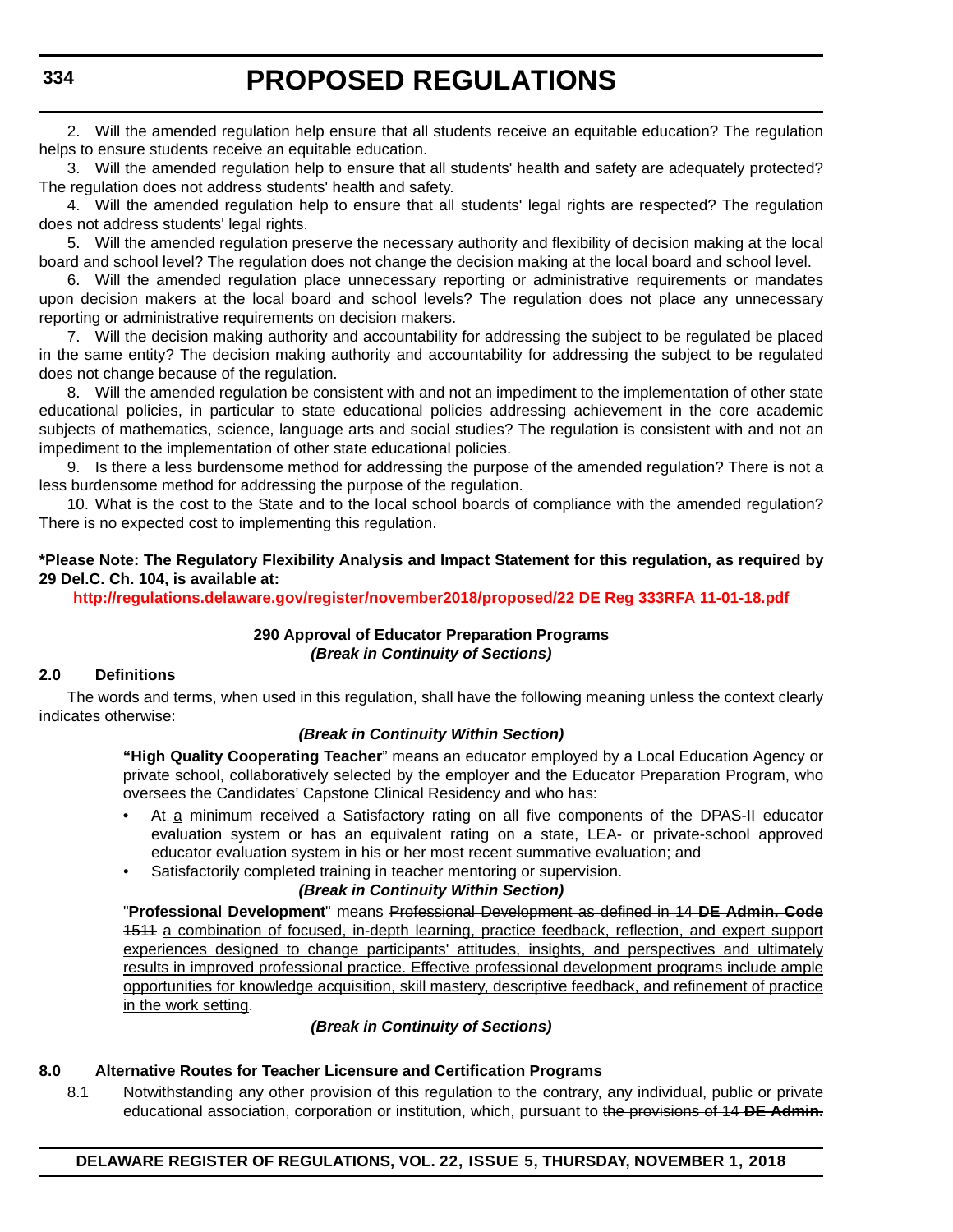<span id="page-17-0"></span>**Code** 1507 14 **Del.C.** §1260(a) and subsection 8.2 below, is approved by the Secretary of Education to operate an Alternative Routes to Teacher Licensure and Certification Program shall be deemed to be an approved ARTC Program.

8.2 Any individual, public or private educational association, corporation or institution, which is approved by the Secretary of Education to operate an Alternative Routes to Teacher Licensure and Certification Program as set forth in subsection 8.1 above, shall in addition to the provisions of 14 **DE Admin. Code** 1507 and any applicable statute, comply with the following requirements:

#### *(Break in Continuity Within Section)*

- 8.2.4 The Department shall evaluate approved ARTC Programs based upon the terms and conditions of the program approval and the applicant's agreement with the Department. ARTC Programs shall provide a period of intensive on-the-job supervision.
	- 8.2.4.1 Teachers who are hired as a teacher of record prior to March 1 of any school year shall:
		- 8.2.4.1.1 Be observed by a certified evaluator using the state approved evaluation system, and receive a formal written progress report before the end of a 10-week period beginning on the first day the teacher assumes full responsibility of the classroom.
		- 8.2.4.1.2 In addition to the first formal observation, be observed formally and evaluated by certified evaluators using a state approved system. No more than two months shall pass without a formal observation. Opportunities shall be provided for the teacher to observe the teaching of experienced colleagues.
	- 8.2.4.2 Teachers who are hired as a teacher of record after March 1 of any school year shall:
		- 8.2.4.2.1 Be observed by a certified evaluator in accordance with guidelines published by the Department.
- 8.2.5 ARTC programs shall provide a period of professional development prior to the teacher assuming full responsibility of the classroom.
	- 8.2.5.1 The program shall offer a summer institute of no less than one hundred and twenty (120) instructional (clock) hours completed by the candidate prior to the beginning of his/her teaching assignment. This includes an orientation to the policies, organization and curriculum of the employing school district or charter school, instructional strategies and classroom management and child or adolescent development.
	- 8.2.5.2 Candidates employed too late to participate in the summer institute will complete the practicum experience and seminars on teaching during the first school year and will participate in the summer institute following their first year of teaching.
- 8.3 The Department shall evaluate approved ARTC Programs based upon the terms and conditions of the program approval process.

**\*Please Note: As the rest of the sections were not amended, they are not being published. A copy of the regulation is available at:**

**[290 Approval of Educator Preparation Programs](http://regulations.delaware.gov/register/november2018/proposed/22 DE Reg 333 11-01-18.htm)** 

#### **OFFICE OF [THE SECRETARY](https://www.doe.k12.de.us/)**

Statutory Authority: 14 Delaware Code, Sections 122(b) and 4139 (14 **Del.C.** §§122(b) and 4139)

### 14 **DE Admin. Code** 505

#### **PUBLIC NOTICE**

#### **Education Impact Analysis Pursuant to 14 Del.C. Section 122(d)**

#### **[505 High School Graduation Requirements and Diplomas](#page-3-0)**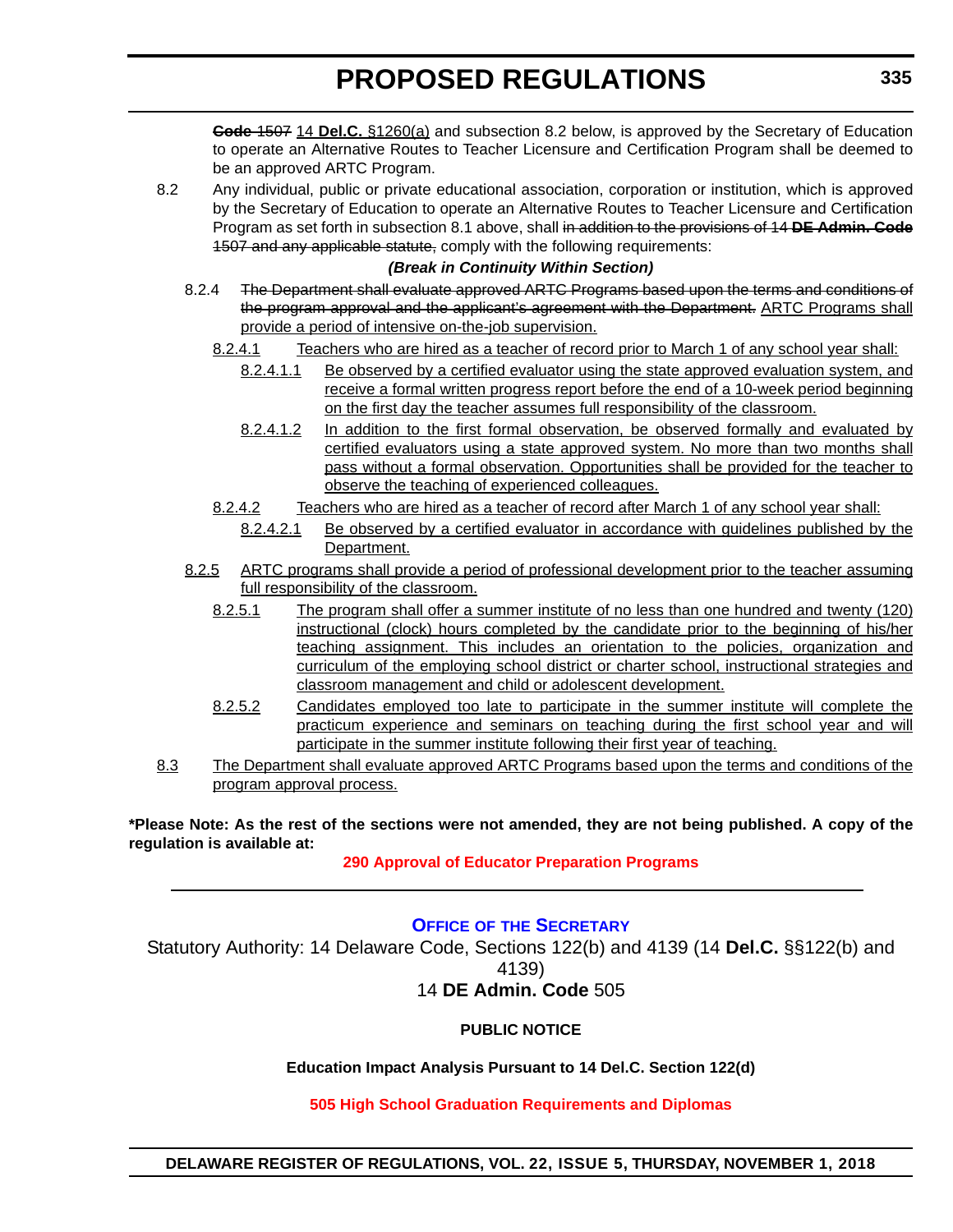#### **A. TYPE OF REGULATORY ACTION REQUIRED**

Amendment to Existing Regulation

#### **B. SYNOPSIS OF SUBJECT MATTER OF THE REGULATION**

Pursuant to 14 **Del.C.** §§4139 and 122(b), the Secretary of Education seeks the consent of the State Board of Education to amend 14 **DE Admin. Code** 505 High School Graduation Requirements and Diplomas. This regulation is being amended to include computer science standards as required by House Bill 15 with Senate Amendment 1 and the State of Delaware - Diploma for Alternate Achievement Standards as required by House Substitute No. 1 to House Bill 287 as amended by House Amendment No. 1, both from the 149<sup>th</sup> General Assembly. Also, the Student Success Plans section of the regulation is being removed and a new regulation will be created in the near future that will specifically provide guidance around Student Success Plans.

Persons wishing to present their views regarding this matter may do so in writing by the close of business on or before December 5, 2018 to the Department of Education, Office of the Secretary, Attn: Regulation Review, 401 Federal Street, Suite 2, Dover, Delaware 19901 or email to [DOEregulations.comment@doe.k12.de.us](mailto:DOEregulations.comment@doe.k12.de.us). A copy of this regulation may be viewed online at the Registrar of Regulation's website, [http://regulations.delaware.gov/](http://regulations.delaware.gov/services/current_issue.shtml) services/current issue.shtml or obtained at the Department of Education's Office of the Secretary, located at the address above.

#### **C. IMPACT CRITERIA**

1. Will the amended regulation help improve student achievement as measured against state achievement standards? The amended regulation is intended to help improve student achievement as measured against state achievement standards by incorporating computer science standards language.

2. Will the amended regulation help ensure that all students receive an equitable education? The amended regulation is intended to continue to help ensure all students receive an equitable education.

3. Will the amended regulation help to ensure that all students' health and safety are adequately protected? The amendments do not address students' health and safety.

4. Will the amended regulation help to ensure that all students' legal rights are respected? The amended regulation continues to help ensure that all student's legal rights are respected.

5. Will the amended regulation preserve the necessary authority and flexibility of decision making at the local board and school level? The amended regulation does not change the decision making at the local board and school level.

6. Will the amended regulation place unnecessary reporting or administrative requirements or mandates upon decision makers at the local board and school levels? The amended regulation does not place any unnecessary reporting or administrative requirements on decision makers.

7. Will the decision making authority and accountability for addressing the subject to be regulated be placed in the same entity? The decision making authority and accountability for addressing the subject to be regulated does not change because of the amendment.

8. Will the amended regulation be consistent with and not an impediment to the implementation of other state educational policies, in particular to state educational policies addressing achievement in the core academic subjects of mathematics, science, language arts and social studies? The amendment is consistent with and not an impediment to the implementation of other state educational policies.

9. Is there a less burdensome method for addressing the purpose of the regulation? There is not a less burdensome method for addressing the purpose of the regulation.

10. What is the cost to the State and to the local school boards of compliance with the regulation? There is no expected cost to implementing this amended regulation.

#### **\*Please Note:**

**(1) The Regulatory Flexibility Analysis and Impact Statement for this regulation, as required by 29 Del.C. Ch. 104, is available at:**

**<http://regulations.delaware.gov/register/november2018/proposed/22 DE Reg 335RFA 11-01-18.pdf>**

**(2) Due to the size of the proposed regulation, it is not being published here. A copy of the regulation is available at:**

**[505 High School Graduation Requirements and Diplomas](http://regulations.delaware.gov/register/november2018/proposed/22 DE Reg 335 11-01-18.htm)** 

**DELAWARE REGISTER OF REGULATIONS, VOL. 22, ISSUE 5, THURSDAY, NOVEMBER 1, 2018**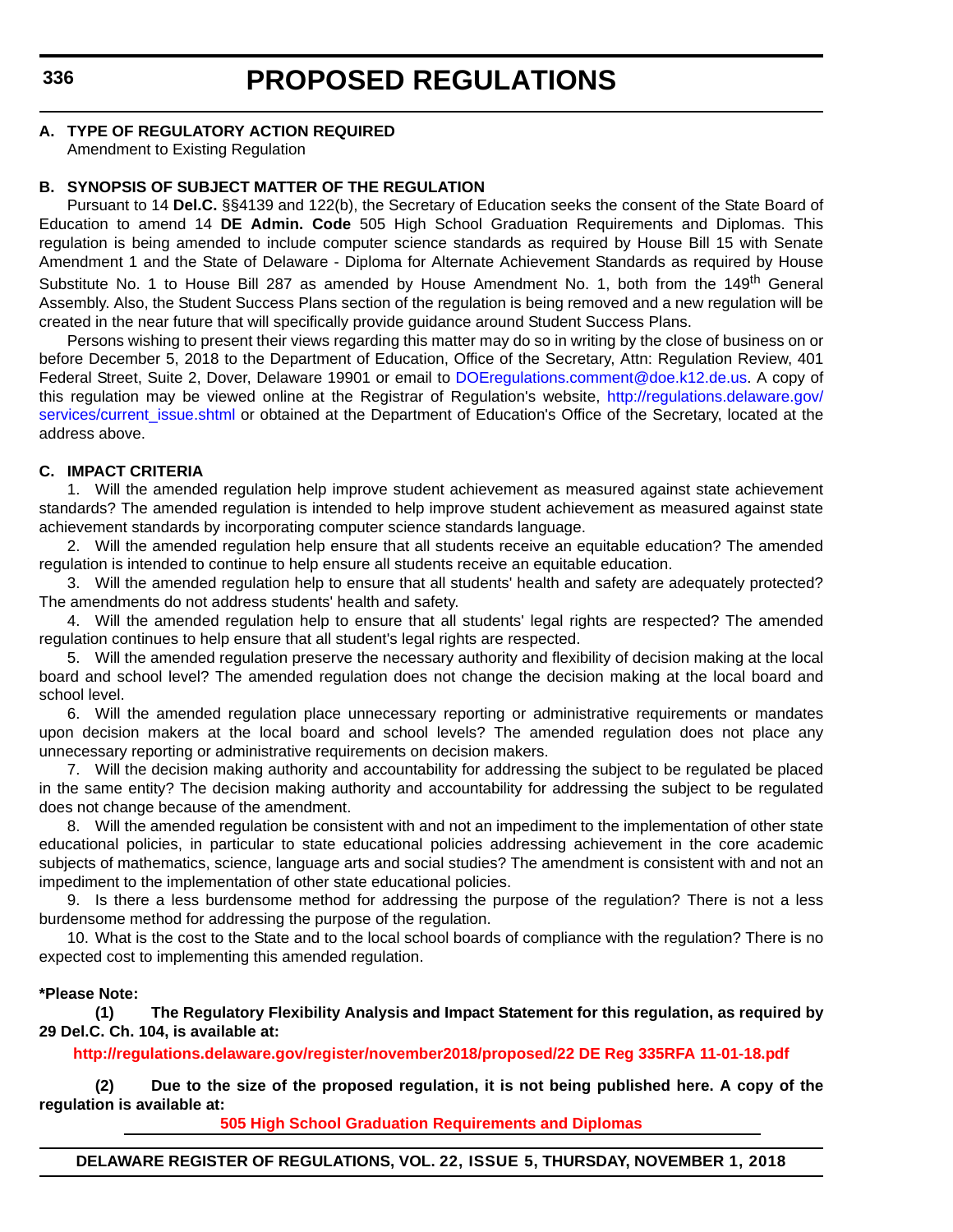#### **OFFICE OF [THE SECRETARY](https://www.doe.k12.de.us/)**

<span id="page-19-0"></span>Statutory Authority: 14 Delaware Code, Sections 4130 and 122(b) and (14 **Del.C.** §§4130 & 122(b))

14 **DE Admin. Code** 616

#### **PUBLIC NOTICE**

#### **Education Impact Analysis Pursuant To 14 Del.C**. **Section 122(d)**

**[616 Uniform Due Process Procedures for Alternative Placement Meetings and Expulsion Hearings](#page-3-0)**

#### **A. TYPE OF REGULATORY ACTION REQUIRED**

Amendment to Existing Regulation

#### **B. SYNOPSIS OF SUBJECT MATTER OF THE REGULATION**

Pursuant to 14 **Del.C.** §§4130 and 122(b), the Secretary of Education intends to amend 14 **DE Admin. Code** 616 Uniform Due Process Procedures for Alternative Placement Meetings and Expulsion Hearings. This regulation is being amended to align with changes made by House Bill 402 of the 149<sup>th</sup> General Assembly which eliminated the requirement for a school superintendent to notify the Division of Motor Vehicles when a student was expelled from a public school for the purposes of suspending or refusing to issue or renew an expelled student's driver's license.

Persons wishing to present their views regarding this matter may do so in writing by the close of business on or before December 5, 2018 to the Department of Education, Office of the Secretary, Attn: Regulation Review, 401 Federal Street, Suite 2, Dover, Delaware 19901 or email to [DOEregulations.comment@doe.k12.de.us.](mailto:DOEregulations.comment@doe.k12.de.us) A copy of this regulation may be viewed online at the Registrar of Regulation's website, [http://regulations.delaware.gov/](http://regulations.delaware.gov/services/current_issue.shtml) [services/current\\_issue.shtml](http://regulations.delaware.gov/services/current_issue.shtml) or obtained at the Department of Education's Office of the Secretary, located at the address above.

#### **C. IMPACT CRITERIA**

1. Will the amended regulation help improve student achievement as measured against state achievement standards? The amended regulation does not address improvement in student achievement as measured against state achievement standards.

2. Will the amended regulation help ensure that all students receive an equitable education? The amended regulation is intended to continue to help ensure all students receive an equitable education.

3. Will the amended regulation help to ensure that all students' health and safety are adequately protected? The amendments do not address students' health and safety.

4. Will the amended regulation help to ensure that all students' legal rights are respected? The amended regulation continues to help ensure that all student's legal rights are respected.

5. Will the amended regulation preserve the necessary authority and flexibility of decision making at the local board and school level? The amended regulation does not change the decision making at the local board and school level.

6. Will the amended regulation place unnecessary reporting or administrative requirements or mandates upon decision makers at the local board and school levels? The amended regulation does not place any unnecessary reporting or administrative requirements on decision makers.

7. Will the decision making authority and accountability for addressing the subject to be regulated be placed in the same entity? The decision making authority and accountability for addressing the subject to be regulated does not change because of the amendment.

8. Will the amended regulation be consistent with and not an impediment to the implementation of other state educational policies, in particular to state educational policies addressing achievement in the core academic subjects of mathematics, science, language arts and social studies? The amendment is consistent with and not an impediment to the implementation of other state educational policies.

9. Is there a less burdensome method for addressing the purpose of the regulation? There is not a less burdensome method for addressing the purpose of the regulation.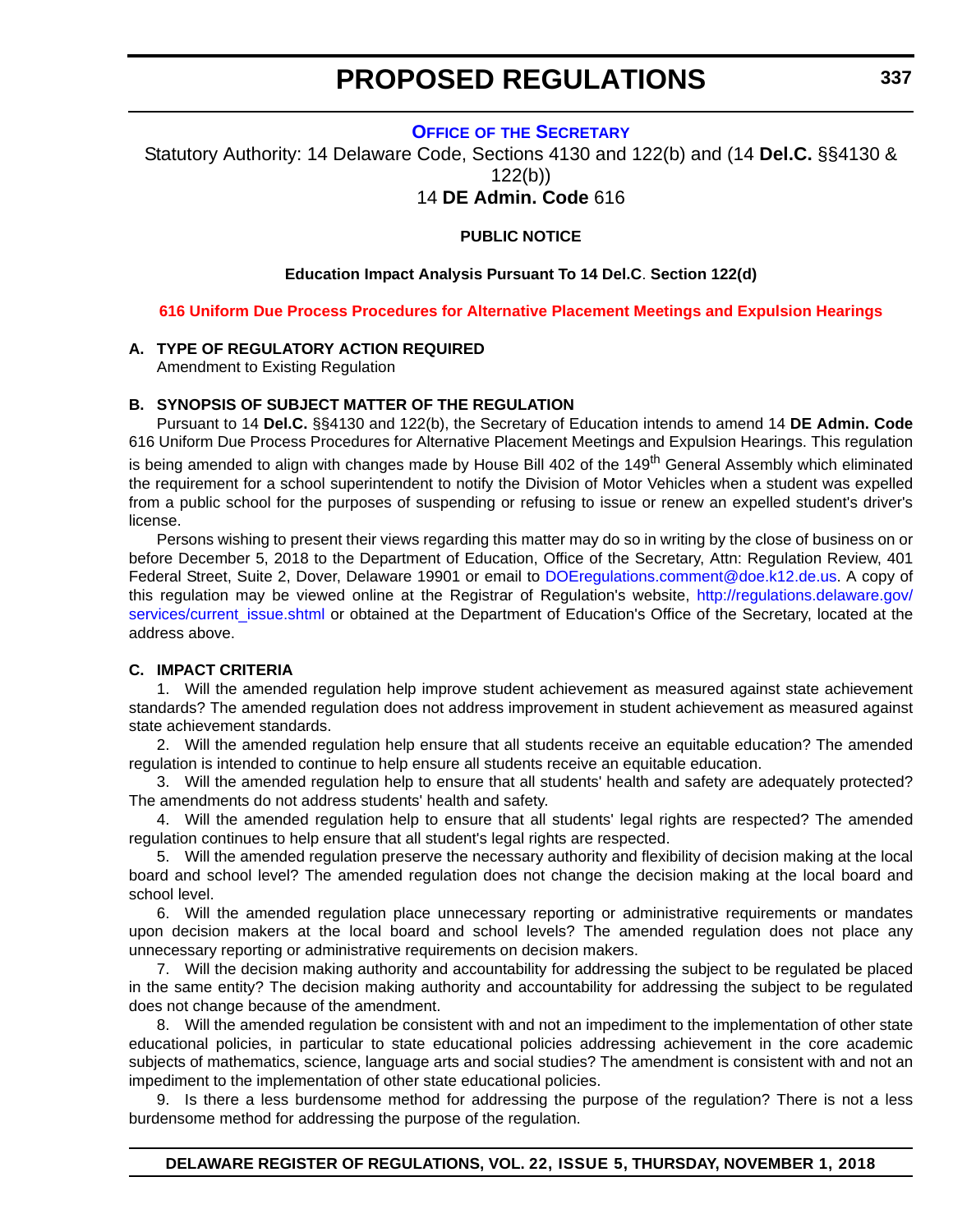<span id="page-20-0"></span>**338**

# **PROPOSED REGULATIONS**

10. What is the cost to the State and to the local school boards of compliance with the regulation? There is no expected cost to implementing this amended regulation.

#### **\*Please Note: The Regulatory Flexibility Analysis and Impact Statement for this regulation, as required by 29 Del.C. Ch. 104, is available at:**

**<http://regulations.delaware.gov/register/november2018/proposed/22 DE Reg 337RFA 11-01-18.pdf>**

#### **616 Uniform Due Process Procedures for Alternative Placement Meetings and Expulsion Hearings** *(Break in Continuity of Sections)*

#### **2.0 Terms and Definitions**

In this regulation, the following terms and words shall have the following meaning unless the context clearly indicates otherwise:

#### *(Break in Continuity Within Section)*

"**Disciplinary Action**" means the student identified for Short or Long-Term Suspension, Expulsion, or Alternative Placement who may be excluded from all school activities, including but not limited to, extracurricular sports/programs, field trips, and ceremonies; is not allowed on School Property unless placed in an Alternative Placement on School Property; and, if applicable, will have his driver's license suspended in accordance with 14 **Del.C.** §4130(e).

*(Break in Continuity of Sections)*

#### **10.0 Procedures for the Expulsion of Students**

#### *(Break in Continuity Within Section)*

- 10.6 Notification of Expulsion to Division of Motor Vehicle
	- 10.6.1 The Delaware Division of Motor Vehicle shall be notified of the beginning and ending date of Expulsion for students who are expelled from the School district/charter school as a request for suspension of driving privileges in accordance with 14 **Del.C.** §4130(e)(1).
	- 10.6.2 A copy of the Delaware Division of Motor Vehicle form shall be forwarded to the Delaware Department of Education's Office of School Climate & Discipline.

**\*Please Note: As the rest of the sections were not amended, they are not being published. A copy of the regulation is available at:**

**[616 Uniform Due Process Procedures for Alternative Placement Meetings and Expulsion Hearings](http://regulations.delaware.gov/register/november2018/proposed/22 DE Reg 337 11-01-18.htm)** 

#### **OFFICE OF [THE SECRETARY](https://www.doe.k12.de.us/)**

Statutory Authority: 14 Delaware Code, Sections 4139 and 122(b) (14 **Del.C.** §§4139 & 122(b)) 14 **DE Admin. Code** 915

#### **PUBLIC NOTICE**

#### **Education Impact Analysis Pursuant To 14 Del.C**. **Section 122(d)**

#### **[915 James H. Groves High School](#page-3-0)**

**A. TYPE OF REGULATORY ACTION REQUIRED** Amendment to Existing Regulation

### **B. SYNOPSIS OF SUBJECT MATTER OF THE REGULATION**

Pursuant to 14 **Del.C.** §§4139 and 122(b), the Secretary of Education seeks the consent of the State Board of Education to amend 14 **DE Admin. Code** 915 James H. Groves High School. This regulation is being amended to

**DELAWARE REGISTER OF REGULATIONS, VOL. 22, ISSUE 5, THURSDAY, NOVEMBER 1, 2018**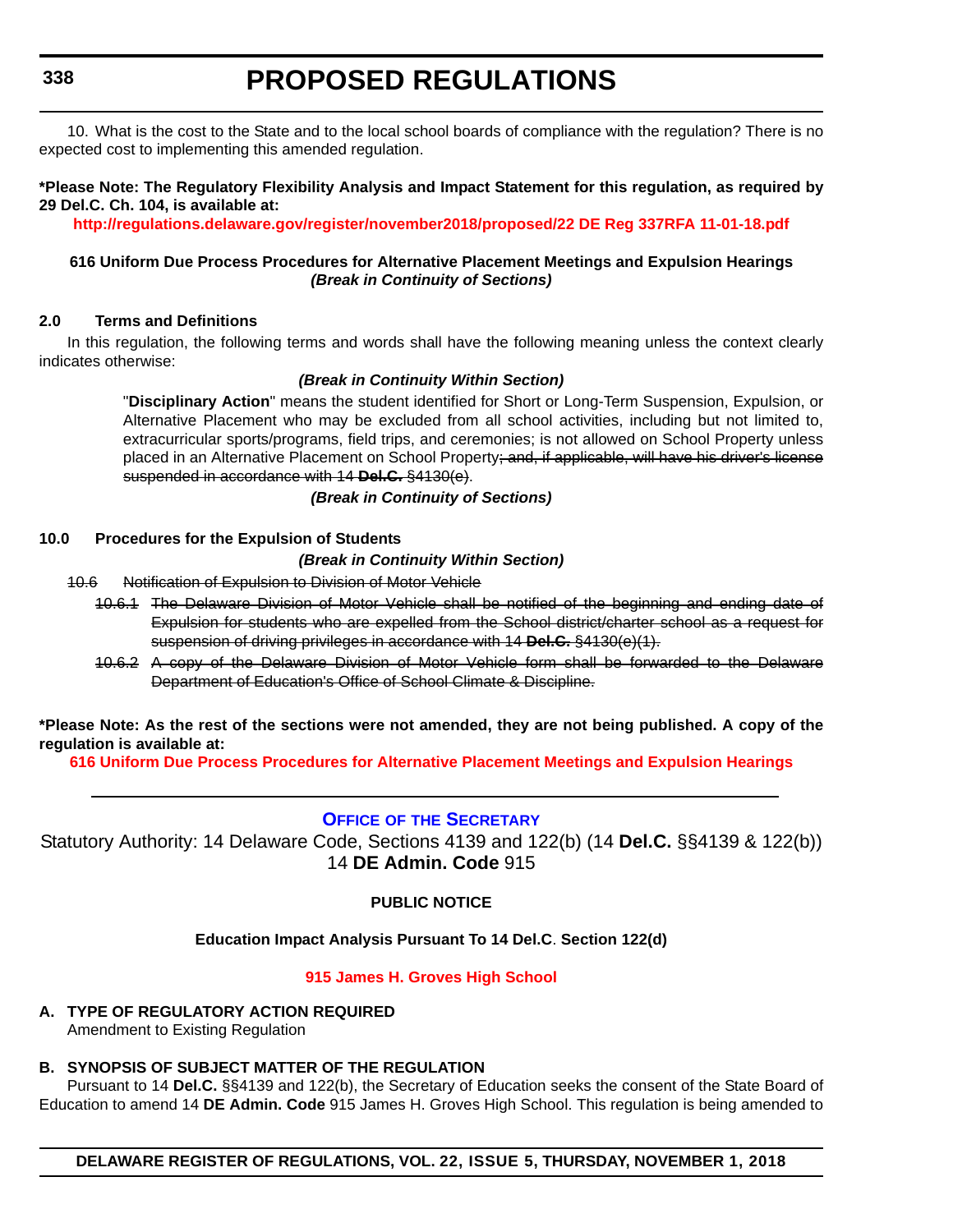align with changes made from House Bill 15 with Senate Amendment 1 of the 149<sup>th</sup> General Assembly related to computer science standards. It is also being amended to reflect the current grading system being used. Other minor changes are being made to clarify the regulation.

Persons wishing to present their views regarding this matter may do so in writing by the close of business on or before December 5, 2018 to the Department of Education, Office of the Secretary, Attn: Regulation Review, 401 Federal Street, Suite 2, Dover, Delaware 19901 or email to [DOEregulations.comment@doe.k12.de.us.](mailto:DOEregulations.comment@doe.k12.de.us) A copy of this regulation may be viewed online at the Registrar of Regulation's website, [http://regulations.delaware.gov/](http://regulations.delaware.gov/services/current_issue.shtml) [services/current\\_issue.shtml](http://regulations.delaware.gov/services/current_issue.shtml) or obtained at the Department of Education's Office of the Secretary, located at the address above.

#### **C. IMPACT CRITERIA**

1. Will the amended regulation help improve student achievement as measured against state achievement standards? The amended regulation is intended to help improve student achievement as measured against state achievement standards by ensuring students completing the James H. Groves Program also meet computer science standards.

2. Will the amended regulation help ensure that all students receive an equitable education? The amended regulation is intended to continue to help ensure all students receive an equitable education.

3. Will the amended regulation help to ensure that all students' health and safety are adequately protected? The amendments do not address students' health and safety.

4. Will the amended regulation help to ensure that all students' legal rights are respected? The amended regulation continues to help ensure that all student's legal rights are respected.

5. Will the amended regulation preserve the necessary authority and flexibility of decision making at the local board and school level? The amended regulation does not change the decision making at the local board and school level.

6. Will the amended regulation place unnecessary reporting or administrative requirements or mandates upon decision makers at the local board and school levels? The amended regulation does not place any unnecessary reporting or administrative requirements on decision makers.

7. Will the decision making authority and accountability for addressing the subject to be regulated be placed in the same entity? The decision making authority and accountability for addressing the subject to be regulated does not change because of the amendment.

8. Will the amended regulation be consistent with and not an impediment to the implementation of other state educational policies, in particular to state educational policies addressing achievement in the core academic subjects of mathematics, science, language arts and social studies? The amendment is consistent with and not an impediment to the implementation of other state educational policies.

9. Is there a less burdensome method for addressing the purpose of the regulation? There is not a less burdensome method for addressing the purpose of the regulation.

10. What is the cost to the State and to the local school boards of compliance with the regulation? There is no expected cost to implementing this amended regulation.

**\*Please Note: The Regulatory Flexibility Analysis and Impact Statement for this regulation, as required by 29 Del.C. Ch. 104, is available at:**

**<http://regulations.delaware.gov/register/november2018/proposed/22 DE Reg 338RFA 11-01-18.pdf>**

#### **915 James H. Groves High School**

#### **1.0 Definitions**

"**Certificate of Educational Attainment (CEA3)**" means that the holder of the certificate has passed the designated assessments with the required scores in each sub test area and has written an approved Groves content area research paper.

"**Department**" means the Delaware Department of Education.

"**Groves Leadership Team**" means an advisory group composed of the Groves Center administrators, the State Director of Adult Education, a representative from the Groves student association and prison education teacher supervisor(s). The Associate Secretary, Adult Education and Work Force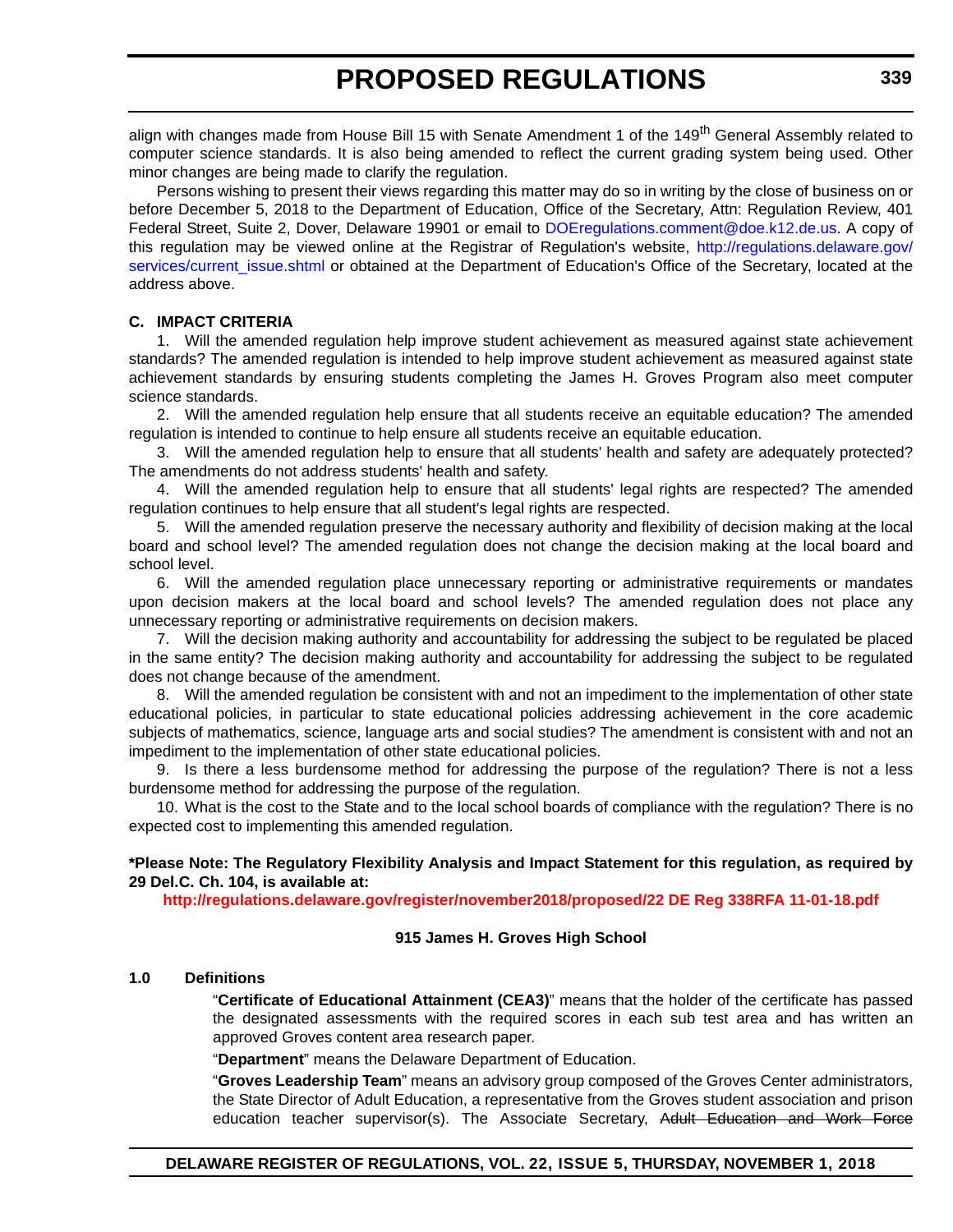Development Adult and Prison Education Resources shall be an ex officio member of the leadership team.

"**James H Groves Center**" or "**Center(s)**" means the specific location in a school district, agency or organization where instruction is provided for the James H. Groves High School program.

"**James H. Groves High School**" or "**Groves**" means an adult high school established by the State of Delaware to provide the opportunity for adults and out of school youth to earn and obtain a high school diploma. The James H. Groves High School is a single school with multiple centers established and operated through a proposal application process. The James H. Groves High School is administered by the Delaware Department of Education.

"**Sex Offender**" means an offender convicted of offenses specified in 11 **Del.C.** §4121(a)(4).

#### **2.0 Admission Criteria and Process**

The following individuals may enroll in the James H. Groves High School:

- 2.1 An adult 18 years of age and older, who resides in the State of Delaware or is a resident of another state and is currently employed in Delaware and has been so employed for a minimum of six months prior to enrollment.
	- 2.1.1 The applicant shall:
		- 2.1.1.1 Submit an application on forms approved by the Department;
		- 2.1.1.2 Qualify as meeting secondary level skills, as determined by the Department, on a standardized assessment.
- 2.2 Out of school youth 16 to 17 years of age, who have officially withdrawn from a day school and who have not been expelled or have an expulsion pending shall enroll under a waiver process.
	- 2.2.1 To apply for an age waiver, the prospective student shall submit to the Groves Center administrator the following.
		- 2.2.1.1 A letter of request for admission with the rationale for granting a waiver;
		- 2.2.1.2 A letter of recommendation from the high school of record;
		- 2.2.1.3 Proof of exit from high school; and
		- 2.2.1.4 Proof of age.
	- 2.2.2 The prospective student seeking the age waiver shall be subject to subsection 2.1.1.
	- 2.2.3 The decision regarding admission shall be made by the Center administrator.
	- 2.2.4 The names of all students receiving an age waiver shall be forwarded within five (5) working days of approval by the Center administrator or designee to the Department's Director of Adult and Prison Education Resources for reporting purposes.
- 2.3 High school students who are at least 16 years of age and enrolled for at least one credit in their high school of record may earn an unrestricted number of credits in the Groves In School Credit Program and still graduate from their high school of record.
	- 2.3.1 To enroll in this program, students shall have the permission of their high school of record, their parent(s), guardian(s) or Relative Caregiver and the Groves High School principal or designee.
	- 2.3.2 All students enrolled in the Groves In School Credit Program shall be included in the September 30th unit count of their high school of record.
	- 2.3.3 Students who withdraw from their high school of record and transfer to the Groves High School shall no longer be considered a student in the Groves In School Credit Program and shall be assessed the materials fee for that semester.
	- 2.3.4 Students in the Groves In School Credit program shall not receive instruction during the school's regularly scheduled school day.
- 2.4 Individuals expelled or pending expulsion from a local school district or charter school shall not be enrolled in Groves High School during the period of expulsion or pending expulsion without a waiver from the Department. Individuals who enroll without a waiver shall lose credits earned during the expulsion period.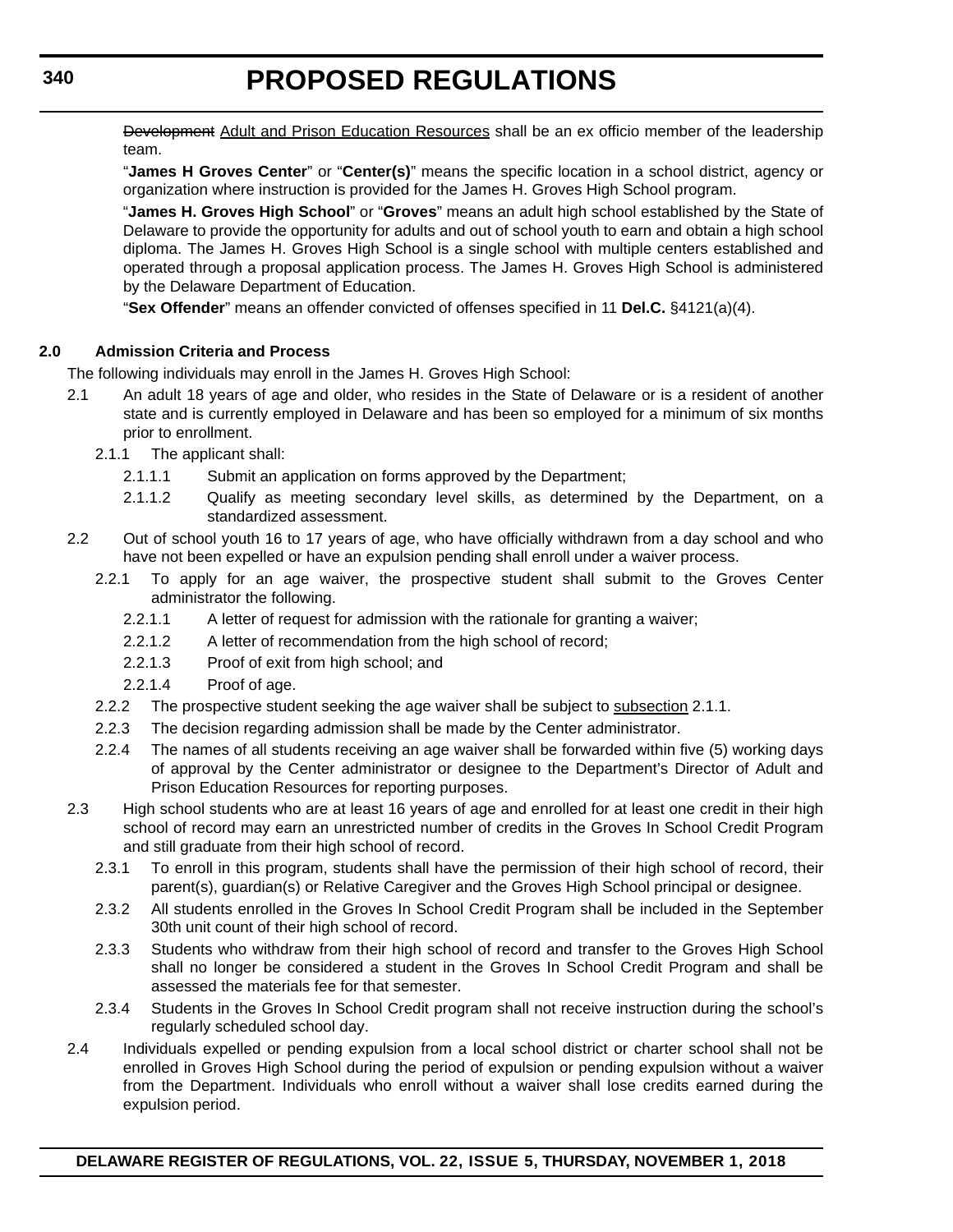- 2.4.1 An applicant for an expulsion or pending expulsion waiver shall meet the following requirements:
	- 2.4.1.1 Be 16 or 17 years of age;
	- 2.4.1.2 Intend to graduate from the James H Groves High School;
	- 2.4.1.3 Be expelled or be pending expulsion for a nonviolent reason and not be a security threat;
	- 2.4.1.4 Submit a letter of recommendation signed by the principal or designee of their high school of record;
	- 2.4.1.5 Meet with the Department's Director of Adult and Prison Education Resources or designee to orally present his or her case for entry into Groves. The decision regarding admission shall be made by the Director or designee; and
	- 2.4.1.6 Meet the requirements in subsection 2.1.1.
- 2.5 An adult 18 years of age and older who is a registered Sex Offender and who resides in the State of Delaware or is a resident of another state and is currently employed in Delaware and has been continuously employed in Delaware for a minimum of six months prior to enrollment shall:
	- 2.5.1 Present a letter to the Groves Center administrator from a licensed counselor, psychologist or physician including a summary of past behavior and a statement that the individual does not pose a safety threat to students or staff. The letter shall be dated within two months prior to enrollment in the Groves Center.
	- 2.5.2 An adult 18 years of age and older who is a registered Sex Offender may be enrolled in the Diploma-At-A-Distance without the letter described in subsection 2.5.1.
	- 2.5.3 The names of all students that are registered Sex Offenders and enrolled in the James H. Groves Adult High School shall be reported to the State Director within five (5) working days.

#### **3.0 Acceptable Methods for Offering Units of Credit and Granting Units of Credit for the James H. Groves High School Diploma**

- 3.1 The Groves School is authorized to offer credit for the following methods or any combination of the following methods of accruing credit that were used prior to enrollment as well as while enrolled in the Groves program:
	- 3.1.1 High school classroom courses;
	- 3.1.2 Summer school courses offered through a district or charter school;
	- 3.1.3 Groves classroom courses;
	- 3.1.4 Distance learning courses;
	- 3.1.5 Independent study courses;
	- 3.1.6 Correspondence courses;
	- 3.1.7 Courses completed through schools in foreign countries and evaluated in terms of content equivalent to the State's high school graduation requirements;
	- 3.1.8 Career technical courses and apprenticeship courses;
	- 3.1.9 Higher education courses;
	- 3.1.10 Internships designed to provide practical real life experiences and based on the skills gained and the length of time of the experience;
	- 3.1.11 Military Experience based on military training and experience;
	- 3.1.12 Employment or training experience based on the length of employment, the level of job responsibility and the scope of work;
	- 3.1.13 Community Service that recognizes the community life experiences of the student and encourages the student to assume civic responsibility. The emphasis is upon volunteer service within a nonprofit or governmental agency given freely for the betterment of the community and other persons and is based on verification of length of service;
	- 3.1.14 The knowledge assessments created by the Groves curriculum committees approved by the Groves Leadership Team for students to demonstrate their knowledge of course content; and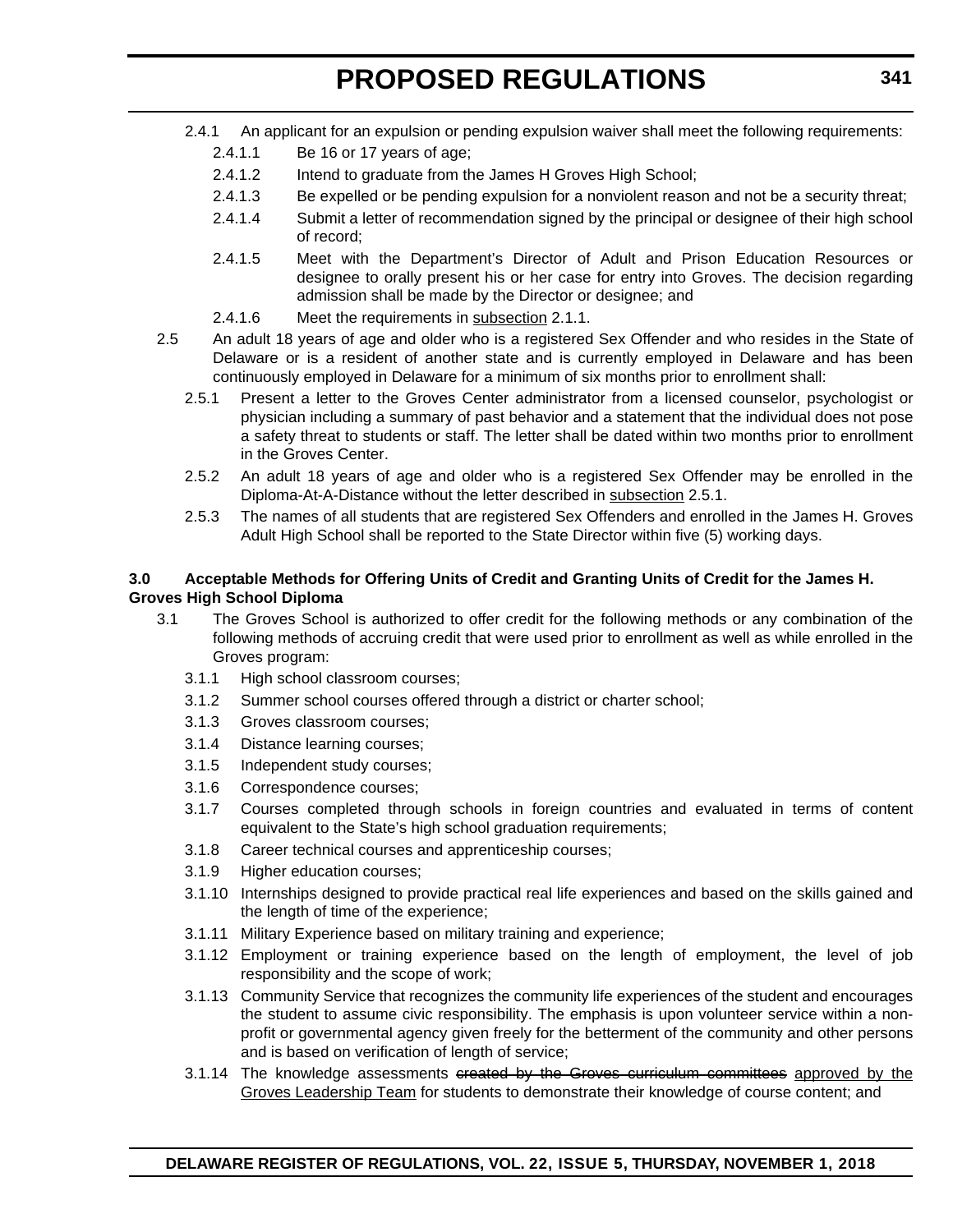3.1.15 The Certificate of Educational Attainment (CEA3) that may provide up to 10 units of credit toward graduation.

#### **4.0 Attendance, Grading and Graduation Criteria**

- 4.1 A graduation plan shall be developed for each student enrolled in the James H. Groves High School by the Groves Administrator or his or her designee.
- 4.2 Students enrolled in James H. Groves High School courses which have an attendance requirement, shall attend a minimum of 85% of the course hours in order to receive a unit of credit. No provision is made for excused absences.
- 4.3 The grading system for the James H. Groves High School shall be based on a 400 10 point numeric scale. An alpha conversion chart to determine level of performance shall be:
	- 4.3.1 Students receiving a grade of "A" (93 90 to 100) demonstrate superior understanding of the content and have demonstrated knowledge and competence at the highest level.
	- 4.3.2 Students receiving a grade of "B" (85 to 92 80-89) demonstrate better than average understanding of the content and have demonstrated above average knowledge and competence.
	- 4.3.3 Students receiving a grade of "C" (75 to 84 70-79) demonstrate satisfactory average understanding of the content and have demonstrated knowledge and competence.
	- 4.3.4 Students receiving a grade of "D" (60-69) demonstrate satisfactory understanding of the content and have demonstrated knowledge and competence.
	- 4.3.44.3.5 No credit is awarded for grades less than 75 60.
- 4.4 Groves High School students shall be eligible to receive a State of Delaware diploma when they have met the State graduation requirements, pursuant to 14 **DE Admin. Code** 505 High School Graduation Requirements and Diplomas, in effect at the time of their graduation, except as noted below.
	- 4.4.1 Physical education is waived in lieu of another credit.
	- 4.4.2 Students who were or would have been a first time 9<sup>th</sup> grader in the 2011-2012 school year or after shall be subject to 505.3.0 or 505.4.0, whichever is applicable 14 **DE Admin. Code** 505 High School Graduation Requirements and Diplomas.
	- 4.4.3 Students who were or would have been a first time 9<sup>th</sup> grader in the 2010-2011 school year or prior shall be subject to 505.2.0 14 **DE Admin. Code** 505 High School Graduation Requirements and Diplomas.
	- 4.4.4 All course content shall be based on the State Content Standards. Notwithstanding the above, students enrolled in the James H. Groves High School shall successfully complete and receive credit for a minimum of one Groves course in order to receive a State of Delaware diploma.
	- 4.4.5 The James H. Groves High School must offer at least one (1) computer science course pursuant to 14 **Del.C.** §4139 and 14 **DE Admin. Code** 505 High School Graduation Requirements and Diplomas.

#### **5.0 Fees**

All fees for the James H. Groves High School shall be set by the Delaware Secretary of Education.

#### **6.0 Students Rights and Responsibilities**

Students enrolled in each Center shall have such rights and be subject to such responsibilities as set forth in the *James H. Groves Student Rights and Responsibilities* document, and as such may be amended from time to time by the Department.

#### **7.0 Establishing a Center**

7.1 A school district, agency or organization may seek to establish a James H. Groves Center for service delivery by following the process outlined below. No district, agency or organization shall have more than one Groves Center.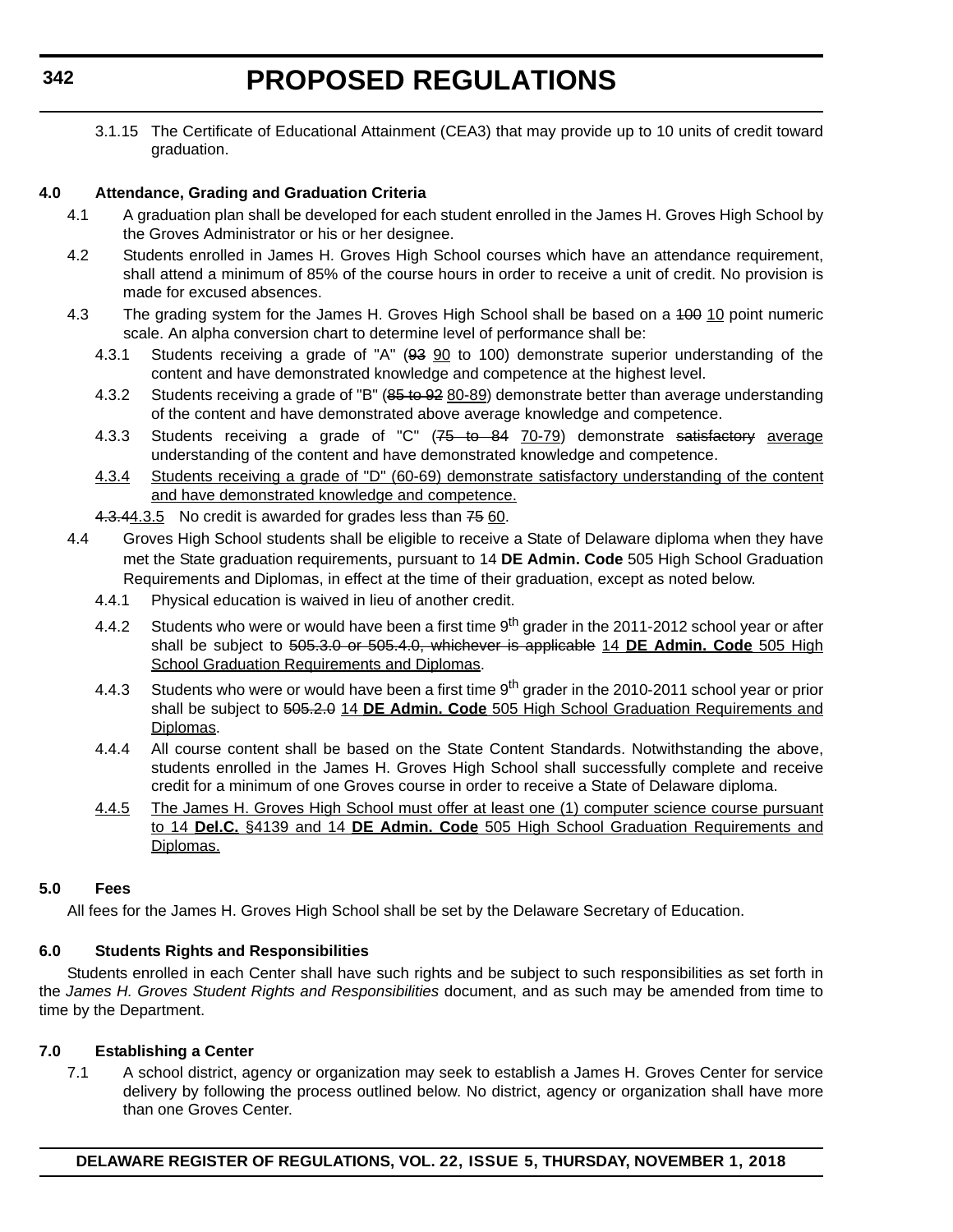- 7.1.1 An affiliation shall be established with an existing Groves Center as a satellite site or obtain approval from the Groves Leadership Team to establish a pilot Center.
- 7.1.2 After a two year affiliation as a satellite Center of an existing Groves Center or two year success as a pilot Center, the Department may grant full Center status to the satellite site or the pilot Center.
	- 7.1.2.1 A formal request for full Center status shall be made to the Department at the end of year one as a satellite or pilot Center. The request shall include:
		- 7.1.2.1.1 A needs assessment documenting program need for services in the district's adult community, potential population to be served, impact on existing Centers, and rationale for requesting a Groves Center;
		- 7.1.2.1.2 A description of the district, agency or organization's experience and success in adult program delivery;
		- 7.1.2.1.3 An explanation of the commitment to the Groves adult education program and assurances;
		- 7.1.2.1.4 Budget requirements including in kind contributions;
		- 7.1.2.1.5 Submission of an annual performance report; and
		- 7.1.2.1.6 Submission of the State Evaluation Report completed in the tenth month of the first year.
- 7.1.3 The district agency or organization representatives shall meet with the Groves Leadership Team to review the Center request.
- 7.1.4 The Groves Leadership Team shall make a recommendation for Center status through the Department's Director for Adult Education to the Secretary of Education.
- 7.1.5 Approval or denial shall be communicated to the district, agency or organization by the Department within 60 days of the Center status application.
- 7.1.6 If approved, the Department shall apply for Center funding in the upcoming State budget cycle. If State funding is allocated for the additional Center, full Center status shall be given to the program provided the annual performance report and State Evaluation Report are satisfactory.
- 7.1.7 Appeal Process: In the event Center status is denied by the Department a hearing may be requested by the district, agency or organization. The hearing shall be conducted by the Secretary of Education or his or her designee.

#### **8.0 Closing a Center**

- 8.1 Voluntary Closing: A school district, agency or organization shall close a James H. Groves Center in their service delivery area by following the process outlined below. For a voluntary closing, a school district, agency or organization shall announce by November its intention to discontinue service at the end of the fiscal year. The following steps shall be followed:
	- 8.1.1 Within two months of closing, the district, agency or organization shall:
		- 8.1.1.1 Notify all current students of the Center closing and provide them with information to transfer to another Center. Records of active students shall be sent to the new Center;
		- 8.1.1.2 Provide all current and past student and administrative records to the Department;
		- 8.1.1.3 Send all equipment purchased for the Center to the Department or to the designated Centers for redistribution; and
		- 8.1.1.4 Return unspent funds to the Department.
	- 8.1.2 District, agency or organization representatives shall meet with the Groves Leadership Team at the monthly meetings to implement a smooth closing.

#### **9.0 Non Voluntary Closing**

- 9.1 A non voluntary closing shall be made by the Secretary of Education when:
	- 9.1.1 There is insufficient enrollment or graduates to sustain a Center; or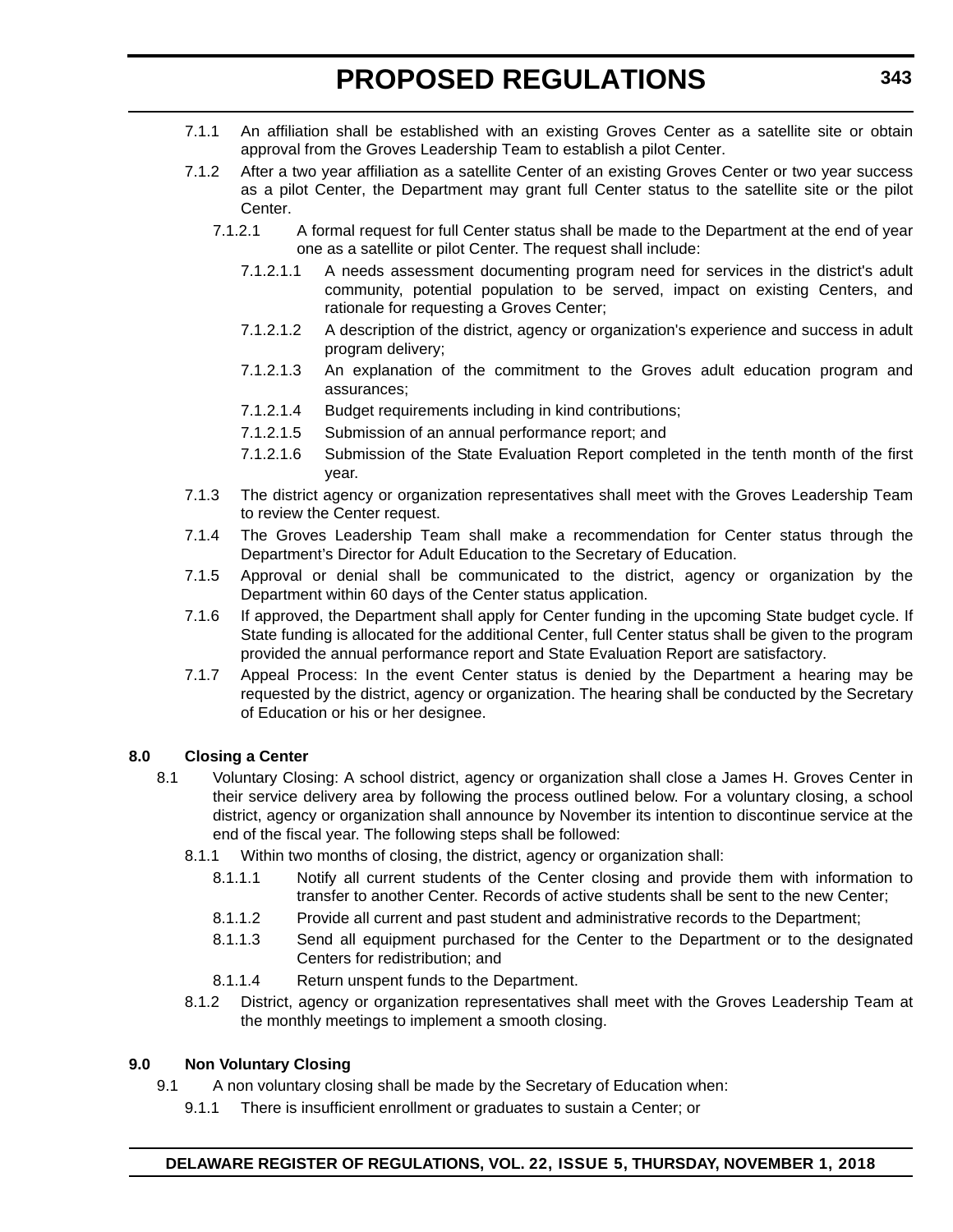- <span id="page-26-0"></span>9.1.2 The Center does not follow the policies, procedures, rules, regulations or instructional program set forth for the James H. Groves High School; or
- 9.1.3 The Secretary of Education determines the Center is not providing a quality instructional program to the students at that Center.
- 9.2 The Secretary of Education shall provide notice to the school district, agency or organization of the closing by November giving eight months to close the Center.
	- 9.2.1 Within two months of closing, the district, agency or organization shall:
		- 9.2.1.1 Notify all current students of the Center closing and provide them with information to transfer to another Center.
		- 9.2.1.2 Provide all current and past student and administrative records to the Department;
		- 9.2.1.3 Send all equipment purchased for the Center to the Department or to the designated Centers for redistribution; and
		- 9.2.1.4 Return unspent funds to the Department.
- 9.3 The District, agency or organization representatives shall meet with the James H. Groves Leadership Team at the monthly meetings to implement a smooth closing.

#### **OFFICE OF [THE SECRETARY](https://www.doe.k12.de.us/)**

Statutory Authority: 14 Delaware Code, Sections 3423 and 122(a) (14 **Del.C.** §§3423 & 122(a))

#### **PUBLIC NOTICE**

#### **Education Impact Analysis Pursuant To 14 Del.C**. **Section 122(d)**

#### **[1205 Ada Leigh Soles Memorial Professional Librarian and Archivist Incentive Program](#page-3-0)**

### **A. TYPE OF REGULATORY ACTION REQUIRED**

New Regulation

#### **B. SYNOPSIS OF SUBJECT MATTER OF THE REGULATION**

Pursuant to 14 **Del.C.** §3423 and 122(a), the Secretary of Education intends to create 14 **DE Admin. Code** 1205 Ada Leigh Soles Memorial Professional Librarian and Archivist Incentive Program. The regulation is being created to provide eligibility criteria per House Bill 34 of the 149<sup>th</sup> General Assembly and to delineate the process for applying for the Ada Leigh Soles Memorial Professional Librarian and Archivist Incentive Program.

Persons wishing to present their views regarding this matter may do so in writing by the close of business on or before December 5, 2018 to Department of Education, Office of the Secretary, Attn: Regulation Review, 401 Federal Street, Suite 2, Dover, Delaware 19901 or email to [DOEregulations.comment@doe.k12.de.us](mailto:DOEregulations.comment@doe.k12.de.us). A copy of this regulation may be viewed online at the Registrar of Regulation's website, [http://regulations.delaware.gov/](http://regulations.delaware.gov/services/current_issue.shtml) [services/current\\_issue.shtml](http://regulations.delaware.gov/services/current_issue.shtml), or obtained at the Department of Education, located at the address listed above.

#### **C. IMPACT CRITERIA**

1. Will the regulation help improve student achievement as measured against state achievement standards? The regulation does not address student achievement as measured against state achievement standards.

2. Will the regulation help ensure that all students receive an equitable education? The regulation does not address students receiving an equitable education.

3. Will the regulation help to ensure that all students' health and safety are adequately protected? The regulation does not address students' health and safety.

4. Will the regulation help to ensure that all students' legal rights are respected? The regulation continues to ensure that all student's legal rights are respected.

5. Will the regulation preserve the necessary authority and flexibility of decision making at the local board and school level? The regulation does not change the decision making at the local board and school level.

6. Will the regulation place unnecessary reporting or administrative requirements or mandates upon decision

#### **DELAWARE REGISTER OF REGULATIONS, VOL. 22, ISSUE 5, THURSDAY, NOVEMBER 1, 2018**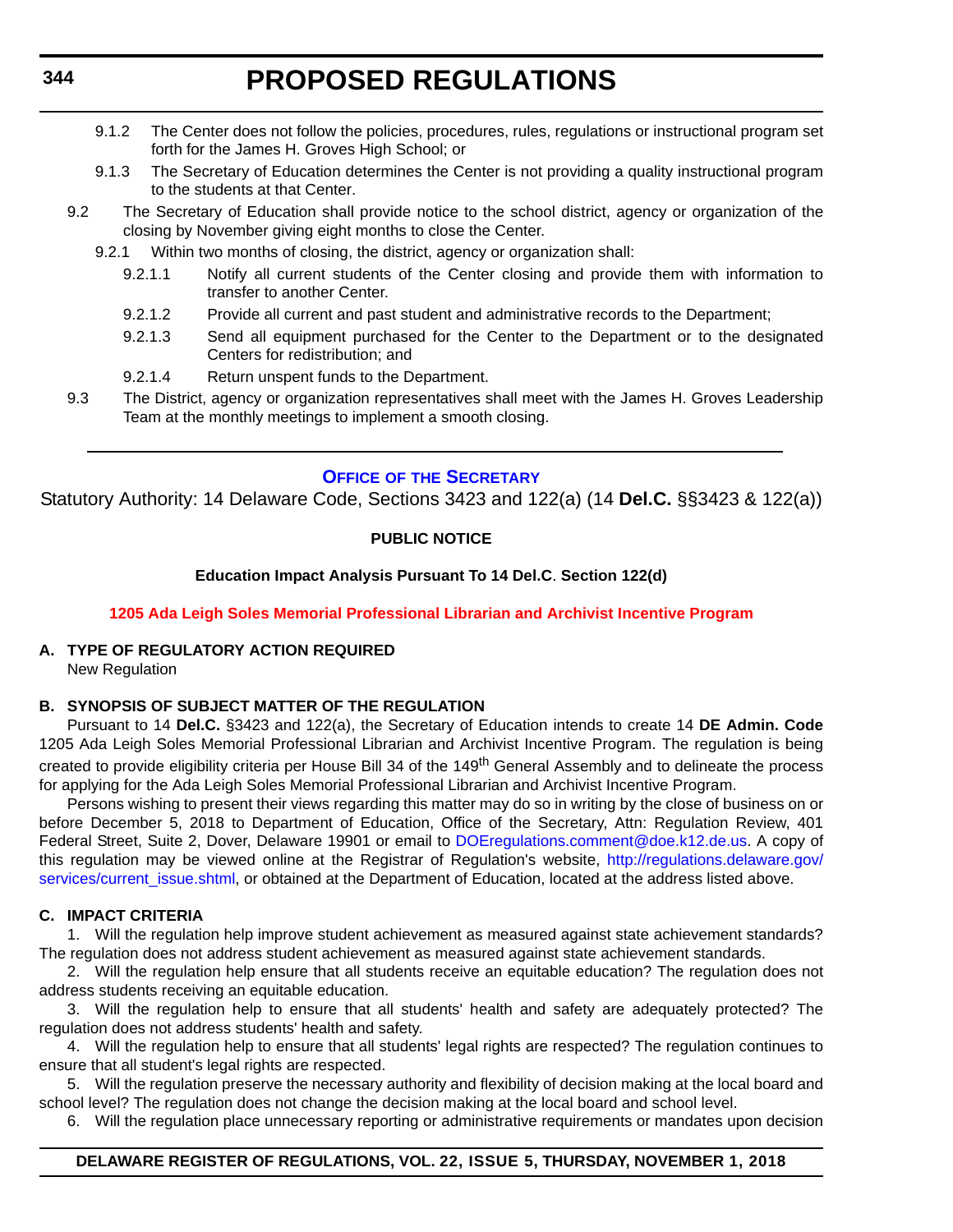makers at the local board and school levels? The regulation does not place any unnecessary reporting or administrative requirements on decision makers.

7. Will the decision making authority and accountability for addressing the subject to be regulated be placed in the same entity? The decision making authority and accountability for addressing the subject to be regulated does not change because of the regulation.

8. Will the regulation be consistent with and not an impediment to the implementation of other state educational policies, in particular to state educational policies addressing achievement in the core academic subjects of mathematics, science, language arts and social studies? The regulation is consistent with and not an impediment to the implementation of other state educational policies.

9. Is there a less burdensome method for addressing the purpose of the regulation? There is not a less burdensome method for addressing the purpose of the regulation.

10. What is the cost to the State and to the local school boards of compliance with the regulation? There is no expected cost to implementing this regulation.

#### **\*Please Note: The Regulatory Flexibility Analysis and Impact Statement for this regulation, as required by 29 Del.C. Ch. 104, is available at:**

**<http://regulations.delaware.gov/register/november2018/proposed/22 DE Reg 344RFA 11-01-18.pdf>**

#### **1205 Ada Leigh Soles Memorial Professional Librarian and Archivist Incentive Program**

#### **1.0 Purpose**

- 1.1 Pursuant to 14 **Del.C.** §3423, the purpose of this regulation is to provide eligibility criteria and to delineate the process for applying for the Ada Leigh Soles Memorial Professional Librarian and Archivist Incentive Program.
- 1.2 The Ada Leigh Soles Memorial Professional Librarian and Archivist Incentive Program encourages and enables academically talented Delawareans to pursue careers as Librarians and Archivists in Delaware.

#### **2.0 Definitions**

The following words and terms, when used in this regulation, shall have the following meaning unless the context in which they are used clearly indicates otherwise:

> "**Academic Record**" means the applicant's unofficial transcript from high school, college, or graduate school for the most recent academic year.

> "**Archivist**" means a person employed by a Delaware archive facility in a position deemed eligible by the State Librarian or their designee.

> "**Delaware Higher Education Office**" or "**DHEO**" is the Department of Education's office which administers specific programs related to higher education, including, but not limited to, scholarship and loan programs.

"**Direct Educational Expenses**" means tuition, mandatory fees, room, board, books, and supplies.

"**Expected Family Contribution**" or "**EFC**" means a number that is calculated using the financial information an applicant provides on his or her Free Application for Federal Student Aid (FAFSA) to determine an applicant's eligibility for federal student aid.

"**Free Application for Federal Student Aid (FAFSA)**" or "**FAFSA**" means the data supplied in connection with the federal government's application for federal financial aid which DHEO uses to determine an applicant's eligibility for a scholarship or loan forgiveness program.

"**Full-Time Student**" means an undergraduate student enrolled in 12 or more college credit hours or a graduate student enrolled in 9 or more credit hours.

"**Grade Point Average**" or "**GPA**" means the number representing the average value of the accumulated final grades earned in courses over time.

"**Graduate Student**" means a full-time student enrolled in a post-baccalaureate program.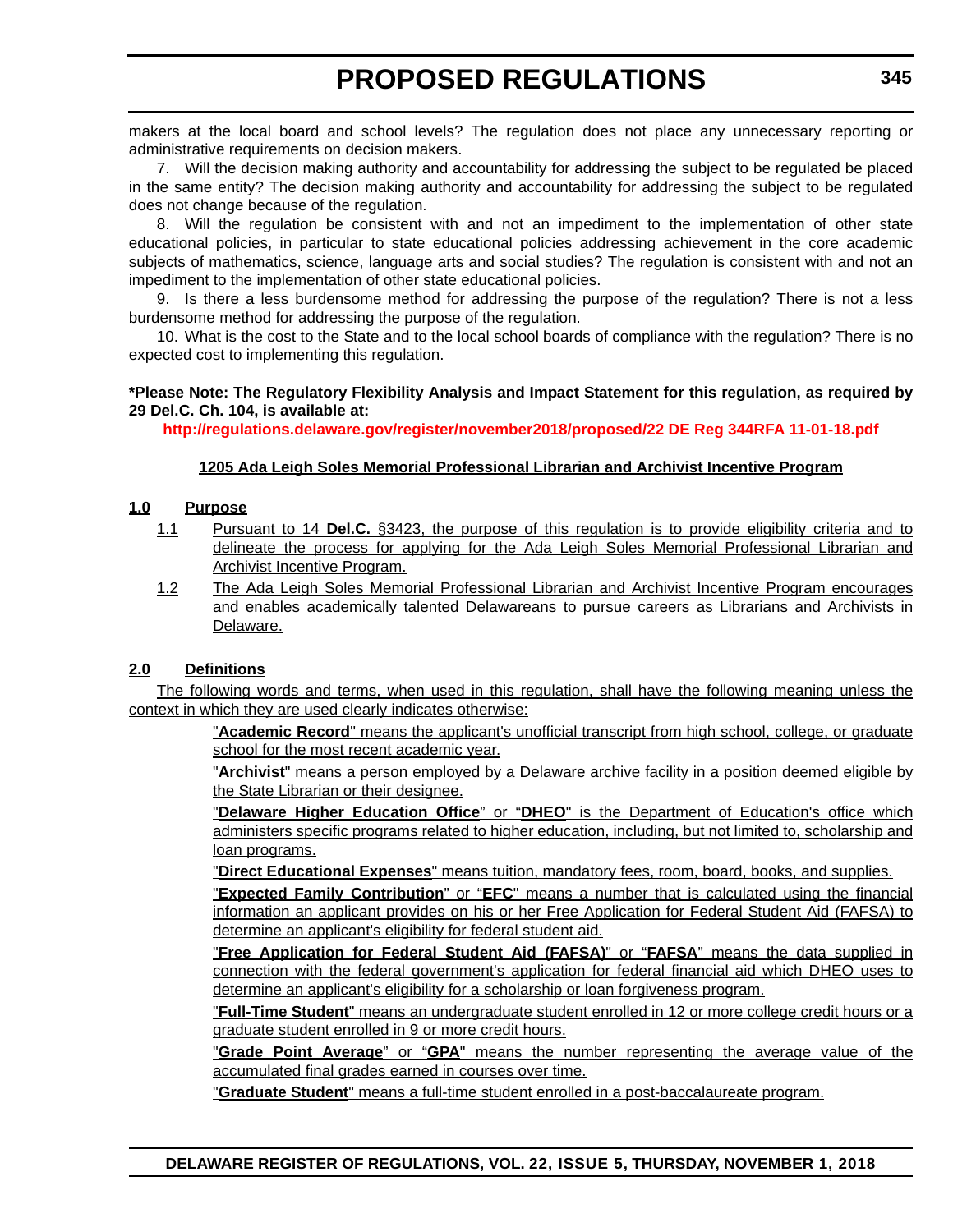"**Institution**" means a post-secondary institution or institution of higher education that is accredited by a nationally recognized accrediting agency.

"**Librarian**" means a person employed by a Delaware public library, county department library, public school library, state agency library, a member library of the Delaware Library Consortium, or archive in a position deemed eligible by the State Librarian or their designee.

"**Nationally Recognized Accrediting Agency**" means a nationally recognized accrediting agency or association that appears on the list published by the U.S. Secretary of Education.

"**Part-Time Student**" means a student enrolled in an undergraduate program that is more than six and less than eleven college credit hours per term or a student enrolled in a graduate program that is at least five and less than nine credit hours per term.

"**Resident of the State**" means an applicant who meets the definition of residency as defined in 14 **Del.C.** §3402(f).

"**Semester**" means a half-year term in a school or college, typically lasting 15 to 18 weeks.

"**Student Account Access Site**" means the webpage on the DHEO's website where students can access scholarship and loan forgiveness opportunities.

"**Undergraduate Student**" means a full-time student at a regionally accredited college or university who has not yet earned a bachelor's or equivalent degree.

#### **3.0 Application Acceptance and Submission Period**

- 3.1 The application acceptance and submission period for the Ada Leigh Soles Memorial Professional Librarian and Archivist Incentive Program shall be posted on the DHEO's website by April 1 each calendar year.
	- 3.1.1 Applications shall not be accepted outside of the posted application acceptance period under any circumstances.
	- 3.1.2 Incomplete applications shall not be accepted or processed.
- 3.2 In order for an application to be considered complete, an applicant must:
	- 3.2.1 Complete the FAFSA for the school year in which the scholarship or loan forgiveness award is sought by the state deadline for Delaware that is posted online at<FAFSA.ed.gov>.
	- 3.2.2 Submit the applicant's Academic Record to DHEO by mail, fax, or email by the last date of the application acceptance period.
	- 3.2.3 Complete an application through the Student Account Access Site by the last date of the application acceptance period. Application must include:
		- 3.2.3.1 The applicant's major and the name of the institution in which the applicant will be enrolled for the school year in which the loan forgiveness award will be awarded.
		- 3.2.3.2 Applicants may update their enrollment information on the Student Account Access Site through the last date of the application acceptance period.
		- 3.2.3.3 A first time applicant must establish an account and provide his or her valid email address and permanent mailing address before being permitted to submit the information required in subsection 3.2.3 of this regulation.

#### **4.0 Eligibility for Awards**

- 4.1 Applicants must meet the following requirements to be eligible for the Ada Leigh Soles Memorial Professional Librarian and Archivist Incentive Program:
	- 4.1.1 Be a Resident of the State; and
	- 4.1.2 Be a Full-Time or Part-Time Student enrolled in either:
		- 4.1.2.1 A bachelors or doctoral degree program at an institution that is accredited by a Nationally Recognized Accrediting Agency; and
			- 4.1.2.1.1 Be a current employee or worked for at least two years before the date of application at a Delaware library as described in subsection 4.2 below; or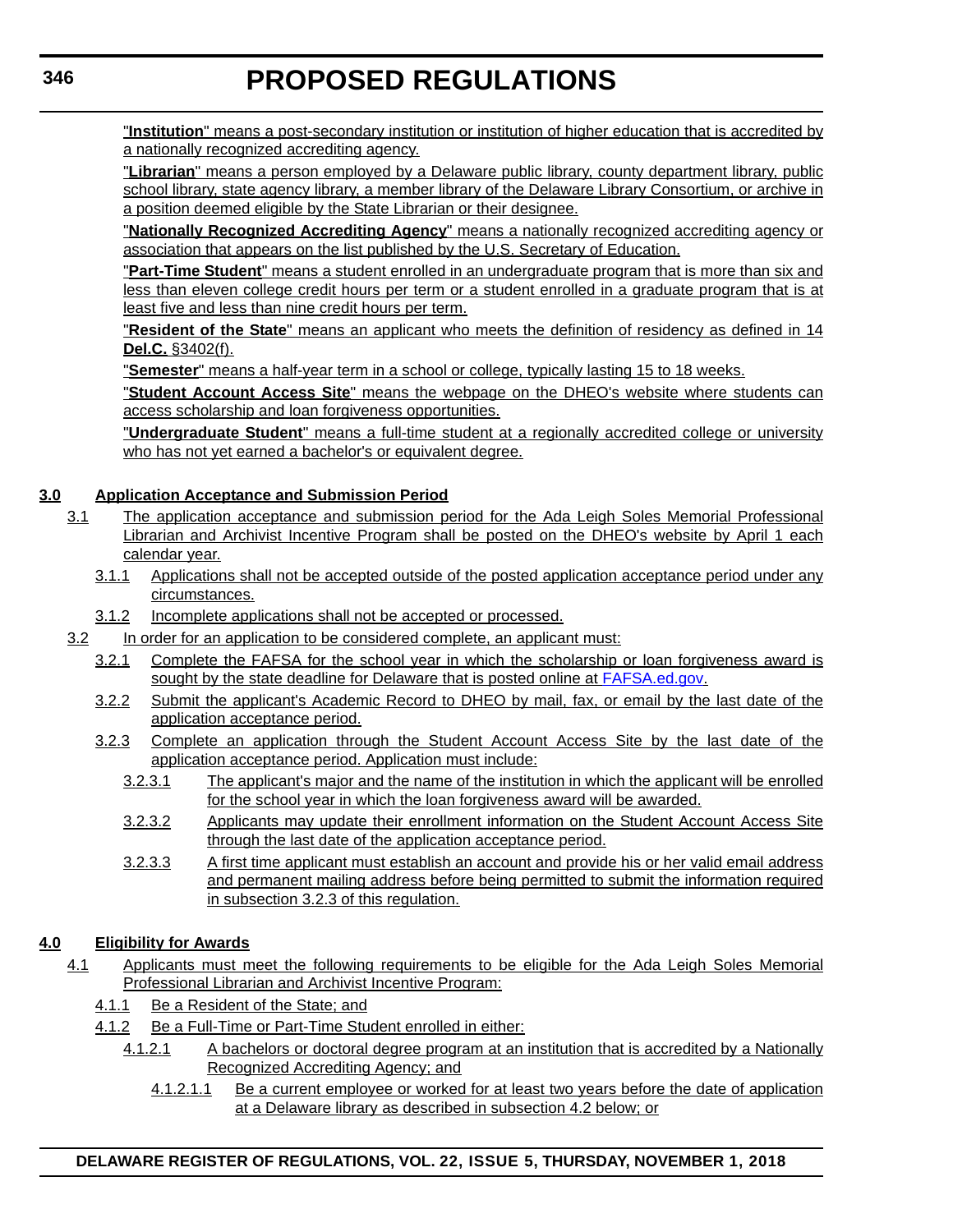- <span id="page-29-0"></span>4.1.2.2 A master's degree program in a library science or similar program approved by the American Library Association.
- 4.2 Preference will be given to persons currently employed by a Delaware public library, county department library, public school library, state agency library, a member library of the Delaware Library Consortium, or archive.

#### **5.0 Awards**

- 5.1 DHEO determines the number and amount of awards to be given annually. The number and amount of awards each year will vary and is based on and subject to DHEO receiving funds appropriated for the Ada Leigh Soles Memorial Professional Librarian and Archivist Incentive Program.
- 5.2 DHEO shall grant awards on the basis of financial need, community service, GPA, current employment, and academic merit.
	- 5.2.1 To determine an applicant's financial need, DHEO will consider:
		- 5.2.1.1 The applicant's EFC;
		- 5.2.1.2 The expense of attending the college or university in which the applicant is enrolled; and
		- 5.2.1.3 The applicant's eligibility for Pell grants and other federal, state, or private grant assistance.
- 5.3 An award shall be used for, and not in excess of, Direct Educational Expenses.
- 5.4 An award may be renewable. Students must submit an annual Academic Record and updated enrollment information in order to be eligible for renewal.
	- 5.4.1 Students in bachelors and doctoral programs shall continue to be employed in an eligible library in order to be eligible for renewal of the Ada Leigh Soles Memorial Professional Librarian and Archivist Incentive Program.

### **6.0 Award Payment**

- 6.1 DHEO shall contact a recipient's college or university to verify the recipient's academic, financial, and enrollment status each Semester prior to the awarded funds being disbursed.
	- 6.1.1 A signed promissory note must be executed before disbursement of funds.
- 6.2 All payments shall be disbursed directly to the eligible recipient's college or university only.
- 6.3 If a recipient withdraws from school or otherwise does not qualify for full payment at the end of the add/ drop period for a Semester, DHEO will apply the refund policy set forth in 14 **Del.C.** §3402(k).

# **[DEPARTMENT OF HEALTH AND SOCIAL SERVICES](https://www.dhss.delaware.gov/dhss/dmma/)**

**DIVISION OF MEDICAID [AND MEDICAL ASSISTANCE](https://www.dhss.delaware.gov/dhss/dmma/)**

Statutory Authority: 31 Delaware Code, Section 512 (31 **Del.C.** §512)

#### **PUBLIC NOTICE**

#### **[Physician Assistants](#page-3-0)**

In compliance with the State's Administrative Procedures Act (APA - Title 29, Chapter 101 of the Delaware Code), 42 CFR §447.205, and under the authority of Title 31 of the Delaware Code, Chapter 5, Section 512, Delaware Health and Social Services (DHSS) / Division of Medicaid and Medical Assistance (DMMA) is proposing to amend Title XIX Medicaid State Plan regarding Physician Assistants (PA), specifically, to update current policy.

Any person who wishes to make written suggestions, compilations of data, testimony, briefs or other written materials concerning the proposed new regulations must submit same to, Planning, Policy and Quality Unit, Division of Medicaid and Medical Assistance, 1901 North DuPont Highway, P.O. Box 906, New Castle, Delaware 19720-0906, by email to [Nicole.M.Cunningham@state.de.us,](mailto:Nicole.M.Cunningham@state.de.us) or by fax to 302-255-4413 by 4:30 p.m. on December 3, 2018. Please identify in the subject line: Physician Assistant.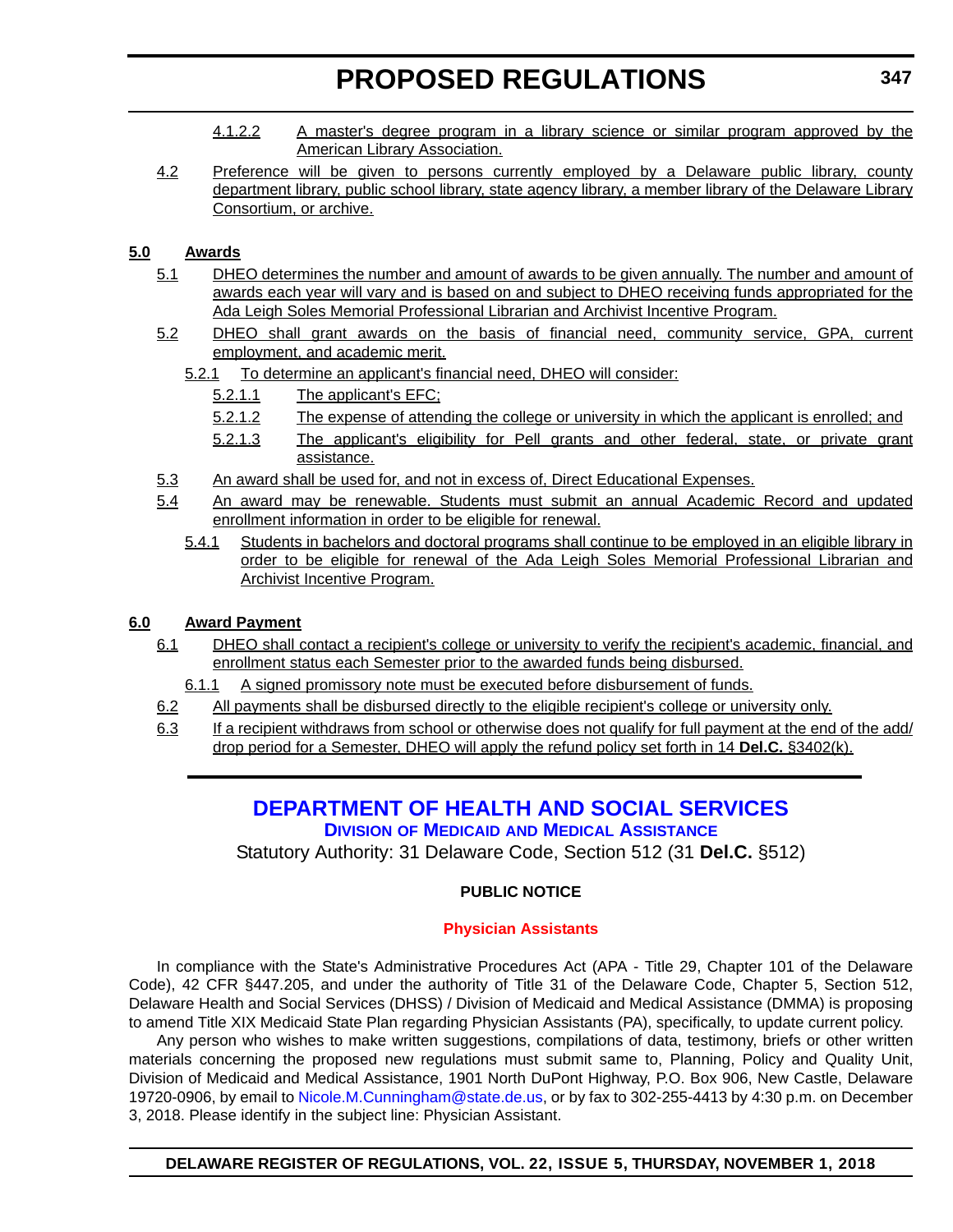**348**

### **PROPOSED REGULATIONS**

The action concerning the determination of whether to adopt the proposed regulation will be based upon the results of Department and Division staff analysis and the consideration of the comments and written materials filed by other interested persons.

#### **SUMMARY OF PROPOSAL**

The purpose of this notice is to advise the public that Delaware Health and Social Services (DHSS)/Division of Medicaid and Medical Assistance (DMMA) is proposing to amend Title XIX Medicaid State Plan regarding Physician Assistant (PA), specifically, to update current policy.

#### **Statutory Authority**

• 42 CFR 440.60

#### **Background**

PAs deliver medical and surgical care in teams with physicians, who provide medical supervision and delegate tasks to the PA. DMMA would like to evaluate the services provided by PAs, under the supervision of licensed physicians enrolled in DMAP. To gather that data, it is necessary first step, to facilitate, where appropriate, the inclusion of the Physician Assistant's name on claims as the rendering provider. In preparation, DMMA policy will need to be updated to bring the PAs in line with those who provide similar services.

#### **Summary of Proposal**

#### *Purpose*

The purpose of this proposed regulation is to update policy and add the Physician Assistant (PA) as a licensed practitioner where omitted.

#### *Summary of Proposed Changes*

Effective for services provided on and after January 1, 2019 Delaware Health and Social Services/Division of Medicaid and Medical Assistance (DHSS/DMMA) proposes to amend Attachments 3.1-A Page 3.1 Addendum and 3.1 Pages 4b Addendum, 6m, 6o, 6r and 6w of Title XIX Medicaid State Plan regarding Physician Assistants (PA), specifically, to update current policy.

#### *Public Notice*

In accordance with the *federal* public notice requirements established at Section 1902(a)(13)(A) of the Social Security Act and 42 CFR 447.205 and the state public notice requirements of Title 29, Chapter 101 of the Delaware Code, Delaware Health and Social Services (DHSS)/Division of Medicaid and Medical Assistance (DMMA) gives public notice and provides an open comment period for thirty (30) days to allow all stakeholders an opportunity to provide input on the proposed regulation. Comments must be received by 4:30 p.m. on December 3, 2018.

#### *Centers for Medicare and Medicaid Services Review and Approval*

The provisions of this state plan amendment (SPA) are subject to approval by the Centers for Medicare and Medicaid Services (CMS). The draft SPA page(s) may undergo further revisions before and after submittal to CMS based upon public comment and/or CMS feedback. The final version may be subject to significant change.

#### *Provider Manuals and Communications Update*

Also, there may be additional provider manuals that may require updates as a result of these changes. The applicable Delaware Medical Assistance Program (DMAP) Provider Policy Specific Manuals and/or Delaware Medical Assistance Portal will be updated. Manual updates, revised pages or additions to the provider manual are issued, as required, for new policy, policy clarification, and/or revisions to the DMAP program. Provider billing guidelines or instructions to incorporate any new requirement may also be issued. A newsletter system is utilized to distribute new or revised manual material and to provide any other pertinent information regarding DMAP updates. DMAP updates are available on the Delaware Medical Assistance Portal website: [https://](https://medicaid.dhss.delaware.gov/provider) [medicaid.dhss.delaware.gov/provider](https://medicaid.dhss.delaware.gov/provider)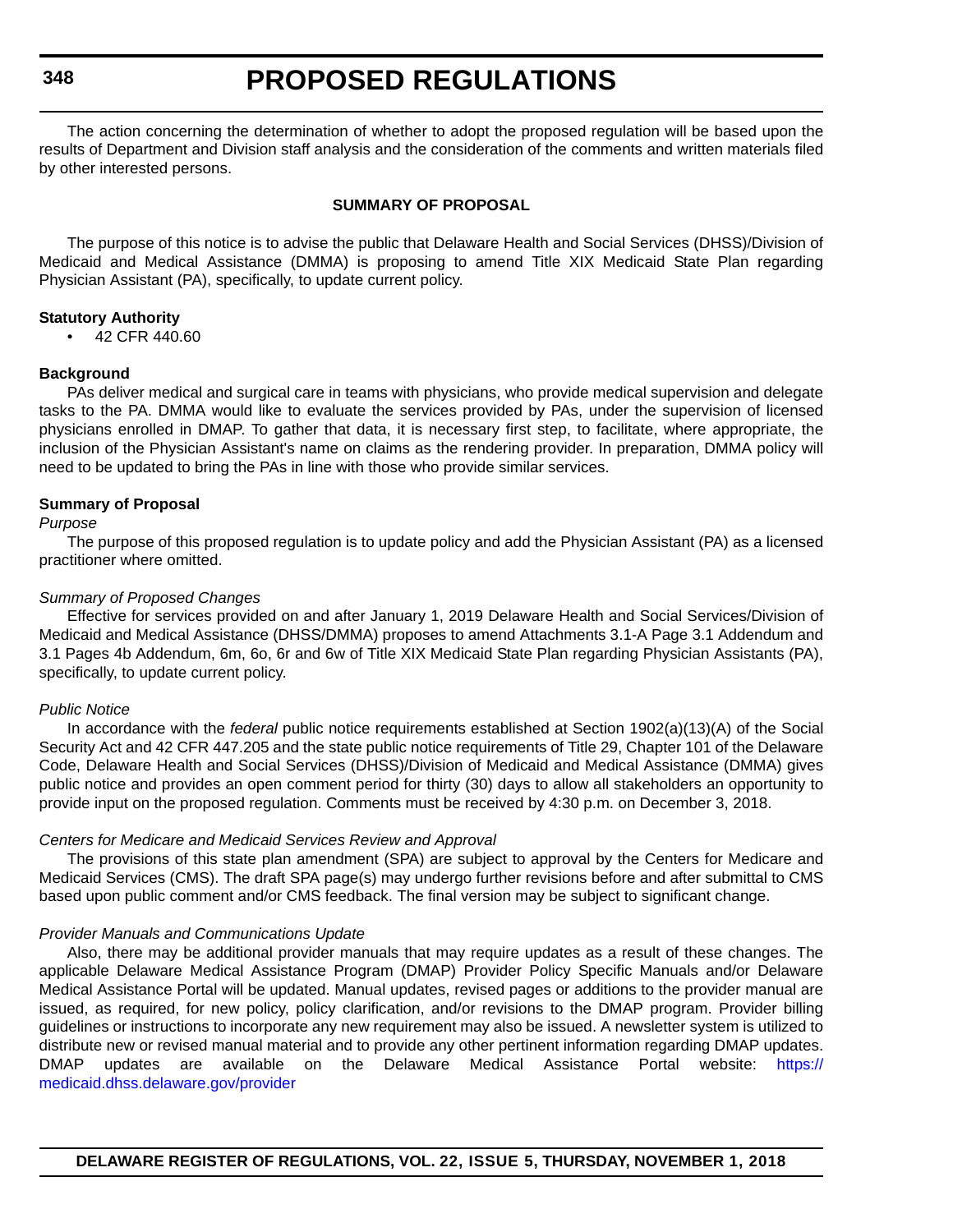#### **Fiscal Impact**

The proposed regulation imposes no increase in costs on the General Fund.

#### **\*Please Note: The Regulatory Flexibility Analysis and Impact Statement for this regulation, as required by 29 Del.C. Ch. 104, is available at:**

**<http://regulations.delaware.gov/register/november2018/proposed/22 DE Reg 347RFA 11-01-18.pdf>**

Attachment 3.1-A Page 3.1 Addendum

#### STATE PLAN UNDER TITLE XIX OF THE SOCIAL SECURITY ACT STATE/TERRITORY: **DELAWARE**

#### LIMITATIONS ON AMOUNT, DURATION AND SCOPE OF MEDICAL AND REMEDIAL CARE AND SERVICES PROVIDED TO THE CATEGORICALLY NEEDY

#### **6.d. 2. Licensed Behavioral Health Practitioner Continued:**

Services which exceed the initial pass-through authorization must be approved for re-authorization prior to service delivery. In addition to individual provider licensure, *service* providers employed by addiction treatment services and co-occurring treatment services agencies must work in a program licensed by the Delaware Division of Substance Abuse and Mental Health (DSAMH) and comply with all relevant licensing regulations. Licensed Psychologists may supervise up to seven (7) unlicensed assistants or post-doctoral professionals in supervision for the purpose of those individuals obtaining licensure and billing for services rendered. Services by unlicensed assistants or post- doctoral professionals under supervision may not be billed under this section of the State Plan. Instead, those unlicensed professionals must qualify under the Early and Periodic Screening, Diagnosis, and Treatment (EPSDT) program or rehabilitation sections of the State Plan or provide services under Home and Community-based authorities.

Inpatient hospital visits are limited to those ordered by the beneficiary's physician. Visits to a nursing facility are allowed for LBHPs if a Preadmission Screening and Resident Review (PASRR) indicates it is a medically necessary specialized service in accordance with PASRR requirements. Visits to Intermediate Care Facilities for Individuals with Mental Retardation (ICF/MR) are non-covered. All LBHP services provided while a person is a resident of an Institute for Mental Disease (IMD) such as a free standing psychiatric hospital or psychiatric residential treatment facility are part of the institutional service and not otherwise reimbursable by Medicaid. Evidence-based Practices require prior approval and fidelity reviews on an ongoing basis as determined necessary by Delaware Health and Social Services (DHSS) and/or its designee. A unit of service is defined according to the Current Procedural Terminology (CPT) or Healthcare Common Procedure Coding System (HCPCS) approved code set consistent with the National Correct Coding Initiative unless otherwise specified.

#### 6.d. Other Practitioners' Services

3. Physician assistants must be licensed under state law and provide services under the supervision, control, and direction of one or more physicians. The scope of physician assistants' services is defined by state law. Physician assistants' services must be authorized by state law (or otherwise approved by the state medical board) and within the scope of practice of the physician assistant's supervising physician.

TN No. SPA #13‐0018 Supersedes TN No. SPA NEW Approval Date September 18, 2014 Effective Date July 1, 2014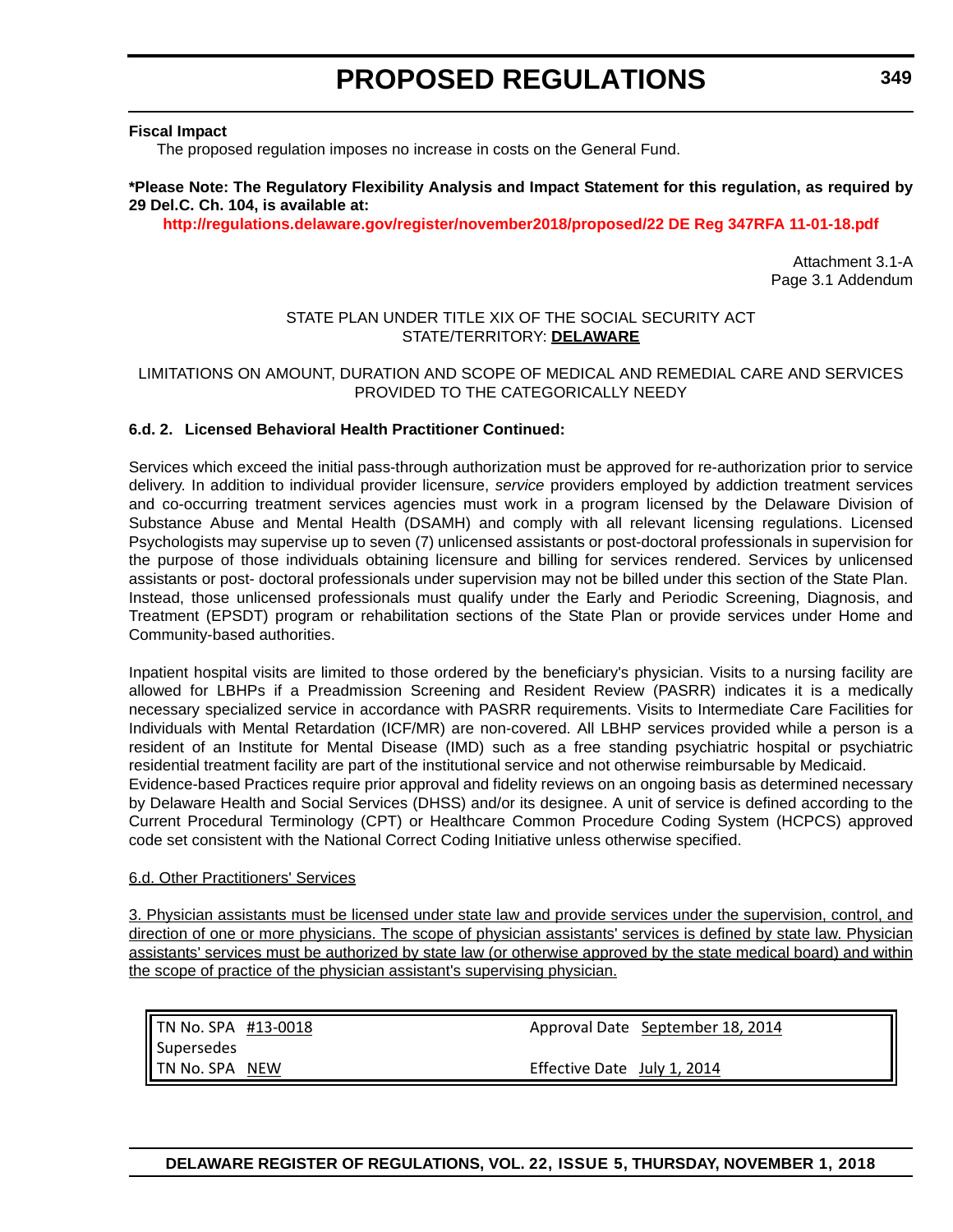#### **350**

# **PROPOSED REGULATIONS**

AMENDED Attachment 3.1-A Page 4b Addendum

#### STATE PLAN UNDER TITLE XIX OF THE SOCIAL SECURITY ACT STATE/TERRITORY: **DELAWARE**

#### AMOUNT, DURATION AND SCOPE OF MEDICAL AND REMEDIAL CARE AND SERVICES PROVIDED TO THE CATEGORICALLY NEEDY

Health care professionals that provide the above services at the SBWCs include: physicians. nurse practitioners, licensed clinical social workers, certified and licensed drug and alcohol counselors, certified sexual assault counselors, and registered dieticians and Physician Assistants. Licensure requirements for each practitioner type are specified in the Title 24 of the Delaware Code, Professions and Occupations and in the Delaware Administrative Code.

10. Dental Clinic Services are only available as ESPDT services to children under age 21.

| $\blacksquare$ TN No. SPA #18-003 | Approval Date               |  |
|-----------------------------------|-----------------------------|--|
| Supersedes                        |                             |  |
| <b>TN No. SPA #10-004</b>         | Effective Date July 1, 2018 |  |

Attachment 3.1-A Page 6m

#### STATE PLAN UNDER TITLE XIX OF THE SOCIAL SECURITY ACT STATE/TERRITORY: **DELAWARE**

#### LIMITATIONS ON AMOUNT, DURATION AND SCOPE OF MEDICAL AND REMEDIAL CARE AND SERVICES PROVIDED TO THE CATEGORICALLY NEEDY

#### **13.d. Rehabilitative Services: 42 CFR 440.130(d) Continued:**

#### **3.** *Crisis Intervention (Cl) Services for Adults with Mental Illness, Alcoholism Or Drug Dependence Continued:*

A beneficiary in crisis may be represented by a family member or other collateral contact who has knowledge of the beneficiary's capabilities functioning. Beneficiaries in crisis who require this service may be using substance during the crisis. Substance use should be recognized and addressed in an integrated fashion as it may be add to the risk increasing the need for engagement in care. The assessment of risk, mental status, and medical stability must be completed by a credentialed mental health screener, Licensed Behavioral Health Practitioner (LBHP), advanced practice nurse (APN), nurse practitioner (NP), Physician Assistant (PA), or physician with experience regarding this specialized mental health service, practicing within the scope of their professional license or certification. The crisis plan developed from this assessment and all services delivered during a crisis must be by qualified staff provided under a certified program. Crisis services cannot be denied based upon substance use. The Cl specialist must receive regularly scheduled clinical supervision from a person meeting the qualifications of a LBHP, APN, NP, or physician with experience regarding this specialized mental health service. The beneficiary's chart must reflect resolution of the crisis which marks the end of the current episode. If the beneficiary has another crisis within twenty-four (24) hours of a previous episode, it shall be considered part of the previous episode and a new episode will not be allowed.

A unit of service is defined according to the Healthcare Common Procedure Coding System (HCPCS) approved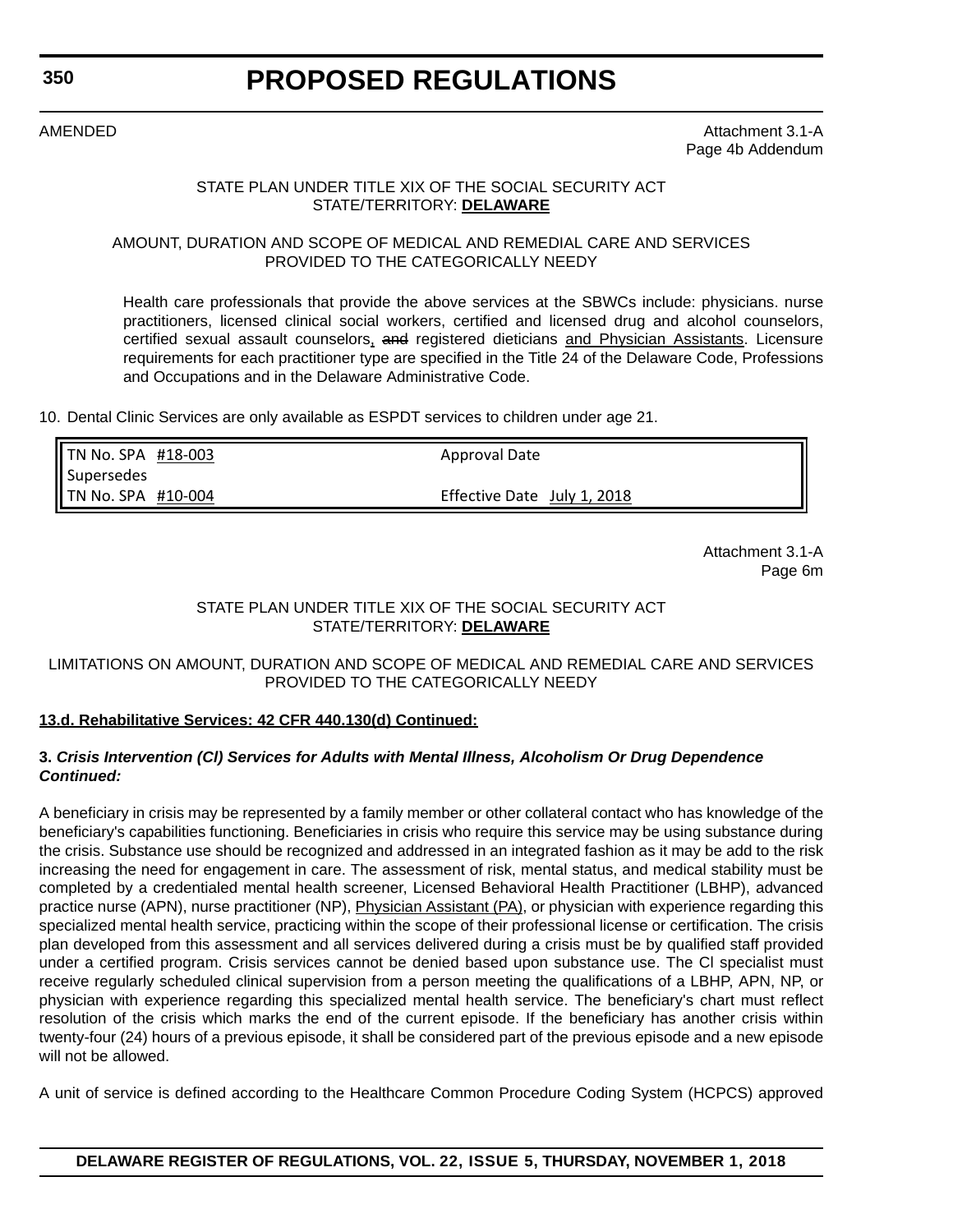code set unless otherwise specified.

TN No. SPA #18‐003 Supersedes TN No. SPA #13‐0018 Approval Date

Effective Date July 1, 2018

Attachment 3.1-A Page 6o

#### STATE PLAN UNDER TITLE XIX OF THE SOCIAL SECURITY ACT STATE/TERRITORY: **DELAWARE**

#### LIMITATIONS ON AMOUNT, DURATION AND SCOPE OF MEDICAL AND REMEDIAL CARE AND SERVICES PROVIDED TO THE CATEGORICALLY NEEDY

#### **13.d. Rehabilitative Services: 42 CFR 440.130(d) Continued:**

#### **3.** *Crisis Intervention (Cl) Services for Adults with Mental Illness, Alcoholism Or Drug Dependence Continued:*

• A Certified Peer on a CI team is an individual who has self-identified as a beneficiary or survivor of mental health and/or substance use disorder (SUD) services, is at least 21 years of age, and meets the qualifications set by the state including specialized peer specialist training, certification and registration. The training provided/contracted by the Delaware Division of Substance Abuse and Mental Health (DSAMH) shall be focused on the principles and concepts of peer support and how it differs from clinical support. The training will also provide practical tools for promoting wellness and recovery, knowledge about beneficiary rights and advocacy, as well as approaches to care that incorporate creativity. A Certified Peer must have at minimum a high school education or GED, (preferably with some college background) and be currently employed as a peer supporter in Delaware. Delaware state-approved standardized peer specialist training includes academic information as well as practical knowledge and creative activities. Each crisis program including certified peer staff is supervised by a licensed practitioner of the healing arts who is acting within the scope of his/her professional license and applicable state law.

A Crisis Intervention Specialist is an unlicensed mental health professional with a bachelors or master's degree in a mental health related field. The Cl specialist must receive training and regularly scheduled clinical supervision from a person meeting the qualifications of a LBHP, APN, NP, or physician with experience regarding this specialized mental health service.

#### Provider Qualifications Continued:

Programs shall be certified by Medicaid and/or its designee. Each crisis program, is supervised by licensed practitioner of the healing arts who is acting within the scope of his/her professional license and applicable state law. A licensed practitioner of the healing arts who is acting within the scope of his/her professional license and applicable state law (e.g., Licensed Behavioral Health Practitioner (LBHP), physician, nurse practitioner (NP), or advanced practice nurse (APN), or a Physician Assistant (PA) is available for consultation and able to recommend treatment twenty-four (24) hours a day, seven (7) days a week to the Cl program.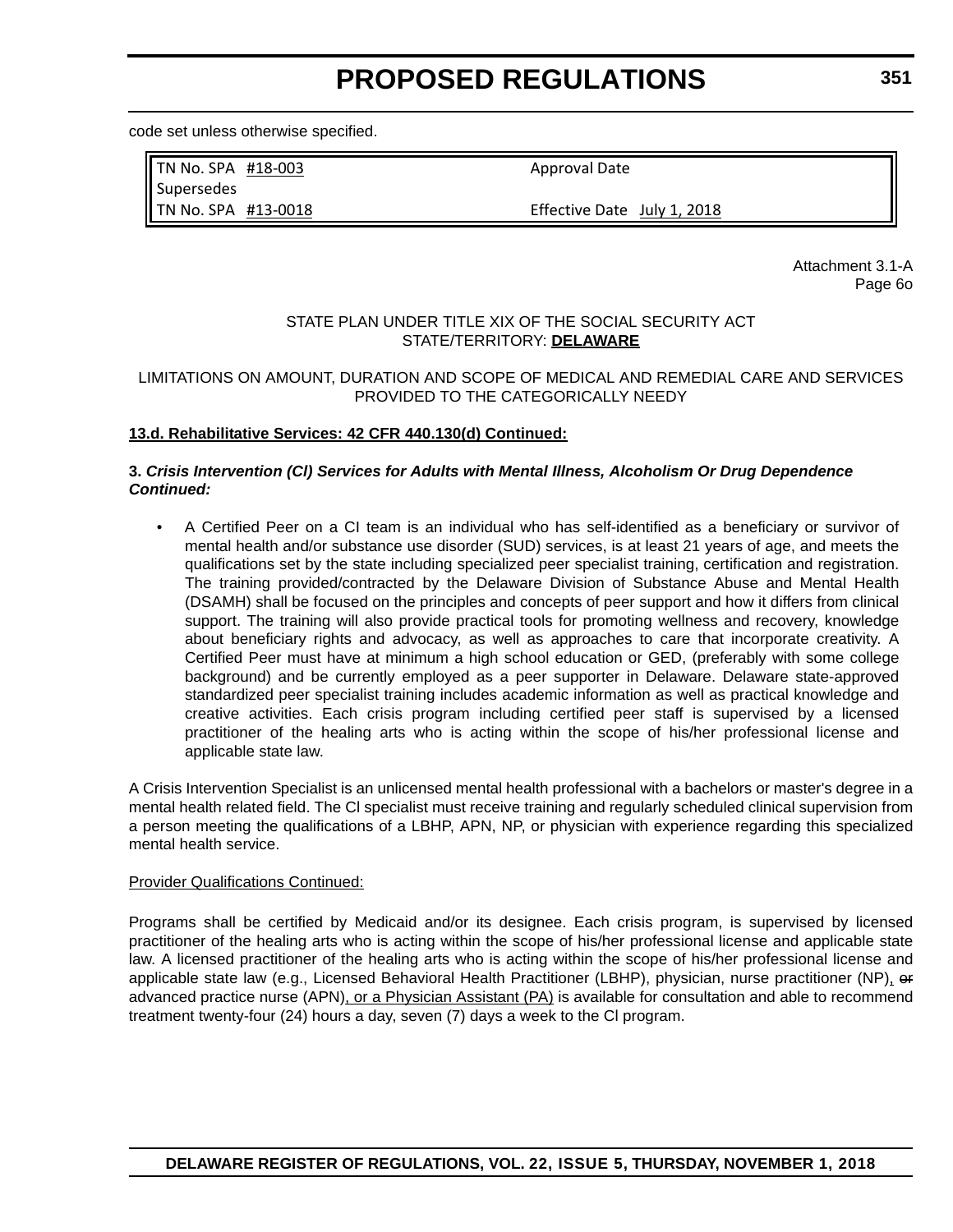TN No. SPA #18-003 Supersedes TN No. SPA #13‐0018

Approval Date

Effective Date July 1, 2018

Attachment 3.1-A Page 6r

#### LIMITATIONS ON AMOUNT, DURATION AND SCOPE OF MEDICAL AND REMEDIAL CARE AND SERVICES PROVIDED TO THE CATEGORICALLY NEEDY

#### **13.d Rehabilitative Services: 42 CFR 440.130(d) Continued:**

#### *1. Substance Use Disorder (SUD) Treatment Services*

#### 4A. Outpatient Addiction Services Continued

Outpatient activities are delivered on an individual or group basis in a wide variety of settings including site-based facility, in the community or in the beneficiary's place of residence. These services may be provided on site or on a mobile basis as defined by Delaware Health and Social Services (DHSS) or its designee. The setting will be determined by the goal which is identified to be achieved in the beneficiary's written treatment plan.

Outpatient services may be indicated as an initial modality of care for a beneficiary whose severity of illness warrants this level of treatment, or when a beneficiary's progress warrants a less intensive modality of service than they are currently receiving. The intensity of the services will be driven by medical necessity. Medication Assisted Therapies (MAT) should only be utilized when a beneficiary has an established SUD (e.g., opiate or alcohol dependence condition) that is clinically appropriate for MAT.

Provider qualifications: Outpatient addiction services are provided by licensed and unlicensed professional staff, who are at least eighteen (18) years of age with a high school or equivalent diploma, according to their areas of competence as determined by degree, required levels of experience as defined by state law and regulations and approved program guidelines and certifications approved by DHSS or its designee. All outpatient substance use disorder (SUD) programs are licensed or certified under state law. Licensed practitioners under Delaware state regulation are licensed by Delaware and include Licensed Clinical Social Workers (LCSWs), Licensed Professional Counselors of Mental Health (LPCMH), Licensed Marriage and Family Therapists (LMFTs), nurse practitioners (NPs), advanced practice nurses (APNs), Physician Assistants (PAs), medical doctors (MD and DO), Licensed Chemical Dependency Professionals (LCDPs), and psychologists.

| <b>I</b> TN No. SPA #18-003 | Approval Date               |
|-----------------------------|-----------------------------|
| 'l Supersedes               |                             |
| I TN No. SPA #16-005        | Effective Date July 1, 2018 |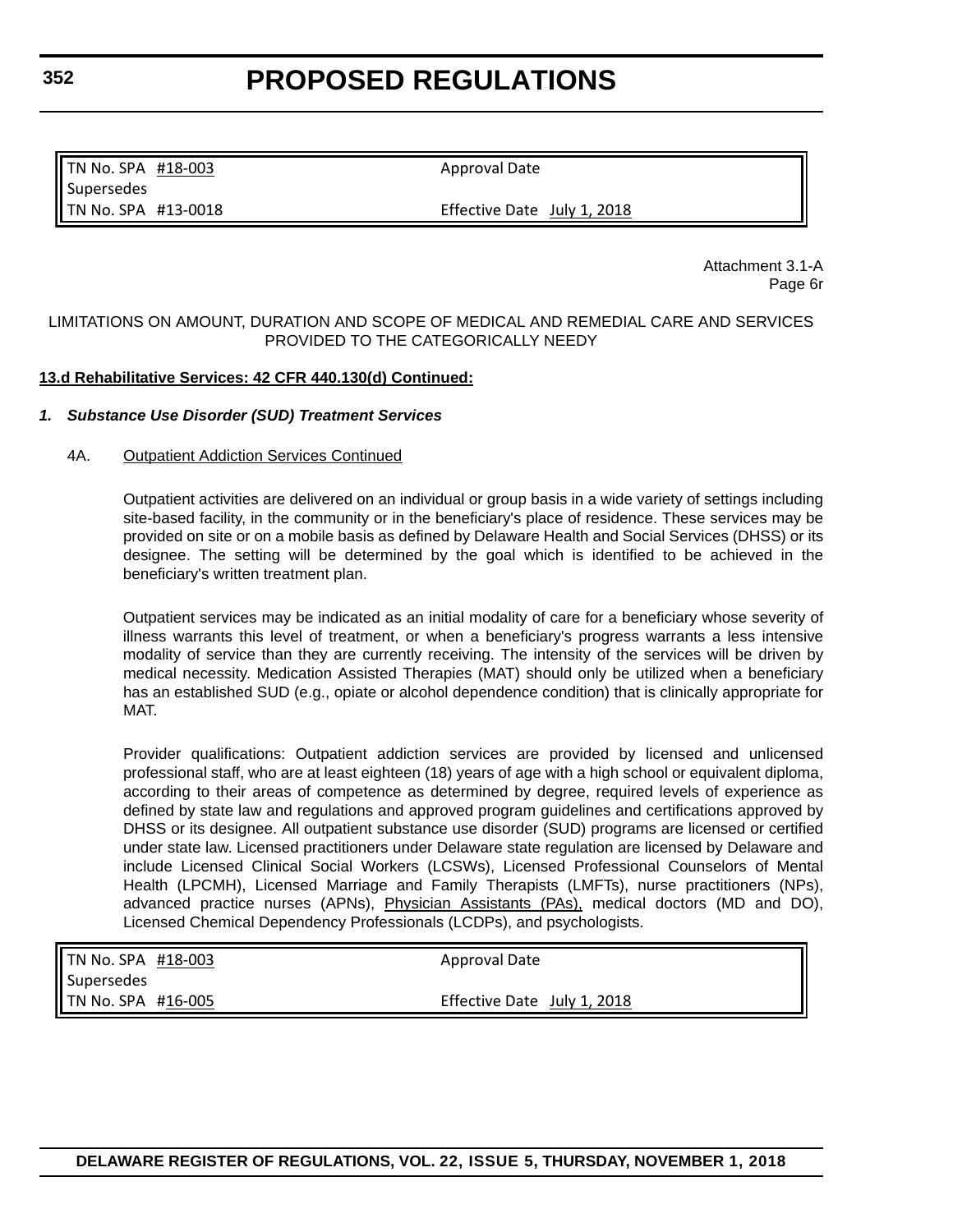**353**

Attachment 3.1-A Page 6w

#### STATE PLAN UNDER TITLE XIX OF THE SOCIAL SECURITY ACT STATE/TERRITORY: **DELAWARE**

#### LIMITATIONS ON AMOUNT, DURATION AND SCOPE OF MEDICAL AND REMEDIAL CARE AND SERVICES PROVIDED TO THE CATEGORICALLY NEEDY

#### **13.d Rehabilitative Services: 42 CFR 440.130(d) Continued:**

#### **4.** *Substance Use Disorder (SUD) Treatment Services*

#### 4B. Residential Addiction Services Continued

Provider qualifications: Services are provided by licensed and unlicensed professional staff, who are at least eighteen (18) years of age with a high school or equivalent diploma, according to their areas of competence as determined by degree, required levels of experience as defined by state law and regulations and departmentally approved program guidelines and certifications. All residential programs are licensed or certified under state law per Delaware Administrative Code Title 16.6001. The licensure applies to all programs providing services to beneficiaries in need of programs and services for diagnosed substance use and/or mental disorders. The licensure at a minimum requires: documentation of all insurance coverage required in regulation; the maximum client capacity requested; and a copy of the agency's Delaware business license and home state license, when applicable. The licensure or certification also requires a description of the services to be provided by the program, including a statement of the program philosophy, goals and objectives, and a description of the methodology for each service element; and organization charts of showing incumbent names, positions, degrees and credentials (e.g., license, certification); all vacant positions; and illustrating direct and indirect reporting and supervisory relationships.

Licensed practitioners under Delaware State regulation are licensed by Delaware and include Licensed Clinical Social Workers (LCSWs), Licensed Professional Counselors of Mental Health (LPCMH), Licensed Marriage and Family Therapists (LMFTs), nurse practitioners (NPs); advanced practice nurses (APNs), *Physician Assistants (PAs)*, medical doctors (MD and DO), Licensed Chemical Dependency Professionals (LCDPs), and psychologists. Any staff who is unlicensed and providing addiction services must be credentialed by DHSS or its designee and/or the credentialing board or, if a Recovery Coach or Credentialed Behavioral Health Technician, be under the supervision of a qualified health professional (QHP) or Clinical Supervisor.

TN No. SPA #18‐003 Supersedes TN No. SPA #16‐005

Approval Date

Effective Date July 1, 2018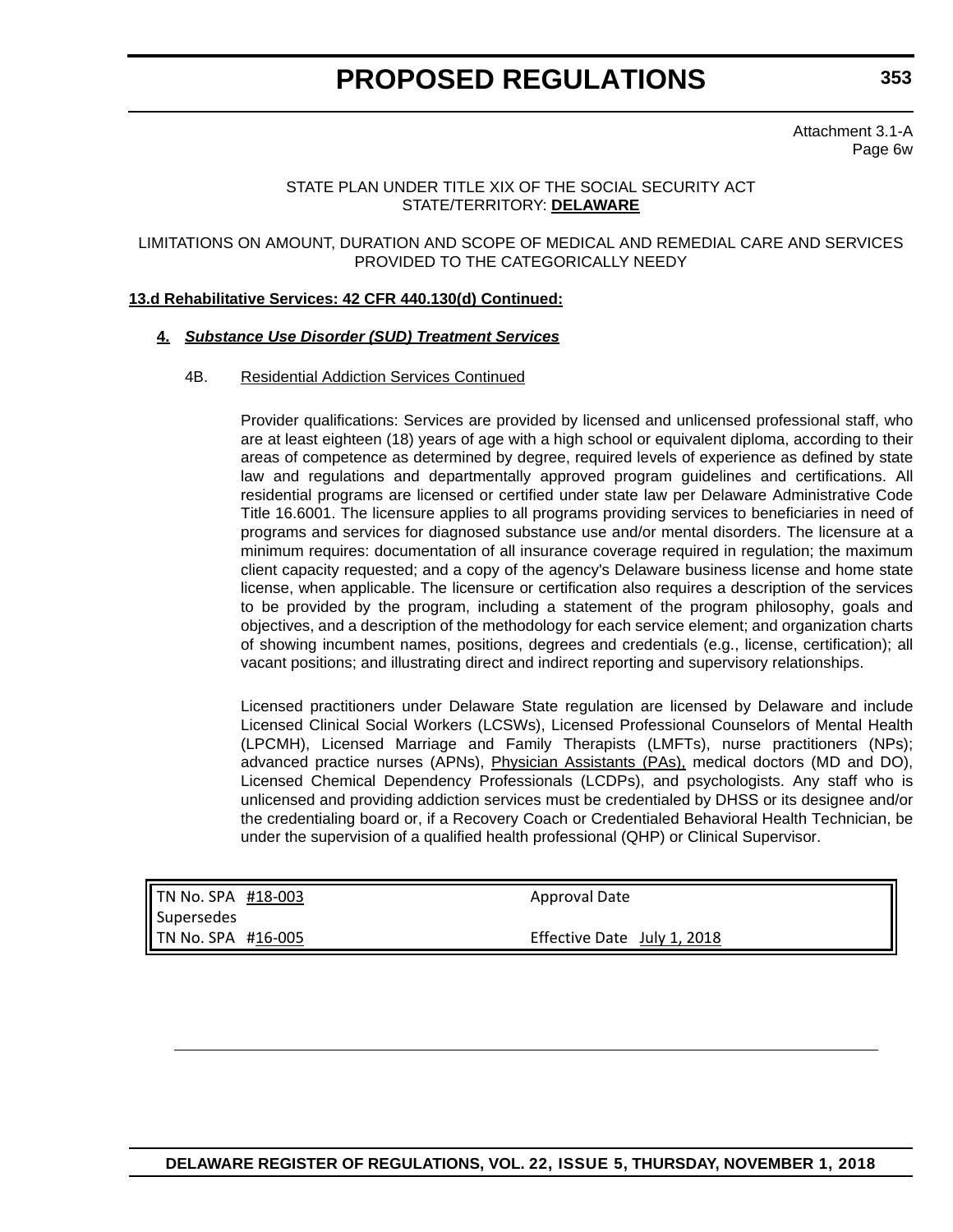### **DIVISION OF MEDICAID [AND MEDICAL ASSISTANCE](https://www.dhss.delaware.gov/dhss/dmma/)** Statutory Authority: 31 Delaware Code, Section 512 (31 **Del.C.** §512)

#### **PUBLIC NOTICE**

#### **[Prescription Assistance](#page-3-0)**

In compliance with the State's Administrative Procedures Act (APA - Title 29, Chapter 101 of the Delaware Code), 42 CFR §447.205, and under the authority of Title 31 of the Delaware Code, Chapter 5, Section 512, Delaware Health and Social Services (DHSS) / Division of Medicaid and Medical Assistance (DMMA) is proposing to amend Delaware Social Services Manual (DSSM) regarding Prescription Assistance, specifically, *to restore the Delaware Prescription Drug Payment Assistance Program*.

Any person who wishes to make written suggestions, compilations of data, testimony, briefs or other written materials concerning the proposed new regulations must submit same to, Planning, Policy and Quality Unit, Division of Medicaid and Medical Assistance, 1901 North DuPont Highway, P.O. Box 906, New Castle, Delaware 19720-0906, by email to [Nicole.M.Cunningham@state.de.us](mailto:Nicole.M.Cunningham@state.de.us), or by fax to 302-255-4413 by 4:30 p.m. on December 3, 2018. Please identify in the subject line: Prescription Assistance.

The action concerning the determination of whether to adopt the proposed regulation will be based upon the results of Department and Division staff analysis and the consideration of the comments and written materials filed by other interested persons.

#### **SUMMARY OF PROPOSAL**

The purpose of this notice is to advise the public that Delaware Health and Social Services (DHSS)/Division of Medicaid and Medical Assistance (DMMA) is proposing to amend Delaware Social Services Manual (DSSM) regarding Prescription Assistance, specifically, *to restore the Delaware Prescription Drug Payment Assistance Program*

#### **Statutory Authority**

29 **Del.C.** §6502 Annual estimates of expenditures

#### **Background**

The Delaware Prescription Assistance Program (DPAP) was established by the Delaware General Assembly on January 14, 2000, when Senate Bill 6 was passed during the 1999 Legislative Session. DPAP was funded by the Delaware Health Fund and provided prescription and over-the-counter drug coverage to qualified Delaware citizens. In 2007 the Bill was amended to allow the program to pay for the members' Medicare Part D premium. By paying for the premium, clients had access to all of the Medicare drug benefits.

The program was eliminated by the Fiscal Year 2018 Annual Appropriations Act and in July 2018, Senate Bill 228 restored the Delaware Prescription Drug Payment Assistance Program.

#### **Summary of Proposal**

#### *Purpose*

The purpose of this proposed regulation is to restore the Delaware Prescription Drug Payment Assistance Program.

#### *Summary of Proposed Changes*

Effective for services provided on and after January 1, 2019 Delaware Health and Social Services/Division of Medicaid and Medical Assistance (DHSS/DMMA) proposes to amend section 30000 of Delaware Social Services Manual (DSSM) regarding Prescription Assistance, specifically, to restore the Delaware Prescription Drug Payment Assistance Program.

#### *Public Notice*

In accordance with the *federal* public notice requirements established at Section 1902(a)(13)(A) of the Social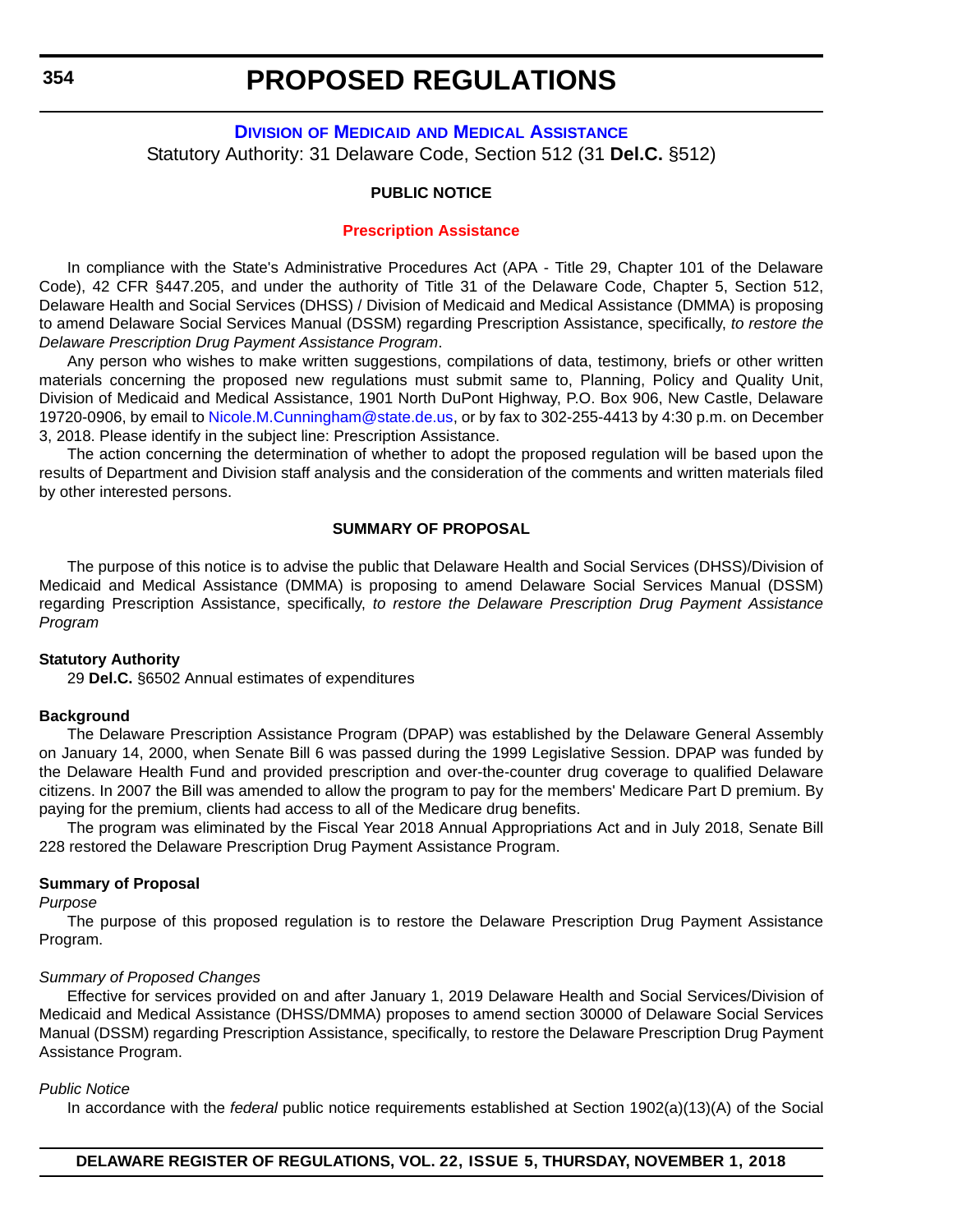Security Act and 42 CFR 447.205 and the state public notice requirements of Title 29, Chapter 101 of the Delaware Code, Delaware Health and Social Services (DHSS)/Division of Medicaid and Medical Assistance (DMMA) gives public notice and provides an open comment period for thirty (30) days to allow all stakeholders an opportunity to provide input on the proposed regulation. Comments must be received by 4:30 p.m. on December 3, 2018.

### *Provider Manuals and Communications Update*

A newsletter system is utilized to distribute new or revised manual material and to provide any other pertinent information regarding manual updates. Updates are available on the Delaware Medical Assistance Portal website: <https://medicaid.dhss.delaware.gov/provider>

#### **Fiscal Impact**

|                       | State Fiscal Year<br>2019 | <b>State Fiscal Year</b><br>2020 |
|-----------------------|---------------------------|----------------------------------|
| General (State) funds | \$2,000,000               | \$2,000,000                      |
| Federal funds         | $S - O -$                 | $$ -0-$                          |

**\*Please Note: The Regulatory Flexibility Analysis and Impact Statement for this regulation, as required by 29 Del.C. Ch. 104, is available at:**

**<http://regulations.delaware.gov/register/november2018/proposed/22 DE Reg 354RFA 11-01-18.pdf>**

### **30000 Delaware Prescription Assistance Program**

Revised July 2018

The 149<sup>th</sup> General Assembly amended Title 16, Delaware Code, by reinstating Chapter 30B to restore the Delaware Prescription Drug Payment Assistance Program. The purpose of this act is to provide payment assistance for prescription drugs and certain Medicare Part D costs to low-income seniors and individuals with disabilities who are ineligible for, or do not have, prescription drug benefits or coverage through federal, (excluding Medicare Part D coverage, state, or private sources.

The program is administered by the Fiscal Agent under contract with the Delaware Department of Health and Social Services.

The rules in this section set forth the eligibility requirements for coverage under the Delaware Prescription Assistance Program (DPAP). The DPAP is reinstated as of January 1, 2019, with benefits beginning January 14, 2019.

### **30100 Definitions**

Revised July 2018

Contractor: The agent who is under contract with the State to administer the DPAP.

Department: The Department of Health and Social Services or DHSS

Division: The Division of Medicaid & Medical Assistance or DMMA

Low Income Subsidy (LIS): Assistance provided by the Centers for Medicare and Medicaid Services to pay Medicare Part D costs for individuals with limited income and resources. The LIS will provide payment assistance with the monthly premium, the yearly deductible, and the coverage gap. The LIS will also provide payment assistance for co-payments after an individual with income below 135% of the Federal Poverty Level reaches a total of \$5100 in drug expenses.

Medicare Part D: The Medicare Prescription Drug Program established by the Medicare Prescription Drug, Improvement and Modernization Act of 2003.

Medicare Part D costs: Monthly premiums, yearly deductible, and drug costs that fall into the Part D coverage gap.

Prescription drugs: Drugs that are self-administered or administered by a lay person that have been approved as safe and effective by the Federal Food and Drug Administration or are otherwise legally marketed in the United States. Mediations administered only by a clinically trained person are not covered under this program.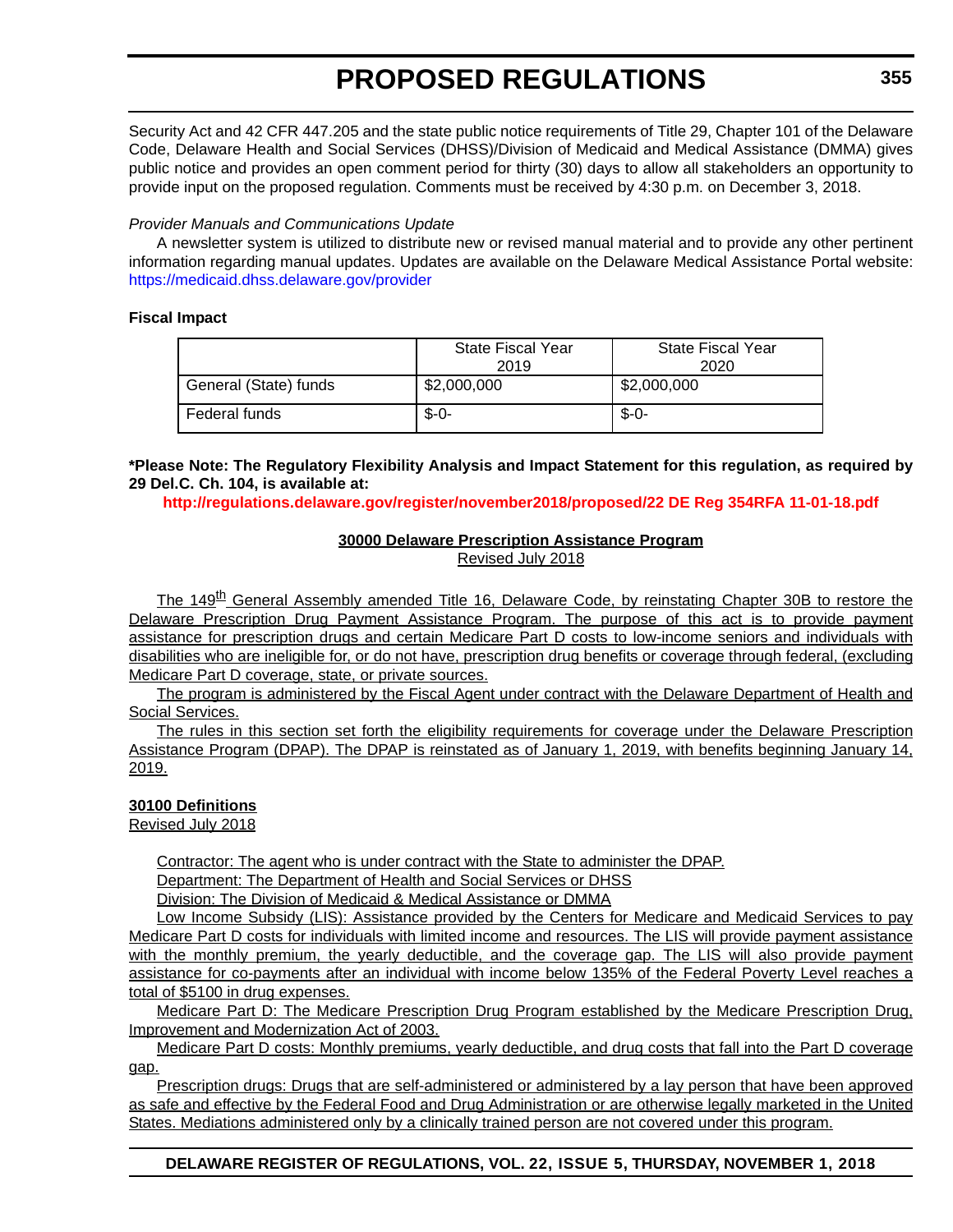### **30200 General Application Information**

Revised July 2018

The application for DPAP must be made in writing on the prescribed form. This request for assistance can be made by the applicant, guardian, or other individual acting for the applicant with the applicant's knowledge and consent. The application filing date is the date the application is received in either the Contractor's office or a DHSS office.

DPAP will consider an application without regard to race, color, age, sex, sexual orientation, gender identity, disability, religion, national origin, limited English proficiency (LEP) or political belief as per Title VI of the Civil Rights Act of 1964.

Filing an application gives the applicant the right to receive a written determination of eligibility and the right to appeal the written determination.

### **30201 Disposition of Applications**

Revised July 2018

The Contractor must include in each applicant's case record facts to support the Contractor's decision on his application. The Contractor must dispose of each application by a finding of eligibility or ineligibility, unless:

- a. There is an entry in the case record that the applicant voluntarily withdrew the application, and that the Contractor sent a notice confirming the applicant's decision; or
- b. There is a supporting entry in the case record that the applicant has died; or
- c. There is a supporting entry in the case record that the applicant cannot be located; or
- d. All verification requested is not received by the due date given to the applicant. If all verification requested is not received by the due date, an eligibility determination cannot be made. This will result in denial of the application. Verification that is received and/or provided may reveal a new eligibility issue not previously realized that requires additional verification. If the additional verification requested is not received by the due date given, this will result in denial of the application.

All applicants will receive a notice of acceptance or denial.

## **30202 Timely Determination of Eligibility**

Revised July 2018

A time standard of 45 days will apply. This standard equals the period from the application filing date to the date that the notice of decision is mailed. The standard must be met except in unusual circumstances, such as:

- A decision cannot be made because the applicant or his representative delays or fails to take a required action.
- There is an administrative or other emergency beyond the Contractor's control.

## **30203 Reporting Changes in Circumstances**

Revised July 2018

At time of application and redetermination, each individual must be informed that he is responsible for notifying the Contractor of all changes in the applicant's circumstances, which could potentially affect the applicant's eligibility for DPAP.

#### **30300 Technical Eligibility**

Revised July 2018

The following requirements are factors of eligibility specific to DPAP.

#### **30301 Citizenship and Alienage**

Revised July 2018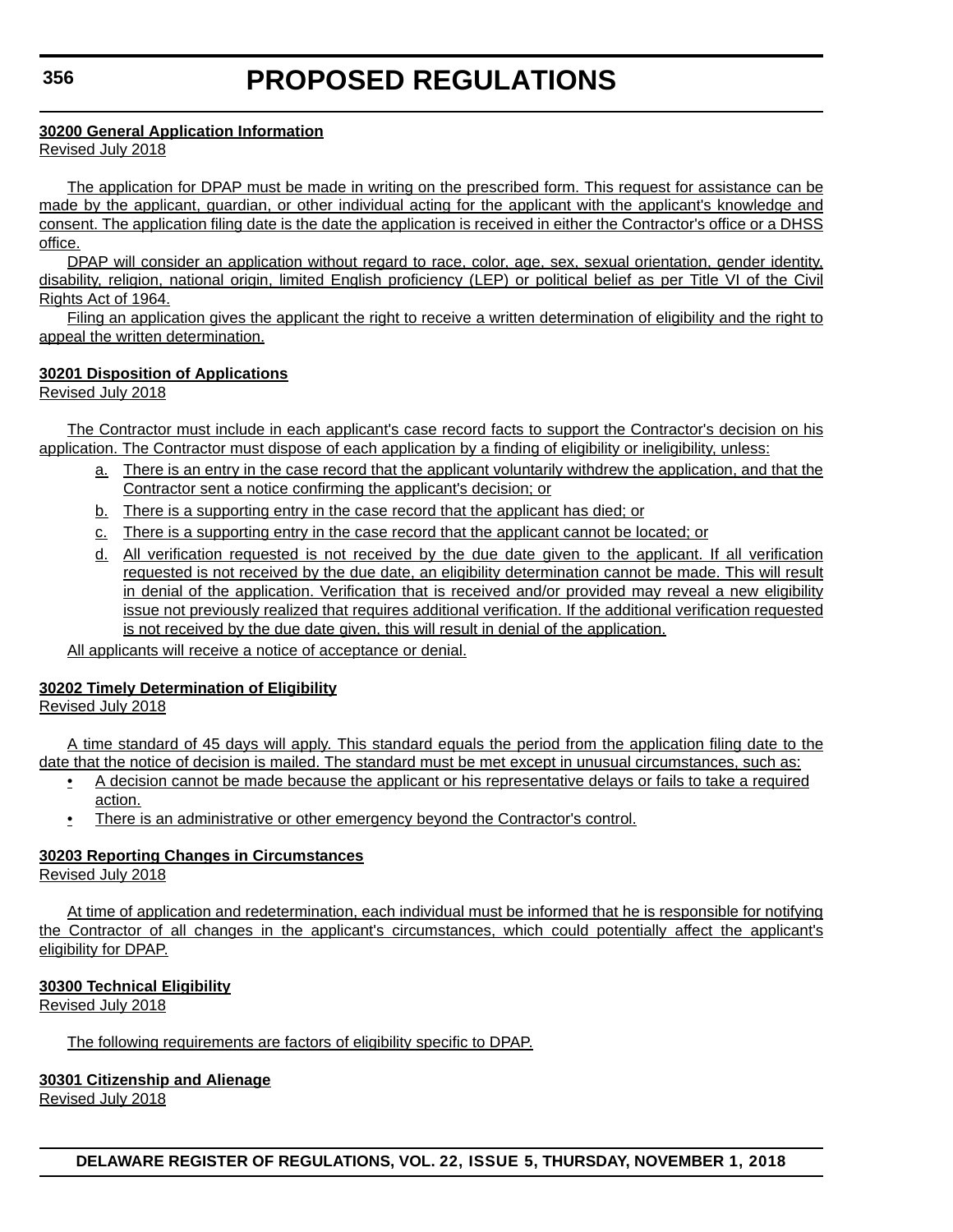The individual must be a U.S. citizen or a lawfully admitted alien.

#### **30302 State Residency**

Revised July 2018

The individual must be living in the State of Delaware.

#### **30303 Social Security Number**

Revised July 2018 Each individual applying for DPAP must furnish his or her Social Security number.

### **30304 Aged or Disabled Requirement**

Revised July 2018

The individual must meet one of the following requirements:

- a. Be age 65 or over; or
- b. Be an individual between the ages of 19 and 64 who is receiving disability benefits under Title II of the Social Security Act. An individual is considered to meet the "receiving disability benefits" requirement if the individual is a former recipient of either Social Security Disability Insurance benefits or Supplemental Security Income benefits and was required by the Social Security Administration to accept Social Security Survivors benefits.

#### **30305 Requirement to Enroll in Medicare Part D**

Revised July 2018

An individual who is entitled to receive Medicare benefits under Part A or Part B must enroll in Part D in order to be eligible for DPAP. The individual must provide proof of Medicare Part D enrollment.

#### **30306 Requirement to Apply for Low Income Subsidy (LIS)**

Revised July 2018

An individual must apply for the LIS if potentially eligible. The individual must provide a copy of the LIS denial or approval notice.

#### **30307 No Other Prescription Drug Coverage**

Revised July 2018

The individual must not have or must be ineligible for, prescription drug benefits or coverage through federal (excluding Medicare Part D coverage), state, or private sources regardless of any annual limitations to the benefits. The individual must not have or must be ineligible for:

- a. Medicaid prescription benefits; and/or
- b. Prescription drug benefits through a third party payer.

#### **30307.1 Exceptions to No Other Prescription Drug Coverage** Revised July 2018

Individuals who are eligible for the following drug benefits will not be excluded from eligibility for DPAP:

- a. Individuals covered under a specific disease state insurance program, for example a policy that pays only for cancer drugs
- b. Individuals who are members of a discount drug program in which the policy does not actually pay for the drugs, for example American Association of Retired Persons (AARP)
- c. Individuals eligible for drug coverage through the Division of Vocational Rehabilitation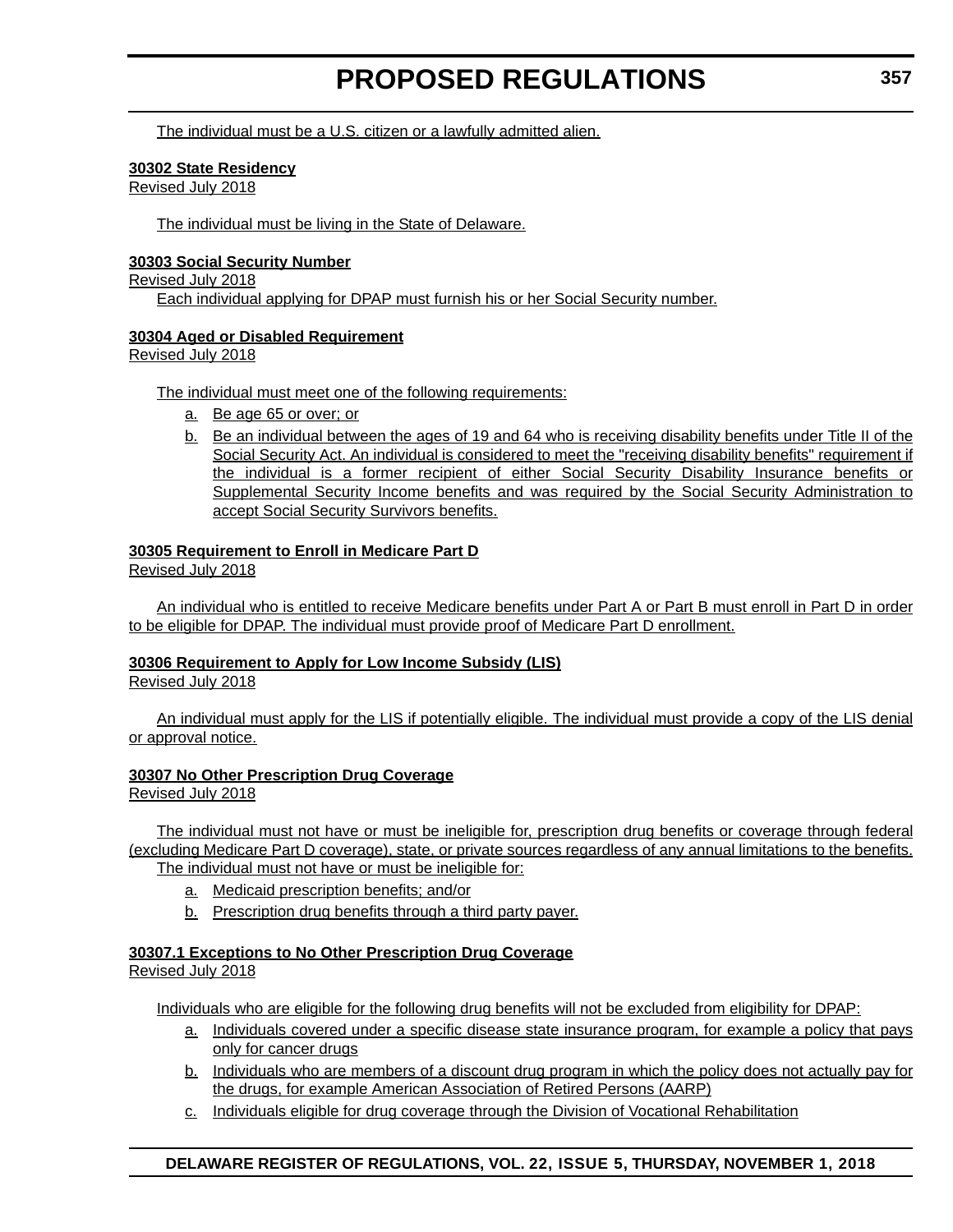- d. Individuals eligible for drug coverage through the Division of Substance Abuse and Mental Health; and
- e. Individuals covered under Medicare Part D.

### **30308 Inmate of a Public Institution**

Revised July 2018

An individual who is an inmate of a public institution is not eligible for DPAP.

An individual is an inmate when serving time for a criminal offense or confined involuntarily in State or Federal prisons, jail, detention facilities, or other penal facilities. An individual awaiting trial in a detention center is considered an inmate of a public institution.

### **30400 Financial Eligibility**

Revised July 2018

Income is any type of money payment that is of gain or benefit to an individual. Income is either counted or excluded for the eligibility determination.

### **30401 Countable Income**

Revised July 2018

Countable income includes but is not limited to:

- 1. Social Security benefits as paid after deduction for Medicare premium;
- 2. Pension as paid;
- 3. Veterans Administration Pension as paid;
- 4. U.S. Railroad Retirement Benefits as paid;
- 5. Wages net amount after deductions for taxes and FICA;
- 6. Senior Community Service Employment net amount after deductions for taxes and FICA;
- 7. Interest/Dividends gross amount;
- 8. Capital Gains gross amount from capital gains on stocks, mutual funds, bonds.;
- 9. Credit Life or Credit Disability Insurance Payments as paid;
- 10. Alimony as paid;
- 11. Rental Income from entire dwelling gross rent paid minus standard deduction of 20% for expenses;
- 12. Roomer/Boarder Income gross room/board paid minus standard deduction of 10% for expenses;
- 13. Self Employment countable income as reported to Internal Revenue Service (IRS); and
- 14. Unemployment Compensation as paid.

## **30402 Excluded Income**

Revised July 2018

Excluded income includes but is not limited to:

- 1. Annuity payments;
- 2. Individual Retirement Account (IRA) distributions;
- 3. Payments from reverse mortgages;
- 4. Capital gains from the sale of principal place of residence;
- 5. Conversion or sale of a resource (i.e. cashing a certificate of deposit);
- 6. Income tax refunds;
- 7. Earned Income Tax Credit (EITC);
- 8. Vendor payments (bills paid directly to a third party on behalf of the individual);
- 9. Government rent/housing subsidy paid directly to individual (i.e. HUD utility allowance);
- 10. Loan payments received by individual;
- 11. Proceeds of a loan;
- 12. Foster care payments made on behalf of foster children living in the home;
- 13. Retired Senior Volunteer Program (RSVP);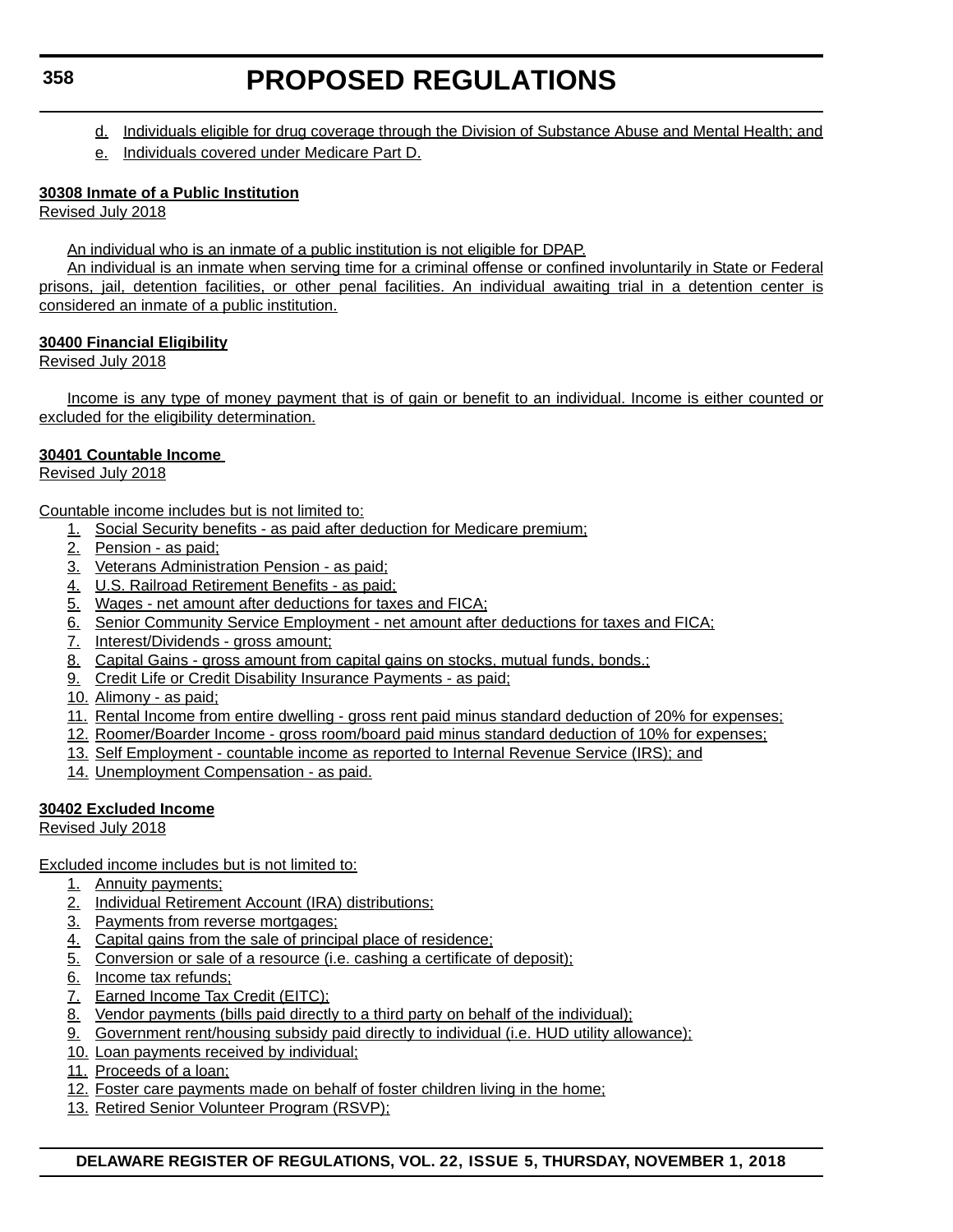- 14. Veterans Administration Aid and Attendance payments;
- 15. Victim Compensation payments;
- 16. German reparation payments;
- 17. Radiation Exposure Compensation Trust Fund payments;
- 18. Japanese-American, Japanese-Canadian, and Aleutian restitution payments; and/or
- 19. Payments from long term care insurance or for inpatient care paid directly to the individual.

### **30403 Eligibility Determination**

Revised July 2018

To be eligible for DPAP:

- a. The individual must have countable income that is less than 200% of the Federal Poverty Level (FPL); or
- b. The individual has countable income that is equal to or greater than 200% of the FPL and the individual has prescription drug expenses that exceed 40% of the individual's countable income.

The Federal Poverty Level (FPL) is published annually. The income eligibility standard based on the FPL will be issued within 10 business days after the FPL is published. The revised income eligibility standard will be used to determine eligibility for the month following the month in which the standard is issued.

### **30404 Effective Date of Coverage**

Revised July 2018

Coverage begins on the first day of the month following the month that eligibility is determined. There is no retroactive coverage. Eligible individuals will receive an identification card for DPAP.

### **30405 Annual Renewal of Eligibility**

Revised July 2018

The eligibility of DPAP beneficiaries must be renewed once every twelve (12) months. The contractor will redetermine eligibility for DPAP without requiring information from the recipient. The Contractor will notify DPAP recipients of the following:

- a. The eligibility determination; and
- b. The recipient's responsibility to inform the Contractor of any changes in circumstances which could potentially affect the recipient's eligibility for DPAP.

DPAP coverage will be terminated when the Contractor or DSS DHSS is notified by the recipient that he or she no longer wants coverage.

## **30500 Benefits**

Revised July 2018

Prescription drugs covered under DPAP are restricted to medically necessary products manufactured by pharmaceutical companies that agree to provide manufacturer rebates. Policy and guidelines will follow the existing Delaware Medical Assistance Program limitations. Services covered include generic and brand name prescription drugs that have been approved as safe and effective by the Federal Food and Drug Administration as well as cost effective over-the-counter drugs prescribed by a practitioner. Necessary diabetic supplies not covered by Medicare will also be covered. Medications that are covered by Medicare are not covered under DPAP.

## **30500.1 Benefits for Individuals with Medicare Part D Coverage**

Revised July 2018

DPAP will provide payment assistance for Medicare Part D monthly premiums, yearly deductible, those drug costs that fall into the Part D coverage gap, and drugs that are excluded from Medicare Part D. Medicare Part D coverage will be primary to payment assistance under DPAP.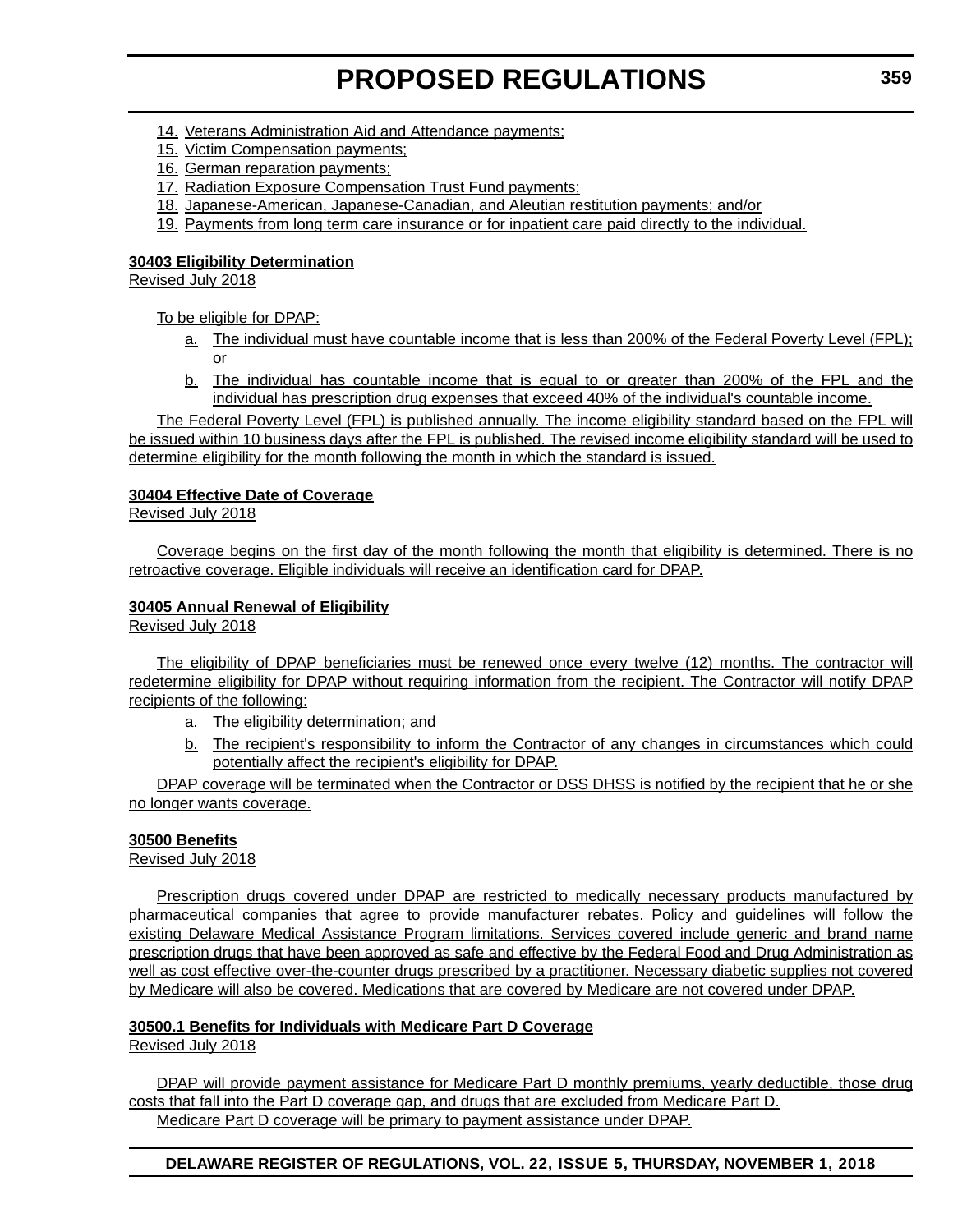#### **30501 Limitations on Benefits**

Revised July 2018

Payment assistance to each eligible individual shall not exceed \$3,000.00 per benefit year. Individuals will receive a notice when 75% of the \$3,000.00 cap has been expended.

### **30502 Co-payment Requirement**

Revised July 2018

There is a co-payment of \$5.00 or 25% of the cost of the prescription (whichever is greater) during the Part D deductible and coverage gap and for drugs that are excluded from Part D. DPAP will not provide payment assistance for Medicare Part D co-payments. When the individual receives a prescription drug that is covered under Medicare Part D, the individual is responsible for the Medicare Part D co-payment.

## **30600 Confidentiality**

Revised July 2018

DPAP will provide safeguards that restrict the use or disclosure of information about applicants and recipients to purposes directly connected with the administration of the DPAP.

Purposes directly related to administration of the DPAP include establishing eligibility, providing services for recipients, determining the amount of medical assistance, and conducting or assisting an investigation, prosecution, or civil or criminal proceeding related to the administration of the program.

At a minimum, the types of information about applicants and recipients that must be safeguarded and not released without consent include:

- 1. Names and addresses;
- 2. Medical services provided;
- 3. Social and economic conditions or circumstances:
- 4. Contractor evaluation of personal information;
- 5. Medical data, including diagnosis and past history of disease or disability;
- 6. Information received for verifying income eligibility and amount of medical assistance payments; and
- 7. Information about third party liability.

## **30601 Release of Information to DPAP Providers**

Revised July 2018

DPAP providers have a contractual obligation to safeguard information about recipients. Providers may have access to certain eligibility information if they can provide:

- a. A DPAP identification number; or
- b. Two of the following identifying factors: individual's full name, date of birth, Social Security number; AND the date of service.

Providers who supply the above identifying factors may be given the following information:

- a. Correct spelling of the recipient's name;
- b. DPAP number;
- c. Date of birth;
- d. An indication whether the individual is eligible for the date of service given or for a range of dates given. Providers may not be given all periods of eligibility.

## **30602 Release of Information to Others**

Revised July 2018

At the time of application, individuals are informed that all eligibility information is confidential and disclosure without written permission of the individual is limited. DPAP has the authority to responsibly share information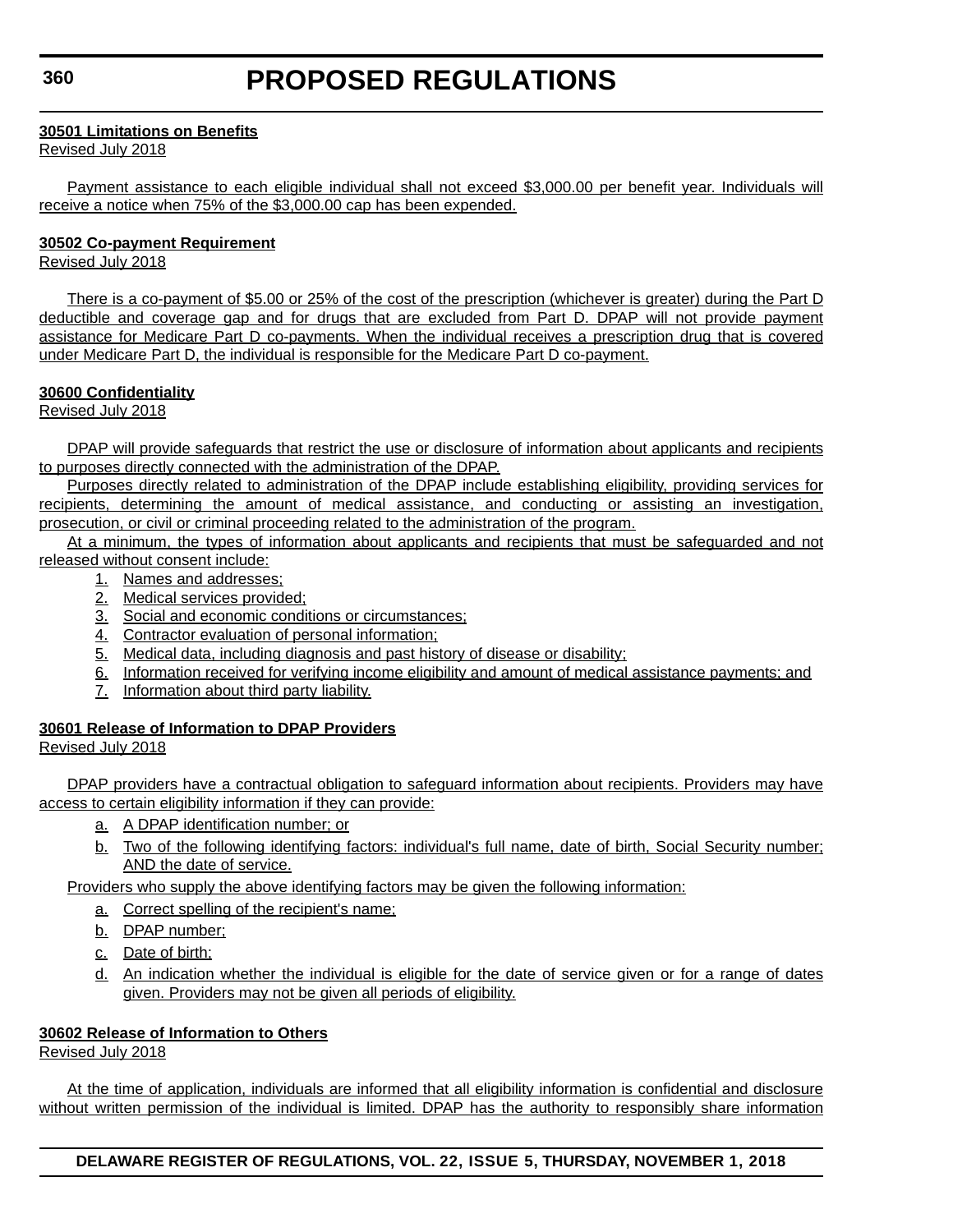concerning applicants and recipients with:

- a. DHSS employees;
- b. Federal or federally assisted programs that provide assistance to individuals on the basis of need (SSI, HUD); and/or
- c. Contracted service providers.

Information may also be released to comply with a subpoena or other valid court order.

DPAP must obtain specific written permission from the individual before releasing information to any other persons or sources.

#### **30700 Fair Hearings**

Revised July 2018

A fair hearing is an administrative hearing held in accordance with the principles of due process. An opportunity for a fair hearing will be provided, subject to the provisions in policy at DSSM 5000 - 5607.

## **DIVISION OF MEDICAID [AND MEDICAL ASSISTANCE](https://www.dhss.delaware.gov/dhss/dmma/)** Statutory Authority: 31 Delaware Code, Section 512 (31 **Del.C.** §512) 16 **DE Admin. Code** 16000

### **PUBLIC NOTICE**

#### **[MAGI Methodology](#page-3-0)**

In compliance with the State's Administrative Procedures Act (APA - Title 29, Chapter 101 of the Delaware Code), 42 CFR §447.205, and under the authority of Title 31 of the Delaware Code, Chapter 5, Section 512, Delaware Health and Social Services (DHSS) / Division of Medicaid and Medical Assistance (DMMA) is proposing to amend the Delaware Social Services Manual (DSSM) regarding MAGI Methodology, specifically, to clarify policy related to special income counting rules for children and dependents.

Any person who wishes to make written suggestions, compilations of data, testimony, briefs or other written materials concerning the proposed new regulations must submit same to, Planning, Policy and Quality Unit, Division of Medicaid and Medical Assistance, 1901 North DuPont Highway, P.O. Box 906, New Castle, Delaware 19720-0906, by email to [Nicole.M.Cunningham@state.de.us,](mailto:Nicole.M.Cunningham@state.de.us) or by fax to 302-255-4413 by 4:30 p.m. on December 3, 2018. Please identify in the subject line: MAGI Methodology.

The action concerning the determination of whether to adopt the proposed regulation will be based upon the results of Department and Division staff analysis and the consideration of the comments and written materials filed by other interested persons.

#### **SUMMARY OF PROPOSAL**

The purpose of this notice is to advise the public that Delaware Health and Social Services (DHSS)/Division of Medicaid and Medical Assistance (DMMA) is proposing to amend MAGI Methodology, specifically, *to clarify policy related to special income counting rules for children and dependents*.

#### **Statutory Authority**

• 42 CFR 435.603 Application of Modified Adjusted Gross Income

#### **Background**

On September 1, 2016, the Centers for Medicare and Medicaid Services (CMS) provided clarification of the modified adjusted gross income (MAGI) methodologies rules. MAGI Methodology includes special income counting rules for children and dependents. The Delaware Division of Medicaid and Medical Assistance (DMMA) is adding further policy clarification to ensure the correct application of MAGI rules to MAGI Medicaid and Delaware Healthy Children's Program (DHCP) cases.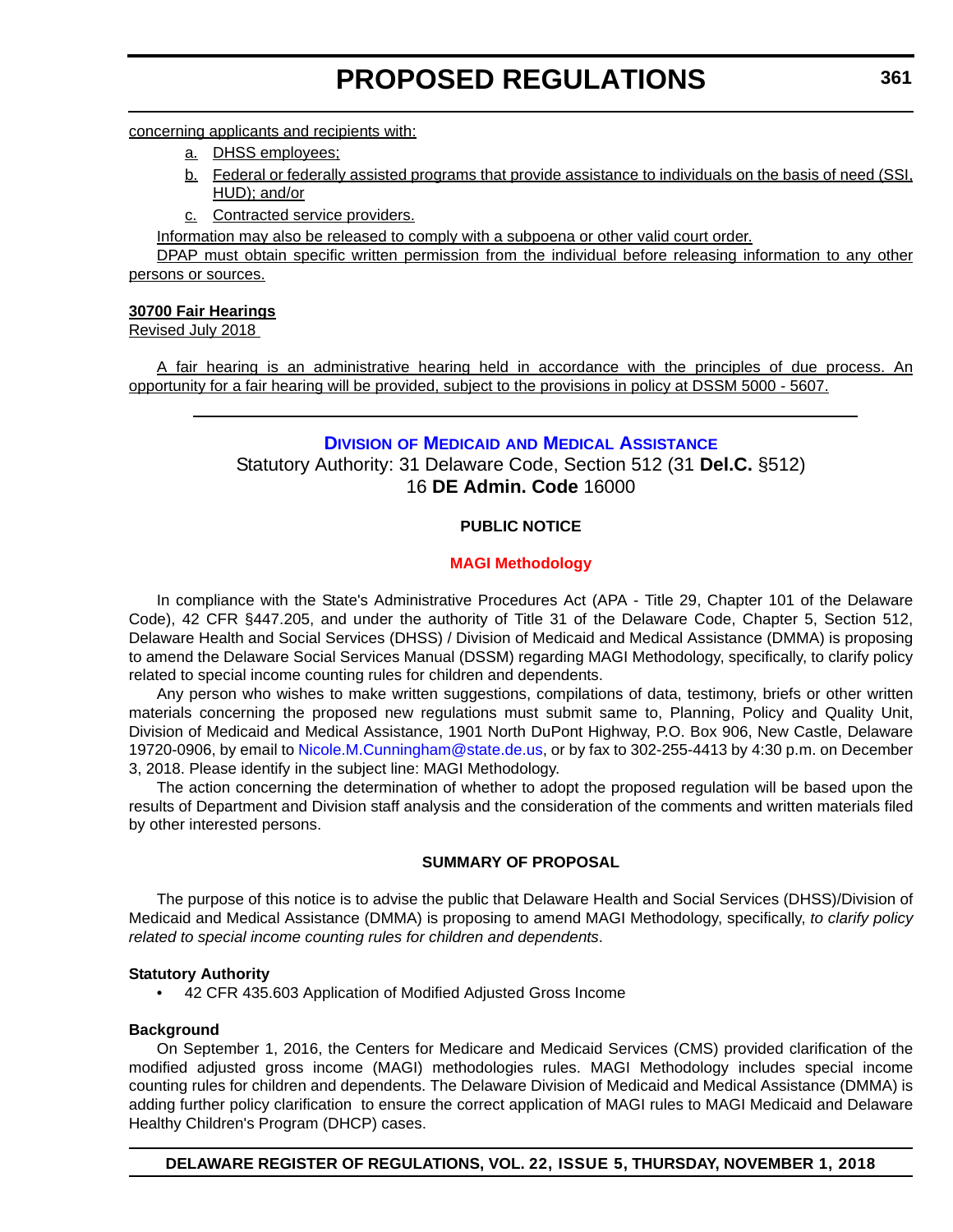### **Summary of Proposal**

#### *Purpose*

The purpose of this proposed regulation is to clarify policy related to special income counting rules for children and dependents.

#### *Summary of Proposed Changes*

Effective for services provided on and after January 12, 2019 Delaware Health and Social Services/Division of Medicaid and Medical Assistance (DHSS/DMMA) proposes to amend section 16000 of the Delaware Social Services Manual (DSSM) regarding MAGI Methodology.

#### *Public Notice*

In accordance with the *federal* public notice requirements established at Section 1902(a)(13)(A) of the Social Security Act and 42 CFR 447.205 and the state public notice requirements of Title 29, Chapter 101 of the Delaware Code, Delaware Health and Social Services (DHSS)/Division of Medicaid and Medical Assistance (DMMA) gives public notice and provides an open comment period for thirty (30) days to allow all stakeholders an opportunity to provide input on the proposed regulation. Comments must be received by 4:30 p.m. on December 3, 2018.

#### *Provider Manuals and Communications Update*

A newsletter system is utilized to distribute new or revised manual material and to provide any other pertinent information regarding manual updates. Updates are available on the Delaware Medical Assistance Portal website: <https://medicaid.dhss.delaware.gov/provider>

#### **Fiscal Impact**

No fiscal impact is projected as a result of this policy clarification.

#### **\*Please Note: The Regulatory Flexibility Analysis and Impact Statement for this regulation, as required by 29 Del.C. Ch. 104, is available at:**

**<http://regulations.delaware.gov/register/november2018/proposed/22 DE Reg 361RFA 11-01-18.pdf>**

#### **16000 Financial Methodologies - Application of Modified Adjusted Gross Income (MAGI) Methodology**

This section implements section 1902(e)(14) of the Social Security Act and describes the modified adjusted gross income (MAGI) methodology used to determine household composition and family size and how income is counted for the financial eligibility determination of modified adjusted gross income (MAGI)-related eligibility groups in accordance with the Affordable Care Act of 2010.

#### **16100 Definitions**

The following words and terms, when used in the context of these policies, will have the following meaning unless the context clearly indicates otherwise.

#### *(Break in Continuity Within Section)*

"**Household income**" means the sum of the MAGI-based income of every individual included in the individual's household unless an exception applies.

Exceptions:

#### *(Break in Continuity Within Section)*

The MAGI-based income of a tax dependent, other than a spouse or biological, adopted, or step-child claimed by someone other than a parent, who is not expected to be required to file a tax return for the taxable year in which eligibility is being determined, is not included in the household income of the taxpayer whether or not such tax dependent files a tax return.

#### *(Break in Continuity Within Section)*

"**Tax dependent**" means an individual for whom another individual claims a deduction for a personal exemption under section 151 of the Internal Revenue Service Code for a taxable year. a person, other than the taxpayer or the taxpayer's spouse, for whom an exemption can be claimed. To be your dependent, a person must be your qualifying child or qualifying relative.

**DELAWARE REGISTER OF REGULATIONS, VOL. 22, ISSUE 5, THURSDAY, NOVEMBER 1, 2018**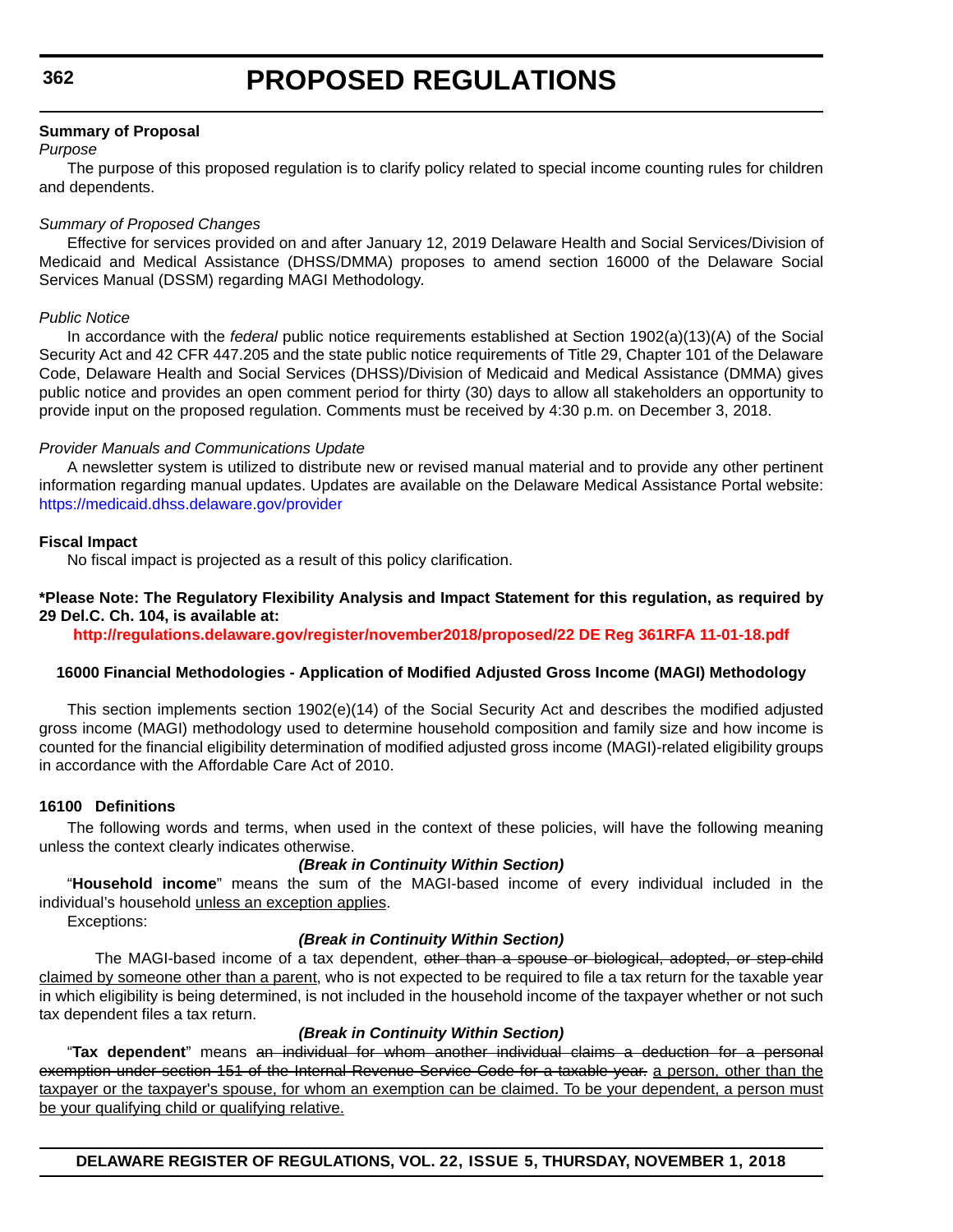### *(Break in Continuity of Sections)*

#### **16500.4 Special income counting rules for children claimed by a parent**

A child's MAGI based income is excluded from total household income if:

- The child is either under age 19 or is an adult child claimed by a parent as a tax dependent; and
- The child and parent are both included in the MAGI-based household; and
- The child's income is below the tax filing threshold (i.e., the child is not expected to be required to file a tax return for the current tax year).

This rule applies to a child or children living with a parent whether household composition is based on the rules for tax filers or the non-filer rules.

It does not matter whether the child actually files a tax return.

#### **16500.5 Special income counting rules for children or dependents claimed by someone other than a parent**

The special income counting rule for tax dependents applies in the case of tax dependents who are claimed by someone other than a parent.

A tax dependent's income is excluded from total household income if:

- The tax dependent and the tax filer who expects to claim the individual are both included in the household; and
- The tax dependent's income is below the tax filing threshold (i.e., the tax dependent is not expected to be required to file a tax return for the current tax year).

When determining the total household income of a child or dependent who is not living with a parent, the MAGI-based income is always counted in determining the child or dependent's eligibility, even if the income is below the tax filing threshold.

#### **16500.6 Applying the tax filing threshold for tax dependents**

Whether a dependent has to file a return generally depends on the amount of the dependent's earned or unearned income.

Single dependents (under age 65) are required to file a tax return if the dependent has earned or unearned income that is more than the limits, or tax thresholds, announced by the IRS annually. IRS Publication 929 Tax Rules for Children and Dependents describes how to determine if a dependent is required to file a return and the applicable tax thresholds.

To determine the tax thresholds that apply, we use all of the dependent's MAGI based counted income with the exception of the dependent's Social Security Benefits (SSB).

Only the taxable portion of the dependent's SSB may be applied toward the tax filing threshold. If no portion of the SSB is taxable, none of those benefits will be applied toward the tax filing threshold.

Except in rare cases, such as receipt of a lump sum payment, a child or tax dependent's SSB will not be taxable unless the tax dependent has other income which itself exceeds the tax filing threshold.

If a child or tax dependent's MAGI based income counts toward the total household income, then all of the dependent's SSB counts.

**\*Please Note: As the rest of the sections were not amended, they are not being published. A copy of the regulation is available at:**

#### **[MAGI Methodology](http://regulations.delaware.gov/register/november2018/proposed/22 DE Reg 361 11-01-18.htm)**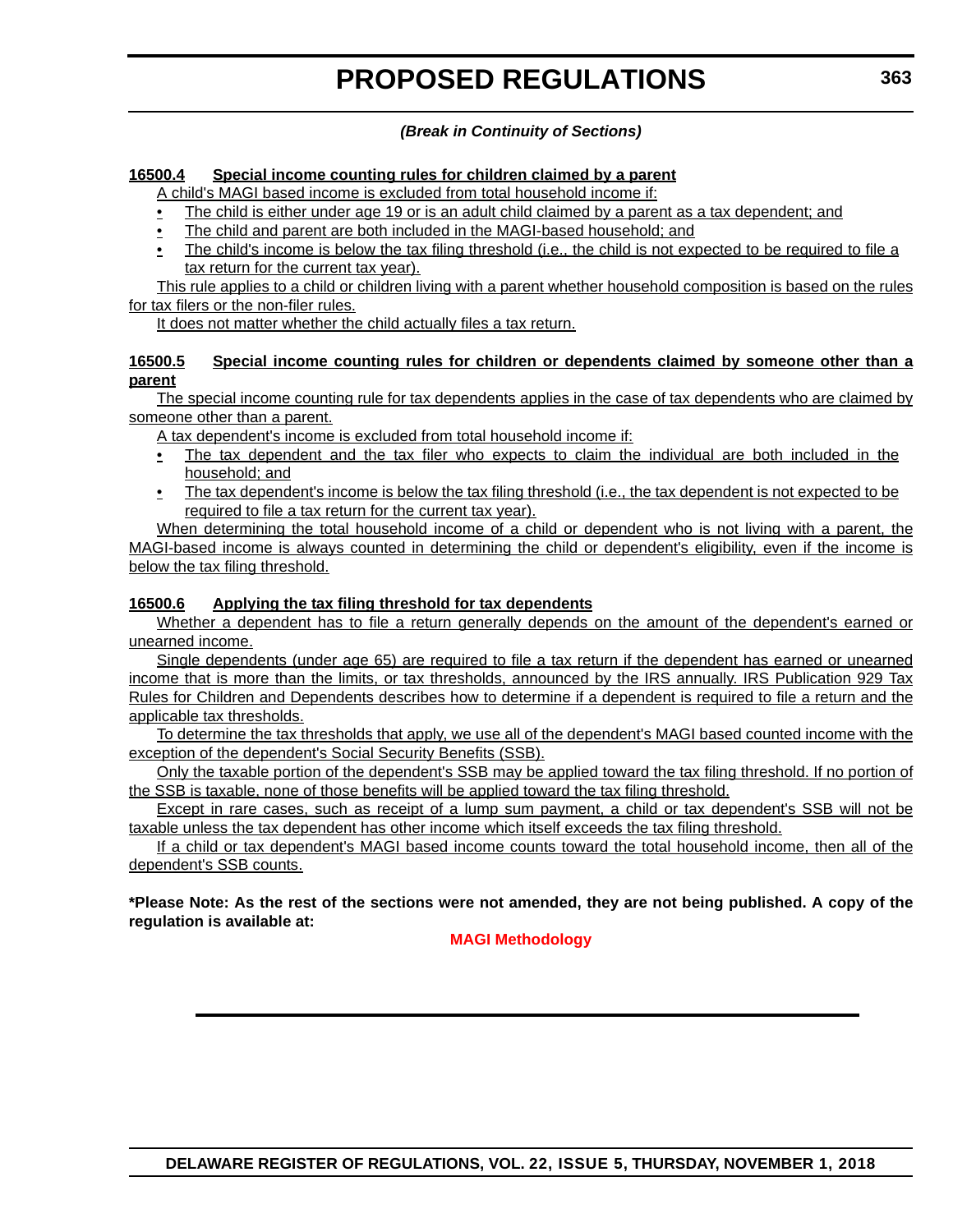## **[DEPARTMENT OF INSURANCE](https://insurance.delaware.gov/)**

**OFFICE OF [THE COMMISSIONER](https://insurance.delaware.gov/)**

Statutory Authority: 18 Delaware Code, Sections 311 and 2501 (18 **Del.C.** §§311 & 2501) 18 **DE Admin. Code** 610

**PUBLIC NOTICE**

#### **[610 Automobile Premium Consumer Comparison](#page-3-0)**

### **A. Type of Regulatory Action Required**

Repeal of Existing Regulation.

#### **B. Synopsis of Subject Matter of the Regulation**

Chapter 18 of the Delaware Administrative Code at Regulation 610 requires insurers who have a prescribed market share to, annually, by October 1, submit certain data to the Department of Insurance (Department) concerning automobile rates so that the Department may use those data as the basis of its on-line rate comparison tool. The purpose of the on-line rate comparison tool was to allow consumers to easily compare automobile insurance rates based on set driving scenarios, driver profiles and zip codes.

However, since the inception of the rate calculator in 2006, insurers have built their own calculators which can be precisely tailored to fit an exact consumer profile. Thus, the Department's calculator is obsolete and the regulation requiring the data call should be repealed.

The Department does not plan to hold a public hearing on the proposed repeal of Regulation 610. The regulation proposed for repeal appears below and can also be viewed at the Department of Insurance website at [http://insurance.delaware.gov/information/proposedregs/.](http://insurance.delaware.gov/information/proposedregs/)

Any person may file written comments, suggestions, briefs, and compilations of data or other materials concerning the proposed repeal of the regulation. Any written submission in response to this notice and relevant to the proposed repeal must be received by the Department of Insurance no later than 4:30 p.m. EST, the 3<sup>rd</sup> day, December, 2018. Any such requests should be directed to:

Leslie W. Ledogar, Regulatory Specialist Delaware Department of Insurance 841 Silver Lake Blvd. Dover, 19904 (302) 674-7379 Email: [Leslie.Ledogar@state.de.us](mailto:Leslie.Ledogar@state.de.us)

**\*Please Note: The Regulatory Flexibility Analysis and Impact Statement for this regulation, as required by 29 Del.C. Ch. 104, is available at:**

**<http://regulations.delaware.gov/register/november2018/proposed/22 DE Reg 364RFA 11-01-18.pdf>**

#### **610 Automobile Premium Consumer Comparison**

#### **1.0 Authority**

1.1 This regulation is adopted by the Commissioner pursuant to the authority granted by 18 **Del.C.** §§311 and 2501 and promulgated in accordance with the Delaware Administrative Procedures Act, 29 **Del.C.** Chapter 101.

#### **2.0 Definitions**

"**Insurer**" shall mean every insurer licensed to offer and sell non-fleet private passenger automobile insurance coverage in the State of Delaware.

**DELAWARE REGISTER OF REGULATIONS, VOL. 22, ISSUE 5, THURSDAY, NOVEMBER 1, 2018**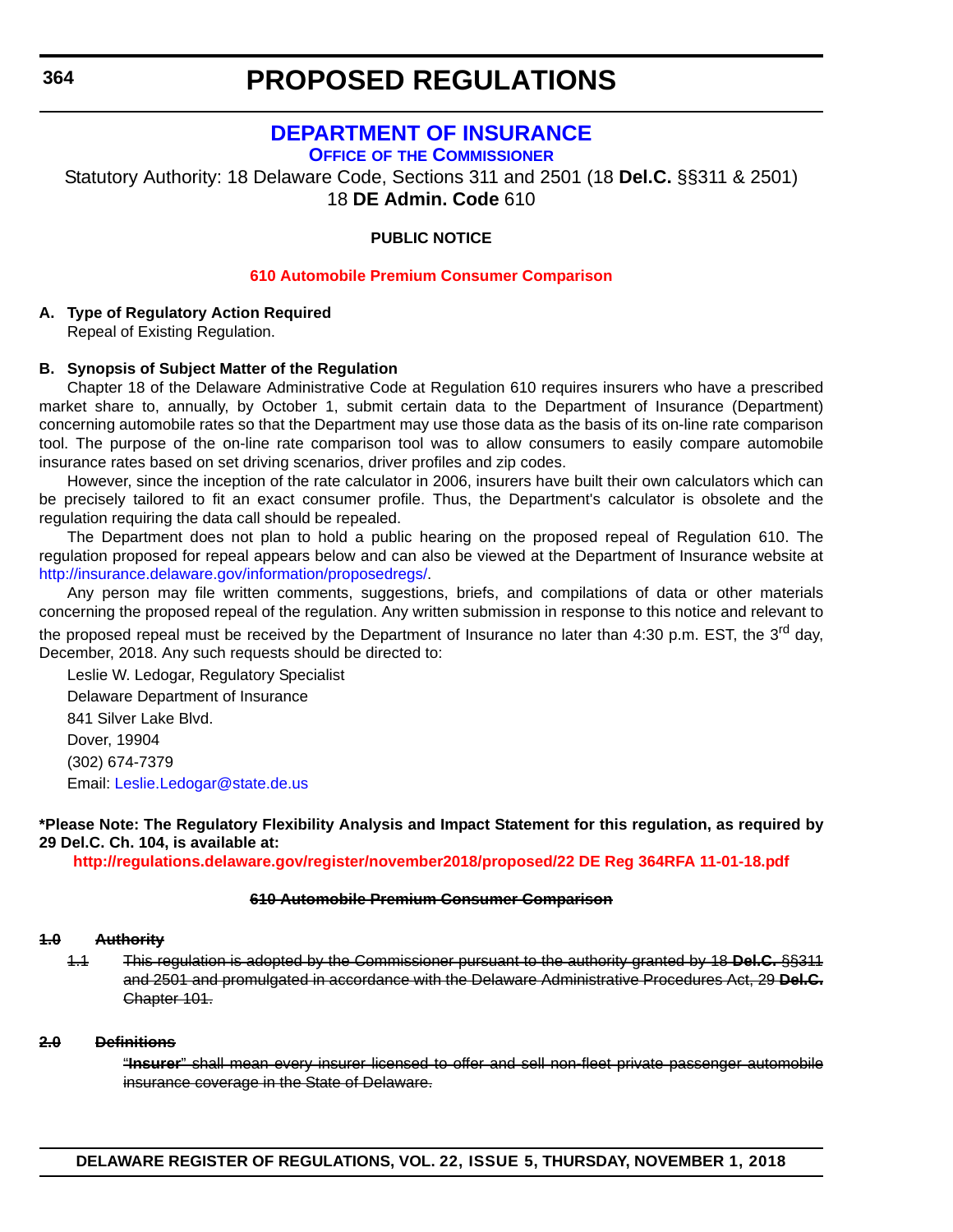"**Private passenger auto market share**" shall be determined by data from the National Association of Insurance Commissioners for the prior calendar year for line numbers 19.1, 19.2 and 21.1 for the State of Delaware

"**Rate estimates**" shall mean the estimated annual insurance premiums produced for the Department's rate survey.

"**Rate survey**" shall mean a request by the Department that insurers calculate estimated annual insurance premiums based on hypothetical consumer profiles, and to include variations in driving record, vehicle and other factors identified by the Department. The rate survey shall include estimated premiums for each zip code or other geographic area identified by the Department.

#### **3.0 Scope**

- 3.1 Insurers with 1 percent or more of the Delaware private passenger automobile insurance market share shall be required to complete the full rate survey required by this regulation.
- 3.2 Insurers with .01 to .99 percent of private passenger automobile insurance market share shall be required to complete a limited rate survey consisting of a lesser number of hypothetical consumer profiles identified by the Department.
- 3.3 Insurers with less than .01 percent of private passenger automobile insurance market share shall not be required to complete a rate survey pursuant to this regulation.

#### **4.0 Insurer Information**

4.1 Each insurer will be provided with an account on the Department's website to provide basic company information and to administer the submission of rate survey data.

#### **5.0 Survey Completion Deadline**

- 5.1 The Department of Insurance shall make available the rate survey request format with hypothetical consumer profiles, coverage levels, vehicle models and other information necessary for calculating rate estimates on the Department's website no later than September 15<sup>th</sup> of each year.
- 5.2 In 2006, all required rate survey data from insurers must be submitted to the Department on or before November 1<sup>st</sup>, 2006. In all subsequent years, all required rate survey data from insurers must be submitted to the Department on or before October 15<sup>th</sup> of each year.
- 5.3 Rate survey data that is incomplete or not reported according to the Department's instructions will be returned to the insurer for correction and must be resubmitted within 10 business days.

#### **6.0 Survey Format**

- 6.1 Insurers shall provide rate estimates based on rates in effect as of October 1<sup>st</sup> of the year when the rate survey is being completed.
- 6.2 All rate estimates shall be rounded to the nearest dollar.
- 6.3 Insurers shall submit rate data utilizing an electronic spreadsheet provided by the Department or by other means specified by the Department. Insurers shall be required to upload the data to the Department via the internet.

#### **7.0 Responsibility for Information and Data**

7.1 Insurers shall be responsible for the accuracy of company information and rate data submitted to the Department for publication. As part of the submission process, insurers will be subject to examination to verify the accuracy of the data being submitted.

#### **8.0 Consumer Quote Requests**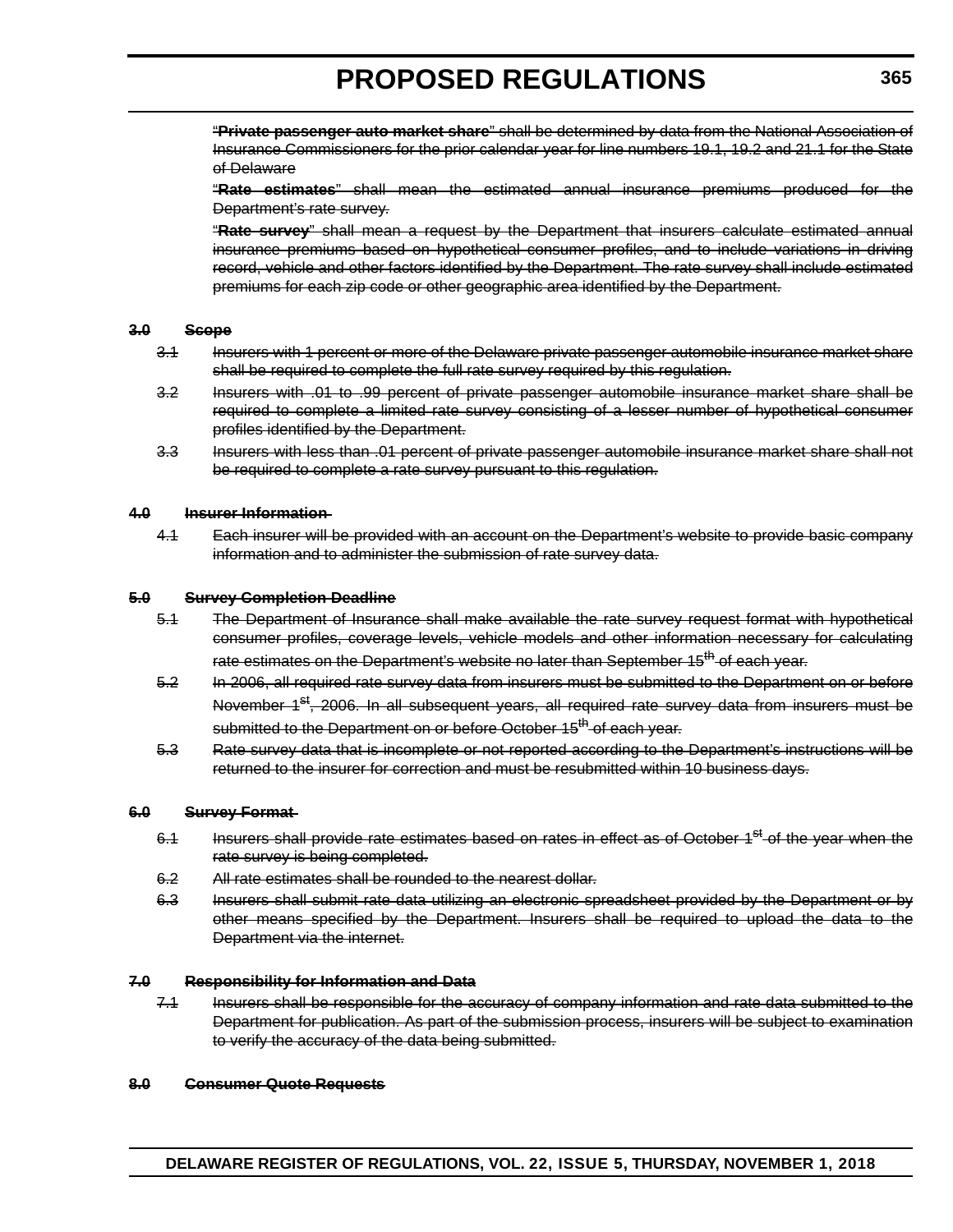- 8.1 Insurers shall provide a single electronic mail address to the Department for the purpose of allowing consumers to request a personalized automobile insurance premium quote as part of the rate comparison process.
- 8.2 The insurer shall be required to provide a direct email response to the consumer, confirming receipt of the quote request.
- 8.3 The insurer shall be required to maintain an electronic log of all email responses to consumer requests for rate quotes for a period of one year after the request. The electronic log shall be capable of being transferred to the Department upon request.

#### **9.0 Penalties**

9.1 Insurers that do not comply with this regulation are subject to the provisions of 18 **Del.C.** §329.

#### **10.0 Severability**

10.1 If any provision of this Regulation or the application of any such provision to any person or circumstance shall be held invalid the remainder of such provisions, and the application of such provision to any person or circumstance other than those as to which it is held invalid, shall not be affected.

#### **11.0 Effective Date**

11.1 This Regulation shall become effective September 11, 2006.

### **OFFICE OF [THE COMMISSIONER](https://insurance.delaware.gov/)**

Statutory Authority: 18 Delaware Code, Sections 311, 3342B and 3556A (18 **Del.C.** §§311, 3342B & 3556A)

#### **PUBLIC NOTICE**

#### **[1319 Arbitration of Disputes Between Carriers and Primary Care and Chronic Care Management Providers](#page-3-0)**

#### **A. Type of Regulatory Action Required**

Proposed New Regulation

#### **B. Synopsis of Subject Matter of the Regulation**

On August 29, 2018, the Governor signed into law SB 227 as amended by Senate Amendment No. 1 and House Amendment No. 1 as amended by House Amendment No. 1 to House Amendment No. 1, entitled "An Act to Amend Title 16, Title 18, and Title 29 of the Delaware Code Relating to Primary Care Services" (the Act). The Act provides that Sections 5 through 8 become effective on January 1, 2019 and expire "three years after enactment into law unless otherwise provided by a subsequent Act of the General Assembly."

Section 5 of the Act adds new 18 **Del.C.** §3342B to the Uniform Health Policy Provisions Law codified at 18 **Del.C.** Chapter 33, Subchapter 1. Section 6 of the Act adds new 18 **Del.C.** §3556A to Chapter 35 of the Delaware Insurance Code, which concerns group and blanket health insurance. Both new provisions require, *inter alia*, that insurance carriers "provide coverage for chronic care management and primary care at a reimbursement rate that is not less than the Medicare reimbursement for comparable physician services."

The Act also requires that the Delaware Department of Insurance (the Department) "arbitrate disagreements regarding rates under this section" for which the parties involved in the dispute must pay, and that the Department "adopt regulations to implement the requirements of this section no later than 90 days after the effective date of this Act."

The Department is therefore proposing new 18 **DE Admin. Code** 1319, Arbitration of Disputes between Carriers and Primary Care and Chronic Care Management Providers, to implement the requirements of 18 **Del.C.** §§3342B and 3556A.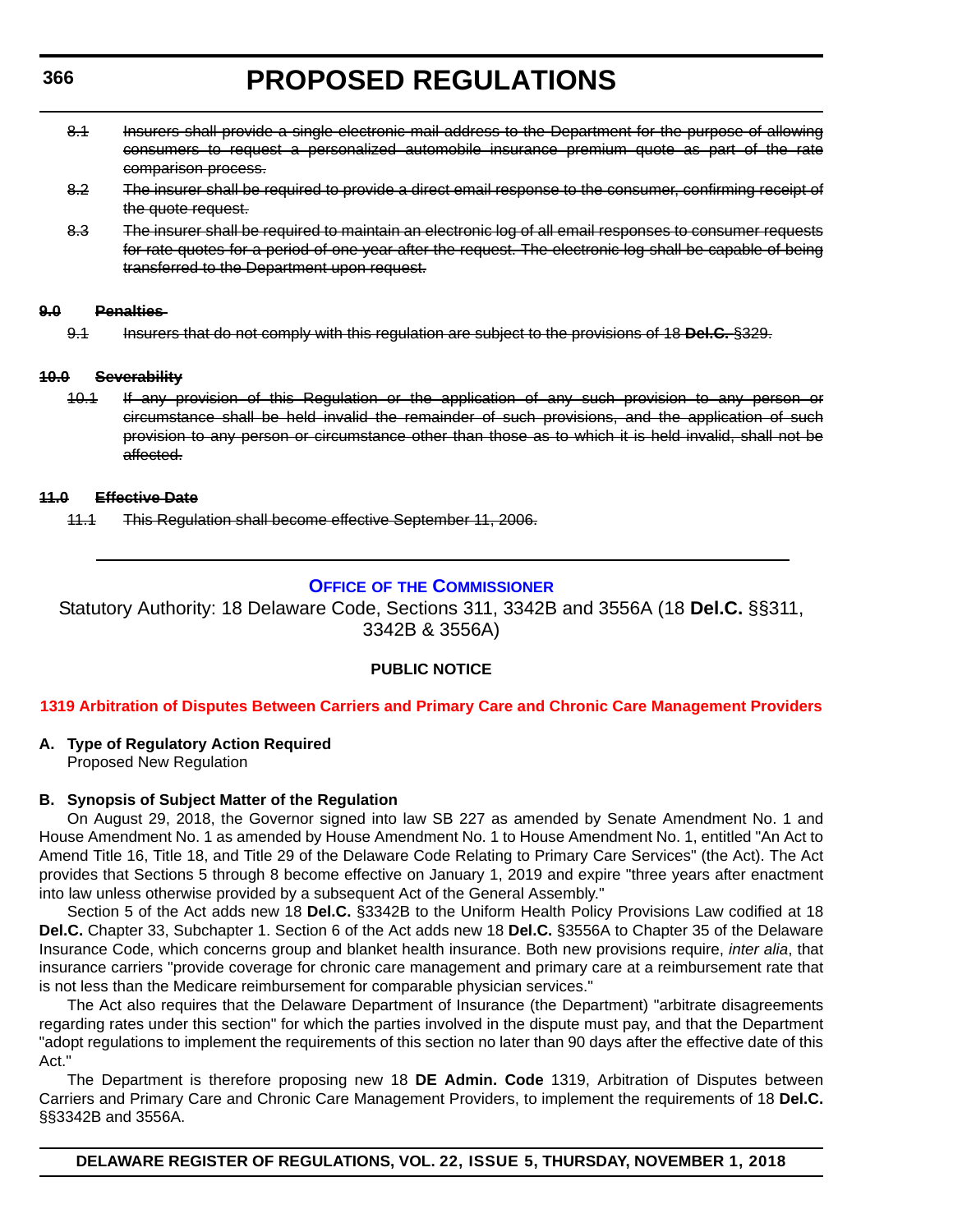Any person may file written comments, suggestions, briefs, and compilations of data or other materials concerning the proposed new regulation. Any written submission in response to this notice and relevant to the proposed new regulation must be received by the Department of Insurance no later than 4:30 p.m., 3<sup>rd</sup> day, December, 2018 by mailing to:

Delaware Department of Insurance Attn.: Leslie W. Ledogar, Esq., Regulatory Specialist Docket No. 3909-2018 841 Silver Lake Boulevard Dover, DE 19904

Comments may also be emailed to [leslie.ledogar@state.de.us](mailto:leslie.ledogar@state.de.us).

The Department of Insurance does not plan to hold a public hearing on the proposed new regulation. The proposed new regulation appears below and can also be viewed at the Department of Insurance website at [http://](http://insurance.delaware.gov/information/proposedregs/) [insurance.delaware.gov/information/proposedregs/](http://insurance.delaware.gov/information/proposedregs/).

#### **\*Please Note: The Regulatory Flexibility Analysis and Impact Statement for this regulation, as required by 29 Del.C. Ch. 104, is available at:**

**<http://regulations.delaware.gov/register/november2018/proposed/22 DE Reg 366RFA 11-01-18.pdf>**

#### **1319 Arbitration of Disputes between Carriers and Primary Care and Chronic Care Management Providers**

#### **1.0 Purpose and Statutory Authority**

- 1.1 The purpose of this regulation is to implement 18 **Del.C.** §§3342B and 3556A, which require health insurance carriers to submit to arbitration any dispute with a provider regarding claims for reimbursement for primary care and chronic care management services.
- 1.2 This Regulation is promulgated pursuant to 18 **Del.C.** §§311, 3342B, and 3556A and 29 **Del.C.** Ch. 101. This Regulation should not be construed to create any cause of action not otherwise existing at law.

#### **2.0 Definitions**

"**Carrier**" or "**insurance carrier**" means any entity that provides health insurance in this State. "Carrier" includes an insurance company, health service corporation, health maintenance organization and any other entity providing a plan of health insurance or health benefits subject to state insurance regulation. "Carrier" also includes any third-party administrator or other entity that adjusts, administers or settles claims in connection with health benefit plans.

"**Chronic care management**" means the services in the Chronic Care Management Services program, as administered by the Centers for Medicare and Medicaid Services, and includes Current Procedural Terminology ("CPT") codes 99487, 99489, and 99490.

"**Department**" means the Delaware Department of Insurance.

"**Medicare**" means the federal Medicare Program (U.S. Public Law 89-87, as amended) [42 U.S.C. § 64 1395 et seq.].

"**Primary care**" means health care provided by a primary care provider.

"**Primary care provider**" means any physician or individual licensed under Title 24 of the Delaware Code to provide health care, with whom the patient has initial contact and by whom the patient may be referred to a specialist. Examples of a primary care provider include primary care physicians (including an obstetrician - gynecologist, to the extent that provider is serving in the role as a primary care provider), certified nurse practitioners, physician assistants, and other front-line practitioners for chronic care management and primary care who provide primary care in a family, pediatrics, internal medicine, or a geriatrics practice.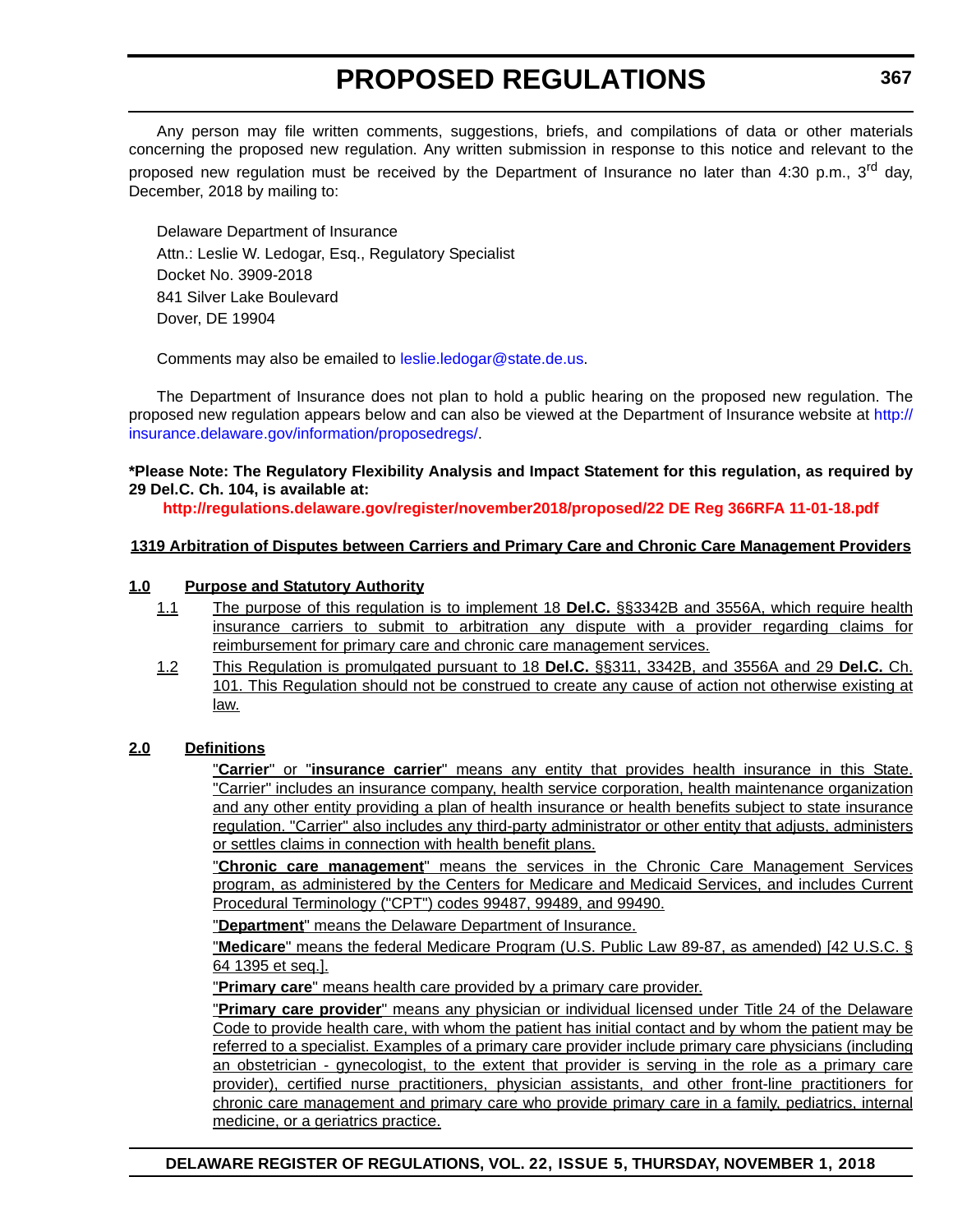"**Provider**" means a provider of chronic care management or a primary care provider.

### **3.0 Notice of Final Reimbursement Decision**

- 3.1 A carrier shall notify a provider, in writing, of a carrier's final decision regarding reimbursement for an individual claim, procedure or service, if the decision does not authorize reimbursement of the provider's charge in its entirety. Such notice may be separate from or a part of the written notice of the carrier's decision.
- 3.2 Any notice given to a provider pursuant to subsection 3.1 shall:
	- 3.2.1 Be in writing; and
	- 3.2.2 Give the provider notice of the provider's right to arbitration through the Department's arbitration program, by including, at a minimum, the following language:

"You have the right to seek review of our decision regarding the amount of your reimbursement. The Delaware Insurance Department provides claim arbitration services which are in addition to, but do not replace, any other legal or equitable right you may have to a review of this decision or any right of review based on your contract with us. You can contact the Delaware Insurance Department for information about arbitration by calling the Arbitration Secretary at 302-674-7322 or by sending an email to: [DOI-arbitration@state.de.us](mailto:DOI-arbitration@state.de.us). All requests for arbitration must be filed within 60 days from the date you receive this notice; otherwise, this decision will be final."

### **4.0 Arbitration Procedures**

- 4.1 Provider Petition for Arbitration.
	- 4.1.1 A provider or his or her authorized representative may request that the Department review a carrier's final reimbursement decision through arbitration by complying with all of the following requirements:
		- 4.1.1.1 Complete in full the Department's standard Petition for Arbitration form, which may be downloaded from the Department's website;
		- 4.1.1.2 Attach to the completed Petition for Arbitration all supporting documentation;
		- 4.1.1.3 Include a filing fee in the form of a check that is made payable to the Department of Insurance, which shall be in the amount of \$75;
		- 4.1.1.4 File the original and one copy of Petition for Arbitration and the appropriate filing fee with the Department, at the following address:

Delaware Department of Insurance **ATTN: Arbitration Secretary** 841 Silver Lake Blvd. Dover, DE 19904

- 4.1.1.5 Ensure that the Petition for Arbitration is timely submitted so that it is received by the Department no later than 60 days after the provider received the carrier's final reimbursement decision.
- 4.1.2 A provider who requests Department review under subsection 4.1.1 shall also:
	- 4.1.2.1 Send a copy of the Petition and supporting documentation to the carrier by certified mail, return receipt requested; and
	- 4.1.2.2 Deliver to the Department a Proof of Service confirming that a copy of the Petition was sent to the carrier by certified mail, return receipt requested.
- 4.1.3 The Department may refuse to accept any Petition that is not timely filed or does not otherwise meet the criteria for arbitration.
- 4.2 Carrier Response to Petition for Arbitration

#### **DELAWARE REGISTER OF REGULATIONS, VOL. 22, ISSUE 5, THURSDAY, NOVEMBER 1, 2018**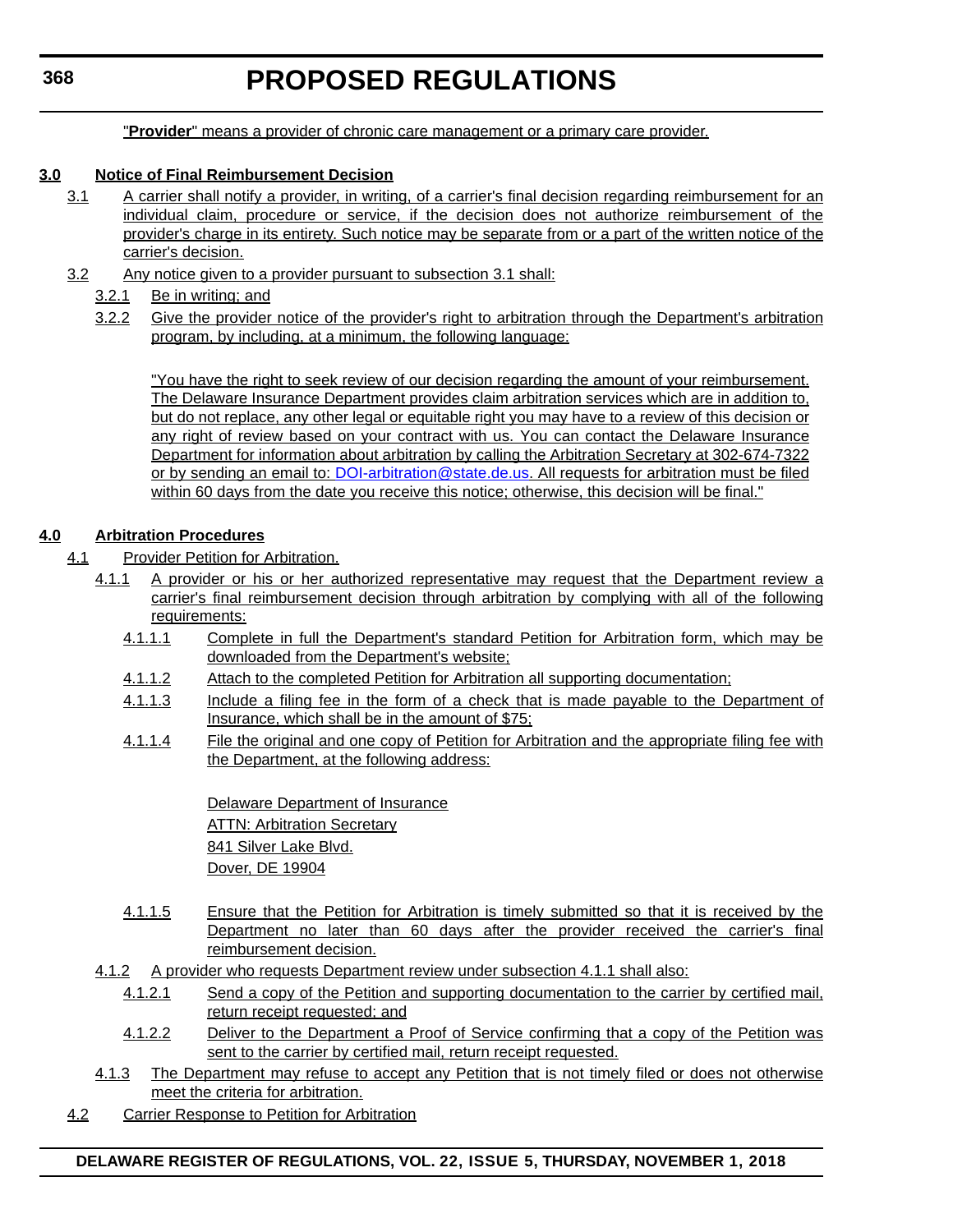- 4.2.1 Within 20 days of receipt of the Petition for Arbitration, the carrier shall deliver to the Department an original and one copy of a Response to the Petition for Arbitration, to which it shall attach all supporting documents or other evidence.
- 4.2.2 At the time of delivering the Response to the Department, the carrier shall also:
	- 4.2.2.1 Send a copy of the Response and supporting documentation to the provider or his or her authorized representative by first class U.S. mail, postage prepaid; and
	- 4.2.2.2 Deliver to the Department a Proof of Service confirming that a copy of the Response was mailed to the health care provider or his or her authorized representative.
- 4.2.3 The Department may return any non-conforming Response to the carrier.
- 4.3 Appointment of Arbitrator
	- 4.3.1 Upon receipt of a petition filed in proper form, the Department shall assign an Arbitrator.
	- 4.3.2 The Arbitrator shall be of suitable background and experience to decide the matter in dispute and shall not be affiliated with any of the parties or with the patient whose care is at issue in the dispute.
- 4.4 Summary Disposition of Petition by the Arbitrator
	- 4.4.1 An Arbitrator may summarily dispose of a Petition if:
		- 4.4.1.1 The carrier fails to timely deliver a Response; or
		- 4.4.1.2 The Arbitrator determines that the Petition is meritless on its face or that the subject of the Petition is not appropriate for arbitration under this regulation.
	- 4.4.2 If the carrier fails to timely respond to a Petition for Arbitration, the Department may, after verifying proper service and with written notice to the parties, assign the matter to the next scheduled Arbitrator for summary disposition.
		- 4.4.2.1 The Arbitrator may determine the matter in the nature of a default judgment after establishing that the Petition is properly supported and was properly served on the carrier.
		- 4.4.2.2 The Arbitrator may allow the re-opening of the matter to prevent a manifest injustice. A carrier must make a request for re-opening no later than fifteen days after notice of the default judgment.
	- 4.4.3 If the Arbitrator determines that the subject of the Petition is not appropriate for arbitration under this regulation or is meritless on its face, the Arbitrator may summarily dismiss the Petition and provide notice of such dismissal to the parties.
- 4.5 Arbitration Hearing
	- 4.5.1 The Arbitrator shall schedule the matter for a hearing in a timeframe that will allow the Arbitrator to render a written decision within 45 days after the delivery to the Department of the Petition for Arbitration. The Arbitrator shall give notice of the arbitration hearing date to the parties at least 10 days prior to the hearing. The parties are not required to appear and may rely on the papers delivered to the Department.
	- 4.5.2 Testimony at the arbitration hearing is to be limited, to the maximum extent possible, to statements by each party in which they are afforded the opportunity to explain their view of the previously submitted evidence and to answer any questions posed by the Arbitrator.
	- 4.5.3 If the Arbitrator allows any testimony in addition to that provided for in subsection 4.5.2, the Arbitrator shall allow brief cross-examination or other response by the opposing party.
	- 4.5.4 The Delaware Uniform Rules of Evidence will be used for general guidance but will not be strictly applied.
	- 4.5.5 Because the testimony may involve evidence relating to personal health information that is confidential and protected by state or federal laws from public disclosure, the arbitration hearing shall be closed to the public.
	- 4.5.6 The Arbitrator may contact, with the parties' consent, individuals or entities identified in the papers by telephone, in or outside of the parties' presence, for information the Arbitrator deems necessary to resolve the matter.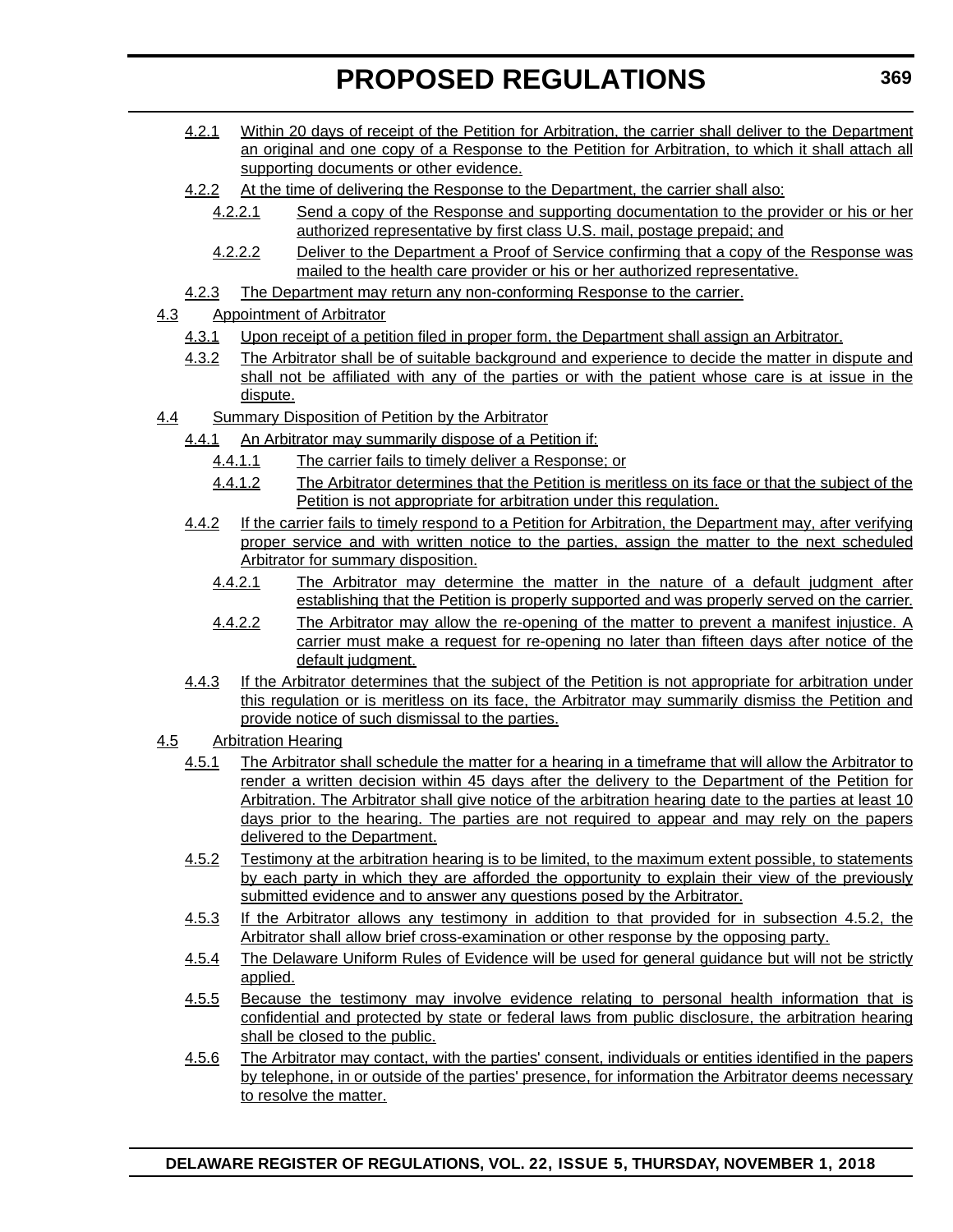- 4.5.7 The Arbitrator shall consider the matter based on the submissions of the parties and information otherwise obtained by the Arbitrator in accordance with this regulation. The Arbitrator shall not consider any matter not contained in the original or supplemental submissions of the parties that has not been provided to the opposing party with at least five days notice, except claims of a continuing nature that are set out in the filed papers.
- 4.6 Arbitrator's Written Decision
	- 4.6.1 The Arbitrator shall render his or her decision in writing and shall mail a copy of the decision to each of the parties and to the Department within 45 days of the filing of the Petition.
	- 4.6.2 If the Arbitrator determines that the carrier's final reimbursement decision provides reimbursement in an amount that is not sufficient, the carrier shall reimburse the provider in the amount that the Arbitrator so determines, within 45 days from the date of the Arbitrator's decision.

### 4.7 Arbitration Costs

- 4.7.1 The Arbitrator shall charge to the parties the cost of the arbitration, which the Arbitrator shall bill at the Arbitrator's actual time spent and direct expenses incurred to conduct the arbitration.
- 4.7.2 The Arbitrator may allocate to each party a percentage of the Arbitrator's costs to conduct the arbitration.
- 4.7.3 The Arbitrator may award to the health care provider the filing fee, if the health care provider is the prevailing party in the arbitration.

## **5.0 Carrier Recordkeeping and Reporting Requirements**

- 5.1 A carrier shall maintain written or electronic records for five years after completion of each arbitration case, documentation of each Petition for Arbitration including, at a minimum, the following information:
	- 5.1.1 The date the Petition was filed;
	- 5.1.2 The name and identifying information of the health care provider on whose behalf the Petition was filed;
	- 5.1.3 A general description of the reason for the Petition; and
	- 5.1.4 The date and description of the arbitration decision or other disposition of the Petition.
- 5.2 A carrier shall file with its annual report to the Department the total number of Petitions for Arbitration filed, with a breakdown showing:
	- 5.2.1 The total number of final reimbursement decisions upheld through arbitration; and
	- 5.2.2 The total number of final reimbursement decisions reversed through arbitration.

## **6.0 Non-Retaliation**

A carrier shall not terminate or in any way penalize a provider with whom it has a contractual relationship and who exercises the right to file a Petition for Arbitration, solely on the basis of such filing.

## **7.0 Confidentiality of Health Information**

Nothing in this Regulation shall supersede any federal or state law or regulation governing the privacy of health information.

#### **8.0 Computation of Time**

- 8.1 In computing any period of time prescribed or allowed by this Regulation, the day of the act or event after which the designated period of time begins to run shall not be included.
- 8.2 The last day of the period so computed shall be included, unless it is a Saturday or Sunday, or other legal holiday, or other day on which the Department is closed, in which event the period shall run until the end of the next day on which the Department is open.
- 8.3 When the period of time prescribed or allowed is less than 11 days, intermediate Saturdays, Sundays, and other legal holidays shall be excluded in the computation.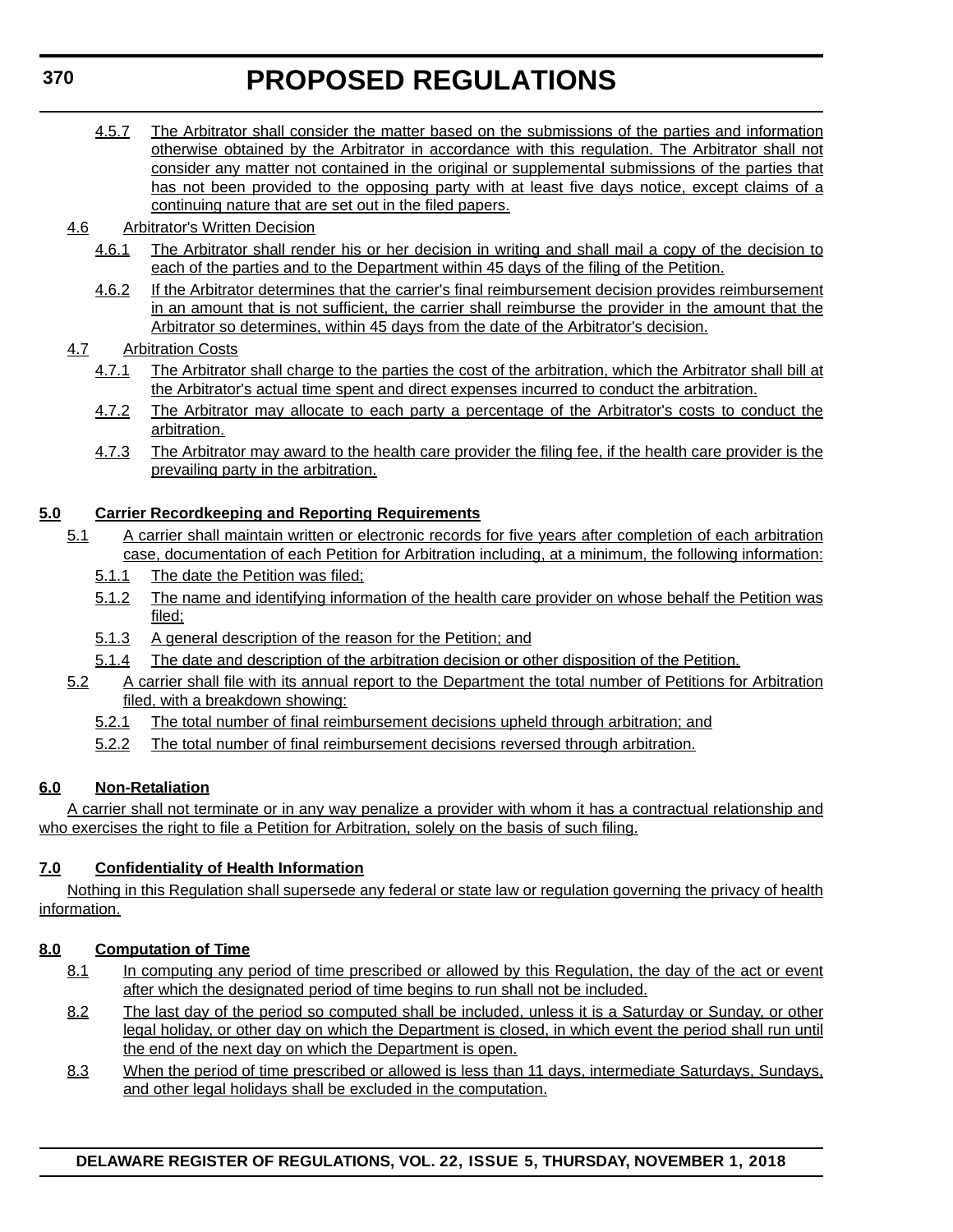8.4 As used in this section, "legal holidays" means those days provided by statute or appointed by the Governor or the Chief Justice of the State of Delaware.

#### **9.0 Effective Date and Expiration Date**

This Regulation shall become effective upon adoption and shall expire on August 29, 2021, unless otherwise readopted, with or without amendments.

#### **OFFICE OF [THE COMMISSIONER](https://insurance.delaware.gov/)**

Statutory Authority: 18 Delaware Code, Sections 311 and 1720; 18 Delaware Code Chapters 33, 35 and 36; 29 Delaware Code, Chapter 101, and in response to 26 CFR 54.9833-1, 29 CFR 2590.736, 45 CFR 146.125 and 45 CFR 148.120 (18 **Del.C.** §§311 & 1720; 18 **Del.C.** Chs. 33, 35 & 36; 29 **Del.C.** Ch. 101 & in response to 26 CFR 54.9833-1, 29 CFR 2590.736, 45 CFR 146.125 and 45 CFR 148.120)

#### **PUBLIC NOTICE**

#### **[1320 Minimum Standards for Short-Term, Limited Duration Health Insurance Plans](#page-3-0)**

## **A. Type of Regulatory Action Required**

Proposed New Regulation

#### **B. Synopsis of Subject Matter of the Regulation**

Short-term, limited duration (STLD) health insurance has long been offered to individuals through the nongroup market and through associations. The product was originally designed for people who experience a temporary gap in health insurance coverage. Unlike other products that are considered "limited benefit" or "excepted benefit" policies (cancer-only or hospital indemnity that pay a fixed dollar benefit per inpatient stay), STLD health insurance policies are sometimes advertised as providing "major medical" coverage.

STLD policies are distinguishable from other comprehensive major medical policies in that they only provide coverage for a limited term, typically less than 365 days, and, as the name implies, are not renewable. Thus, an individual who bought an STLD and then becomes seriously ill has historically been unable to renew coverage when the policy ends.

STLD policies also have other significant limitations, including the types of services covered, and caps on the maximum claims-paid amounts. Additionally, pursuant to an exemption in the federal Affordable Care Act (ACA), STLD policies are exempt from the market rules that apply to most major medical health insurance policies sold to individuals in the non-group market, including rules that prohibit medical underwriting, pre-existing condition exclusions, and lifetime and annual limits. They are also exempt from the ACA's minimum coverage standards.

In 2017, Congress reduced the ACA's individual mandate tax penalty, (the requirement that individuals have minimum essential health coverage or face a tax penalty) to \$0, beginning in 2019. It is possible that this change could lead more consumers to contemplate purchasing STLD policies.

On August 3, 2018, the federal government issued a rule that will apply to STLD health insurance policies sold on or after October 2, 2018. *See* 83 Fed. Reg. 38212 (the Final Rule). The Final Rule would extend the period during which plans can be sold from three to 12 months and would allow for consecutive renewal of short-term policies. The relaxation in renewal requirements allows consumers to enroll in the policies for a period arguably longer than "short term" and may re-enroll in the policies for an indefinite period of time.

Although the intent of the Final Rule is to grant consumers more affordable coverage alternatives than are offered through state health insurance marketplaces, the more "affordable" coverage comes with less actual coverage. Specifically, consumers who purchase these plans may face limited benefit offerings, significant out-ofpocket costs, the risk of plan cancellation due to pre-existing conditions, and possible deceptive advertising practices. A producer's duty of competence includes ensuring that consumers considering these policies are fully advised of the terms, benefits, and limitations of the coverage.

The Final Rule expressly describes short-term coverage as "a type of health insurance coverage that was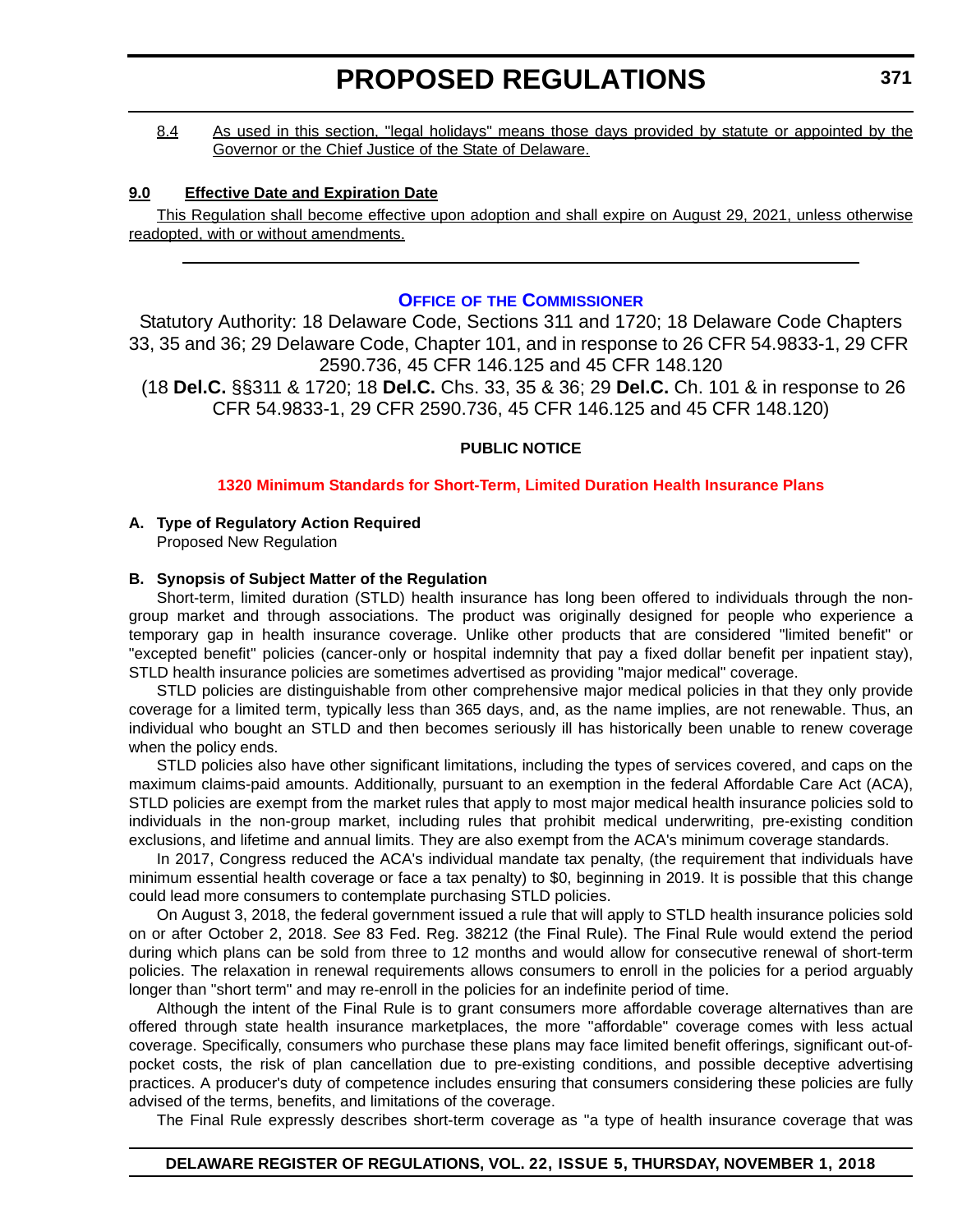primarily designed to fill temporary gaps in coverage that may occur when an individual is transitioning from one plan or coverage to another plan or coverage (emphasis added)." *Id.* at 38213.

STLD health insurance policies are not considered minimum essential coverage for purposes of satisfying the ACA individual mandate. *Id.* at 38213 and 38225.

Increased sales of these plans to younger, healthy people is expected to draw thousands of healthy consumers out of Delaware's Health Insurance Marketplace (HIM) risk pool, leading to an unhealthy risk mix and subsequent increases in marketplace health insurance premiums.

The sale of these plans can begin on October 1, 2018, which is 60 days after the Final Rule was issued. Therefore, states, including Delaware, have a short window within which to implement consumer protections, as the sale of these short-term policies could begin later this year.

The Final Rule specifically states that "states generally remain free to adopt . . . other standards as they see fit." *Id.* at 38225.

Elsewhere in this edition of the *Register of Regulations*, the Department published an emergency order by which it adopted new 18 **DE Admin. Code** 1320 - Minimum Standards for Short-Term, Limited Duration Health Insurance Plans, to ensure that carriers offering STLD health insurance plans comply with minimum consumer protection and notification standards so as to partially prevent the erosion of the stability of Delaware's HIM and to protect Delaware consumers from being potentially mislead into purchasing a STLD health insurance plan without being fully informed of its coverage limits or applicability.

The Department is therefore concurrently proposing new 18 **DE Admin. Code** 1320 - Minimum Standards for Short-Term, Limited Duration Health Insurance Plans with the purpose of permanently codifying the regulations that are the subject of the Commissioner's Emergency Order adopting these same regulations.

Any person may file written comments, suggestions, briefs, and compilations of data or other materials concerning the proposed new regulation. Any written submission in response to this notice and relevant to the proposed new regulation must be received by the Department of Insurance no later than 4:30 p.m., 3<sup>rd</sup> day. December, 2018 by mailing to:

Delaware Department of Insurance

Attn.: Leslie W. Ledogar, Esq., Regulatory Specialist

Docket No. 3909-2018

841 Silver Lake Boulevard

Dover, DE 19904

Comments may also be emailed to [leslie.ledogar@state.de.us.](mailto:leslie.ledogar@state.de.us.)

The Department of Insurance does not plan to hold a public hearing on the proposed new regulation. The proposed new regulation appears below and can also be viewed at the Department of Insurance website at [http://](http://insurance.delaware.gov/information/proposedregs/) [insurance.delaware.gov/information/proposedregs/.](http://insurance.delaware.gov/information/proposedregs/)

#### **\*Please Note: The Regulatory Flexibility Analysis and Impact Statement for this regulation, as required by 29 Del.C. Ch. 104, is available at:**

**<http://regulations.delaware.gov/register/november2018/proposed/22 DE Reg 371RFA 11-01-18.pdf>**

#### **1320 Minimum Standards for Short-Term, Limited Duration Health Insurance Plans**

#### **1.0 Purpose**

1.1 The purpose of this regulation is to:

- 1.1.1 Ensure that any short-term, limited duration health insurance policy that is offered in this state complies with certain minimum requirements;
- 1.1.2 Set forth the requirements on producers and agents who offer short-term health insurance policies to this State's consumers; and
- 1.1.3 Provide for full disclosure and notice in the sale of short-term, limited duration health insurance policies, as defined in this regulation.

#### **2.0 Authority**

**DELAWARE REGISTER OF REGULATIONS, VOL. 22, ISSUE 5, THURSDAY, NOVEMBER 1, 2018**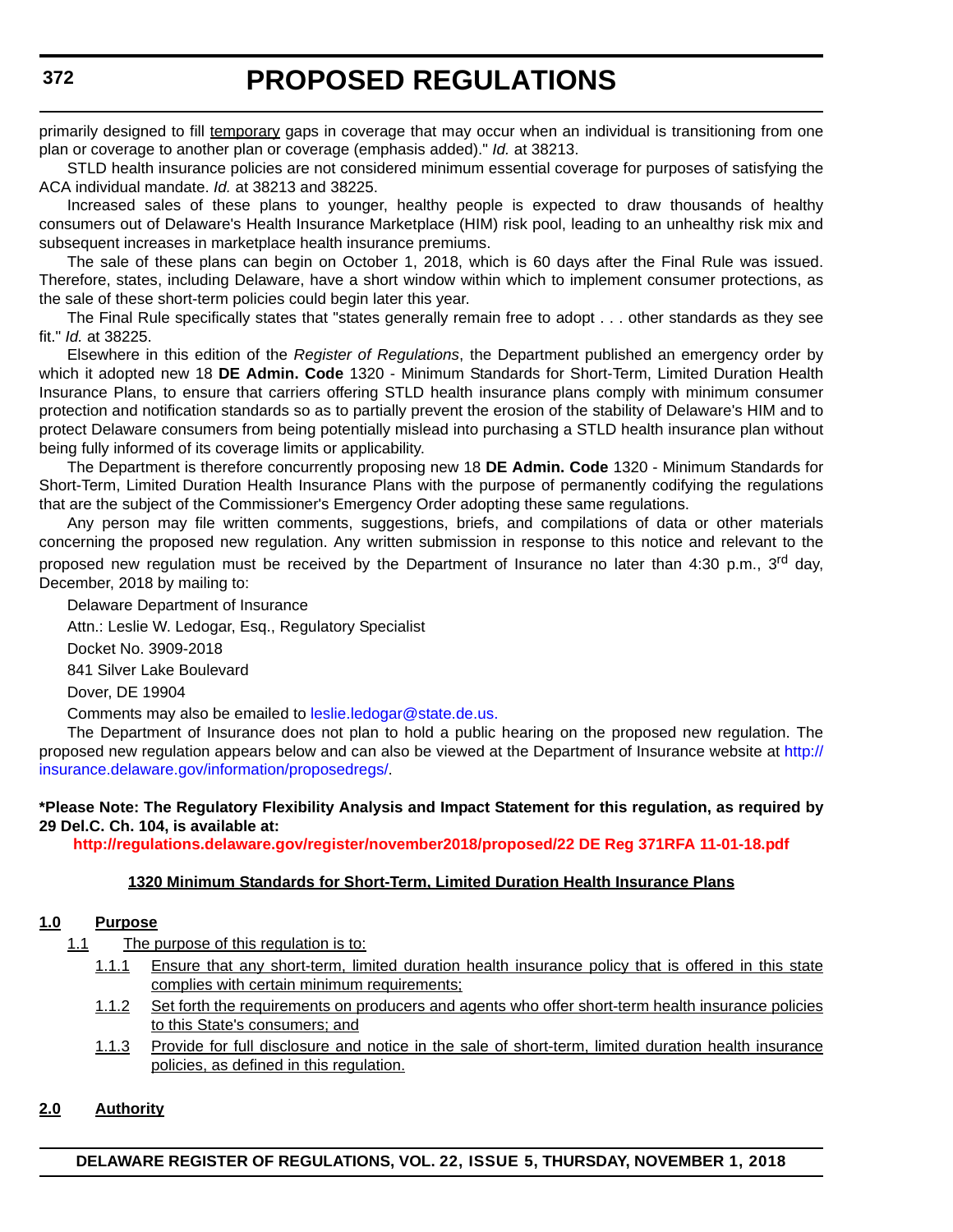This regulation is issued pursuant to the authority vested in the Commissioner pursuant to 18 **Del.C.** §311, 18 **Del.C.** §1720,18 **Del.C.** Chs. 33, 35 and 36, 29 **Del.C.** Ch. 101 and in response to 26 CFR 54.9833-1, 29 CFR 2590.736, 45 CFR 146.125 and 45 CFR 148.120.

## **3.0 Applicability and Scope**

- 3.1 This regulation shall apply to short-term, limited-duration health insurance coverage offered for sale in this state. The requirements contained in this regulation shall be in addition to any other applicable regulations previously adopted.
- 3.2 This regulation shall not apply to:
	- 3.2.1 Medicare supplement policies subject to 18 **Del.C.** Ch. 34; or
	- 3.2.2 Long-term care insurance policies subject to 18 **Del.C.** Ch. 71.

## **4.0 Definitions**

The following words and terms shall have the following meaning unless the context clearly indicates otherwise:

"**Carrier**" means any entity that provides health insurance in this State. Carrier includes an insurance company, health service corporation, managed care organization and any other entity providing a plan of health insurance or health benefits subject to State insurance regulation. Carrier also includes any third-party administrator or other entity that adjusts, administers or settles claims in connection with health insurance.

"**Certificate**" means a statement of the coverage and provisions of a policy of either individual or group accident and sickness insurance, which has been delivered or issued for delivery in this state and includes riders, endorsements and enrollment forms, if attached to the policy.

"**Commissioner**" means the Delaware Insurance Commissioner.

"**Direct response solicitation**" means a communication through a sponsoring or endorsing entity or individually through mail, telephone, the internet or other mass communication media.

"**Health care services**" means any services or supplies included in the furnishing to any individual of medical care, or hospitalization or incidental to the furnishing of such care or hospitalization, as well as the furnishing to any individual of any and all other services for the purpose of preventing, alleviating, curing or healing human illness, injury, disability or disease.

"**Short-term, limited duration health insurance**" means health insurance coverage provided pursuant to a contract with a health carrier that has an expiration date specified in the contract that is less than or equal to 3 months after the original effective date of the contract and has a duration of no longer than 3 months in total.

## **5.0 Minimum Policy Standards**

- 5.1 No carrier shall advertise, sell or otherwise offer for sale or cause to be offered for sale a policy that it purports to be a short-term, limited duration health insurance policy, unless that policy meets the definition of short-term, limited duration health insurance policy as defined in Section 4.0 of this regulation and the policy meets the following minimum standards:
	- 5.1.1 The policy may not be issued for a period longer than three months;
	- 5.1.2 The three-month policy term limit set in subsection 5.1.1 is a single occurrence limit and may not be effectively extended by issuing the same policy for successive back-to-back terms or by issuing a different short-term, limited duration policy to the same policy holder more than once in any given year;
	- 5.1.3 The carrier shall apply the same underwriting standards to all applicants, regardless of whether they have previously been covered by short-term, limited duration health insurance;
	- 5.1.4 The policy contains the notice required in federal law as dictated in Section 6.0 of this regulation; and
	- 5.1.5 The policy shall be offered at a rate that has an actuarially expected loss ratio of at least 60 percent.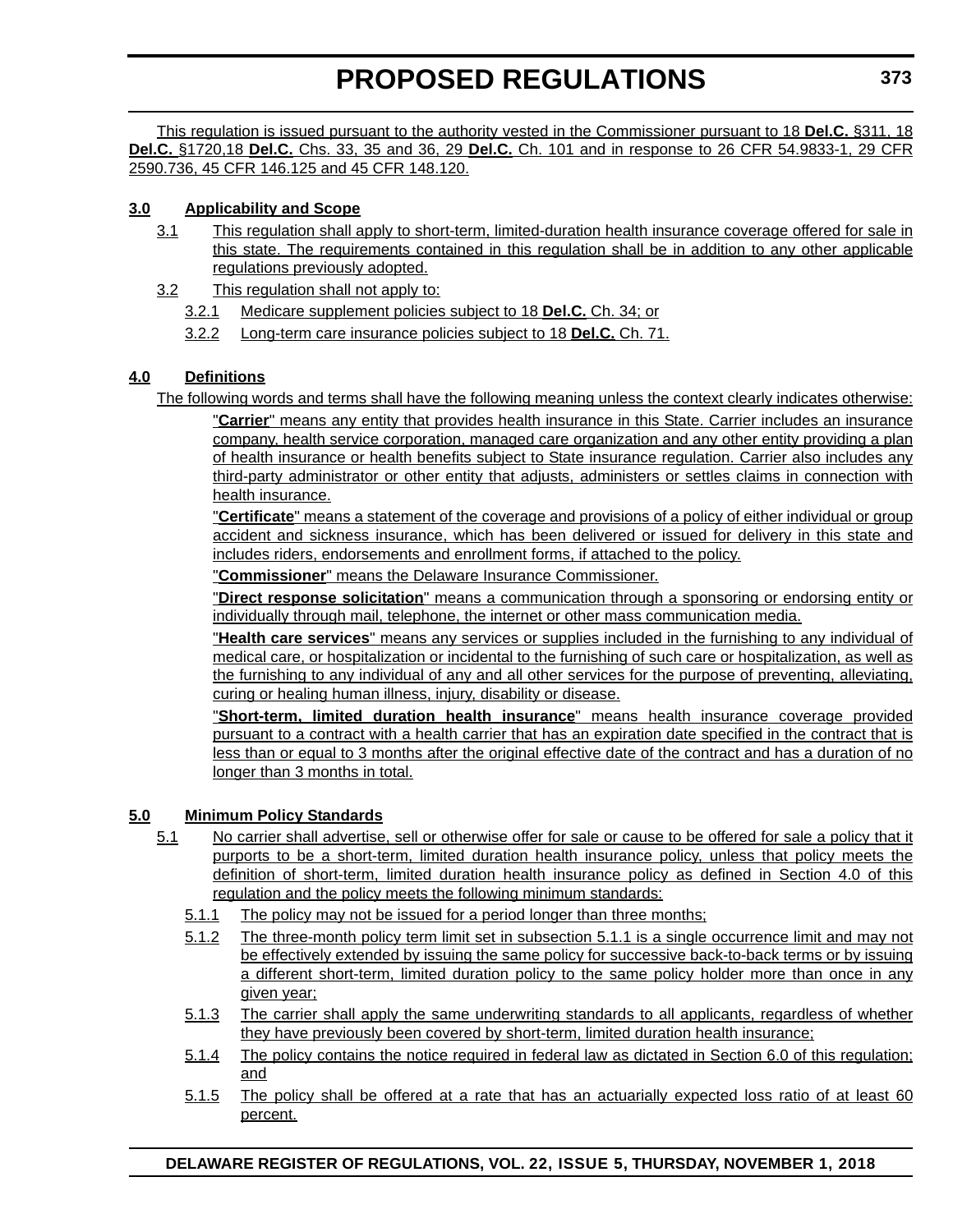- 5.2 Every carrier who offers a short-term, limited duration health insurance policy shall obtain the approval of the terms and conditions of that policy from the Commissioner before such policy may be offered for sale in this state.
- 5.3 The Commissioner reserves the right to reject for approval a short-term, limited duration health insurance policy that, in the opinion of the Commissioner, is unjust, unfair, or unfairly discriminatory to the policyholder, a person insured under the policy, or to a beneficiary of the policy.

## **6.0 Disclosure and Notice Requirements**

- 6.1 Except as provided in subsection 6.2, a carrier shall, at time of sale, enclose with every short-term, limited duration health insurance policy an outline of coverage of such policy delivered or issued for delivery in this state, in accordance with the following:
	- 6.1.1 If the sale of a policy occurs through an agent, the outline of coverage shall be delivered to the applicant at the time of application or to the certificate holder at the time of enrollment;
	- 6.1.2 If the sale of a policy occurs through direct response solicitation, the outline of coverage shall be delivered no later than in conjunction with the issuance of the policy or delivery of the certificate;
	- 6.1.3 If the outline of coverage required in this section is not delivered at the time of application or enrollment, the advertising materials delivered to the applicant or enrollee shall contain all the information required in subsection 6.1;
	- 6.1.4 If the outline of coverage is delivered to the applicant or enrollee at the time of application or enrollment, the carrier shall collect an acknowledgment of receipt or certificate of delivery of the outline of coverage and the carrier shall maintain evidence of the delivery; and
	- 6.1.5 If coverage is issued on a basis other than as applied for, an outline of coverage properly describing the coverage or contract actually issued shall be delivered with the policy or certificate to the applicant or enrollee.
- 6.2 An outline of coverage for short-term, limited duration health insurance shall not be required to be delivered by the carrier if the certificate contains a brief description of:
	- 6.2.1 Benefits;
	- 6.2.2 Provisions that exclude, eliminate, restrict, limit, delay or in any other manner operate to qualify payment of the benefits;
	- 6.2.3 Non-renewability provisions; and
	- 6.2.4 The notice requirements as provided in subsection 6.5.
- 6.3 Coverage outlines provided pursuant to subsection 6.1 shall include:
	- 6.3.1 A statement identifying the applicable category or categories of coverage;
	- 6.3.2 A description of the principal benefits and coverage provided;
	- 6.3.3 A statement of the exceptions, reductions and limitations;
	- 6.3.4 A statement that the policy is not renewable; and
	- 6.3.5 A statement that the outline is a summary of the policy or certificate issued or applied for and that the policy or certificate should be consulted to determine governing policy provisions.
- 6.4 With respect to a policy having a coverage start date before January 1, 2019, a carrier shall display prominently in the application materials provided in connection with enrollment a notice, in at least 14 point type, that includes the following language in the following format:
	- This coverage is **NOT** required to comply with certain federal market requirements for health insurance, principally those contained in the **AFFORDABLE CARE ACT**.
	- Be sure to check your policy carefully to make sure you are aware of any **EXCLUSIONS** or **LIMITATIONS** regarding coverage of **PREEXISTING CONDITIONS** or **HEALTH BENEFITS** (such as hospitalization, emergency services, maternity care, preventive care, prescription drugs, and mental health and substance use disorder services).
	- Be sure to check your policy carefully to make sure you are aware of any **LIFETIME** and/or **ANNUAL DOLLAR LIMITS** on health benefits.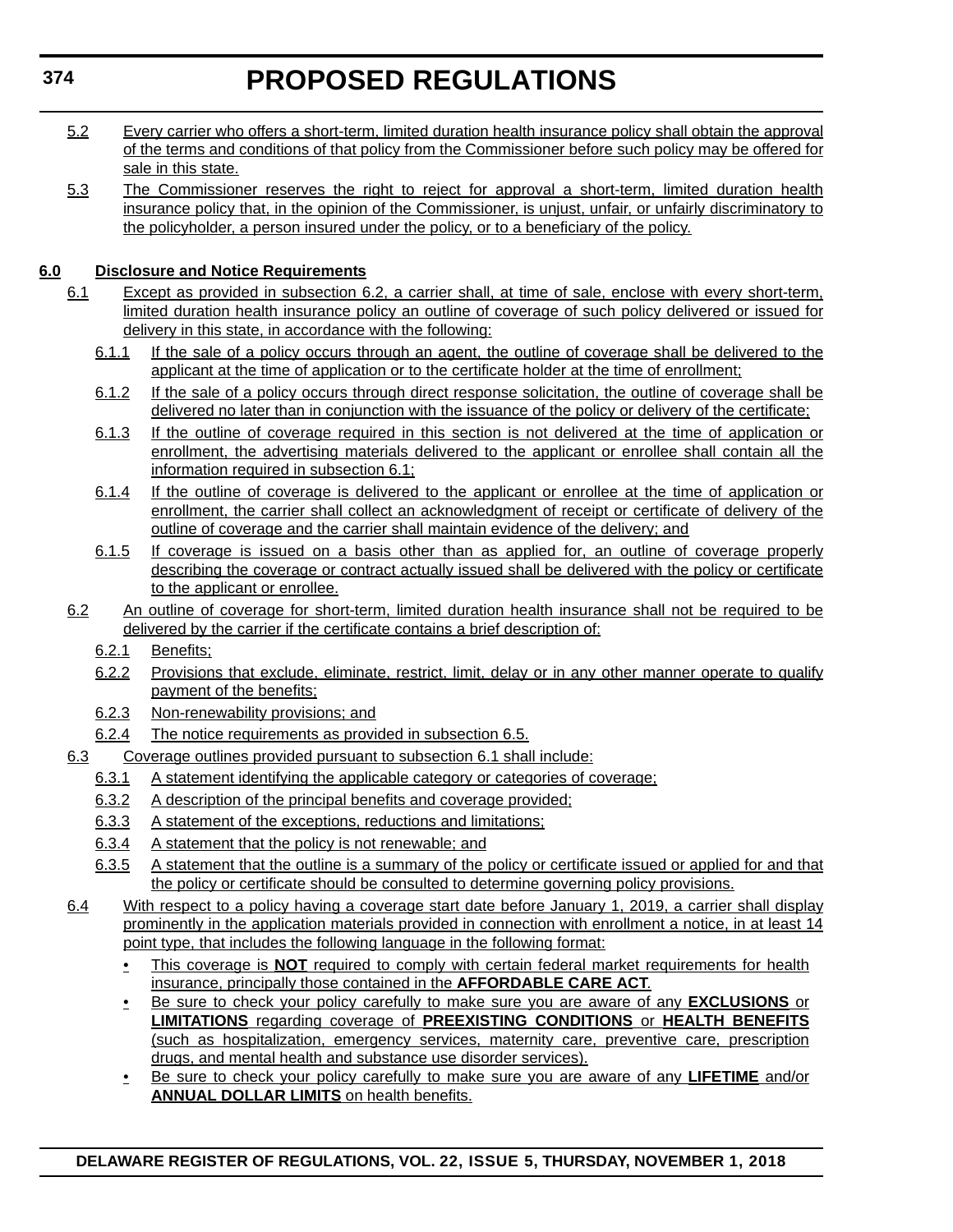- If this coverage expires or you lose eligibility for this coverage, **YOU MIGHT HAVE TO WAIT** until an open enrollment period to get other health insurance coverage.
- This coverage is **NOT** "**MINIMUM ESSENTIAL COVERAGE**." If you don't have minimum essential coverage for any month in 2018, you may have to make a payment when you file your tax return unless you qualify for an exemption from the requirement that you have health coverage for that month.
- 6.5 With respect to policies having a coverage start date on or after January 1, 2019, a carrier shall display prominently in the application materials provided in connection with enrollment a notice, in at least 14 point bolded type, that includes the following language:
	- This coverage is **NOT** required to comply with certain federal market requirements for health insurance, principally those contained in the **AFFORDABLE CARE ACT**.
	- Be sure to check your policy carefully to make sure you are aware of any **EXCLUSIONS** or **LIMITATIONS** regarding coverage of **PREEXISTING CONDITIONS** or **HEALTH BENEFITS** (such as hospitalization, emergency services, maternity care, preventive care, prescription drugs, and mental health and substance use disorder services).
	- Be sure to check your policy carefully to make sure you are aware of any **LIFETIME** and/or **ANNUAL DOLLAR LIMITS** on health benefits.
	- If this coverage expires or you lose eligibility for this coverage, **YOU MIGHT HAVE TO WAIT** until an open enrollment period to get other health insurance coverage.
	- This coverage is **NOT** "**MINIMUM ESSENTIAL COVERAGE**." If you don't have minimum essential coverage for any month in 2019 or thereafter and the penalty for not having minimum essential coverage is more than the 2018 amount of \$0, you may have to make a payment when you file your tax return unless you qualify for an exemption from the requirement that you have health coverage for that month.

## **7.0 Requirements for Replacement**

- 7.1 Application forms shall include a question designed to elicit information as to whether the insurance to be issued is intended to replace any other accident and sickness insurance presently in force. A supplementary application or other form to be signed by the applicant containing such a question may be used.
- 7.2 Upon determining that a sale will involve replacement, a carrier, other than a direct response carrier, or its agent, shall furnish the applicant, prior to issuance or delivery of the policy, the notice described in subsection 7.3. One copy of such notice shall be retained by the applicant and an additional copy signed by the applicant shall be retained by the carrier. A direct response carrier shall deliver to the applicant upon issuance of the policy, the notice described in subsection 7.4. In no event, however, will such a notice be required in the solicitation of the following types of policies: accident only and single premium nonrenewable policies.
- 7.3 The notice required by subsection 7.2 for a carrier, other than a direct response carrier, shall provide, in substantially the following form:

NOTICE TO APPLICANT REGARDING REPLACEMENT OF ACCIDENT AND SICKNESS **INSURANCE** 

According to (your application) (information you have furnished), you intend to lapse or otherwise terminate existing accident and sickness insurance and replace it with a policy to be issued by (insert Company Name) Insurance Company. For your own information and protection, you should be aware of and seriously consider certain factors which may affect the insurance protection available to you under the new policy.

(1) Health conditions which you may presently have (pre-existing conditions) may not be immediately or fully covered under the new policy. This could result in denial or delay of a claim for benefits under the new policy, whereas a similar claim might have been payable under the policy you are replacing with this policy.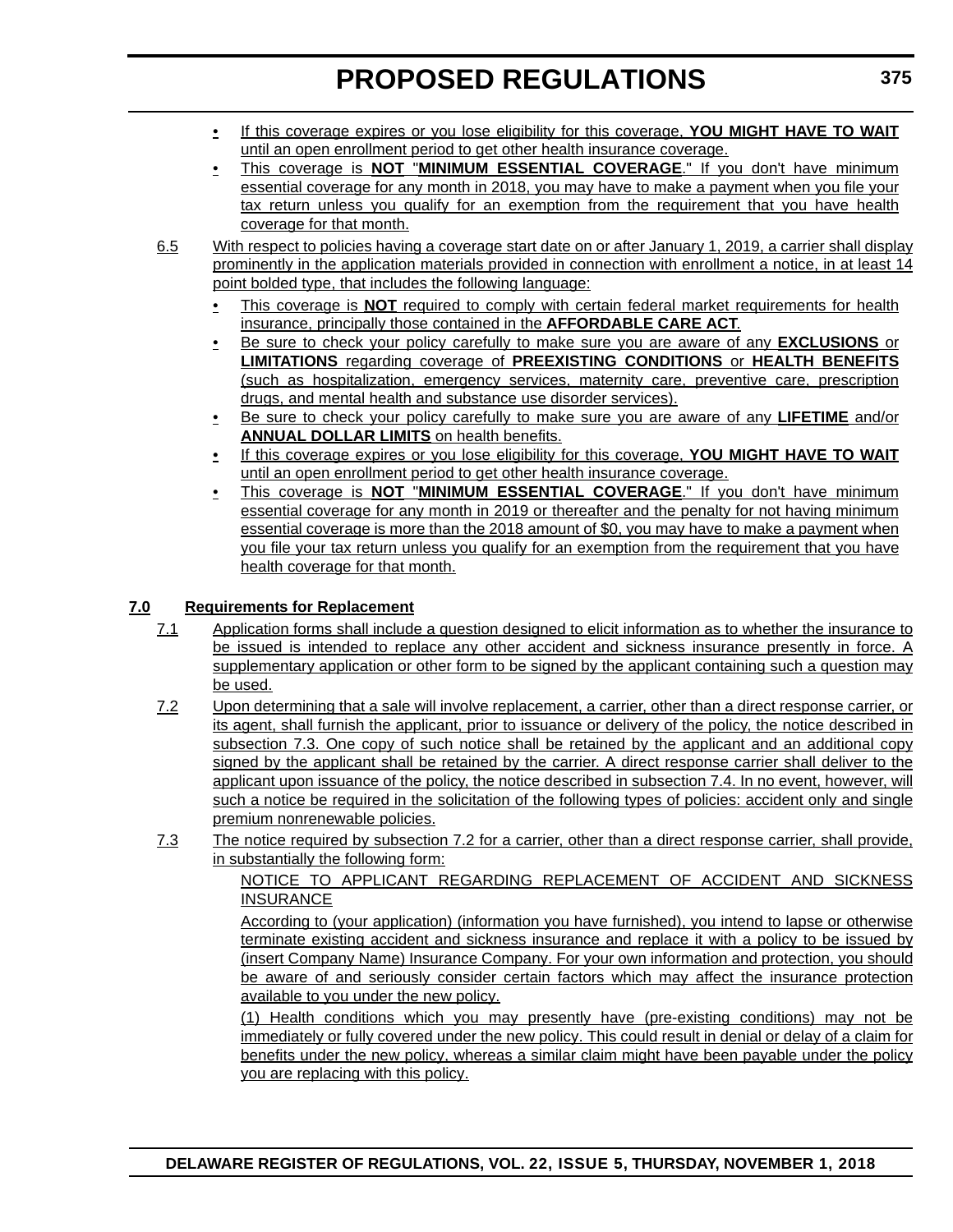(2) You may wish to secure the advice of your present carrier or its agent regarding the proposed replacement of your present policy. This is not only your right, but it is also in your best interests to make sure you understand all the relevant factors involved in replacing your present coverage.

(3) If, after due consideration, you still wish to terminate your present policy and replace it with new coverage, be certain to truthfully and completely answer all questions on the application concerning your medical/health history. Failure to include all material medical information on an application may provide a basis for the company to deny any future claims and to refund your premium as though your policy had never been in force. After the application has been completed and before you sign it, re-read it carefully to be certain that all information has been properly recorded.

The above "Notice to Applicant" was delivered to me on:

(Date)

(Applicant's Signature)

 $\overline{\phantom{a}}$  , where  $\overline{\phantom{a}}$  , where  $\overline{\phantom{a}}$  , where  $\overline{\phantom{a}}$ 

 $\overline{\phantom{a}}$  , where  $\overline{\phantom{a}}$  , where  $\overline{\phantom{a}}$  , where  $\overline{\phantom{a}}$ 

7.4 The notice required by subsection 7.2 for a direct response carrier shall be as follows:

NOTICE TO APPLICANT REGARDING REPLACEMENT OF ACCIDENT AND SICKNESS INSURANCE

According to (your application) (information you have furnished), you intend to lapse or otherwise terminate existing accident and sickness insurance and replace it with a policy to be issued by (insert Company Name) Insurance Company. Your new policy provides 10 days within which you may decide without cost whether you desire to keep the policy. For your own information and protection, you should be aware of and seriously consider certain factors which may affect the insurance protection available to you under the new policy.

(1) Health conditions which you may presently have (pre-existing conditions) may not be immediately or fully covered under the new policy. This could result in denial or delay of a claim for benefits under the new policy, whereas a similar claim might have been payable under the policy you are replacing with this policy.

(2) You may wish to secure the advice of your present carrier or its agent regarding the proposed replacement of your present policy. This is not only your right, but it is also in your best interests to make sure you understand all the relevant factors involved in replacing your present coverage.

(3) (To be included only if the application is attached to the policy.) If, after due consideration, you still wish to terminate your present policy and replace it with new coverage, read the copy of the application attached to your new policy and be sure that all questions are answered fully and correctly. Omissions or misstatements in the application could cause an otherwise valid claim to be denied. Carefully check the application and write to (insert Company Name and Address) within 10 days if any information is not correct and complete, or if any past medical history has been left out of the application.

(Company Name)

## **8.0 Severability**

If any provision of this regulation or the application thereof to any person or circumstance is for any reason held to be invalid, the remainder of the Regulation and the application of such provision to other persons or circumstances shall not be affected thereby.

## **9.0 Effective Date**

This regulation shall take effect 10 days after final publication in the Delaware *Register of Regulations*.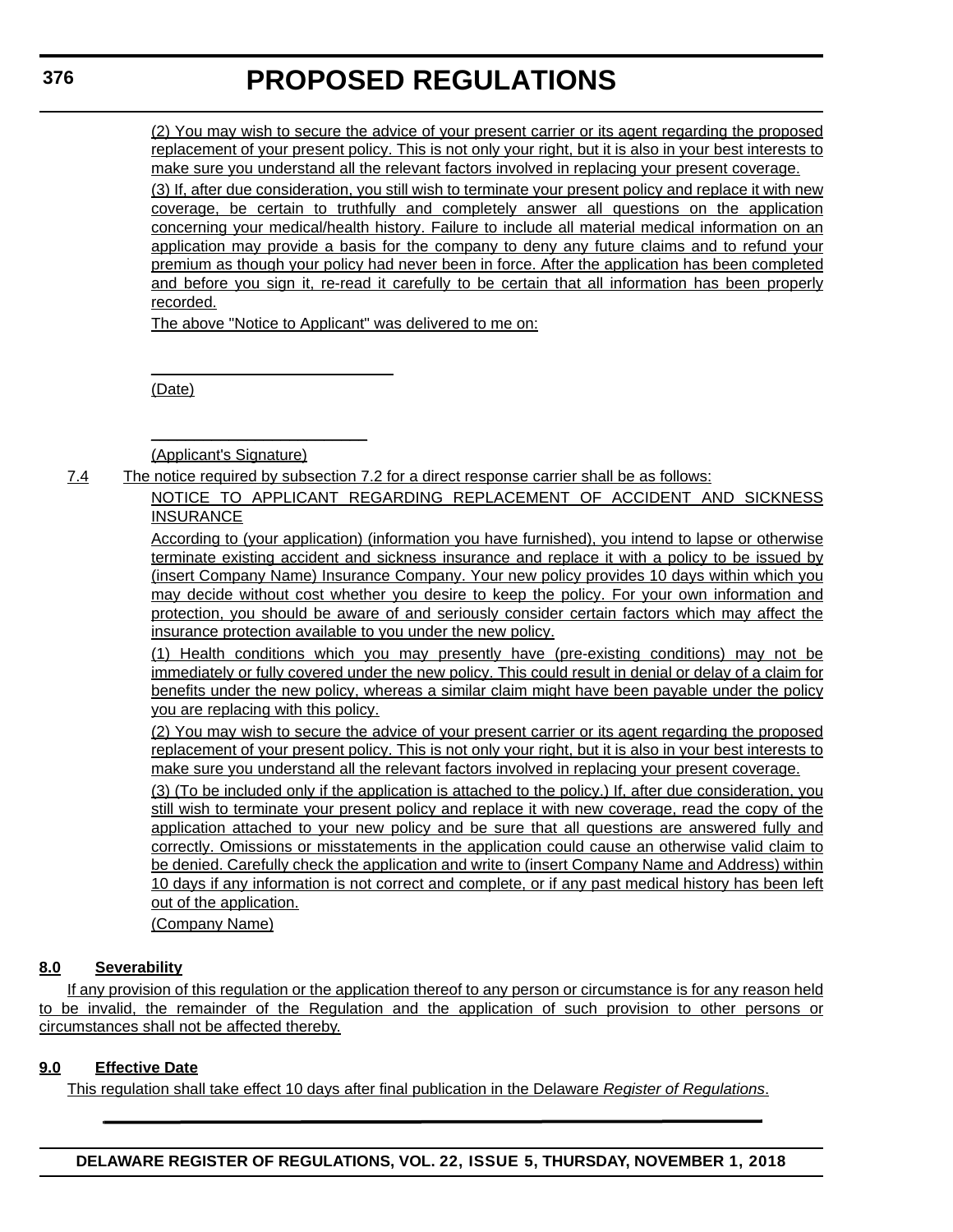## **[DEPARTMENT OF JUSTICE](https://attorneygeneral.delaware.gov/fraud/) FRAUD [AND CONSUMER PROTECTION DIVISION](https://attorneygeneral.delaware.gov/fraud/) [INVESTOR PROTECTION UNIT](https://attorneygeneral.delaware.gov/fraud/)**

Statutory Authority: 6 Delaware Code, Section 73-102(b) (6 **Del.C.** §73-102(b))

### **PUBLIC NOTICE**

#### **[Rules Pursuant to the Delaware Securities Act](#page-3-0)**

In compliance with the State's Administrative Procedures Act (APA -Title 29, Chapter 101 of the Delaware Code) and Section 73-102(b) of Title 6 of the Delaware Code, the Investor Protection Unit of the Delaware Department of Justice ("the Unit") hereby publishes notice of a proposed revision to the Rules Pursuant to the Delaware Securities Act.

#### **SUMMARY OF THE PROPOSED REVISION**

The proposed revision amends two existing Rules as follows:

- The proposed amendments include an amendment of Rule 610 relating to the examination requirements of individuals applying to be registered as a broker-dealer or broker-dealer agent. It will require that applicants new to the securities industry successfully complete the Securities Industry Essentials ("SIE").
- The proposed amendments also include an amendment to Rule 710 relating to the examination requirements of individuals applying to be registered as an investment adviser or investment adviser representative. It will require that applicants new to the securities industry successfully complete the SIE.

Persons wishing to comment on the proposed revision may submit their comments in writing to:

Jillian Lazar Investor Protection Director Department of Justice, Investor Protection Unit State Office Building, 5<sup>th</sup> Floor 820 N. French Street Wilmington, DE 19801

The comment period on the proposed revision will be held open for a period of thirty days from the date of the publication of this notice in the Delaware *Register of Regulations*.

#### **\*Please Note: The Regulatory Flexibility Analysis and Impact Statement for this regulation, as required by 29 Del.C. Ch. 104, is available at:**

**<http://regulations.delaware.gov/register/november2018/proposed/22 DE Reg 377RFA 11-01-18.pdf>**

#### **Rules Pursuant to the Delaware Securities Act** *(Break in Continuity of Sections)*

#### **610 Examination Requirement**

An individual applying to be registered as a broker-dealer or a broker-dealer agent under the Act must successfully complete the North American Securities Administrators Association (NASAA) Uniform Securities Agent State Law Examination (NASAA Series 63 or 66), administered by FINRA. Applicants who are new to the securities industry as of October 1, 2018 must also successfully complete the Securities Industry Essentials examination ("SIE"), administered by FINRA.

#### *(Break in Continuity of Sections)*

#### **710 Examination Requirements**

(a) *Examination Requirements*. An individual applying to be registered as an investment adviser or investment adviser representative under the Act shall provide the Director with proof of obtaining a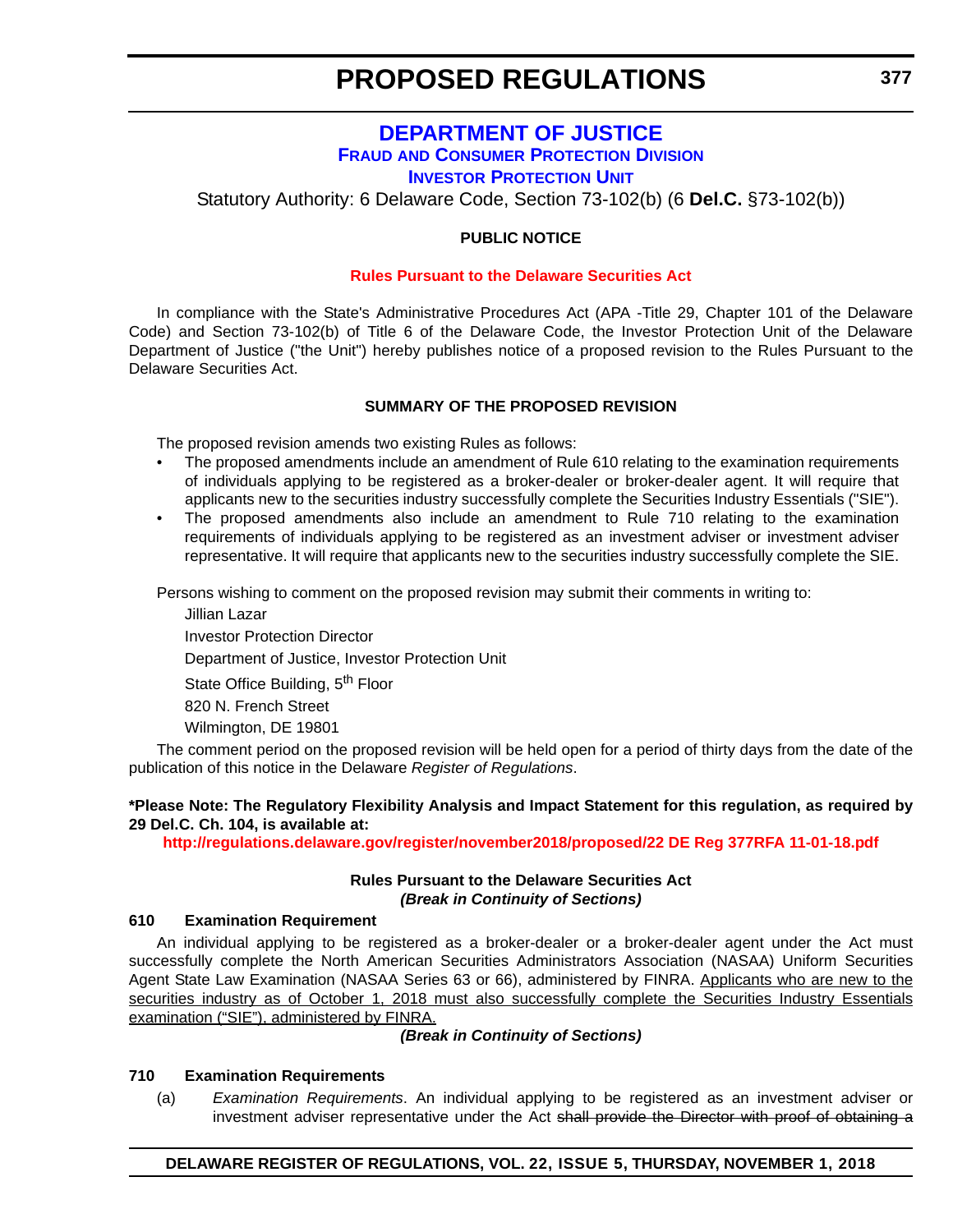passing score on and who is new to the securities industry as of October 1, 2018 must successfully complete the Securities Industry Essentials examination ("SIE"), administered by FINRA. In addition, all investment adviser or investment adviser representative applicants must successfully complete one of the following examinations:

- (1) The Uniform Investment Adviser Law Examination (Series 65 examination); or
- (2) The General Securities Representative Examination (Series 7 examination) and the Uniform Combined State Law Examination (Series 66 examination).
- (b) *Waivers*. The examination shall not apply to an individual who currently holds one of the following professional designations:
	- (1) Certified Financial Planner (CFP) awarded by the Certified Financial Planner Board of Standards, Inc.
	- (2) Chartered Financial Consultant (ChFC) awarded by the American College, Bryn Mawr, Pennsylvania;
	- (3) Personal Financial Specialist (PFS) awarded by the American Institute of Certified Public Accountants;
	- (4) Charted Financial Analyst (CFA) awarded by the Institute of Chartered Financial Analysts;
	- (5) Chartered Investment Counselor (CIC) awarded by the Investment Counsel Association of America, Inc.; or
	- (6) Such other professional designation as the Director may by rule or order recognize.

**\*Please Note: As the rest of the sections were not amended, they are not being published. A copy of the regulation is available at:**

**[Rules Pursuant to the Delaware Securities Act](http://regulations.delaware.gov/register/november2018/proposed/22 DE Reg 377 11-01-18.htm)** 

## **[DEPARTMENT OF SAFETY AND HOMELAND SECURITY](https://dsp.delaware.gov/)**

**DIVISION [OF STATE POLICE](https://dsp.delaware.gov/)**

## **2400 BOARD OF EXAMINERS [OF CONSTABLES](https://dsp.delaware.gov/)**

Statutory Authority: 10 Delaware Code, Chapter 27 (10 **Del.C.** Ch. 27) 24 **DE Admin. Code** 2400

#### **PUBLIC NOTICE**

#### **[2400 Board of Examiners of Constables](#page-3-0)**

Notice is hereby given that the Board of Examiners of Constables, in accordance with 10 **Del. C.** Ch. 27 proposes to amend the following adopted rules in 24 **DE Admin. Code** 2400 Board of Examiners of Constables: Rule 1.0 Licensing. If you wish to view the complete Rules, contact Ms. Ashley Hughes at 302-672-5337. Any persons wishing to present views may submit them in writing, by December 3, 2018, to Delaware State Police, Professional Licensing Section, P. O. Box 430, Dover, DE 19903. The Board will hold a meeting Wednesday, December 19, 2018, at the Tatnall Building, 150 Martin L. King, Jr. Boulevard South, Room 112, Dover, DE.

**\*Please Note: The Regulatory Flexibility Analysis and Impact Statement for this regulation, as required by 29 Del.C. Ch. 104, is available at:**

**<http://regulations.delaware.gov/register/november2018/proposed/22 DE Reg 378RFA 11-01-18.pdf>**

#### **2400 Board of Examiners of Constables**

**1.0 Licensing**

*(Break in Continuity Within Section)*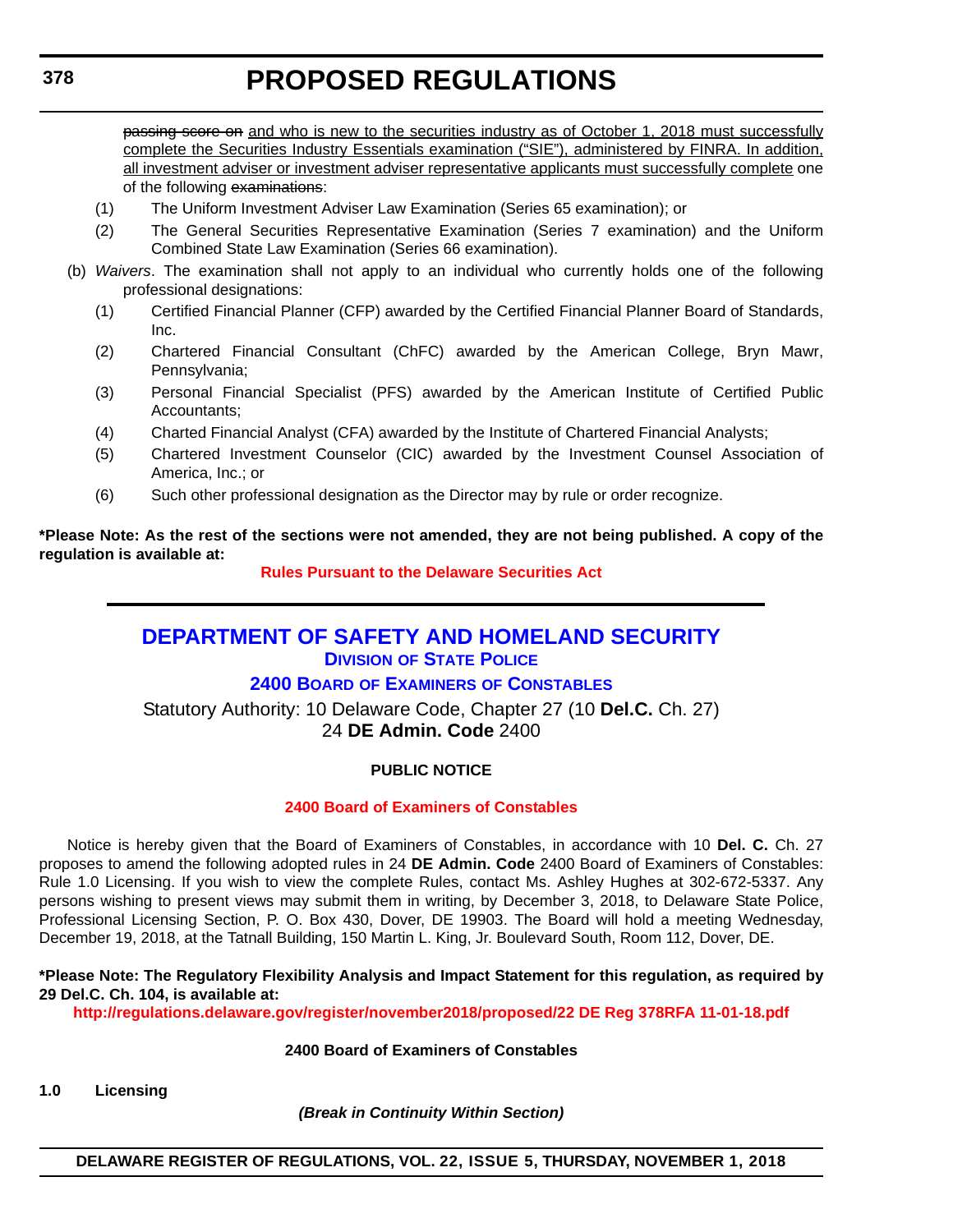1.9 If an applicant wishes to work for more than one agency, they must submit an application, and be approved by the Board for each agency. All other requirements do not need to be submitted as they are already on file in the Professional Licensing Section. Any commissioned constable currently employed with an approved entity may, with the approval of the Director, be commissioned to work with any other approved entity for the purpose of new or secondary employment as a constable. The constable will be allowed to work for the new entity upon such approval and receiving their new commission and identification card. Any approval must be affirmed and voted on by the Board at the next scheduled meeting.

**\*Please Note: As the rest of the sections were not amended, they are not being published. A copy of the regulation is available at:**

**[2400 Board of Examiners of Constables](http://regulations.delaware.gov/register/november2018/proposed/22 DE Reg 378 11-01-18.htm)** 

## **[DEPARTMENT OF SERVICES FOR CHILDREN, YOUTH AND THEIR](https://kids.delaware.gov/fs/fs.shtml)  FAMILIES**

**DIVISION [OF FAMILY SERVICES](https://kids.delaware.gov/fs/fs.shtml) OFFICE [OF CHILD CARE LICENSING](https://kids.delaware.gov/fs/fs.shtml)** Statutory Authority: 31 Delaware Code, Section 343 (31 **Del.C.** §343) 9 **DE Admin. Code** 101

## **PUBLIC NOTICE**

### **[101 DELACARE: Regulations for Early Care and Education and School-Age Centers](#page-3-0)**

#### **SUMMARY**

The Office of Child Care Licensing (OCCL) proposes to amend DELACARE: Regulations for Early Care and Education and School-Age Centers. This proposal includes the following changes:

- Using plain language throughout the regulation;
- Clarification regarding the requirements for lead-paint risk assessments for centers that were built before 1978, including abatement for lead-paint hazards;
- Radon testing, including mitigation if necessary;
- Air quality testing for centers located in a building/structure that contains or contained a dry cleaner, nail salon, or any other use that may result in an unacceptable indoor air quality;
- Fingerprinting conducted before a staff member begins employment at the center;
- Comprehensive background checks for applicants, licensees, staff members, and volunteers before being alone with children;
- Broadening the education requirements for school-age site coordinators and reducing the experience requirements;
- Allowing early childhood interns to be alone with children during naptime;
- Certified staff at all times to administer medications, as needed;
- The allowance for licensees to be able to administer non-intravenous medication when requested by the parent; and
- Suspension and expulsion policies.
- Requiring centers to be free of lead-paint and radon hazards and the additional requirement for centers located in a building/structure that contains or contained a business that may result in unacceptable air quality to have the air quality tested protects children's health. Comprehensive background checks and suspension and expulsion policies are required to comply with the Child Development Block Grant Act of 2014. Lastly, by amending these regulations, the needs of children requiring medication (with parent/ guardian permission) while in child care will be met, consistent with the principles of the Americans with Disabilities Act.

In addition, the application forms, the specific requirements to obtain a license, and due process provisions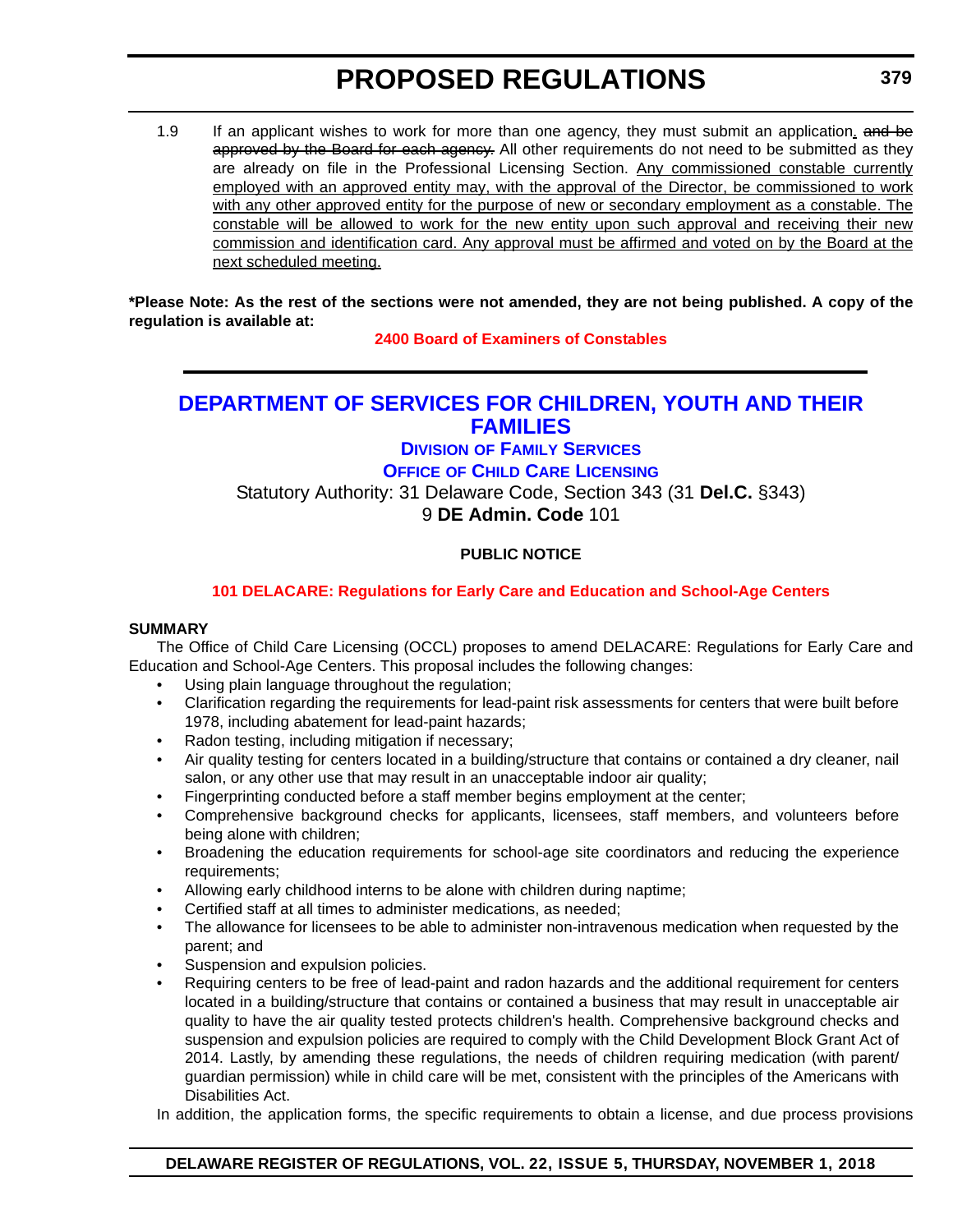have been added to the regulation.

#### **COMMENTS**

Interested parties wishing to offer comments, suggestions, data, briefs, or other materials concerning the proposed regulation may submit them to the Office of Child Care Licensing, Division of Family Services, Department of Services for Children, Youth and Their Families, 3411 Silverside Road, Hagley Building, Wilmington, Delaware, 19810, Attention: Kelly McDowell or email them to Kelly McDowell at [Kelly.McDowell@state.de.us](mailto:Kelly.McDowell@state.de.us) by the close of business on December 7, 2018.

#### **\*Please Note:**

**(1) The Regulatory Flexibility Analysis and Impact Statement for this regulation, as required by 29 Del.C. Ch. 104, is available at:**

**<http://regulations.delaware.gov/register/november2018/proposed/22 DE Reg 379RFA 11-01-18.pdf>**

**(2) Due to the size of the proposed regulation, it is not being published here. A copy of the regulation is available at:**

**[101 DELACARE: Regulations for Early Care and Education and School-Age Centers](http://regulations.delaware.gov/register/november2018/proposed/22 DE Reg 379 11-01-18.htm)** 

## **DIVISION [OF FAMILY SERVICES](https://kids.delaware.gov/fs/fs.shtml) OFFICE [OF CHILD CARE LICENSING](https://kids.delaware.gov/fs/fs.shtml)**

Statutory Authority: 29 Delaware Code, Section 9003(7) and 31 Delaware Code, Sections 341-

345

(29 **Del.C.** §9003(7) & 31 **Del.C.** §§341-345)

9 **DE Admin. Code** 103

## **PUBLIC NOTICE**

## **[103 Regulations for Family and Large Family Child Care Homes](#page-3-0)**

#### **SUMMARY**

The Office of Child Care Licensing (OCCL) proposes to amend DELACARE: Regulations for Family and Large Family Child Care Homes. This proposal includes the following requirements:

- Lead-paint risk assessments for family child care homes that were built before 1978, including abatement for lead-paint hazards;
- Radon testing for family and large family homes, including mitigation if necessary;
- Air quality testing for large family homes located in a commercially-zoned building/structure that contains or contained a dry cleaner, nail salon, or any other use that may result in an unacceptable indoor air quality;
- Fingerprinting conducted before a staff member begins employment and before a new adult household member moves into the home;
- Comprehensive background checks for applicants, licensees, adult household members, staff members, and adult volunteers;
- Qualified staff at all times to administer medications, as needed;
- The allowance for licensees to be able to administer non-intravenous medication when requested by the parent; and
- Suspension and expulsion policies.

Requiring family and large family homes to be free of lead-paint and radon hazards, and the additional requirement for large family homes located in commercially located buildings that contain or contained a business that may result in unacceptable air quality to have the air quality tested protects children's health. Lastly, by amending these regulations, the needs of children requiring medication (with parent/guardian permission) while in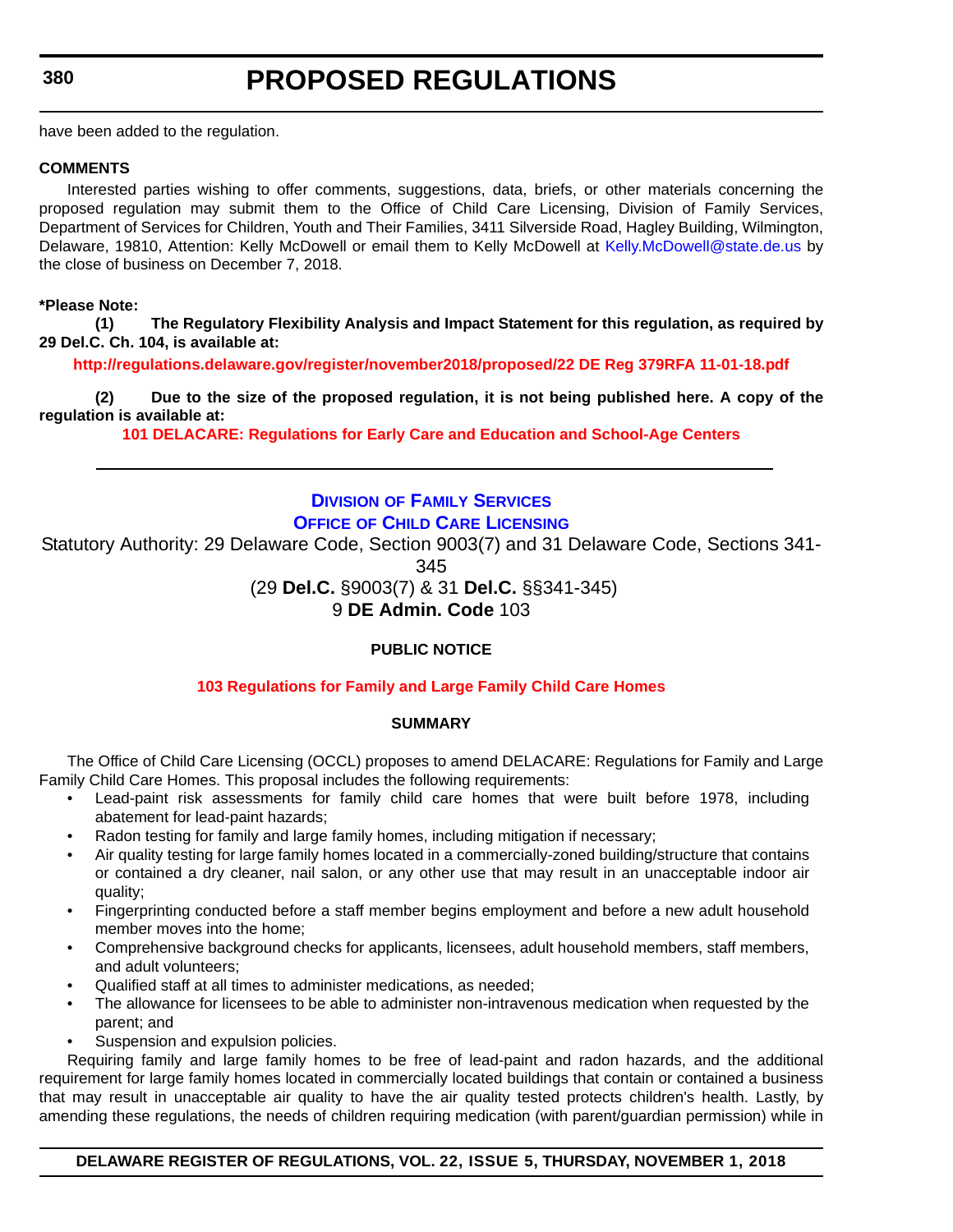child care will be met, consistent with the principles of the Americans with Disabilities Act.

In addition, the application forms, the specific requirements to obtain a license, and due process provisions have been added to the regulation.

#### **COMMENTS**

Interested parties wishing to offer comments, suggestions, data, briefs, or other materials concerning the proposed regulation may submit them to the Office of Child Care Licensing, Division of Family Services, Department of Services for Children, Youth and Their Families, 3411 Silverside Road, Hagley Building, Wilmington, Delaware, 19810, Attention: Kelly McDowell or email them to Kelly McDowell at [Kelly.McDowell@state.de.us](mailto:Kelly.McDowell@state.de.us) by the close of business on December 7, 2018.

**\*Please Note:** 

**(1) The Regulatory Flexibility Analysis and Impact Statement for this regulation, as required by 29 Del.C. Ch. 104, is available at:**

**<http://regulations.delaware.gov/register/november2018/proposed/22 DE Reg 380RFA 11-01-18.pdf>**

**(2) Due to the size of the proposed regulation, it is not being published here. A copy of the regulation is available at:**

**[103 Regulations for Family and Large Family Child Care Homes](http://regulations.delaware.gov/register/november2018/proposed/22 DE Reg 380 11-01-18.htm)** 

## **[DEPARTMENT OF STATE](https://depsc.delaware.gov/)**

**[PUBLIC SERVICE COMMISSION](https://depsc.delaware.gov/)**

Statutory Authority: 26 Delaware Code, Section 315 (26 **Del.C.** §315)

#### **PUBLIC NOTICE**

**[1010 Regulations Governing the Administration of the Electric and Natural Gas Utility Distribution System](#page-3-0)  Improvement Charge ("DSIC")**

> || | | | | | | |

IN THE MATTER OF THE ADOPTION OF REGULATIONS GOVERNING ADMINISTRATION OF THE ELECTRIC AND NATURAL GAS UTILITY DISTRIBUTION SYSTEM IMPROVEMENT CHARGE PROVIDED FOR IN 26 *DEL. C.* §315 (OPENED OCTOBER 9, 2018)

PSC REGULATION DOCKET NO. 64

#### **PUBLIC NOTICE OF PROPOSED REGULATIONS**

The Delaware General Assembly has enacted legislation pursuant to which electric distribution and natural gas distribution utilities subject to the jurisdiction of the Delaware Public Service Commission (the "Commission") may file, on a semiannual basis, proposed rate schedules establishing a Distribution System Improvement Charge ("DSIC") rate that provides such utilities the opportunity to recover the cost of new, used and useful utility plant that meets certain eligibility criteria. See 26 **Del.C.** §315 (Electric and Natural Gas Utility Distribution System Improvement Charge). The legislation further provides that the Commission may adopt rules and regulations to administer the DSIC so long as those rules and regulations are not inconsistent with the Public Utilities Act of 1974.

The Commission has promulgated proposed regulations to implement and administer the DSIC (the "Proposed Regulations"), 26 *Del. Admin. Code* ch. 1010. The Proposed Regulations establish filing deadlines for DSIC applications; effective dates of new DSIC rates; requirements for filing a DSIC application; a review and approval process; and annual reconciliation and audit procedures.

The Commission has the authority to promulgate the Proposed Regulations pursuant to 26 **Del.C.** §§209(a),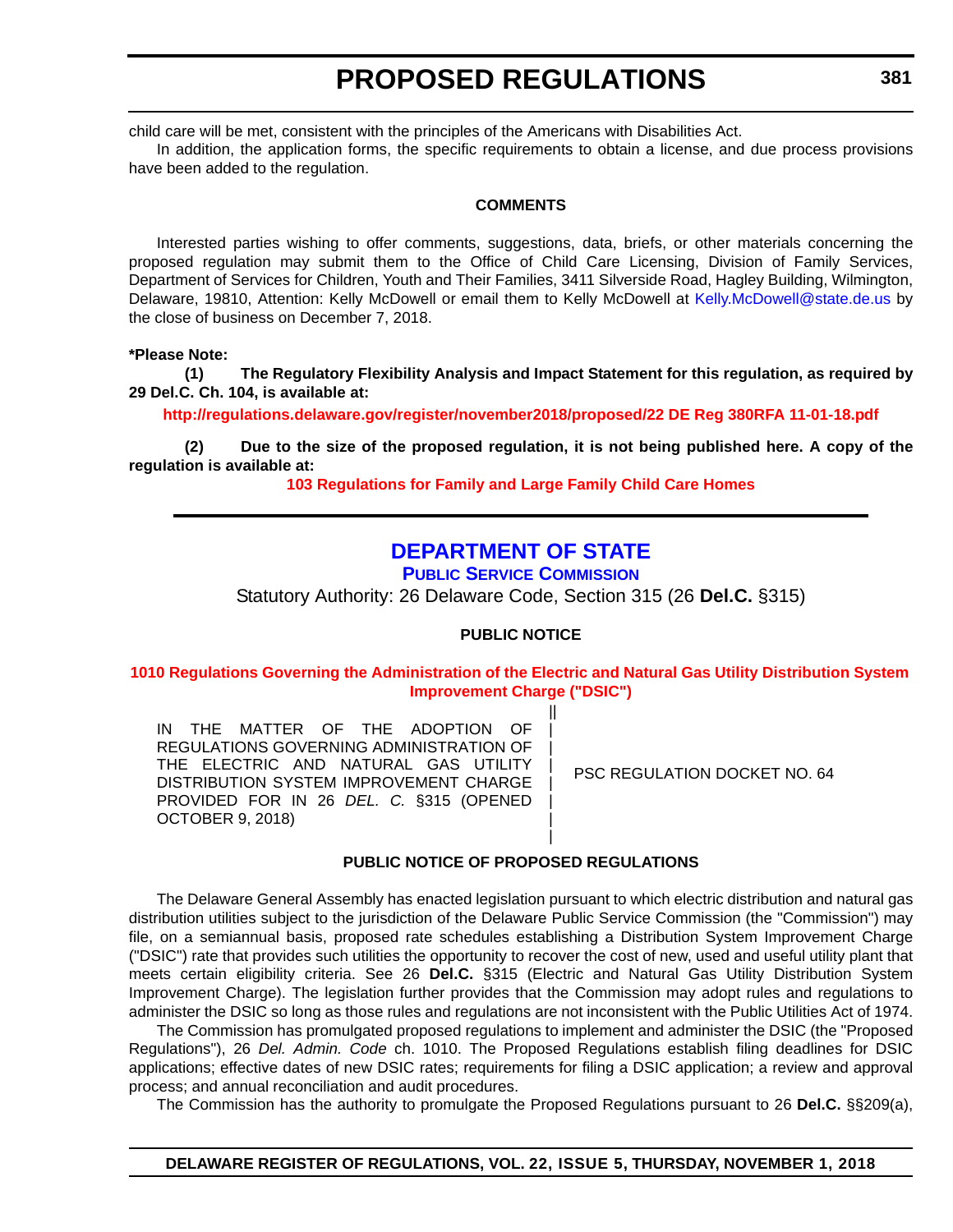315(d), and 29 **Del.C.** ch. 101.

The Commission hereby solicits written comments, suggestions, and compilations of data, briefs, or other written materials concerning the Proposed Regulations. Anyone submitting any written materials must email such materials to Joshua Bowman at [Joshua.Bowman@state.de.us](mailto:Joshua.Bowman@state.de.us) on or before December 3, 2018.

Any public hearing conducted by the Commission will be duly noticed in accordance with 29 **Del.C.** §§10115(b).

Copies of the Proposed Regulations may be obtained from the Commission office at 861 Silver Lake Blvd, Suite 100, Dover, DE 19904. The Proposed Regulations will also be available on the Commission's website: [https:/](https://depsc.delaware.gov/) [/depsc.delaware.gov/.](https://depsc.delaware.gov/)

Any individual with disabilities who wishes to review submissions or to participate in this docket should contact the Commission to discuss any auxiliary aids or services to facilitate such review or participation. Such contact may be in person, in writing, by telephone or otherwise. The Commission's toll-free telephone number in Delaware is (800) 282-8574. You may also make inquiries by voice telephone at 302-736-7500 or by internet email at [Joshua.Bowman@state.de.us.](mailto:Joshua.Bowman@state.de.us)

#### **ORDER NO. 9282**

AND NOW, this 9<sup>th</sup> day of October, 2018:

**WHEREAS,** the General Assembly has enacted statutes creating an Electric and Natural Gas Utility Distribution System Improvement Charge ("DSIC") (26 **Del.C.** §315); and

**WHEREAS,** 26 **Del.C.** §315(d) provides that the Delaware Public Service Commission (the "Commission") may adopt rules and regulations to administer the DSIC that are not inconsistent with the Public Utilities Act of 1974 (the "Act"); and

**WHEREAS,** Staff has presented the Commission with proposed regulations; and

**WHEREAS,** the Commission has considered Staff's proposed regulations and finds that the proposed regulations should be proposed for public comment;

**NOW, THEREFORE, IT IS HEREBY ORDERED BY THE AFFIRMATIVE VOTE OF NO FEWER THAN THREE COMMISSIONERS, THAT:**

1. Pursuant to 26 **Del.C.** §209(a) and 29 **Del.C.** §10111 et seq., the Commission promulgates the Proposed Regulations Governing Administration of the Electric and Natural Gas Utility Distribution System Improvement Charge (the "Proposed Regulations").

2. The Commission Secretary shall transmit to the Registrar of Regulations for publication in the Delaware *Register* this Order, the Notice of the Proposed Regulations attached hereto as Exhibit A and the Proposed Regulations attached hereto as Exhibit B.

3. The Commission Secretary shall cause the Notice attached hereto as Exhibit A to be published in *The News Journal* and the *Delaware State News* newspapers on or before November 1, 2018.

4. The Commission Secretary shall cause the Notice attached hereto as Exhibit A to be sent by United States mail, first class postage prepaid, to all persons who have made written requests for advance notice of the Commission's regulation-making proceedings and to the following utilities:

• Chesapeake Utilities Corporation

• Delmarva Power & Light Company

Additionally, the Commission Secretary shall also send the Notice and the Regulations to the Division of the Public Advocate.

5. The Proposed Regulations shall govern the administration of the DSIC for any applications filed pursuant to 26 **Del.C.** §315 until this Commission approves such final regulations.

6. The public utilities identified in Paragraph 4 of this Order are hereby placed on notice that the costs of the proceedings will be charged to them under the provisions of 26 **Del.C.** §§114(b)(1) and (b)(4).

7. The Commission reserves the jurisdiction and authority to enter such further Orders in this matter as may be deemed necessary or proper.

#### **BY ORDER OF THE COMMISSION:**

Dallas Winslow, Chairman

Joann T. Conaway, Commissioner

Harold B. Gray, Commissioner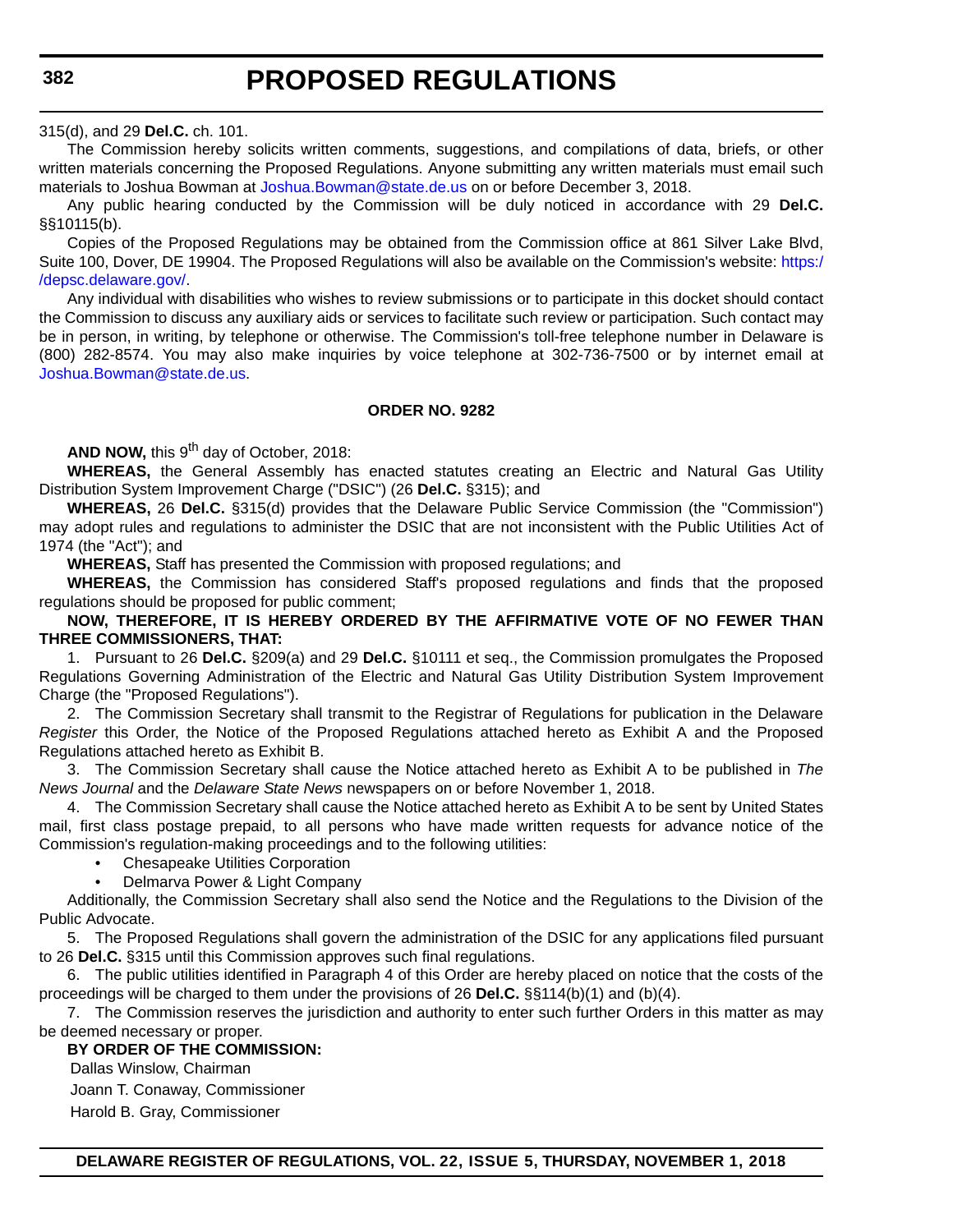Manubhai C. Karia, Commissioner

K. F. Drexler, Commissioner **ATTEST: Donna Nickerson, Secretary** 

#### **\*Please Note: The Regulatory Flexibility Analysis and Impact Statement for this regulation, as required by 29 Del.C. Ch. 104, is available at:**

**<http://regulations.delaware.gov/register/november2018/proposed/22 DE Reg 381RFA 11-01-18.pdf>**

#### **1010 Regulations Governing the Administration of the Electric and Natural Gas Utility Distribution System Improvement Charge ("DSIC")**

### **1.0 General**

- 1.1 Authority. These regulations are adopted pursuant to 26 **Del.C.** §§209(a) and 315(d), and 29 **Del.C.** Ch. 101.
- 1.2 Purpose. The purpose of these regulations is to standardize the format utilities shall use to present financial and operating data that support the recovery of eligible capital improvements costs, made pursuant to 26 **Del.C.** §315.
- 1.3 Capitalized Terms. Capitalized terms used herein that are defined in 26 **Del.C.** §315 shall have the same meaning as they have in those sections. Other capitalized terms shall have the meaning ascribed to them in these regulations.

### **2.0 Effective Date and Recovery Period**

- 2.1 A utility may initiate or seek a change in its DSIC rate by filing an application ("Application") and supporting schedules as required by these Regulations with the Commission to be effective on January 1<sup>st</sup> or July 1<sup>st</sup> of each year. Applications shall be filed with the Commission at least 30 days prior to the effective date.
- 2.2 New DSIC rates shall be effective for bills rendered on and after January 1 and July 1 each year without proration.
- 2.3 The DSIC rate shall be adjusted semi-annually for Eligible Distribution System Improvements placed in service during the six-month period ending two months prior to the effective date. For a January 1 effective date, the applicable recovery period is May 1 through October 31; for a July 1 effective date, the applicable recovery period is November 1 through April 30.
- 2.4 The DSIC rate shall be reset to zero as of the effective date of new base rates, including interim base rates under bond during a base rate case, that provide for the prospective recovery of the annual costs theretofore recovered under the DSIC rate.
- 2.5 Utilities may file DSIC Applications while a base rate case is pending; however, the Application shall not include Eligible Distribution System Improvements that fall within the utility's selected test period in the base rate case.

## **3.0 Filing Requirements**

- 3.1 Each DSIC Application shall include the following information:
	- 3.1.1 A PSC filing cover sheet (which can be found at the Commission website);
	- 3.1.2 A cover letter from the utility;
	- 3.1.3 The appropriate filing fee as required by 26 **Del.C.** §114(a);
	- 3.1.4 An original Application, which shall include:
		- 3.1.4.1 A request to place rates into effect in no less than thirty (30) days from the date of the application;
		- 3.1.4.2 The new DSIC rate expressed as a percentage carried to two (2) decimal places; and
		- 3.1.4.3 The dollar amount and percentage of the proposed DSIC rate change.
	- 3.1.5 The identification of a utility contact person responsible for the Application.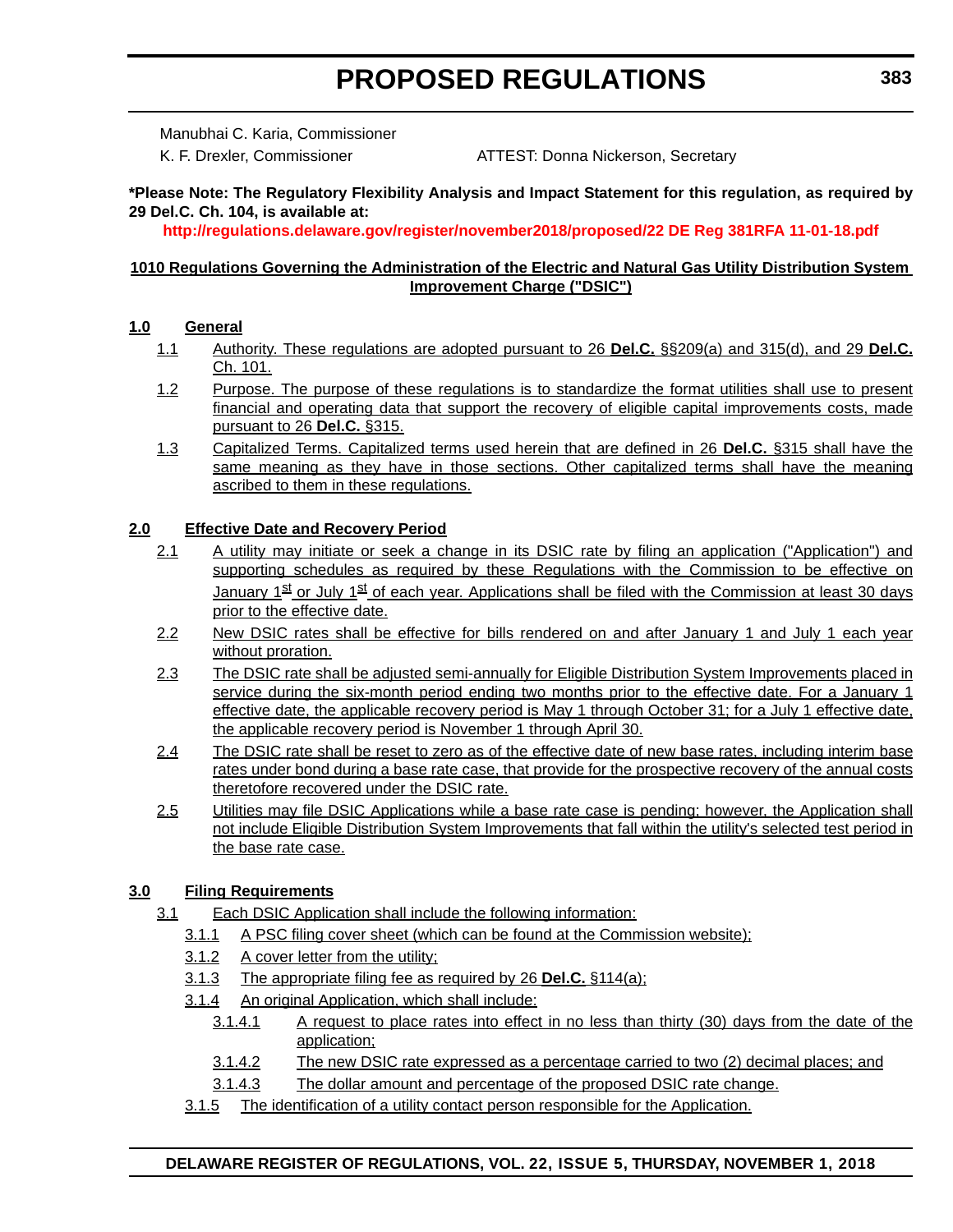| 3.1.6 |  |  |  | A DSIC Application shall include the following schedules: |
|-------|--|--|--|-----------------------------------------------------------|
|       |  |  |  |                                                           |

- 3.1.6.1 Schedule 1: Development of rate and supporting data (see Form 1):
- 3.1.6.2 Schedule 1A: Capital structure approved in the utility's most recent base rate/general rate case (see Form 2);
- 3.1.6.3 Schedule 1B: Over-collections or Under-collections from the utility's previous DSIC filing (see Form 3);
- 3.1.6.4 Schedule 2: Net cost of projects (identified by utility's internal project number) placed into service, and unreimbursed plant additions and plant retired, for the appropriate DSIC filing period (see Form 4):
- 3.1.6.5 Schedule 2A: Net Accumulated Depreciation, identified by FERC USOA account number (see Form 5);
- 3.1.6.6 Schedule 3: Revised tariff page(s). Additions should be indicated by underlining; deletions should be indicated by strikethroughs.
- 3.2 The utility shall serve the Division of the Public Advocate's office with a copy of the Application at the same time that the utility files the Application with the Commission.
- 3.3 The utility shall notify its customers of changes in the DSIC rate by including appropriate information in the first bill that customers receive following any change in the DSIC rate. A message printed directly on the bill shall be acceptable notice.

## **4.0 Determining Distribution System Improvement Eligibility**

- 4.1 For Applications premised on 26 **Del.C.** §315(a)(4)c.1., the Application shall:
	- 4.1.1 Include a description of which distribution facilities being replaced have reached their useful service life and are fully depreciated;
	- 4.1.2 Include a description of which distribution facilities being replaced are worn out or are in a deteriorated condition, and:
		- 4.1.2.1 The utility shall include the method(s) and criteria used in determining that the distribution facilities being replaced are worn out;
		- 4.1.2.2 The utility shall include the method(s) and criteria used in determining that the distribution facilities being replaced are in such a deteriorated condition that replacement of those facilities is required:
	- 4.1.3 For Electric Distribution Companies ("EDC"), an Application premised on 26 **Del.C.** §315(a)(4)c.1. for distribution facilities being replaced or renewed because they are negatively impacting the quality and reliability of service to the customer, eligibility shall be determined only if the distribution facility being replaced satisfies at least one of the following criteria;
		- 4.1.3.1 The distribution facility being replaced is part of a distribution feeder which has been identified by the EDC in the most recent Annual Performance Report filed with the Commission as one of the 2% of distribution feeders or 10 feeders, whichever is more, serving at least one Delaware customer, as having the poorest reliability;
		- 4.1.3.2 The distribution facility being replaced is part of a distribution feeder which, according to the most recent Annual Performance Report filed with the Commission by the EDC, has at least two of the three reliability indices (SAIFI, CAIDI, SAIDI) that exceeds the levels stated in paragraph 82 of the amended settlement agreement in PSC Docket No. 14-193, specifically, SAIDI exceeding 175 minutes, SAIFI exceeding 1.5, and CAIDI exceeding 120 minutes.
- 4.2 For Applications premised on 26 **Del.C.** § 315(a)(4)c.2., eligibility shall be determined in the same manner as subsection 4.1.3 above.

## **5.0 Review and Approval Procedure**

5.1 Staff will review each utility's DSIC Application to ensure compliance with the provisions of 26 **Del.C.** §315 and these regulations. Staff has five (5) days to review the Application for compliance.

## **DELAWARE REGISTER OF REGULATIONS, VOL. 22, ISSUE 5, THURSDAY, NOVEMBER 1, 2018**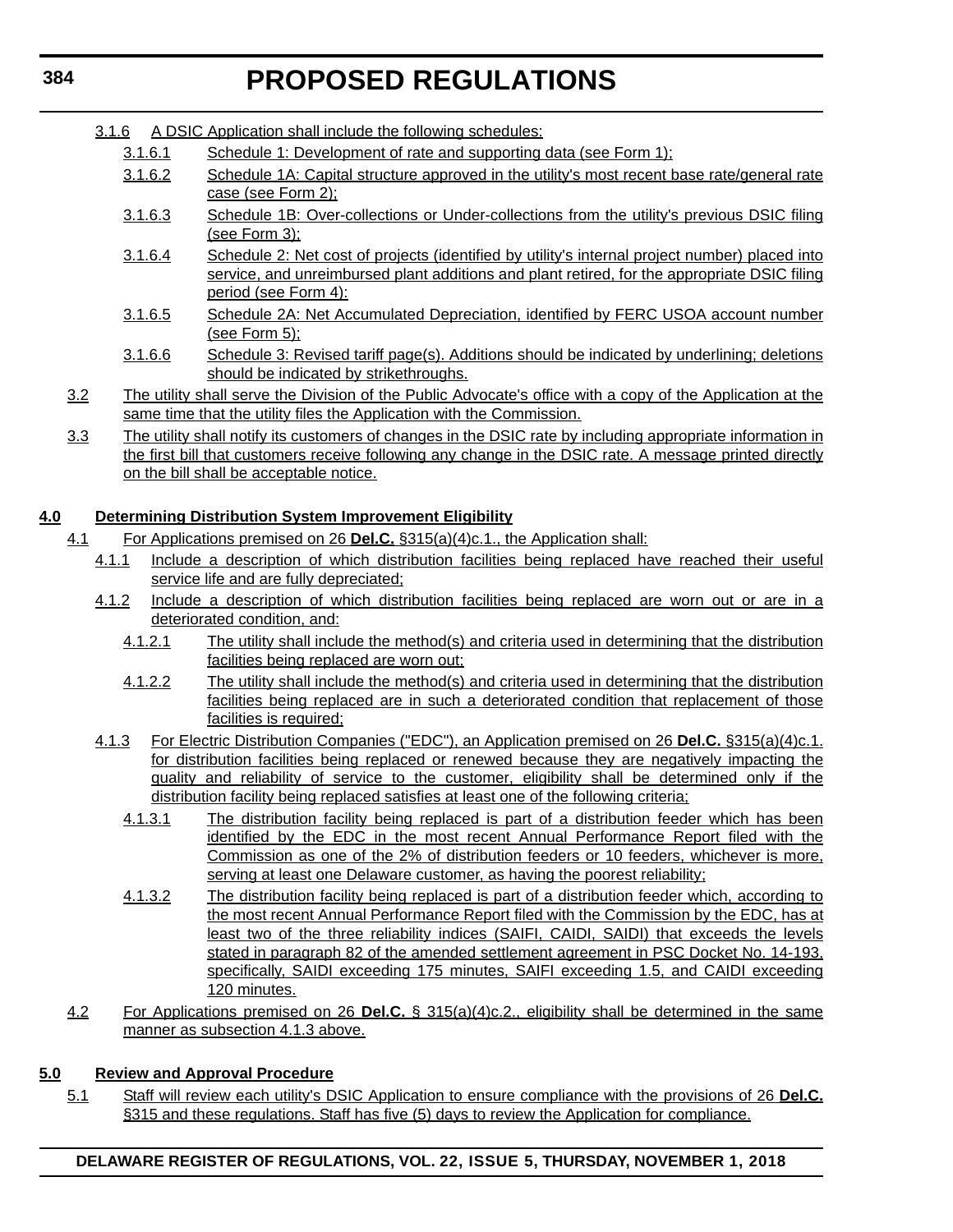- 5.2 Staff shall notify the utility of any defect(s) in its Application within five (5) business days of its submission to the Commission. The utility shall have five (5) business days to correct such defect(s) and resubmit the Application.
- 5.3 Within five (5) business days of a utility's submission of an Application, Staff and the Division of the Public Advocate may issue data requests to the utility concerning the Application. Staff and/or the Division of the Public Advocate will attach a Certificate of Service identifying the person upon whom electronic service was made. Such data requests shall be deemed served if sent to the utility's identified representative(s) via electronic mail at the correct electronic mail address.
- 5.4 The utility shall submit its written responses to any data requests issued by Staff and/or the Division of the Public Advocate to the Staff analyst, Staff counsel, and the Division of the Public Advocate within five (5) business days of their receipt.
- 5.5 As soon as reasonably practicable, but in no event fewer than seven (7) calendar days before the Commission meeting at which the Application is scheduled for consideration, Staff shall advise the utility in writing whether it intends to recommend that the Commission approve or deny the filing of the Application. If Staff will recommend that the Commission deny the Application, Staff shall fully set forth its reasons therefore. Staff shall also provide its recommendation to the Commission in writing.
- 5.6 The Application will be scheduled for consideration at the Commission meeting that is the closest meeting prior to the effective date of the new DSIC rate. If Staff has recommended that the Commission deny the Application, the utility will be permitted to submit evidence contesting that recommendation.
- 5.7 Upon Commission approval of the Application, the DSIC rate will be implemented pending the yearend Staff audit discussed in Section 7.0.

## **6.0 DSIC and Customer Bills**

- 6.1 The DSIC charge shall be broken out as a separate line item on customers' bills.
- 6.2 The DSIC rate shall be expressed as a percentage carried out to two (2) decimal places.
- 6.3 The DSIC shall be applied to the portion of the customer's bill related to the delivery or distribution of natural gas or electricity.
- 6.4 The DSIC rate applied between base rate filings shall be capped at 7.5% of the amount billed to customers under otherwise applicable rates and charges. The DSIC rate increase applied shall not exceed 5% within any twelve (12)-month period. The aforesaid level of increase is limited to the portion of the customer's charge related to the delivery or distribution of natural gas or electricity.

## **7.0 Annual Reconciliation and Audit**

- 7.1 DSIC rates shall be subject to an annual reconciliation based on a period consisting of the twelve months ending December 31 of each year.
- 7.2 DSIC rates shall be subject to audit by the Staff. Such audits will be conducted between February and May of each year. Staff, if it deems necessary, will visit the utility's Delaware administrative offices to review the utility's documents. The utility must make staff available to assist with the field audit.

## 7.3 Discovery.

- 7.3.1 Staff may issue data requests to the utility during the annual audit to obtain information regarding but not limited to:
	- 7.3.1.1 Whether the plant included in the calculation of the proposed DSIC was an Eligible Distribution System Improvement;
	- 7.3.1.2 Whether the utility used the correct depreciation and cost of capital rates in the calculation;
	- 7.3.1.3 Whether the utility correctly accounted for all retirements corresponding to the Eligible Distribution System Improvement;
	- 7.3.1.4 Whether the approved DSIC rate was applied correctly to customers' bills; and
	- 7.3.1.5 Whether any over- or under-collections were properly reflected in the calculation of the DSIC rates.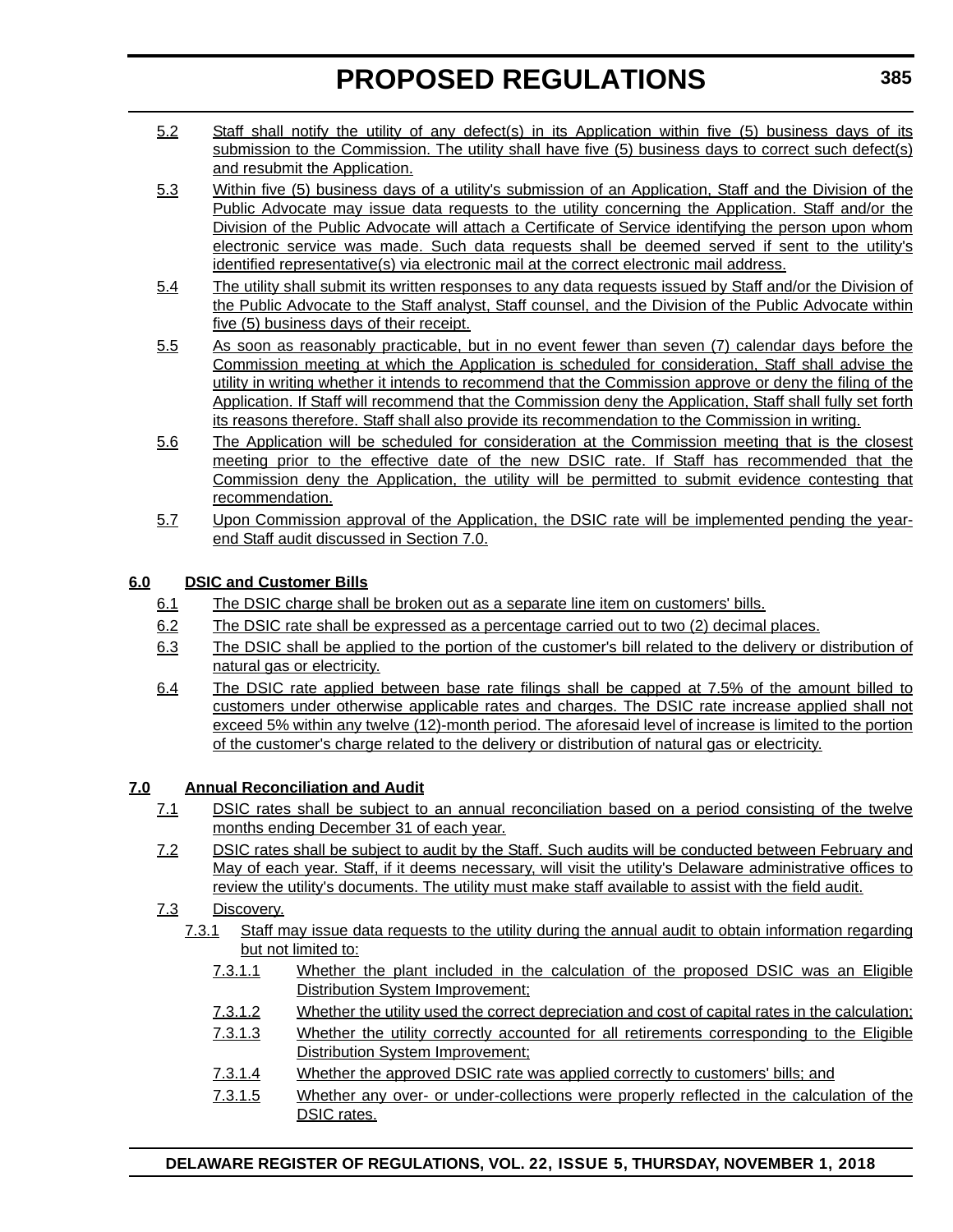7.3.2 26 **DE Admin. Code** 1001 - 2.6.6 shall govern the deadline for responses to such data requests.

7.4 Unless otherwise extended by action of the General Assembly, upon termination of the electric and natural gas distribution system improvement charge on June 14, 2025, the DSIC rate will go to zero and no over-/under-collections will carry forward. However, upon the audit of the final DSIC rate, if any distribution system improvements included are determined to be ineligible, the over-collection(s) associated with such ineligible distribution system improvements shall be refunded with interest to customers.

| <b>FORM1</b>                                               |  |
|------------------------------------------------------------|--|
| <b>SCHEDULE 1: DEVELOPMENT OF RATE AND SUPPORTING DATA</b> |  |

|    | <u>Item</u>                                                   | $(11/1/XX - 4/30/XX)$ |
|----|---------------------------------------------------------------|-----------------------|
|    |                                                               | $(5/1/XX - 10/31/XX)$ |
|    | <b>Net Utility Plant Additions (Schedule 2)</b>               |                       |
| 2  | Net Accumulated Depreciation Reserve Change (Schedule 2A)     |                       |
|    | Net Change in Rate Base (Line 1 + Line 2)                     |                       |
|    | Pre-Tax Rate of Return (Schedule 1A)                          | $\frac{0}{2}$         |
| 5  | Semi-Annual Pre-Tax Rate of Return (Line 4 / 2)               | $\overline{\%}$       |
| 6  | Semi-Annual Investment Cost Recovery (Line 3 * Line 5)        |                       |
|    | Semi-Annual Depreciation Expense (Schedule 2A)                |                       |
| 8  | Semi-Annual DSIC Revenue Requirement (Line 6 + Line 7)        |                       |
| 8A | Total Over-/Under-Collection from Previous DSIC (Schedule 1B) |                       |
| 9  | Total Semi-Annual DSIC Revenue Requirement (Line 8 + Line 8A) |                       |
| 10 | <b>Semi-Annual Projected Distribution Revenues</b>            |                       |
|    | Projected DSIC Rate Increase (Line 9/Line 10)                 | %                     |

### **FORM 2 SCHEDULE 1A: CAPITAL STRUCTURE APPROVED IN MOST RECENT GENERAL/BASE RATE CASE**

| <b>Capital Structure in PSC Docket No. XX-XXXX</b> |          |             |                      |                   |                     |
|----------------------------------------------------|----------|-------------|----------------------|-------------------|---------------------|
|                                                    | <u>%</u> | <u>Cost</u> | <b>Weighted Cost</b> | Revenue           | <b>Pre-Tax Cost</b> |
|                                                    |          |             |                      | <b>Multiplier</b> |                     |
| Cost of Debt                                       | XX.XX%   | X.XX%       | X.XX%                | X.XXXXX           | XX%                 |
| Cost of Equity                                     | `XX%     | XX%         | XX%                  |                   | XX%                 |
|                                                    | 00%      |             | X.XX%                |                   | XX%                 |

### **FORM 3 SCHEDULE 1B: OVER-/UNDER-COLLECTIONS FROM PREVIOUS DSIC APPLICATION**

| <b>Docket</b><br>N∩<br>w             | <br>$\cdot$ inder <sup>10</sup><br>⊃ver/<br><b>Collection</b> |
|--------------------------------------|---------------------------------------------------------------|
| $\frac{1}{2}$<br>vv<br>$\lambda = 1$ |                                                               |
| $\frac{1}{2}$<br>vv<br>. <i>.</i>    |                                                               |

#### **FORM 4 SCHEDULE 2: PROJECTS PLACED INTO SERVICE AND/OR RETIRED**

| Utility Plant in Service (11/1/XX - 4/30/XX) / (5/1/XX - 10/31/XX) |                    |                |                    |            |
|--------------------------------------------------------------------|--------------------|----------------|--------------------|------------|
| <b>Project Name</b>                                                | <b>Description</b> | <b>Project</b> | <b>DSIC Amount</b> | Retirement |
|                                                                    |                    | No.            | (net of CIAC)      | Cost       |
|                                                                    |                    | <b>XXXXX</b>   | œ                  |            |

**DELAWARE REGISTER OF REGULATIONS, VOL. 22, ISSUE 5, THURSDAY, NOVEMBER 1, 2018**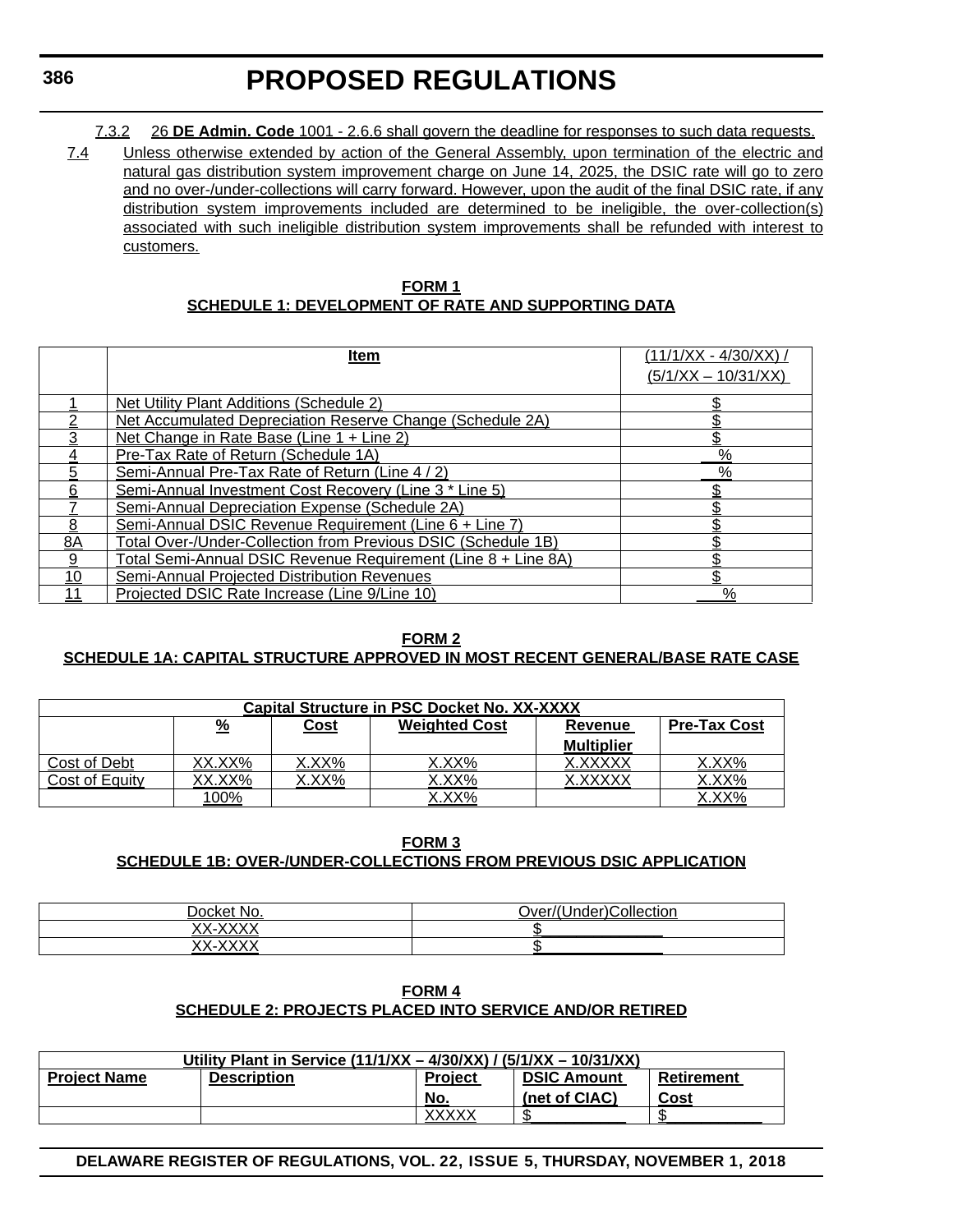|                    | <b>XXXXX</b>                 |  |
|--------------------|------------------------------|--|
|                    | <b>XXXXX</b>                 |  |
|                    | <b>XXXXX</b>                 |  |
|                    | <b>VVVVV</b><br><b>YYYYY</b> |  |
|                    |                              |  |
| Total<br>Net Total |                              |  |

#### **FORM 5 SCHEDULE 2A: NET ACCUMULATED DEPRECIATION**

| Net Additions to Plant and Depreciation Expense (11/1/XX - 4/30/XX) / |                         |              |                          |                     |  |  |
|-----------------------------------------------------------------------|-------------------------|--------------|--------------------------|---------------------|--|--|
| $(5/1/XX - 10/31/XX)$                                                 |                         |              |                          |                     |  |  |
| <b>Account Name</b>                                                   | <b>FERC Account No.</b> | Amount       | <b>Depreciation Rate</b> | <b>Depreciation</b> |  |  |
|                                                                       |                         |              |                          | <b>Amount</b>       |  |  |
| Mains                                                                 | <b>XXXXX</b>            |              | X.XX%                    |                     |  |  |
| <b>Meters</b>                                                         | <b>XXXXX</b>            |              | X.XX%                    |                     |  |  |
| Lines                                                                 | <b>XXXXX</b>            |              | X.XX%                    |                     |  |  |
| <b>TOTAL</b>                                                          |                         | (Schedule 2) |                          |                     |  |  |
| Semi-Annual                                                           |                         |              |                          |                     |  |  |
| Depreciation                                                          |                         |              |                          |                     |  |  |
| Expense                                                               |                         |              |                          |                     |  |  |

| <b>Accumulated Depreciation Reserve Change</b> |  |  |  |  |
|------------------------------------------------|--|--|--|--|
| Semi-Annual Depreciation Expense (above)       |  |  |  |  |
| Retirements (Schedule 2)                       |  |  |  |  |
|                                                |  |  |  |  |

## **[DEPARTMENT OF TRANSPORTATION](https://www.deldot.gov/index.shtml)**

**DIVISION [OF TRANSPORTATION SOLUTIONS](https://www.deldot.gov/index.shtml)**

Statutory Authority: 17 Delaware Code, Section 141; 29 Delaware Code, Section 8404(8) (17 **Del.C.** §141; 29 **Del.C.** §8404(8))

2 **DE Admin. Code** 2403

## **PUBLIC NOTICE**

## **[2403 Special Events Policies and Procedures—Traffic Management](#page-3-0)**

Under Title 17 of the **Delaware Code**, Section 141, as well as 29 **Delaware Code** Section 8404(8), the Traffic Operations and Management Section of the Delaware Department of Transportation (DelDOT), has the authority to regulate the traffic impacts of special events that affect the safe movement of traffic on the State's transportation network, and adopted the Special Events Policies and Procedures – Traffic Management regulation. The Department seeks to adopt revisions to this regulation to waive temporary traffic control costs for special events held by an organizer exempt from federal income tax under Internal Revenue Code Section 501(c)(3) or if the applicant and organizer is a State Agency, County, incorporated Municipality, school district, or accredited college or university. The revisions allow organizers not meeting the conditions above to request a waiver if proceeds to an event are donated to a 501(c)(3) organization or if the need for temporary traffic control is created by impacts associated with a Department project.

The Department will take written comments on these proposed revisions to the Special Events Policies and Procedures – Traffic Management regulation from November 1, 2018 through December 3, 2018.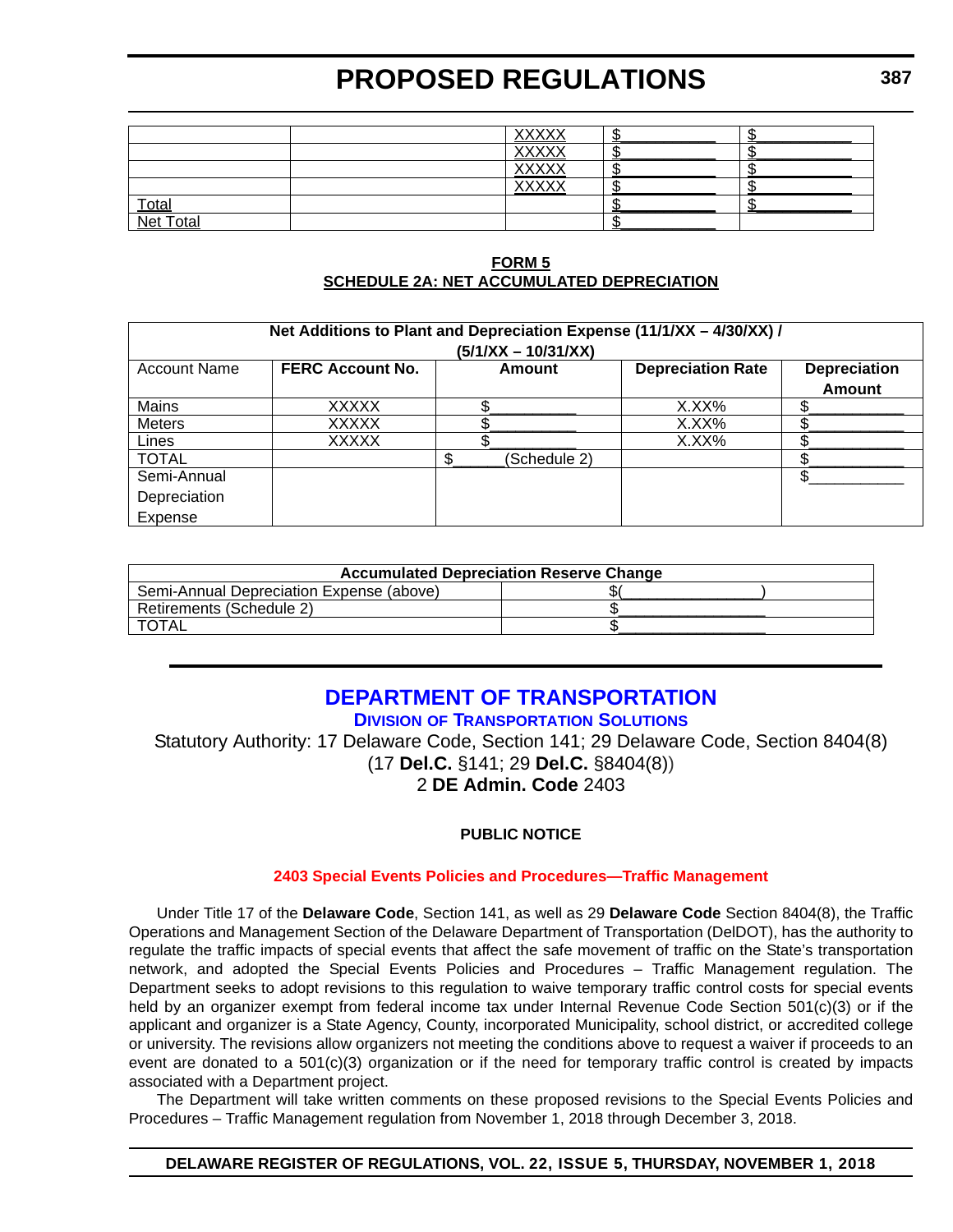**388**

## **PROPOSED REGULATIONS**

Questions or comments regarding these proposed revisions should be directed to: Donald Weber, P.E., Asst. Director, Traffic Operations and Management Section, Division of Transportation Solutions, Delaware Department of Transportation 169 Brick Store Landing Road Smyrna, DE 19977 (302) 659-4060 (telephone) (302) 653-2859 (fax) [don.weber@state.de.us.](mailto:don.weber@state.de.us)

#### **\*Please Note: The Regulatory Flexibility Analysis and Impact Statement for this regulation, as required by 29 Del.C. Ch. 104, is available at:**

**<http://regulations.delaware.gov/register/november2018/proposed/22 DE Reg 387RFA 11-01-18.pdf>**

#### **2403 Special Events Policies and Procedures—Traffic Management**

#### **1.0 Introduction**

- 1.1 Planned special events include, but are not limited to, sporting events, concerts, festivals and conventions occurring at permanent multi-use venues. They also include less frequent public events such as parades, fireworks displays, bicycle races, sporting games, motorcycle rallies, marathons, seasonal festivals and block parties which may occur at temporary venues. A planned special event often creates the need to establish altered traffic patterns to handle the increased traffic volumes generated by the event and traffic diverted due to the event. The size of the temporary traffic control (TTC) zone associated with a planned special event can be small, such as closing a street for a festival, or can extend throughout a municipality for larger events.
- 1.2 Planned special events can have direct and indirect impacts on the transportation system. Events that have direct impacts to the transportation system are those that require full roadway or lane closures to accommodate the needs of the event. Events having indirect impacts to the transportation system are those types of events that attract large crowds affecting normal traffic flow on Delaware's roadways.
- 1.3 The purpose of this Special Events Policy is to outline the requirements for obtaining a permit to conduct a special event that will impact roadways in the State of Delaware and to describe the temporary traffic control that may be required to ensure the least impact to the traveling public and to provide a reasonably safe venue for the event. In addition, the policy identifies the requirements for developing necessary temporary traffic control plans as well as identifying the parties responsible for providing temporary traffic control and determining who pays the costs of such temporary traffic control.

#### **2.0 Legal Authority**

- 2.1 Title 17, Chapter 1, Subchapter III, Section 141 of the Delaware Code gives the Delaware Department of Transportation jurisdiction and control over all state highways outside the limits of incorporated cities and towns for the purpose of regulating traffic and for the use and operation of all vehicles thereover, and gives the Department the authority to adopt any and all rules and regulations respecting the use of such highways and the operation of all vehicles upon the same.
- 2.2 For state maintained roadways within the corporate limits of municipalities, the local government is responsible for approving the special event after consultation with the Department of Transportation. All temporary traffic control for special events inside the limits of municipalities shall comply with the requirements of the Delaware Manual on Uniform Traffic Control Devices (DE MUTCD). For those events occurring on state maintained roadways within the corporate limits of municipalities, the temporary traffic control shall be reviewed and approved by DelDOT. DelDOT shall also be consulted for those events that occur on non state maintained roadways, but divert traffic to state maintained roadways.

#### **3.0 Special Event Permit Application**

3.1 The Delaware Department of Transportation (DelDOT) requires the organizer of a planned special event that impacts the transportation system to get approval from the Department to hold such events and to review any temporary traffic control that is necessary for the event to occur. Event organizers are required to fill out DelDOT's *Special Event Permit Application* and submit the completed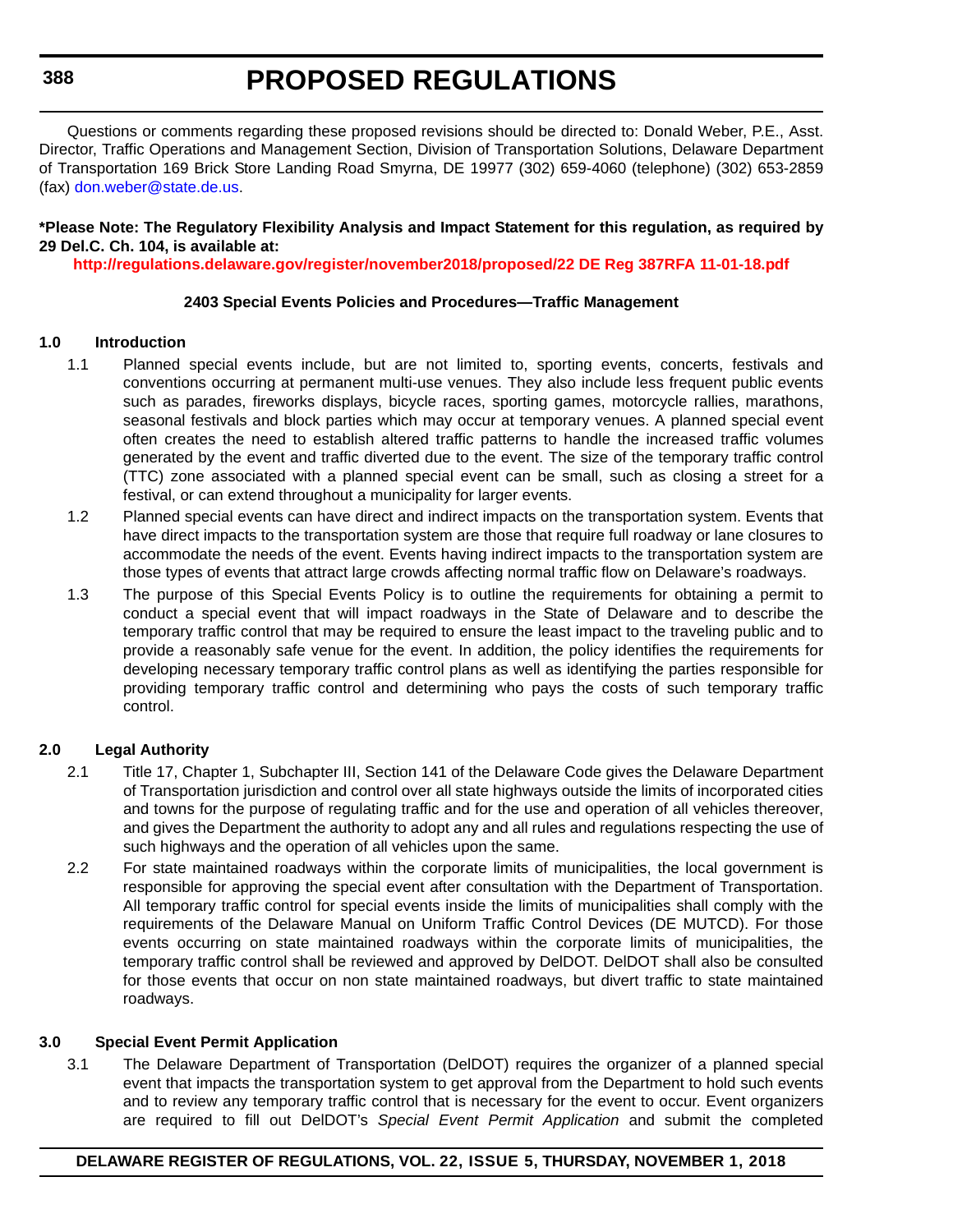application to the Special Events Coordinator in the Traffic Safety Operations and Management Special Events Section. This form can be emailed by clicking the appropriate button at the top of the application. The Department's Special Events Coordinator will review the application and the location of the event and determine if temporary traffic control measures or other requirements are needed to safely conduct the event and to minimize the impacts to the transportation system. If additional information is needed, the Special Events Coordinator will coordinate that information with the event organizer. Once all requirements are satisfied, an approved copy of the *Special Event Permit* Application will be provided to the event organizer. An approved copy will be held by the Traffic Safety Operations and Management Special Events Section.

- 3.1.1 The following types of Planned Special Events require a Special Events Permit from the DelDOT:
	- 3.1.1.1 Events with a direct impact on the transportation system. These events typically require lane and/or complete road closures.
		- 3.1.1.2 Events with an indirect impact on the transportation system. These events typically occur off of the roadway but attract large crowds which could affect normal traffic flow on Delaware's roadways
- 3.2 Special Event Permit Application Procedures
	- 3.2.1 The *Special Event Permit Application* shall be filled out by the event organizer and submitted to the Department no fewer than 90 days prior to the beginning of the event. The Special Event Permit Application can be found at:

[http://www.deldot.gov/information/community\\_programs\\_and\\_services/planned\\_spec\\_events/](http://www.deldot.gov/information/community_programs_and_services/planned_spec_events/index.shtml) [index.shtml](http://www.deldot.gov/information/community_programs_and_services/planned_spec_events/index.shtml) http://deldot.gov/Business/planned spec events/index.shtml

- 3.2.2 The following information is required to be shown on the permit application:
	- 3.2.2.1 Event Organizer Information
		- 3.2.2.1.1 Applicant's name, address, phone number and e-mail address
		- 3.2.2.1.2 Organization name, address and phone number, if applicable
		- 3.2.2.1.3 Documentation of organization's 501(c)(3) status, if applicable
	- 3.2.2.2 Event Information
		- 3.2.2.2.1 Name and location of event
		- 3.2.2.2.2 Type of event
		- 3.2.2.2.3 Date of event (start and end dates)
		- 3.2.2.2.4 Time of event (start and end times)
		- 3.2.2.2.5 Name of a contact person that will be the Department's direct contact during the planning stages of the event. A phone number and email address should also be provided.
		- 3.2.2.2.6 Name of a contact person including address and a phone number at which that person can be reached during the day(s) of the event.
		- 3.2.2.2.7 Proposed routing for the event, if the event is a bike race, marathon or other onroadway event.
	- 3.2.2.3 Temporary Traffic Control Plan
		- 3.2.2.3.1 Identify if the event will require the closure of any State maintained roadways or intersections. If yes, list the roads or intersections that will be closed.
		- 3.2.2.3.2 Identify if the event will require the closure of any lanes on State maintained roadways. If yes, list the lanes to be closed on each roadway.
		- 3.2.2.3.3 A temporary traffic control plan, if lanes or entire roadways will be closed. Information regarding temporary traffic control plans can be found in Section III and IV of this policy.
		- 3.2.2.3.4 Detailed temporary traffic control plans shall be submitted to the Department's Special Events Coordinator no less than six (6) weeks prior to the start of the event.
	- 3.2.2.4 Additional Information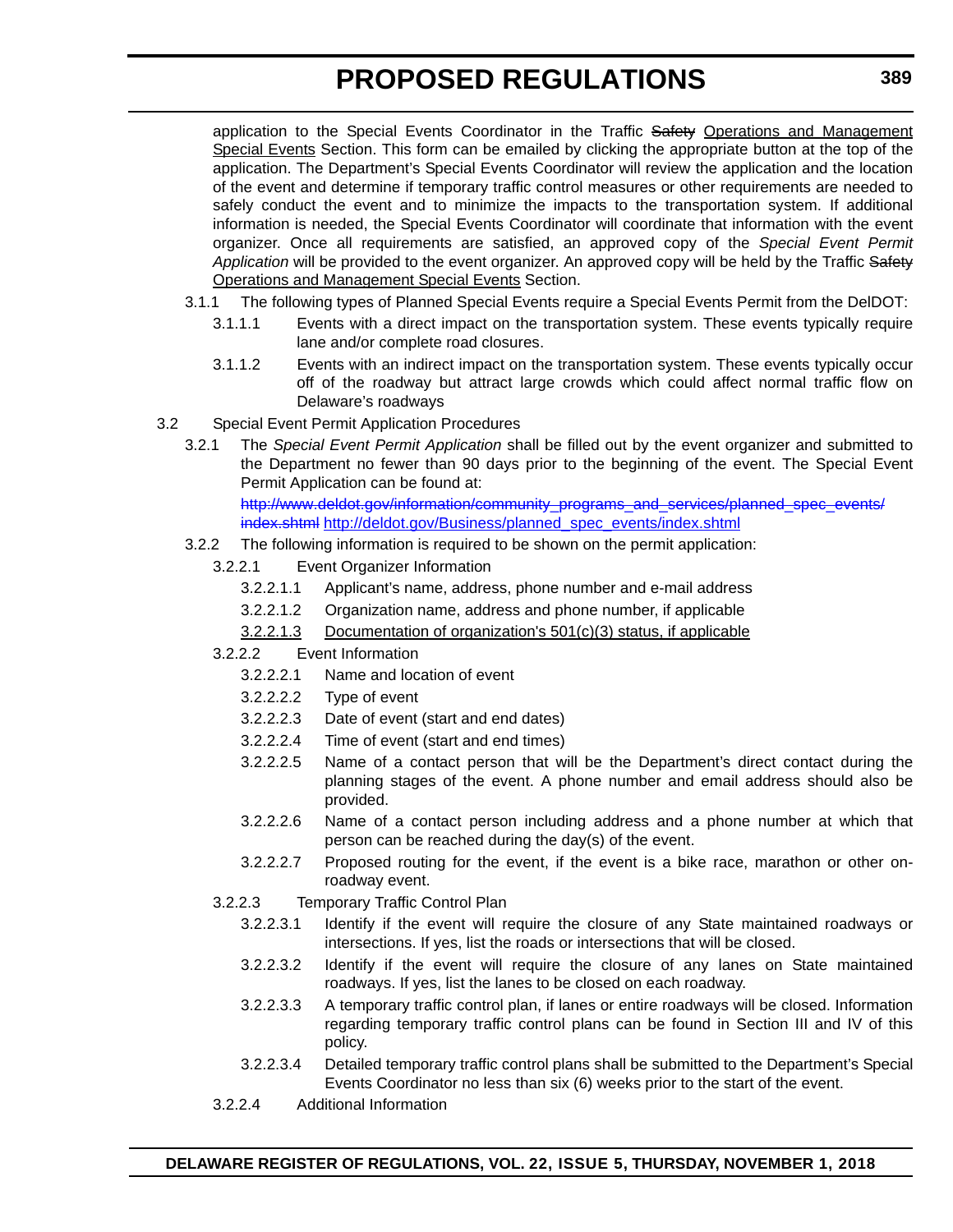- 3.2.2.4.1 Identify provisions for medical treatment during the event
- 3.2.2.4.2 Identify provisions for sanitary facilities during the event
- 3.2.2.4.3 Identify provisions for police or fire police assistance during the event. If a signed agreement exists between the police agency and the event organizer, a copy of the agreement should be included with the application.
- 3.2.3 The completed application can be electronically submitted to the Special Events Coordinator by clicking on the email button at the top of the application. If the applicant desires to mail a printed version of the application, it can be sent to the following address:

Delaware Department of Transportation

Traffic Safety Operations and Management Special Events Section

Special Events Coordinator

169 Brickstore Landing Road

Smyrna, DE 19977

### **4.0 Event Traffic Control**

- 4.1 Planned special events typically have impacts on the transportation system and these impacts can be classified as either direct or indirect. Some events have both types of impacts. This section describes the necessary temporary traffic control that is required for those events that have direct impacts on the transportation system. In addition, it describes how the event organizer works with DelDOT on the development of a Transportation Operations Plan for those events with an indirect impact on the transportation system. Guidelines for the use of law enforcement and the use of Portable Changeable Message Signs (PCMS) are also provided.
- 4.2 Events with Direct Impacts on the Transportation System:
	- 4.2.1 Planned special events with direct impacts on the transportation system are those events that require a lane or roadway closure in order for the event to take place. These types of events may include but are not limited to bike races/tours, marathons, block parties, parades and festivals. In order to safely and efficiently move traffic around the event area, temporary traffic control is required and shall comply with the provisions of Part 6 of the Delaware Manual on Uniform Traffic Control Devices (DE MUTCD). This information can be found at:

[http://www.deldot.gov/information/pubs\\_forms/manuals/de\\_mutcd/index.shtml](http://www.deldot.gov/information/pubs_forms/manuals/de_mutcd/index.shtml) [http://deldot.gov/Publications/manuals/de\\_mutcd/index.shtml](http://deldot.gov/Publications/manuals/de_mutcd/index.shtml)

- 4.2.2 For events that have direct impacts on the transportation system, the event organizer shall submit a temporary traffic control plan to DelDOT for review and approval.
- 4.2.3 Special Events Requiring Lane or Shoulder Closures:
	- 4.2.3.1 Planned special events with direct impacts on the transportation system may require the closure of one or more travel lanes or a shoulder on a two-lane roadway or multi-lane highway. In order to move traffic safely around the event area, temporary traffic control is required. In most situations, typical temporary traffic control cases from the DE MUTCD should be used and the applicable cases are listed below:
		- 4.2.3.1.1 Two-Lane, Two-Way Traffic Shoulder Closure
		- 4.2.3.1.2 Multilane, Divided, Non-Access Controlled Highways Shoulder Closure
		- 4.2.3.1.3 Two-Lane, Two-Way Traffic Lane Closure
		- 4.2.3.1.4 Multilane, Divided Highways and Interstates Lane Closure
	- 4.2.3.2 In most situations a copy of the standard temporary traffic control case and the accompanying standard notes can be submitted for review by DelDOT. There are some instances that may require additional temporary traffic control devices and this will be determined by DelDOT through consultation with the applicant. Temporary traffic control plans must be submitted no fewer than six (6) weeks prior to the event.
	- 4.2.3.3 Several of the standard temporary traffic control cases noted above allow the use of flaggers or require the use of flaggers to move traffic through the affected area. Due to the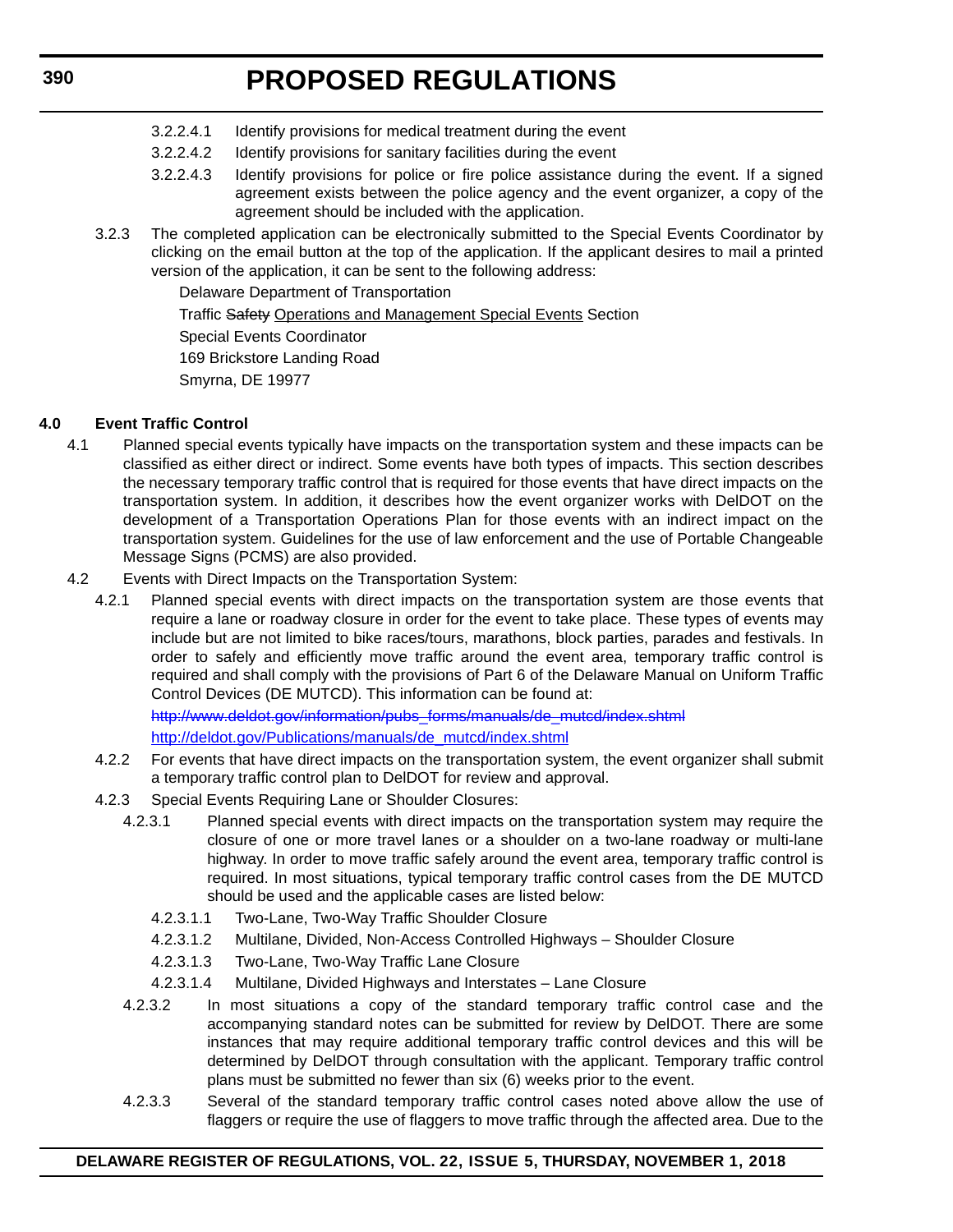dangers associated with directing traffic, the only people allowed to perform flagging operations on Delaware's roadways are the following:

- 4.2.3.3.1 A person with a valid flagger registration card from the American Traffic Safety Services Association (ATSSA). That person shall have their flagger card in their possession while performing flagging duties.
- 4.2.3.3.2 Uniformed Fire Police
- 4.2.3.3.3 Uniformed Local Police
- 4.2.3.3.4 Uniformed State Police
- 4.2.3.4 All personnel performing flagging duties shall wear a safety vest in accordance with the Delaware MUTCD. All temporary traffic control devices shall conform to the requirements of the Delaware MUTCD.
- 4.2.4 Special Events Requiring Roadway Closures
	- 4.2.4.1 Planned special events with direct impacts on the transportation system may require the full closure of one or more roadways. In order to move traffic safely around the event area, temporary traffic control and a signed detour route is required. Detour routes shall be determined by DelDOT and an official detour plan with the proper approval signatures will be developed by DelDOT for the applicant. Requests for detour plans shall be submitted to DelDOT no less than six (6) weeks prior to the event. Depending upon the duration of the closure, law enforcement personnel may be used to direct traffic around the closure area, in lieu of providing a signed detour route. The use of law enforcement officers in lieu of a signed detour will be determined by DelDOT in consultation with the applicant.
- 4.3 Events with Indirect Impacts on the Transportation System
	- 4.3.1 Planned Special Events may have an indirect impact on the transportation system based on the number of event participants or attendees. Events that have indirect impacts on the transportation system include concerts, sporting events, fairs/carnivals and other events that attract large crowds of people. While these events may not require the closure of roads or lanes, they do create an impact to existing traffic due to the increased traffic volumes (vehicular and/or pedestrian volumes) that are experienced, sometimes on roadways that are not designed for the increased traffic or pedestrians. To mitigate these impacts, it is necessary to develop a Transportation Operations Plan to determine how traffic will be managed when patrons are arriving at or leaving the event and how the event traffic will interact with existing traffic. If in addition, to having indirect impacts on the transportation system, the event requires the closure of roadways or lanes, please refer to the previous section for additional information.
	- 4.3.2 The development of the Transportation Operations Plan will typically be completed by DelDOT's Traffic Operations and Management Special Events Section with input provided by Safety and Transportation Management Center staff and the event organizer. DelDOT and the event organizer will also meet with the state police to discuss the plan. If the event is within the limits of a municipality, DelDOT and the event organizer will also meet with the local police and other local authorities having jurisdiction. The following items are typically reviewed and determined during the plan development:
		- 4.3.2.1 Location of event, event parking and entrances/exits to/from the event area.
		- 4.3.2.2 Roadways surrounding the event area and expected road closures
		- 4.3.2.3 Locations for traffic control points during entry and exit
		- 4.3.2.4 Locations for parking payment, credential checks, etc.
		- 4.3.2.5 Lane closures to accommodate entry and exit maneuvers from the event area to minimize impacts to existing traffic and to allow for free flow movements.
		- 4.3.2.6 Pedestrian movements around the event area to provide reasonably safe pedestrian passage
		- 4.3.2.7 Locations for portable changeable message signs to direct road users to and around the event.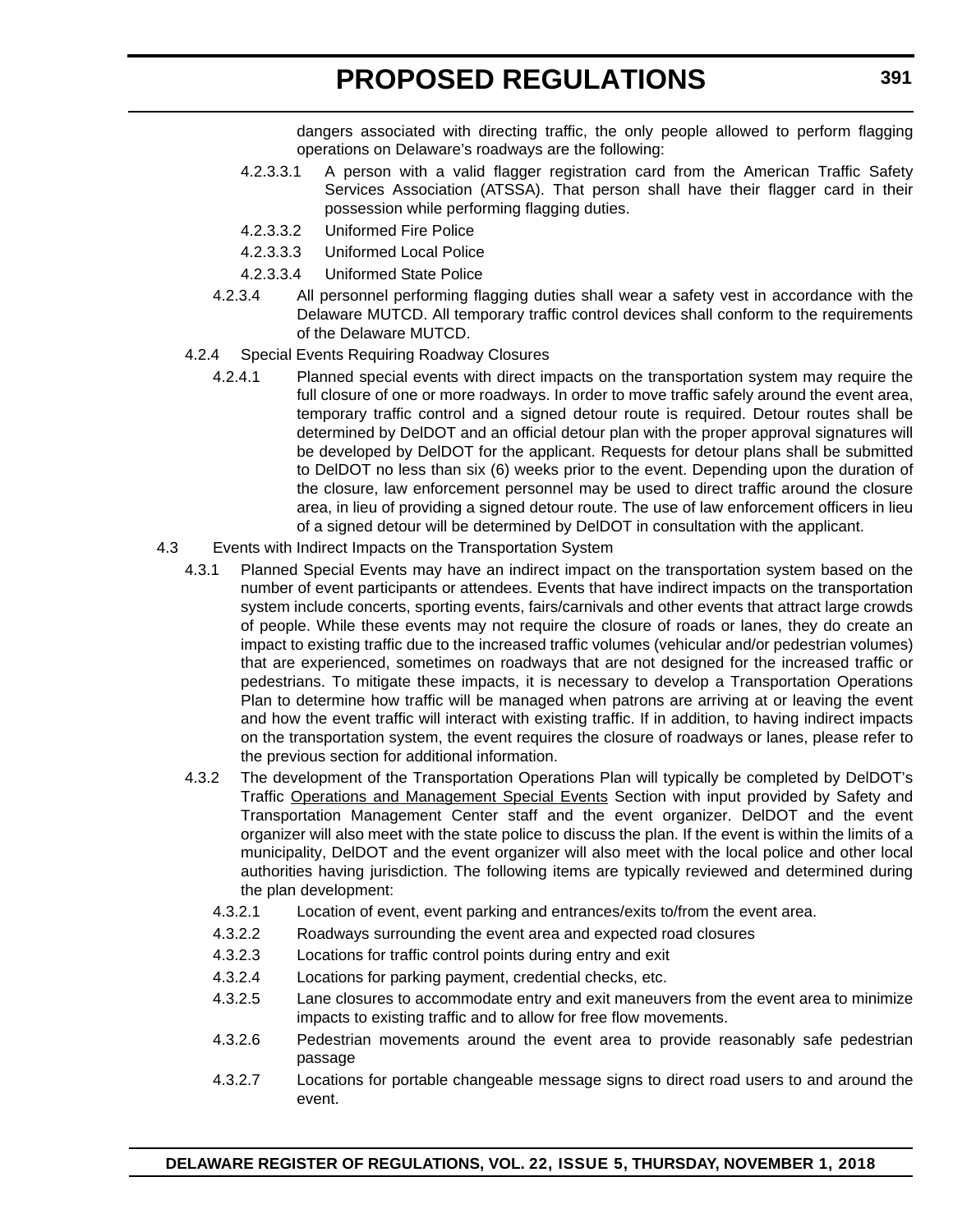- 4.3.2.8 Locations for traffic management devices such as portable traffic cameras, portable detection units, etc.
- 4.3.3 The planning process for these types of events needs to start early in order to ensure a smooth event. The event organizer shall submit the Special Event Permit Application to DelDOT no fewer than 90 days prior to the beginning of the event. Once the permit is received by DelDOT, a meeting will be scheduled with the event organizer and other applicable parties to discuss the event and any operational concerns. This meeting will be scheduled eight (8) weeks prior to the event date. The final transportation operations plan, with approved permit, will be completed four (4) weeks prior to the event date. The Transportation Operations Plan will include locations of all devices necessary to carry out the plan, including locations of all lane or roadway closures that may be necessary to facilitate event traffic around the event area.
- 4.4 Use of Law Enforcement for Planned Special Events
	- 4.4.1 Law enforcement officers (State Police, Local Police and/or Fire Police) may be needed to assist with traffic control during a planned special event. Law enforcement may also be needed to provide escorts for certain types of events such as foot races, bike races or parades. It is the responsibility of the event organizer to secure the appropriate number of law enforcement officers that are needed for the event and the costs of using law enforcement officers, if applicable, are the responsibility of the event organizer.
- 4.5 Use of Portable Changeable Message Signs
	- 4.5.1 Portable Changeable Message Signs (PCMS) are portable devices that can display a variety of transportation related messages. These devices may be useful for a planned special event to direct attendees to parking areas and to direct other road users around the event to avoid traffic delays. The use of PCMS is governed by the Delaware MUTCD and these devices may only display transportation related messages. They cannot be used to advertise the event or provide other non-transportation related messages to the traveling public as the device themselves can present a distraction to motorists if not used properly.
	- 4.5.2 DelDOT has developed an approval form that must be submitted to receive approval to use PCMS in DelDOT's right-of-way. This form can be found at: [http://www.deldot.gov/information/pubs\\_forms/manuals/de\\_mutcd/pdf/PCMS\\_Approval\\_Form.doc](http://www.deldot.gov/information/pubs_forms/manuals/de_mutcd/pdf/PCMS_Approval_Form.doc) [http://deldot.gov/Publications/manuals/de\\_mutcd/docs/PCMS\\_Approval\\_Form.doc](http://deldot.gov/Publications/manuals/de_mutcd/docs/PCMS_Approval_Form.doc)
	- 4.5.3 Additional information regarding the use of PCMS can be found in Part 6 of the Delaware MUTCD and in the memorandum titled "Portable Changeable Message Signs," which can be found at: [http://www.deldot.gov/information/pubs\\_forms/manuals/de\\_mutcd/pdf/](http://www.deldot.gov/information/pubs_forms/manuals/de_mutcd/pdf/Portable_Changeable_Message_Signs.pdf) [Portable\\_Changeable\\_Message\\_Signs.pdf](http://www.deldot.gov/information/pubs_forms/manuals/de_mutcd/pdf/Portable_Changeable_Message_Signs.pdf) [http://deldot.gov/Publications/manuals/de\\_mutcd/pdfs/Portable\\_Changeable\\_Message\\_Signs.pdf](http://deldot.gov/Publications/manuals/de_mutcd/pdfs/Portable_Changeable_Message_Signs.pdf)

### **5.0 Event Organizer Responsibilities**

- 5.1 The event organizer must ensure that the following pre-event and event day activities have been conducted:
	- 5.1.1 Pre-Event Activities
		- 5.1.1.1 Submit the Special Events Application to the Traffic Safety Operations and Management Special Events Section no fewer than 90 days prior to the event.
		- 5.1.1.2 Meet with representatives from DelDOT, no fewer than eight weeks prior to the event, to discuss and develop a transportation operations plan, if one is required for the event.
		- 5.1.1.3 Submit the Temporary Traffic Control Plan to the Traffic Safety Operations and Management Special Events Section no fewer than six weeks prior to the event.
		- 5.1.1.4 Notify the local or state police and fire companies no fewer than 60 days prior to the event regarding the proposed lane closures and event location.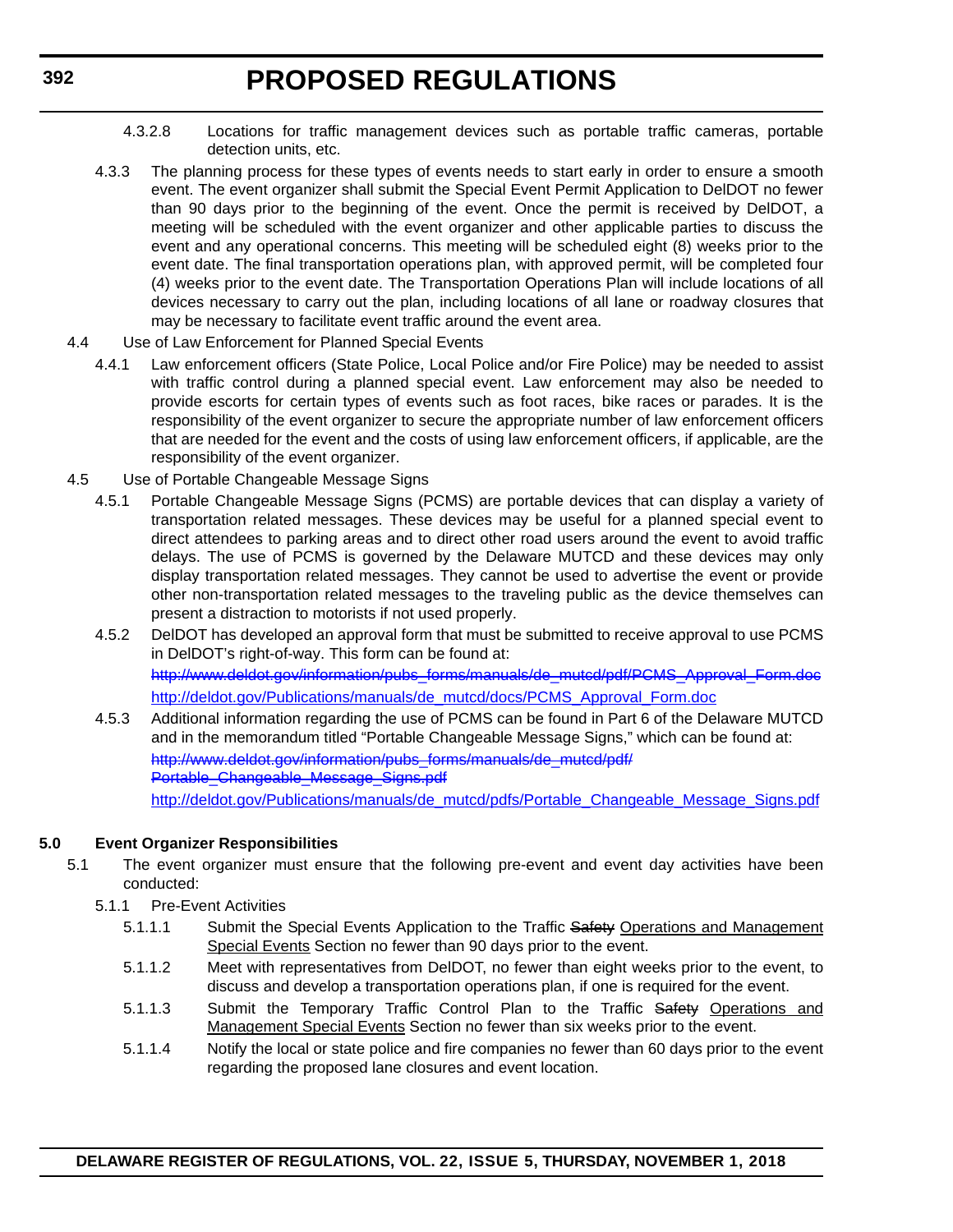- 5.1.1.5 Notify DelDOT's Public Relations Section no fewer than 10 days prior to the event to have a press release issued notifying the public that lanes or roads will be closed within the event area. The Public Relations Section can be reached at (302) 760-2080
- 5.1.2 Event Day Activities
	- 5.1.2.1 Contact the DelDOT Transportation Management Center no fewer than one hour prior to the event to notify of the impending lane closures. The Transportation Management Center can be reached at (302) 659-4600.
	- 5.1.2.2 Place all temporary traffic control devices in accordance with the approved temporary traffic control plan and the Transportation Operations Plan, if an operations plan was developed.
	- 5.1.2.3 A designated person must monitor the temporary traffic control devices and adjust as needed.
	- 5.1.2.4 At the conclusion of the event, all temporary traffic control devices must immediately be removed from the roadway and the roadway restored to its normal conditions.
	- 5.1.2.5 Contact the DelDOT Transportation Management Center upon restoring the roadway to normal conditions to notify of the completed event and removal of traffic restrictions.
- 5.2 In the event of an emergency, the event organizer may be required to immediately reopen the roadway. Upon notification by a DelDOT official or law enforcement personnel, the event organizer shall immediately restore the roadway to normal operations.
- 5.3 The event organizer or event participants shall not erect any advertising signs or other non-traffic control signs within DelDOT's right-of-way. The event organizer or event participants shall not paint any markings on the roadway(s) within the event location.

### **6.0 Costs**

- 6.1 As of this time, there are no permit fees for the Special Events Permit Application. In addition, there are no fees charged by DelDOT to develop temporary traffic control plans, detour plans or transportation operations plans.
- 6.2 The event organizer is responsible for the costs associated with temporary traffic control for a particular planned special event. These costs may include, but will not be limited to, the procurement of the required compliant temporary traffic control devices, the use of portable changeable message signs and labor associated with the installation and removal of temporary traffic control devices. The event organizer may request DelDOT's assistance with the deployment of the temporary traffic control plan and/or the transportation operations plan, however, the Department must be reimbursed for all equipment and labor costs associated with the event and DelDOT's support is subject to the availability of the necessary resources. If the event organizer requests DelDOT assistance, the Department will generate a cost estimate and will send the cost estimate and a concurrence letter to the event organizer for review. If the event organizer concurs with the cost estimate, the event organizer shall sign the concurrence letter and send it back to DelDOT. No charges will be incurred until after the event is completed. Upon completion of the event, the Department will contact the event organizer, review all costs incurred and then the Department will send the event organizer a bill for services rendered. The event organizer will not be responsible for the costs associated with temporary traffic control deployed by DelDOT for a particular planned special event if the organizer is exempt from federal income tax under Internal Revenue Code (IRC) Section 501(c)(3) and proper documentation of the organization's 501(c)(3) status has been provided to the Department. State Agencies, Counties, incorporated Municipalities, school districts, and accredited colleges and universities will not be responsible for the costs associated with temporary traffic control deployed by DelDOT for a particular planned special event if the event is a direct activity of the entity making application. Event organizers that do not have  $501(c)(3)$  status or meet the conditions noted above may request a waiver for costs associated with temporary traffic control deployed by DelDOT for a particular planned special event if proceeds generated by the event are donated to a  $501(c)(3)$ organization for which the appropriate supporting documents have been provided to the Department or if the need for temporary traffic control is created by impacts associated with a Department project.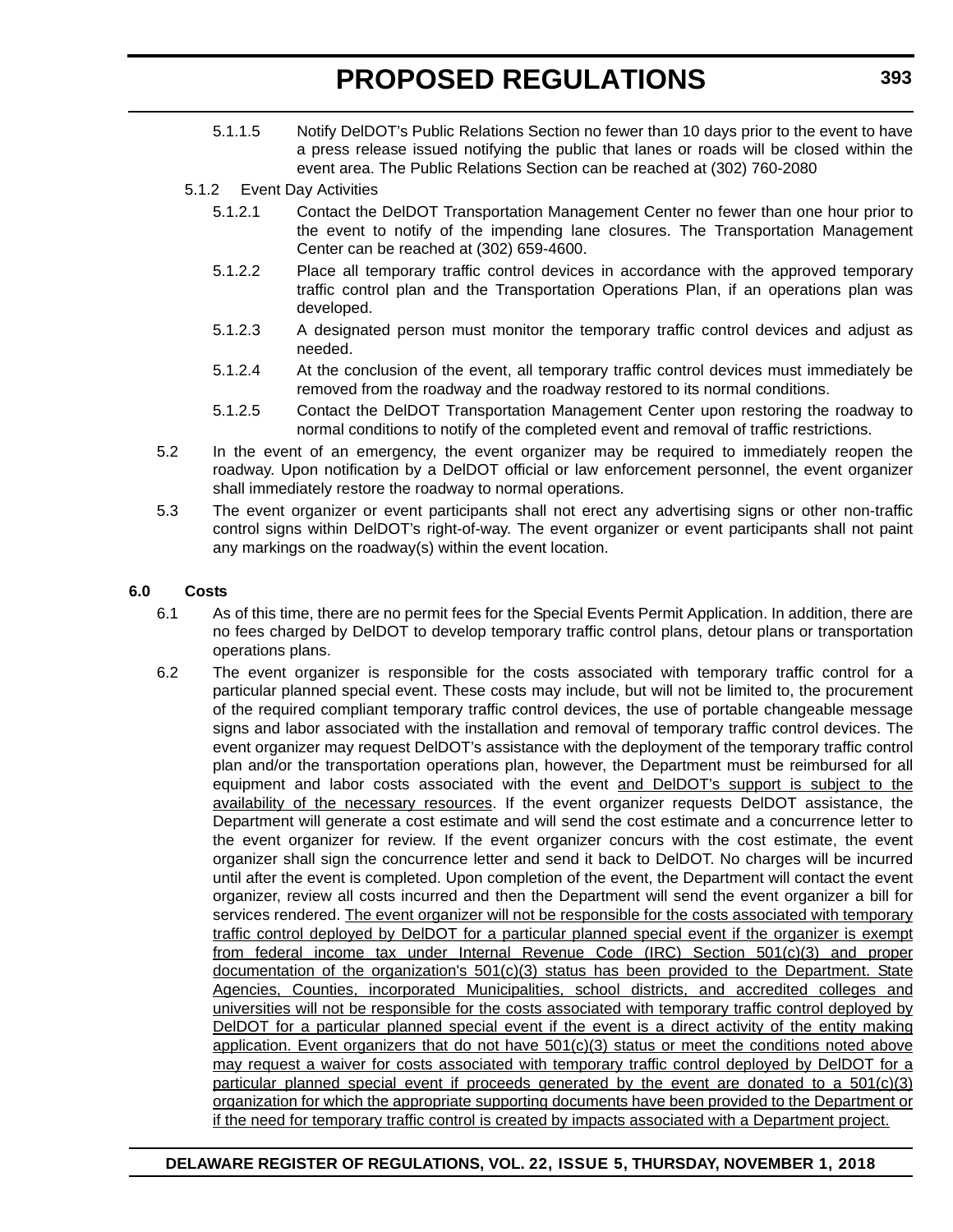6.3 If the event organizer does not utilize DelDOT forces for the deployment of the temporary traffic control plan or transportation operations plan, the event organizer shall procure the necessary devices and labor from entities that have experience with temporary traffic control. Failure to have the necessary provisions in place for the day of the event will result in the revocation of the Special Events Permit and will result in the removal of all event participants from DelDOT's right-of-way.

### **7.0 Coordination of Special Events**

There may be instances where two or more planned special events occurring in close proximity to each other will be scheduled for the same day(s). If this is the case, the Special Events Manager for DelDOT will meet with the event organizers from each event and determine how best to manage potential conflicts between events. This may require modifications to event routes, event traffic control plans and event schedules. DelDOT reserves the right to direct these changes to prevent event traffic control and event routes from overlapping. Failure to comply with DelDOT's changes will result in revocation of the Special Events Permit.

### **8.0 Revocation of Permit by DelDOT**

- 8.1 Failure to comply with the approved temporary traffic control plan, the provisions of the approved Special Events Permit or failure to complete the pre-event and/or event day activities will result in revocation of the approved Special Events Permit. DelDOT reserves the right to stop the event activities and restore the roadway to normal conditions if the approved temporary traffic control is conducted in an unsafe manner or if there are unforeseen traffic delays experienced as a result of the special event.
- 8.2 The event organizer or event participants shall not erect any advertising signs or other non-traffic control signs within DelDOT's right-of-way. The event organizer or event participants shall not paint any markings on the roadway(s) within the event location. Failure to comply will result in the revocation of the Special Events Permit, immediate removal of all participants from DelDOT's right-of-way.

### **The Proposed Special Event Cost Waiver Application is available in PDF format at the following location: [Proposed Special Event Cost Waiver](http://regulations.delaware.gov/register/november2018/proposed/Proposed Special Event Cost Waiver.pdf)**

**[http://regulations.delaware.gov/register/november2018/proposed/Proposed Special Event Cost](http://regulations.delaware.gov/register/november2018/proposed/Proposed Special Event Cost Waiver.pdf) Waiver.pdf**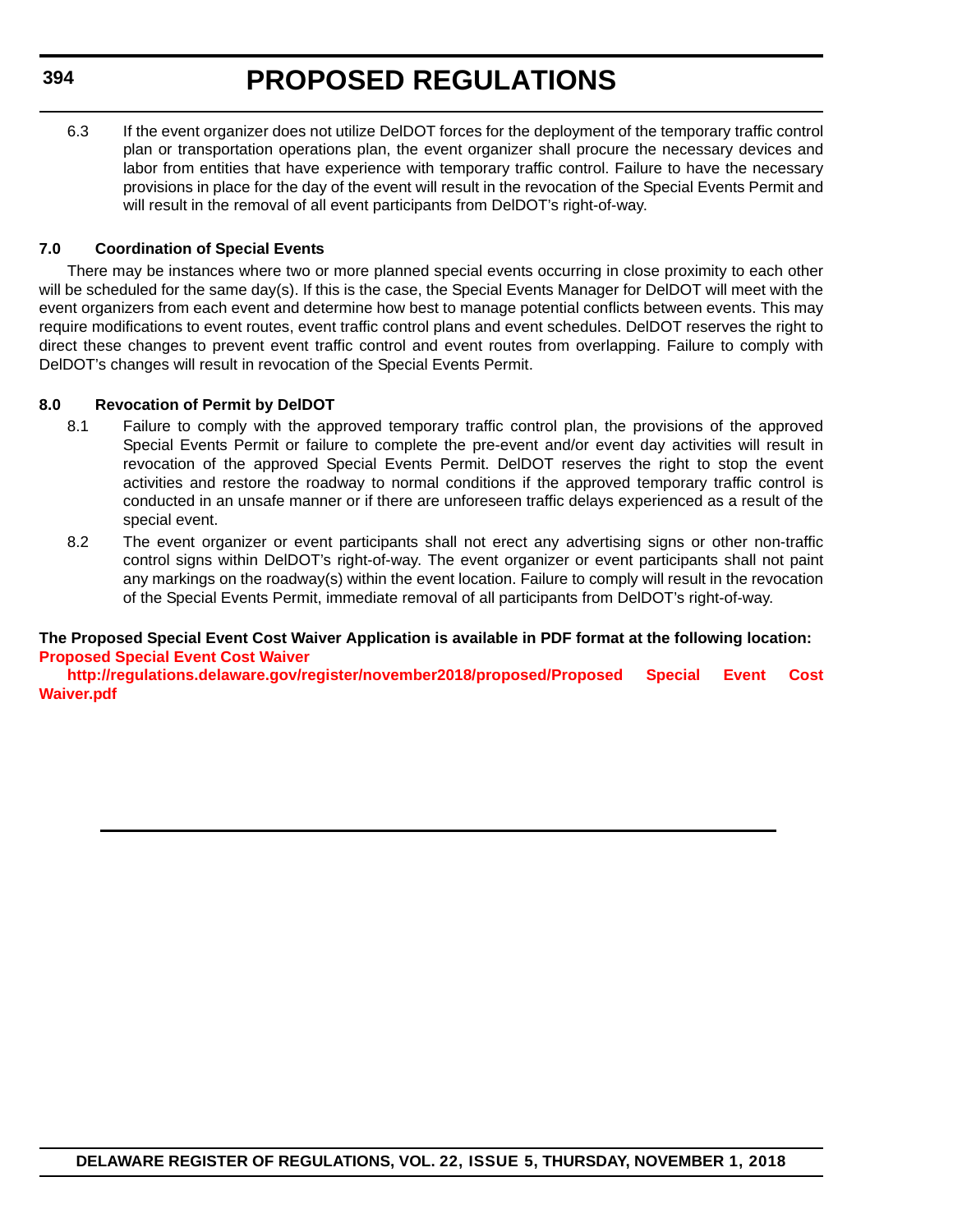### **Symbol Key**

Arial type indicates the text existing prior to the regulation being promulgated. Underlined text indicates new text added at the time of the proposed action. Language which is stricken through indicates text being deleted. **Bracketed Bold language]** indicates text added at the time the final order was issued. **Bracketed bold stricken through]** indicates language deleted at the time the final order was issued.

### **Final Regulations**

The opportunity for public comment shall be held open for a minimum of 30 days after the proposal is published in the *Register of Regulations*. At the conclusion of all hearings and after receipt within the time allowed of all written materials, upon all the testimonial and written evidence and information submitted, together with summaries of the evidence and information by subordinates, the agency shall determine whether a regulation should be adopted, amended or repealed and shall issue its conclusion in an order which shall include: (1) A brief summary of the evidence and information submitted; (2) A brief summary of its findings of fact with respect to the evidence and information, except where a rule of procedure is being adopted or amended; (3) A decision to adopt, amend or repeal a regulation or to take no action and the decision shall be supported by its findings on the evidence and information received; (4) The exact text and citation of such regulation adopted, amended or repealed; (5) The effective date of the order; (6) Any other findings or conclusions required by the law under which the agency has authority to act; and (7) The signature of at least a quorum of the agency members.

The effective date of an order which adopts, amends or repeals a regulation shall be not less than 10 days from the date the order adopting, amending or repealing a regulation has been published in its final form in the *Register of Regulations*, unless such adoption, amendment or repeal qualifies as an emergency under §10119.

### **[DEPARTMENT OF EDUCATION](https://www.doe.k12.de.us/)**

**OFFICE OF [THE SECRETARY](https://www.doe.k12.de.us/)**

Statutory Authority: 14 Delaware Code, Sections 122(b) and 303(a) (14 **Del.C.** §§122(b) &

303(a))

14 **DE Admin. Code** 1008

### **REGULATORY IMPLEMENTING ORDER**

### **[1008 DIAA Junior High and Middle School Interscholastic Athletics](#page-3-0)**

### **I. SUMMARY OF THE EVIDENCE AND INFORMATION SUBMITTED**

Pursuant to 14 **Del.C.** Sections 122(b) and 303(a), the Secretary of Education seeks the approval of the State Board of Education to amend 14 **DE Admin. Code** 1008 DIAA Junior High and Middle School Interscholastic Athletics. The Delaware Interscholastic Athletic Association ("DIAA"), working in consultation and cooperation with the Department of Education, developed the amendments to 14 **DE Admin. Code** 1008. The amendments include adding five defined terms to subsection 1.1; revising the Junior High and Middle School Transfer Rule (subsection 2.4), Passing Work Rule (subsection 2.6), and Years of Participation Rule (subsection 2.7) to be consistent with changes to 14 **DE Admin. Code** 1009 DIAA High School Interscholastic Athletics that went into effect in 2017; clarifying the concussion protocol in Section 3.0; specifying the required concussion training course for coaches in Section 7.0; adding the requirement that all football coaches complete Heads Up Football training to subsection 7.4; and revising subsection 7.6, which concerns coaching out of season, in accordance with Senate Concurrent Resolution No. 79.

Notice of the proposed regulation was published in *The News Journal* and *Delaware State News* on September 1, 2018 in the form attached hereto as Exhibit "A." In addition, notice of the proposed regulation was published in the *Register of Regulations* on September 1, 2018 in the form attached hereto as Exhibit "B."

The Department received six written submittals. Nicholas J. Fina, Ed.D., the Chairperson of the State Council for Persons with Disabilities ("SCPD"), commented that the SCPD endorses the amendments to the concussion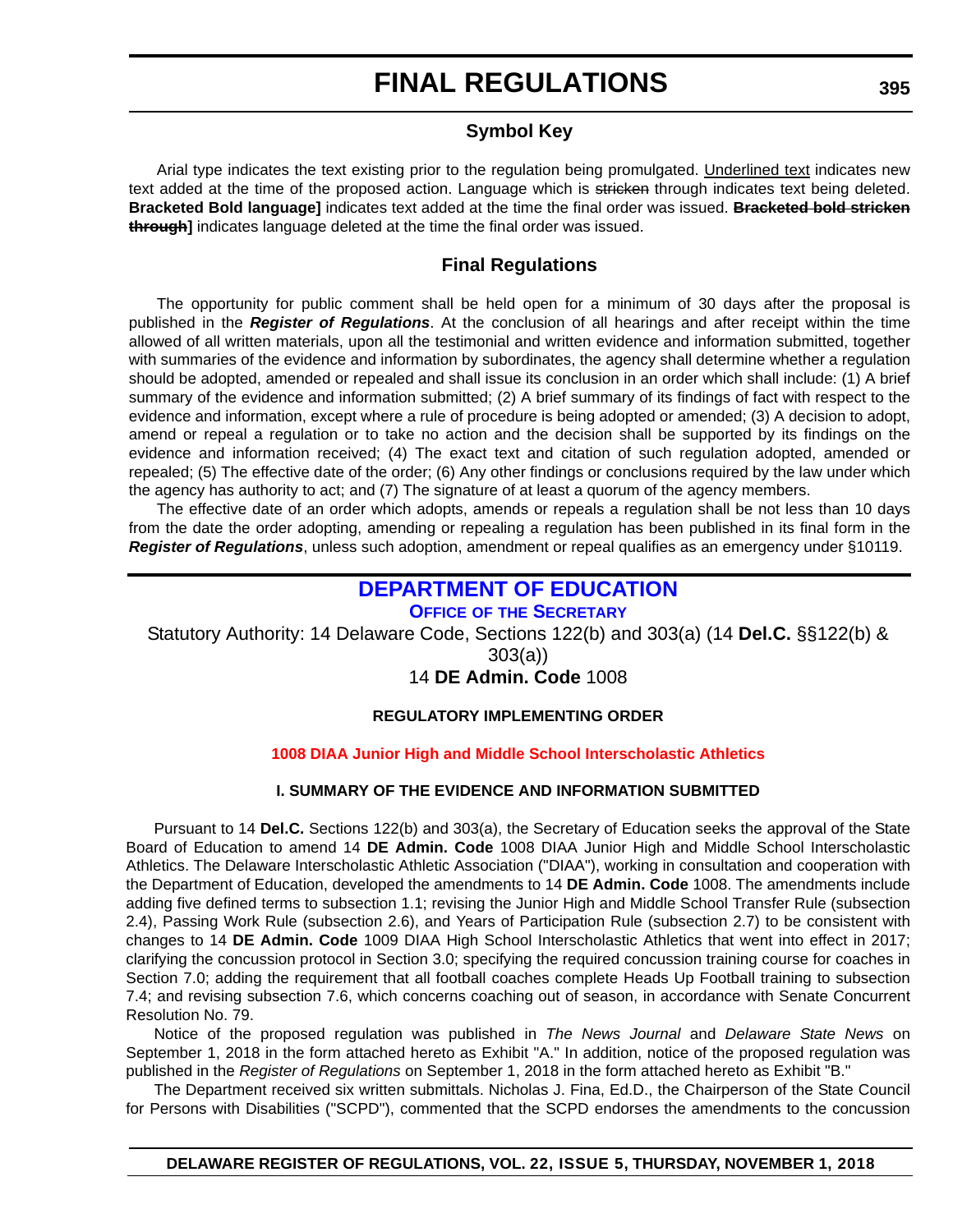protocol (Section 3.0). Ann C. Fisher, the Chairperson of the Governor's Advisory Council for Exceptional Citizens ("GACEC"), stated that GACEC "endorses the proposed changes as they will assist in limiting life-altering head injuries and promote safe practices among student athletes." In addition, both SCPD and GACEC commented that the proposed amendments provide a rational approach to school transfers in an attempt to diminish transfers that are motivated by obtaining athletic advantage. SCPD and GACEC each suggested adding clarifying language to subsection 2.7 concerning a hardship based on a disability.

Bob Gilmore commented that subsection 7.6.2.5.1 would "give an advantage to players with greater economic means" and that "[a]llowing the use of school equipment (if a district is willing) works to 'level the playing field.'" Taylor Trevisan stated that the DIAA Board of Directors should "make change." Jennifer Mayer, a coach and Christiana High School's Athletic Director, indicated that she is not in favor of the proposed amendments to subsection 7.6, which concern coaching out of season. She also "suggest[ed] that the regulation be changed to limit 'open gyms.'" Rodney Griffin commented that allowing coaching out of season "[w]ould help close the gap for Delaware student athletes who compete against athletes from bordering states that have less stringent out of season coaching rules" and that allowing coaching throughout the year "would potentially give our athletes a head start on earning an athletic scholarship and be better prepared for success at the college level."

On October 11, 2018, the DIAA Board of Directors considered each of the written submittals. Of the six written submittals received, it was unclear whether four concerned the proposed amendments to 14 **DE Admin. Code** 1008, 14 **DE Admin. Code** 1009, or both regulations. The four written submittals were from Mr. Gilmore, Mr. Trevisan, Ms. Mayer, and Mr. Griffin. As a result, the DIAA Board of Directors considered the four written submittals for both regulations (i.e., 14 **DE Admin. Code** 1008 and 14 **DE Admin. Code** 1009).

As to GACEC's and SCPD's suggestion to add clarifying language to subsection 2.7, the DIAA Board of Directors may consider the suggestion as part of the ongoing comprehensive review of its regulations.

As to subsection 7.6.2.5.1, the DIAA Board of Directors found that the language gives DIAA member schools the option to lend their own equipment to their student athletes who participate with an outside group (e.g., a camp or clinic) during the time period when coaching out of season is permitted; however, to help discourage full contact in lacrosse and football during the summer period for safety reasons, member schools would not be permitted to lend their helmets and shoulder pads to their student athletes who participate with an outside group. The DIAA Board of Directors found that it is charged with preserving and promoting the educational significance of interscholastic athletics and protecting the physical well-being of all student athletes.

Although the rules concerning open gyms (Section 6.0 of this regulation) are not part of the proposed amendments, the DIAA Board of Directors noted that it could add the open gym rules as an item on one of its future agendas.

The DIAA Board of Directors found that further changes in response to the written submittals were not necessary and voted to propose 14 **DE Admin. Code** 1008 DIAA Junior High and Middle School Interscholastic Athletics, in the form that was published, for adoption by the Department subject to the State Board of Education's approval.

### **II. FINDINGS OF FACTS**

The Department finds that the proposed regulation is necessary to implement the provisions of 14 **Del.C.** Ch. 3. In addition, the Department finds that further changes in response to the written submittals are not necessary. Accordingly, the Department finds that it is appropriate to amend 14 **DE Admin. Code** 1008 DIAA Junior High and Middle School Interscholastic Athletics.

#### **III. DECISION TO AMEND THE REGULATION**

For the foregoing reasons, the Department concludes that it is appropriate to amend 14 **DE Admin. Code** 1008 DIAA Junior High and Middle School Interscholastic Athletics subject to the State Board of Education's approval. Therefore, pursuant to 14 **Del.C.** §§122(b) and 303(a), 14 **DE Admin. Code** 1008 DIAA Junior High and Middle School Interscholastic Athletics attached hereto as Exhibit "B" is hereby amended.

#### **IV. TEXT AND CITATION**

The text of 14 **DE Admin. Code** 1008 DIAA Junior High and Middle School Interscholastic Athletics adopted

### **DELAWARE REGISTER OF REGULATIONS, VOL. 22, ISSUE 5, THURSDAY, NOVEMBER 1, 2018**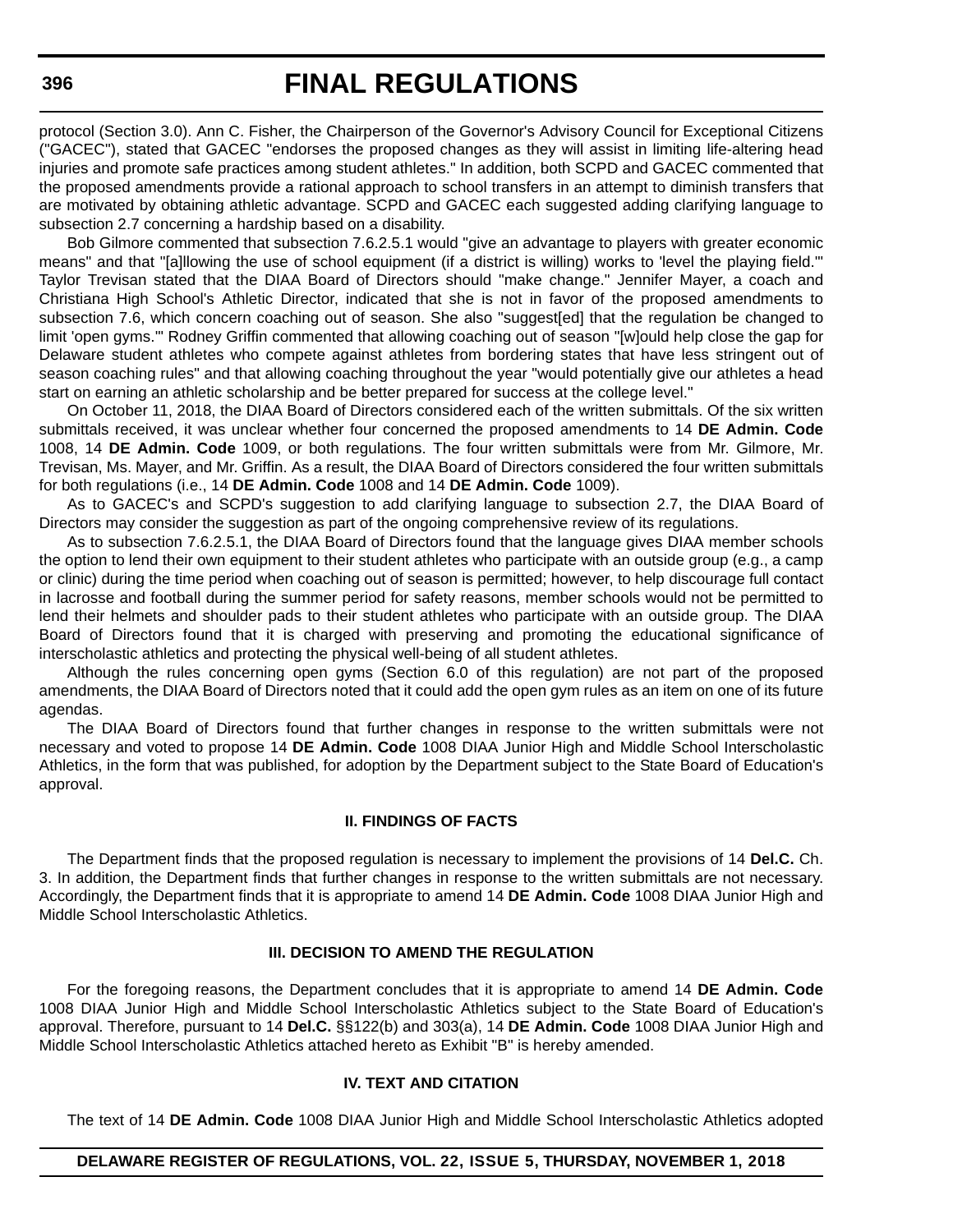hereby shall be in the form attached hereto as Exhibit "B," and said regulation shall be cited as 14 **DE Admin. Code** 1008 DIAA Junior High and Middle School Interscholastic Athletics in the Administrative Code of Regulations for the Department of Education.

### **V. EFFECTIVE DATE OF ORDER**

The actions hereinabove referred to were taken by the Department pursuant to 14 **Del.C.** §§122(b) and 303(a) on October 25, 2018. The effective date of this Order shall be ten (10) days from the date this Order is published in the *Register of Regulations*.

**IT IS SO ORDERED** the 25<sup>th</sup> day of October, 2018.

### **Department of Education**

Susan S. Bunting, Ed.D., Secretary of Education Approved this 25<sup>th</sup> day of October, 2018.

### **State Board of Education**

Whitney Townsend Sweeney, President Vincent Lofink Dr. Audrey J. Noble, Vice President Wali W. Rushdan, II Nina Lou Bunting Terry M. Whittaker, Ed.D. Candace Fifer

### **1008 DIAA Junior High and Middle School Interscholastic Athletics** *(Break in Continuity of Sections)*

### **2.0 Eligibility: No Student Shall Represent a School in an Interscholastic Scrimmage or Contest if the Student Does Not Meet the Following Requirements**

### *(Break in Continuity Within Section)*

2.4 Eligibility, Transfers

### 2.4.1 Purpose

2.4.1.1 The intent of the Junior High and Middle School Transfer Rule is to deter students from transferring schools for athletic purposes, to help discourage recruitment, and to reduce the opportunity for undue influence to be exerted by persons who seek to benefit from a student's athletic talent. DIAA recognizes that, because of the number of transfers that occur each year, it is difficult to carry out that intent if an individualized determination is required for all students who transfer schools. The exceptions in subsection 2.4.3 of this regulation involve circumstances in which establishing a hardship for eligibility purposes is not required; strict enforcement of the rule will not serve to accomplish the purpose of the rule; the spirit of the rule will not be offended or compromised; the principle of educational balance over athletics will not be offended or compromised; and there is no safety **[risk]** to teammates or competitors.

**\*Please note that no additional changes were made to the regulation as originally proposed and published in the September 2018 issue of the** *Register* **at page 186 (22 DE Reg. 186). Therefore, the final regulation is not being republished here in its entirety. A copy of the final regulation is available at: [1008 DIAA Junior High and Middle School Interscholastic Athletics](http://regulations.delaware.gov/register/november2018/final/22 DE Reg 395 11-01-18.htm)**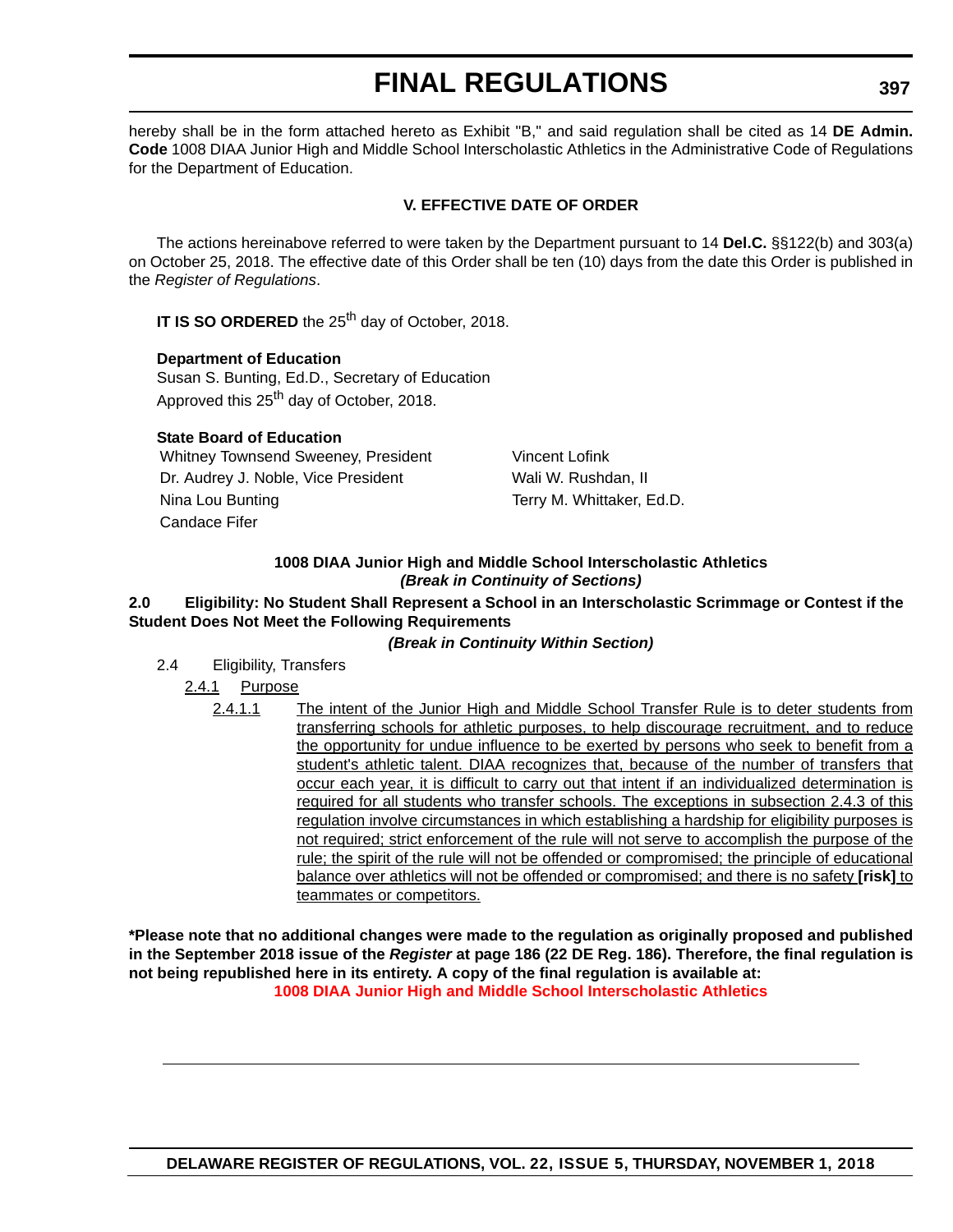### **OFFICE OF [THE SECRETARY](https://www.doe.k12.de.us/)**

Statutory Authority: 14 Delaware Code, Sections 122(b) and 303(a) (14 **Del.C.** §§122(b) & 303(a))

### 14 **DE Admin. Code** 1009

#### **REGULATORY IMPLEMENTING ORDER**

#### **[1009 DIAA High School Interscholastic Athletics](#page-3-0)**

### **I. SUMMARY OF THE EVIDENCE AND INFORMATION SUBMITTED**

Pursuant to 14 **Del.C.** Sections 122(b) and 303(a), the Secretary of Education seeks the approval of the State Board of Education to amend 14 **DE Admin. Code** 1009 DIAA High School Interscholastic Athletics. The Delaware Interscholastic Athletic Association ("DIAA"), working in consultation and cooperation with the Department of Education ("Department"), developed the amendments to 14 **DE Admin. Code** 1009. The amendments include adding two defined terms to subsection 1.1; clarifying the concussion protocol in Section 3.0; specifying the required concussion training course for coaches in Section 7.0; adding the requirement that all football coaches complete Heads Up Football training to subsection 7.4; and revising subsection 7.6, which concerns coaching out of season, in accordance with Senate Concurrent Resolution No. 79.

Notice of the proposed regulation was published in *The News Journal* and *Delaware State News* on September 1, 2018 in the form attached hereto as Exhibit "A." In addition, notice of the proposed regulation was published in the *Register of Regulations* on September 1, 2018 in the form attached hereto as Exhibit "B."

The Department received twelve written submittals. Nicholas J. Fina, Ed.D., the Chairperson of the State Council for Persons with Disabilities ("SCPD"), commented that the SCPD supports the proposed amendments to the training requirements for coaches related to head injuries in Section 7.0. Ann C. Fisher, the Chairperson of the Governor's Advisory Council for Exceptional Citizens ("GACEC"), stated that GACEC "endorses the proposed changes, especially the training requirements for athletic coaches relating to head injury."

The Department also received written submittals from Dion Lamb, Kevin Molen (a parent), John Kwoka, Matt Carucci (the Catholic Youth Ministry Sports Coordinator), Jennifer Mayer (a coach and Christiana High School's Athletic Director), Trina Leclerc (a parent of a former student athlete), and MaryPat Kwoka (a high school and club coach), which indicated that they are not in favor of the proposed amendments to subsection 7.6 (coaching out of season). In addition, Mr. Lamb and Ms. Leclerc commented that they support a proposal that was written by Ms. Kwoka and Ms. Mayer. Mr. Lamb further commented that there should not be a limitation for coaches involved in beach doubles volleyball. Ms. Mayer "suggest[ed] that the regulation be changed to limit 'open gyms.'" Bob Gilmore stated that subsection 7.6.2.5.1 would "give an advantage to players with greater economic means" and that "[a]llowing the use of school equipment (if a district is willing) works to 'level the playing field.'"

Taylor Trevisan commented that the DIAA Board of Directors should "make change." Rodney Griffin commented that allowing coaching out of season "[w]ould help close the gap for Delaware student athletes who compete against athletes from bordering states that have less stringent out of season coaching rules" and that allowing coaching throughout the year "would potentially give our athletes a head start on earning an athletic scholarship and be better prepared for success at the college level." Ms. Leclerc provided examples of how the current coaching out of season rule is applied and of how the proposed amendments would be applied.

On October 11, 2018, the DIAA Board of Directors considered each of the written submittals. Of the twelve written submittals received, it was unclear whether four concerned the proposed amendments to 14 **DE Admin. Code** 1008, 14 **DE Admin. Code** 1009, or both regulations. The four written submittals were from Mr. Gilmore, Mr. Trevisan, Ms. Mayer, and Mr. Griffin. As a result, the DIAA Board of Directors considered the four written submittals for both regulations (i.e., 14 **DE Admin. Code** 1008 and 14 **DE Admin. Code** 1009).

The proposal that Mr. Lamb and Ms. Leclerc support was considered by the DIAA Board of Directors at its August 9, 2018 meeting. The DIAA Board of Directors voted to publish the amendments that were recommended by the DIAA Rules and Regulations Committee without further changes. Beach doubles volleyball is not a DIAArecognized sport. The rules concerning open gyms are set forth in Section 6.0, which is not part of the proposed amendments. The DIAA Board of Directors noted that it could add the open gym rules as an item on one of its future agendas.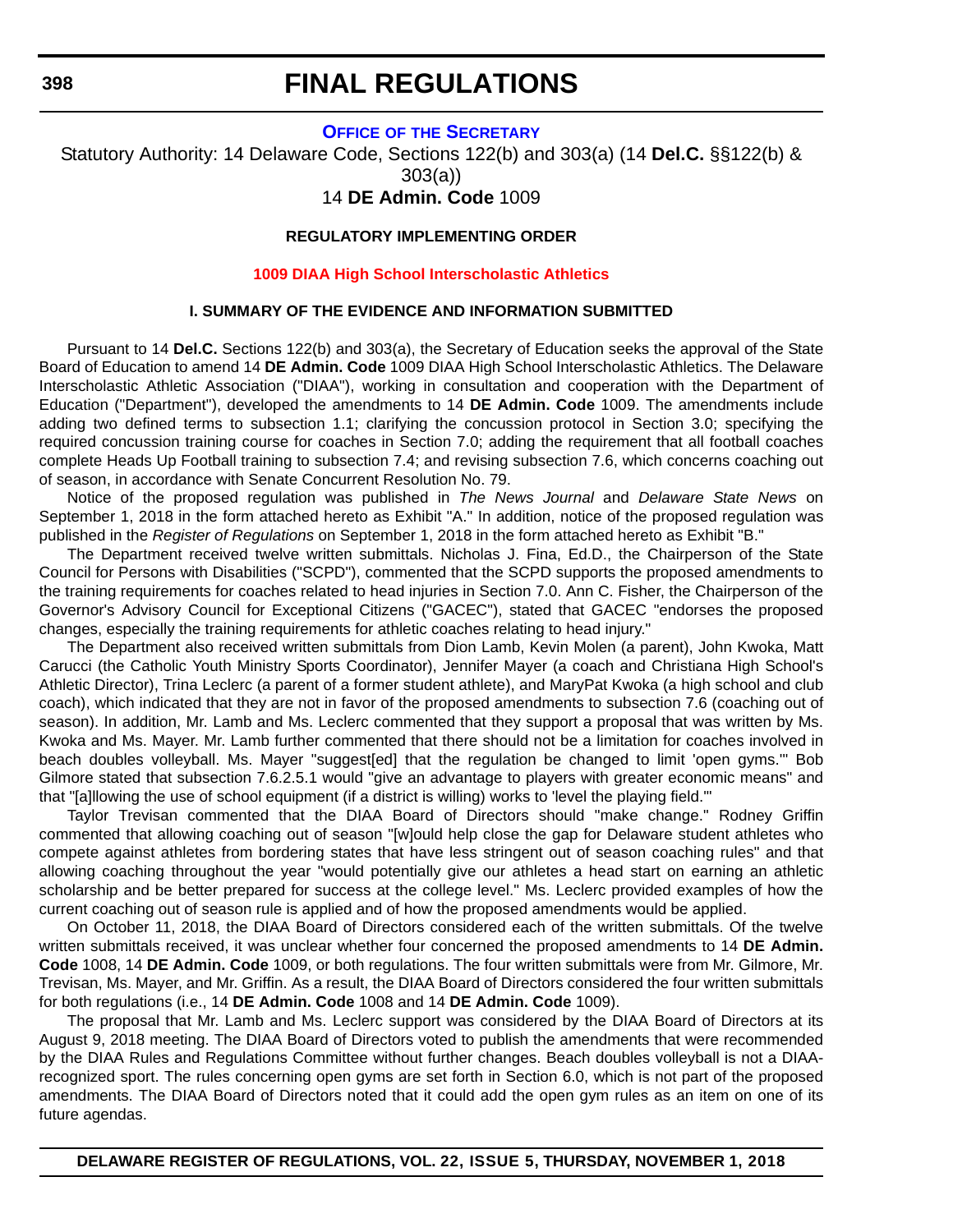As to subsection 7.6.2.5.1, the DIAA Board of Directors found that the language gives DIAA member schools the option to lend their own equipment to their student athletes who participate with an outside group (e.g., a camp or clinic) during the time period when coaching out of season is permitted; however, to help discourage full contact in lacrosse and football during the summer period for safety reasons, member schools would not be permitted to lend their helmets and shoulder pads to their student athletes who participate with an outside group.

The DIAA Board of Directors found Ms. Leclerc's examples helpful, but the Board also found that it is charged with preserving and promoting the educational significance of interscholastic athletics and protecting the physical well-being of all student athletes, not just advanced athletes who wish to have an opportunity to be coached by the best coaches.

The DIAA Board of Directors found that further changes in response to the written submittals were not necessary and voted to propose 14 **DE Admin. Code** 1009 DIAA High School Interscholastic Athletics, in the form that was published, for adoption by the Department subject to the State Board of Education's approval.

### **II. FINDINGS OF FACTS**

The Department finds that the proposed regulation is necessary to implement the provisions of 14 **Del.C.** Ch. 3. In addition, the Department finds that further changes in response to the written submittals are not necessary. Accordingly, the Department finds that it is appropriate to amend 14 **DE Admin. Code** 1009 DIAA High School Interscholastic Athletics.

### **III. DECISION TO AMEND THE REGULATION**

For the foregoing reasons, the Department concludes that it is appropriate to amend 14 **DE Admin. Code** 1009 DIAA High School Interscholastic Athletics subject to the State Board of Education's approval. Therefore, pursuant to 14 **Del.C.** §§122(b) and 303(a), 14 **DE Admin. Code** 1009 DIAA High School Interscholastic Athletics attached hereto as Exhibit "B" is hereby amended.

### **IV. TEXT AND CITATION**

The text of 14 **DE Admin. Code** 1009 DIAA High School Interscholastic Athletics adopted hereby shall be in the form attached hereto as Exhibit "B," and said regulation shall be cited as 14 **DE Admin. Code** 1009 DIAA High School Interscholastic Athletics in the Administrative Code of Regulations for the Department of Education.

### **V. EFFECTIVE DATE OF ORDER**

The actions hereinabove referred to were taken by the Department pursuant to 14 **Del.C.** §§122(b) and 303(a) on October 25, 2018. The effective date of this Order shall be ten (10) days from the date this Order is published in the *Register of Regulations*.

**IT IS SO ORDERED** the 25<sup>th</sup> day of October, 2018. **Department of Education** Susan S. Bunting, Ed.D., Secretary of Education Approved this 25<sup>th</sup> day of October, 2018. **State Board of Education** Whitney Townsend Sweeney, President Vincent Lofink Dr. Audrey J. Noble, Vice President Wali W. Rushdan, II Nina Lou Bunting Terry M. Whittaker, Ed.D. Candace Fifer

**\*Please note that no changes were made to the regulation as originally proposed and published in the September 2018 issue of the** *Register* **at page 187 (22 DE Reg. 187). Therefore, the final regulation is not being republished. A copy of the final regulation is available at:**

**[1009 DIAA High School Interscholastic Athletics](http://regulations.delaware.gov/register/november2018/final/22 DE Reg 398 11-01-18.htm)**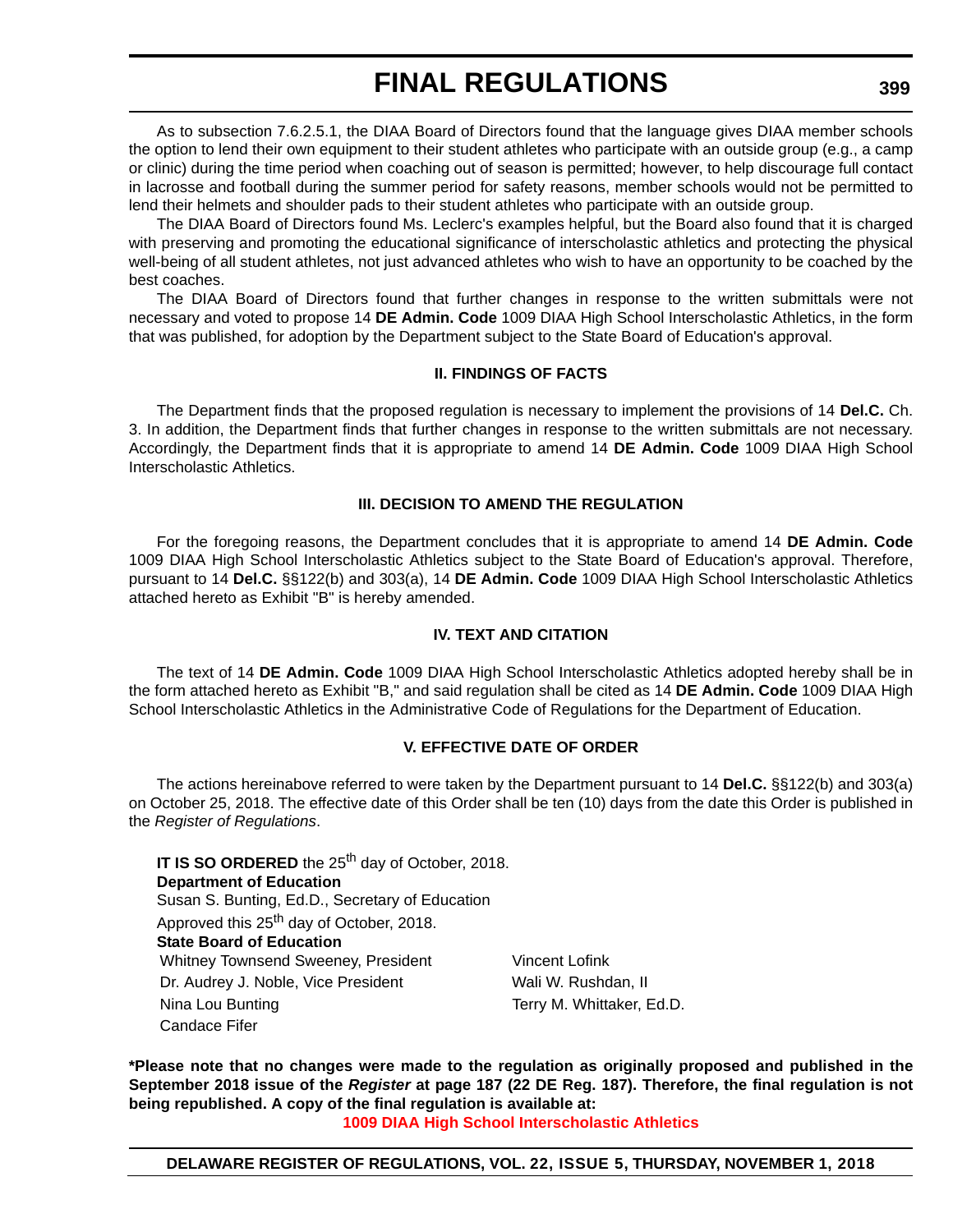**400**

### **FINAL REGULATIONS**

### **[DEPARTMENT OF HEALTH AND SOCIAL SERVICES](https://www.dhss.delaware.gov/dhss/dmma/) DIVISION OF MEDICAID [AND MEDICAL ASSISTANCE](https://www.dhss.delaware.gov/dhss/dmma/)**

Statutory Authority: 31 Delaware Code, Section 512 (31 **Del.C.** §512)

### **ORDER**

### **[Home Health Services](#page-4-0)**

### **NATURE OF THE PROCEEDINGS:**

Delaware Health and Social Services ("Department") / Division of Medicaid and Medical Assistance initiated proceedings to amend Title XIX Medicaid State Plan regarding Home Health Services, specifically, to add accreditation as an option to Medicare certification for Medicaid providers. The Department's proceedings to amend its regulations were initiated pursuant to 29 Delaware Code Section 10114 and its authority as prescribed by 31 Delaware Code Section 512.

The Department published its notice of proposed regulation changes pursuant to 29 Delaware Code Section 10115 in the September 2018 Delaware *Register of Regulations*, requiring written materials and suggestions from the public concerning the proposed regulations to be produced by October 1, 1018 at which time the Department would receive information, factual evidence and public comment to the said proposed changes to the regulations.

### **SUMMARY OF PROPOSAL**

Effective for services provided on and after September 1, 2018 Delaware Health and Social Services/ Division of Medicaid and Medical Assistance proposes to amend Title XIX Medicaid State Plan page Attachment 4.19-B Page 6 and Attachment 3.1-A Page 3.1 Addendum regarding Home Health Services.

### **Background**

Currently, to receive reimbursement, Delaware Medicaid providers must obtain Medicare certification.

Delaware Health and Social Services (DHHS)/Division of Medicaid and Medical Assistance (DMMA) has worked closely with the provider community to develop an alternative which provides flexibility and removes limitations.

### **Statutory Authority**

• 1902(a)(10)(D) of the Social Security Act, *Home health services*

### **Purpose**

The purpose of this proposed regulation is to add accreditation as an option to Medicare certification for Medicaid providers.

### *Public Notice*

In accordance with the *federal* public notice requirements established at Section 1902(a)(13)(A) of the Social Security Act and 42 CFR 447.205 and the *state* public notice requirements of Title 29, Chapter 101 of the Delaware Code, Delaware Health and Social Services (DHSS)/Division of Medicaid and Medical Assistance (DMMA) gives public notice and provides an open comment period for thirty (30) days to allow all stakeholders an opportunity to provide input on the proposed regulation. Comments were to have been received by 4:30 p.m. on October 1, 2018.

### *Centers for Medicare and Medicaid Services Review and Approval*

The provisions of this state plan amendment (SPA) are subject to approval by the Centers for Medicare and Medicaid Services (CMS). The draft SPA page(s) may undergo further revisions before and after submittal to CMS based upon public comment and/or CMS feedback. The final version may be subject to significant change.

### *Provider Manuals and Communications Update*

Also, there may be additional provider manuals that may require updates as a result of these changes. The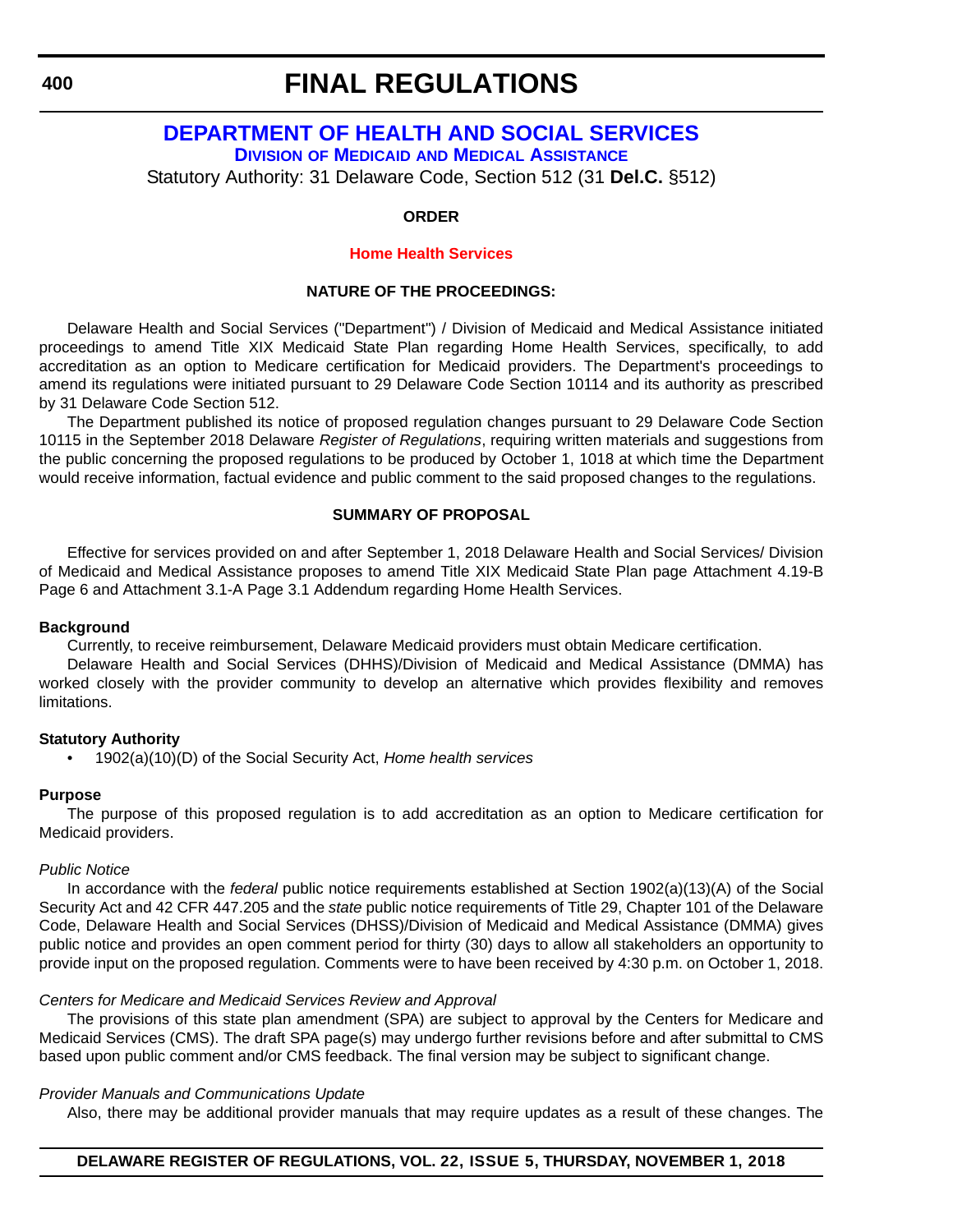applicable Delaware Medical Assistance Program (DMAP) Provider Policy Specific Manuals and/or Delaware Medical Assistance Portal will be updated. Manual updates, revised pages or additions to the provider manual are issued, as required, for new policy, policy clarification, and/or revisions to the DMAP program. Provider billing guidelines or instructions to incorporate any new requirement may also be issued. A newsletter system is utilized to distribute new or revised manual material and to provide any other pertinent information regarding DMAP updates. DMAP updates are available on the Delaware Medical Assistance Portal website: [https://](https://medicaid.dhss.delaware.gov/provider) [medicaid.dhss.delaware.gov/provider](https://medicaid.dhss.delaware.gov/provider)

### **Fiscal Impact Statement**

There is no anticipated fiscal impact to the agency as a result of this proposed change in program policy.

### **Summary of Comments Received with Agency Response and Explanation of Changes**

The initial Proposed Regulation for Home Health Services was published in the June 1, 2018 issue of the Delaware *Register of Regulations* (21 DE Reg. 951) with a comment period of June 1 - July 2. After consideration of public comments, the Proposed regulation was reprinted as Proposed in the September 1, 2018 issue of the Delaware *Register of Regulations* and there were no comments received as a result of that publication.

### **FINDINGS OF FACT:**

The Department finds that the proposed changes as set forth in the September 2018 *Register of Regulations* should be adopted.

THEREFORE, IT IS ORDERED, that the proposed regulation to amend Title XIX Medicaid State Plan regarding Home Health Services, specifically, to add accreditation as an option to Medicare certification for Medicaid providers is adopted and shall be final effective November 13, 2018.

Date: 10/24/2018 Kara Odom Walker, MD, MPH, MSHS Secretary, DHSS

**\*Please note that no changes were made to the regulation as originally proposed and published in the September 2018 issue of the** *Register* **at page 194 (22 DE Reg. 194). Therefore, the final regulation is not being republished. A copy of the final regulation is available at:**

### **[Home Health Services](http://regulations.delaware.gov/register/november2018/final/22 DE Reg 400 11-01-18.htm)**

**DIVISION [OF PUBLIC HEALTH](https://www.dhss.delaware.gov/dhss/dph/index.html)** Statutory Authority: 16 Delaware Code, Section 7406 (16 **Del.C.** §7406) 16 **DE Admin. Code** 4465

### **ORDER**

### **[4465 Delaware Radiation Control Regulations](#page-4-0)**

### **NATURE OF THE PROCEEDINGS:**

Delaware Health and Social Services ("DHSS") initiated proceedings to adopt the State of Delaware Regulations Governing Radiation Control. The DHSS proceedings to adopt regulations were initiated pursuant to 29 Delaware Code Chapter 101 and authority as prescribed by 16 Delaware Code, Section 7406.

On June 1, 2018 (Volume 21, Issue 12), DHSS published in the Delaware *Register of Regulations* its notice of proposed regulations, pursuant to 29 **Del.C.** §10115. It requested that written materials and suggestions from the public concerning the proposed regulations be delivered to DHSS by July 16, 2018, after which time the DHSS would review information, factual evidence and public comment to the said proposed regulations.

Written comments were received during the public comment period and evaluated. The results of that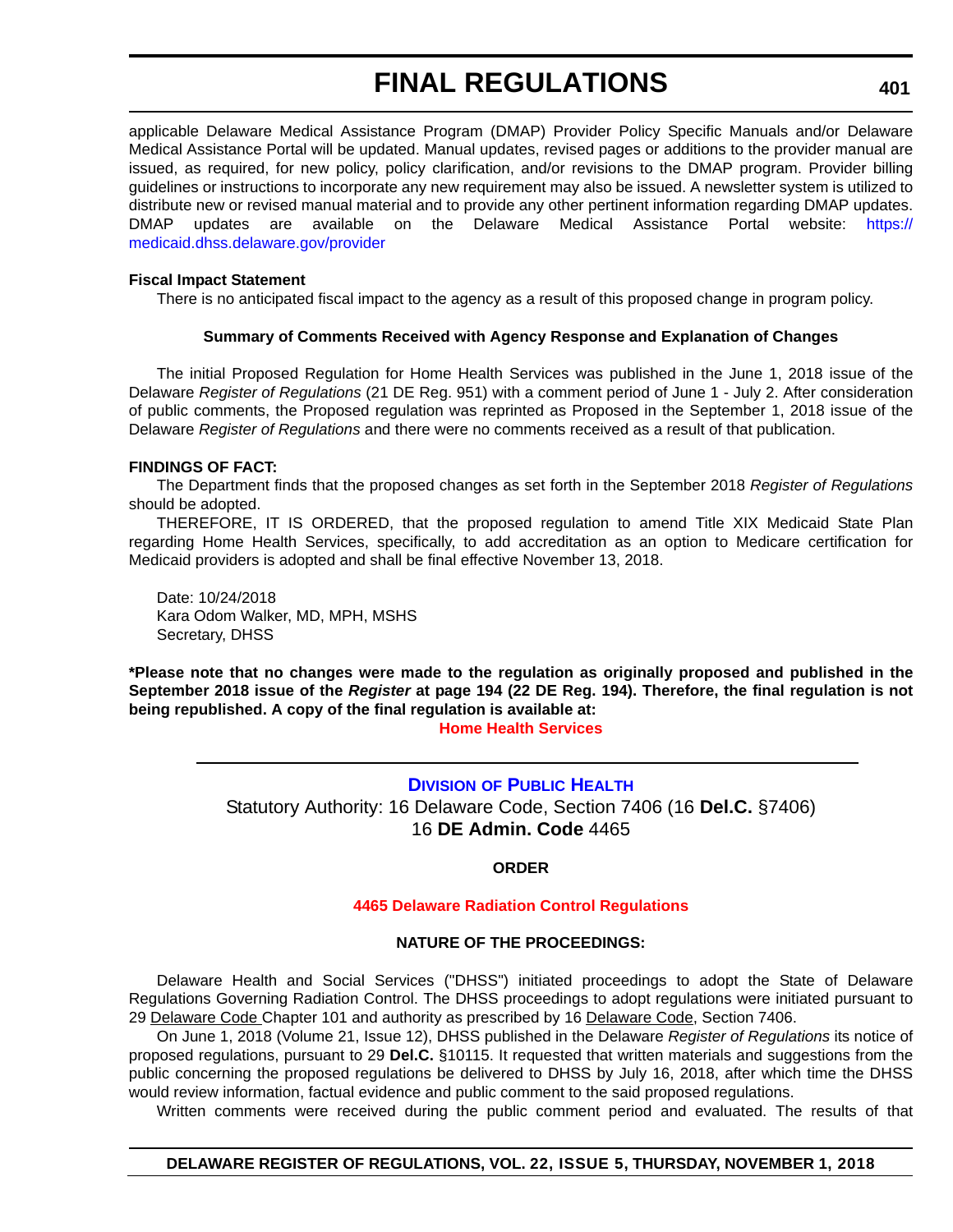**402**

# **FINAL REGULATIONS**

evaluation are summarized in the accompanying "Summary of Evidence."

#### **SUMMARY OF EVIDENCE**

In accordance with Delaware Law, public notices regarding proposed Department of Health and Social Services (DHSS) Regulations Governing Radiation Control were published in the Delaware *Register of Regulations*. Written comments were received on the proposed regulations during the public comment period (June 1, 2018 through July 16, 2018).

Entities offering written comments include:

- American Society of Radiologic Technologists, Greg Morrison, Associate Executive Director
- Delaware Association of Nurse Anesthetists, Delphos E. Price, Jr., President.

### **Comments from the American Society of Radiologic Technologists**

The American Society of Radiologic Technologists (ASRT), which represents 154,000 members nationally including more than 400 medical imaging and radiation therapy professionals in Delaware, respectfully submits comments regarding the most recent proposed amendments to the Delaware rules and regulations. ASRT appreciates you incorporating comments provided in 2017. At that time, we expressed our concern with adding advanced nurse practice to the definition of "Licensed Practitioner", particularly because this addition would have allowed Advanced Practice Nurse Practitioners (APRNs) to perform or supervise performance of medical imaging and radiation therapy procedures. Because of the DPHs actions, ASRT supports the recently proposed definition of "Licensed Practitioner" whereby APRNs and PAs are granted the privilege of ordering diagnostic or supportive xray procedures for patients. In furtherance of our beliefs, we recommend updating the definition to indicate APRNs and PAs may not supervise the performance of diagnostic or supportive x-ray procedures. Lastly, we also suggest removing "state-licensed practitioners" because there is no separate, proposed definition for this term. Instead, we support using the proposed definition of "Licensed Practitioner" with the provision that specifies that APRNs and PAs may order but not supervise the performance of diagnostic or supportive x-ray procedures for patients in accordance with Title 24, Delaware Code.

The ASRT recommends revisions to the following definitions impacted by the suggested revision to "Licensed Practitioner": Principal Supervisor, Direct Supervision, General Supervision, and Personal Supervision in all definition sections of 4465 where they are included in the proposed rule. The ASRT also recommends revision to the definition of "Radiation Technologist" and inserting a suggested definition for "Radiation Therapist" in Part X.

The ASRT recommends revision to Part F, Section 11.0 Computed Tomography (CT) Equipment, specifying that an operator of CT x-ray system must be a Medical Radiologic Technologist - CT, to clarify that an operator of a CT x-ray system must have passed a post-primary examination in computed tomography.

### *Response*

All comments submitted by the ASRT were evaluated. All comments submitted regarding definitions related to professional scope of practice were incorporated into the final rule. One comment submitted regarding qualification of an operator of CT x-ray systems was declined as it proposes to fundamentally change the minimum qualifications already set forth in these regulations.

### **Comments from the Delaware Association of Nurse Anesthetists**

Thank you for the opportunity to comment on the proposed regulation 16 **DE Admin. Code** 4465. I am the president of the Delaware Association of Nurse Anesthetists (DANA) and submit these comments on the association's behalf. Nurse Anesthetists have advanced education and training, and are licensed to practice in Delaware as Advanced Practice Registered Nurses (APRNs). In the definitions sections in the proposed regulation "Licensed Practitioner" has been amended to include Advanced Practice Registered Nurses (APRNs) and Physicians Assistants (PAs) in the general section of the regulation and specifically in Part F. This is appropriate and fully supported by our organization. While PAs are also included in Part F - Medical Diagnostic and Interventional X-Ray and Imaging Systems under Section 5.13 entitled Operator Qualifications, it appears that APRNs have been inadvertently omitted.

The scope of practice for APRNs with advanced training and certification as Certified Registered Nurse Anesthetists includes the use of fluoroscopy and other technologies for diagnosis and care delivery. The Delaware Code directs that APRNs can prescribe, administer and dispense medication, including controlled substances, as well as diagnose, prescribe and institute therapy and when doing so, the APRN shall not be held to any lesser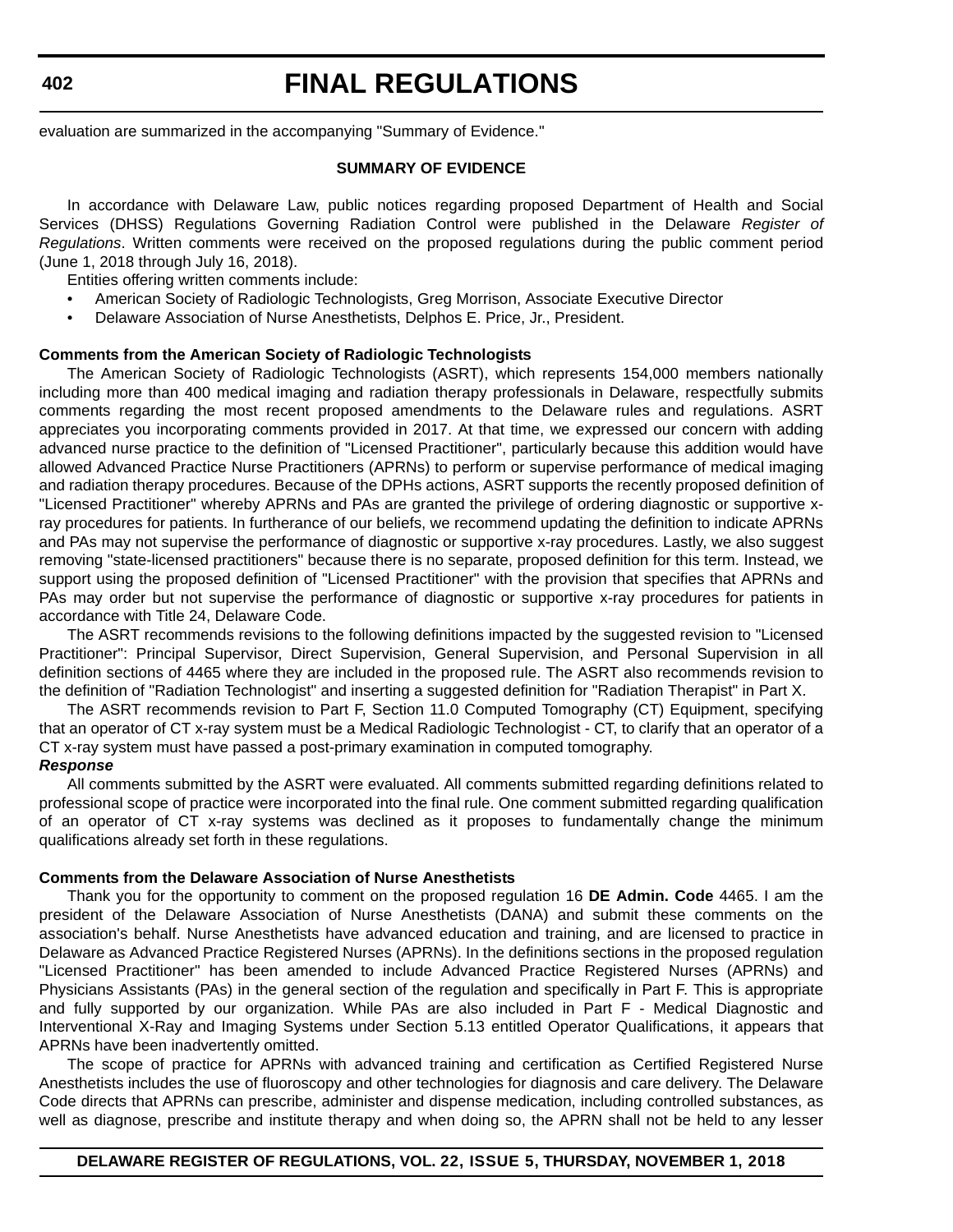standard of care than that of a physician providing care to a specific patient condition or population. Including APRNs in sections 5.13.1.1 and 5.14.1 properly brings the Delaware Radiation Control Regulations in harmony with other provisions of current Delaware law that relate to patient care and safety.

### *Response*

All comments submitted by the DANA were evaluated. Comments submitted were related to professional scope of practice, and were not incorporated. The intent of the proposed rule was to revise the definition of "Licensed Practitioner" to enable APRNs and PAs to order diagnostic and supportive x-ray procedures, to harmonize the radiation control regulations with Title 24 Delaware Code. The comments from DANA seek to widen the scope of practice for APRNs beyond Title 24 Delaware Code and into the realm of physicians and radiologic technologists working within their professional scope of practice to interpret (ie. Radiologists) and perform various radiation technology procedures (Medical Radiologic Technologists, Nuclear Medicine Technologists and Radiation Therapists) which are performed by licensed or certified individuals who have passed national credentialing boards (American College of Radiology and American Registry of Radiologic Technologists, respectively) for specialized areas of practice within the radiologic health sciences.

### **FINDINGS OF FACT:**

Some changes were made to the regulations based on the comments received. The Department finds that the proposed regulations, as set forth in the attached copy should be adopted in the best interest of the general public of the State of Delaware.

THEREFORE, IT IS ORDERED, that the proposed State of Delaware Regulations Governing Radiation Control is adopted and shall become effective November 13, 2018, after publication of the final regulation in the Delaware *Register of Regulations*.

Date: 10/22/2018 Kara Odom Walker, MD, MPH, MSHS Secretary, DHSS

**\*Please Note: Due to the size of the final regulation, it is not being published here. A copy of the regulation is available at:**

**[4465 Delaware Radiation Control Regulations](http://regulations.delaware.gov/register/november2018/final/22 DE Reg 401 11-01-18.htm)** 

### **[DEPARTMENT OF LABOR](https://dia.delawareworks.com/)**

**DIVISION [OF INDUSTRIAL AFFAIRS](https://dia.delawareworks.com/) OFFICE [OF LABOR LAW ENFORCEMENT](https://dia.delawareworks.com/)**

Statutory Authority: 29 Delaware Code, Section 8503(7) and 19 Delaware Code, Section 105(a)(8) (29 **Del.C.** §8503(7) & 19 **Del.C**. §105(a)(8)) 19 **DE Admin. Code** 1322

**ORDER**

### **[1322 Prevailing Wage Regulations](#page-4-0)**

### **I. NATURE OF PROCEEDINGS**

Pursuant to its authority under 29 **Del.C.** §8503(7) and 19 **Del.C.** §105(a)(8), the State of Delaware, Department of Labor's Division of Industrial Affairs (herein '"the Department") proposed to amend its regulations enforcing the Prevailing Wage Law, 29 **Del.C.** §6960. The Department's purpose in proposing these amendments was to formally limit the number of fringe benefits deductions the Department will recognize; expand the scope of the circumstances under which the Department shall hold administrative hearings; and make minor changes to the conduct of those hearings themselves. The proposed amendments are also intended to add a Diver Classification and include that Classification in the Classification booklet. Minor amendments and changes were also inserted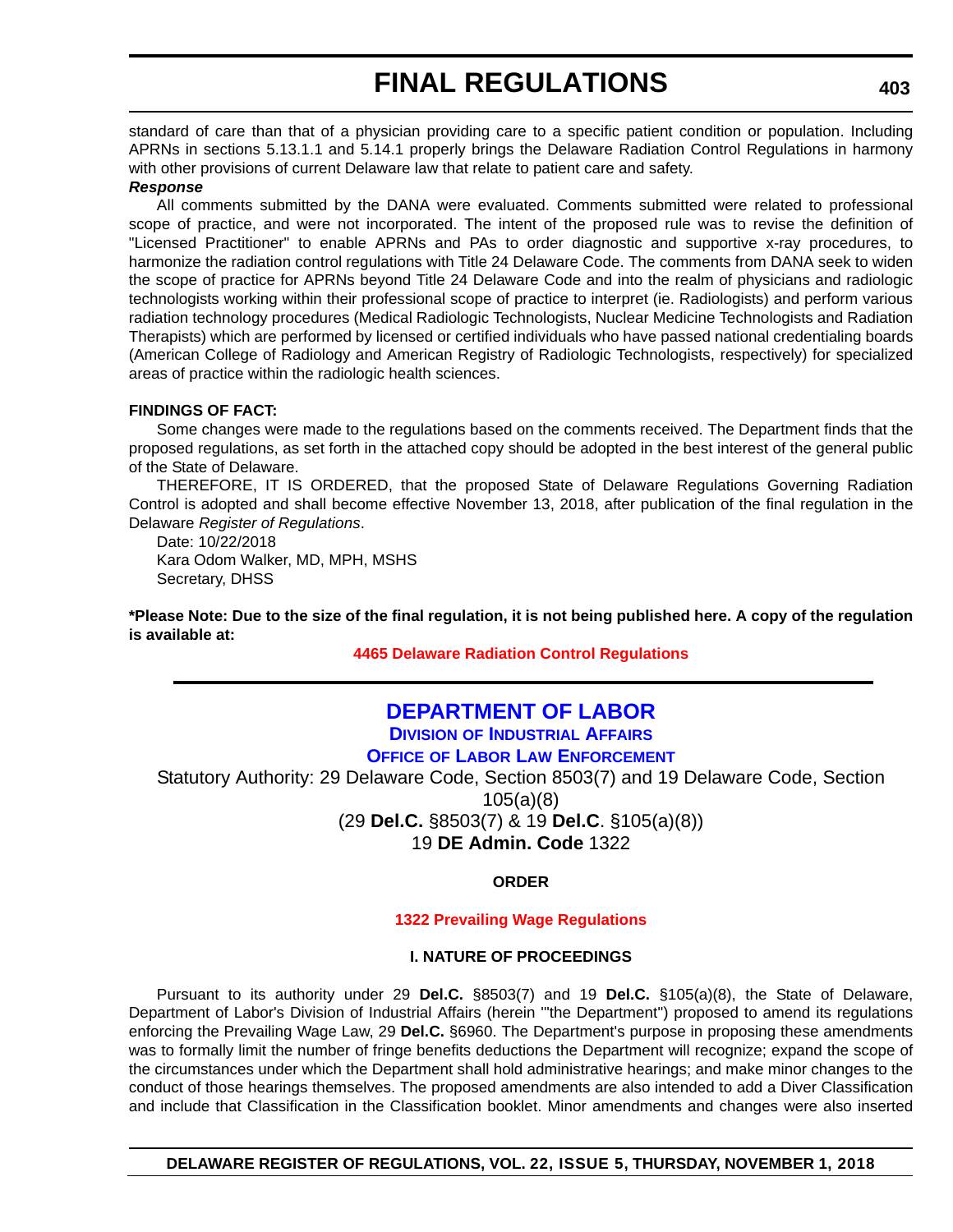**404**

# **FINAL REGULATIONS**

regarding other portions of the regulations, including a change to the statutory thresholds for prevailing wage projects to make them consistent with the Prevailing Wage Law itself.

In May of 2018 the Department initially proposed to amend these regulations. A public hearing was held on May 21, 2018, at which the Department received public comment. The Department also received public comment in the form of written suggestions. The Department incorporated some of these suggestions into a revised proposal. Notice of a public comment period of thirty (30) days on the Division's proposed regulations was published in the Delaware *Register of Regulations* for August, 2018 as well as in two Delaware newspapers of general circulation in accordance with 29 **Del.C.** §10115. A public hearing was held on September 24, 2018. This is the Department's Decision and Order adopting the proposed regulations.

### **II. PUBLIC COMMENTS**

The Department received numerous public comments in response to its notice of intention to adopt the proposed regulations. Some comments praised all or portions of the Department's proposal. Other comments requested changes to the proposed regulations. Those suggestions included that the Department's proposed fringe benefit regulations include precise time-frames as to when benefits are provided to workers; opposition to efforts to bring Department fringe benefit regulations in line with federal regulations; changes to the methodology of the Department's prevailing wage survey; and a proposal to eliminate the Department's power to determine matters are resolved in the context of providing deficiency withholdings to underpaid workers.

### **Ill. FINDINGS AND CONCLUSIONS**

The public was given the required notice of the Department's intention to adopt the proposed amended regulations and was given ample opportunity to provide the Department with comments opposing the Department's plan. Thus, the Department concludes that its consideration of the proposed amended regulations was entirely within its prerogatives and statutory authority and is now free to adopt the proposed amended regulations. They are unchanged from the proposed regulations except that they retain language from the existing regulations which requires valid fringe benefit funds to be distributed to an escrow account at least monthly.

### **IV. ORDER**

**AND NOW this 1st day of November, 2018,** it is hereby ordered that:

1. The proposed amendments to the Division's regulations are adopted;

2. The text of the regulations shall be in the form attached hereto as Exhibit A;

3. The effective date of this Order is ten days from the date of its publication in the Delaware *Register of Regulations* in accordance with 29 **Del.C.** §10118(e); and

4. The Division reserves to itself the authority to issue such order and further orders in this matter as may be just and proper.

### **IT IS SO ORDERED.**

Cerron Cade, Secretary

### **1322 Prevailing Wage Regulations** *(Break in Continuity of Sections)*

### **3.0 Concepts and Definitions**

3.1 This section presents definitions and explanations to provide a basic understanding of elements inherent in collecting wage data and issuing wage determinations, and enforcing prevailing rates.

### *(Break in Continuity Within Section)*

3.1.10 Fringe Benefits.

3.1.10.1 Fringe benefits may be considered in determining whether an employer has met his/her prevailing wage obligations. As a general rule, any fringe benefit may be considered as long as the employer is not legally required to provide it. Therefore, benefits such as health, welfare or retirement benefits, vacation, holiday pay or sick leave pay could be considered fringe benefits. Employer payments for unemployment insurance, workers'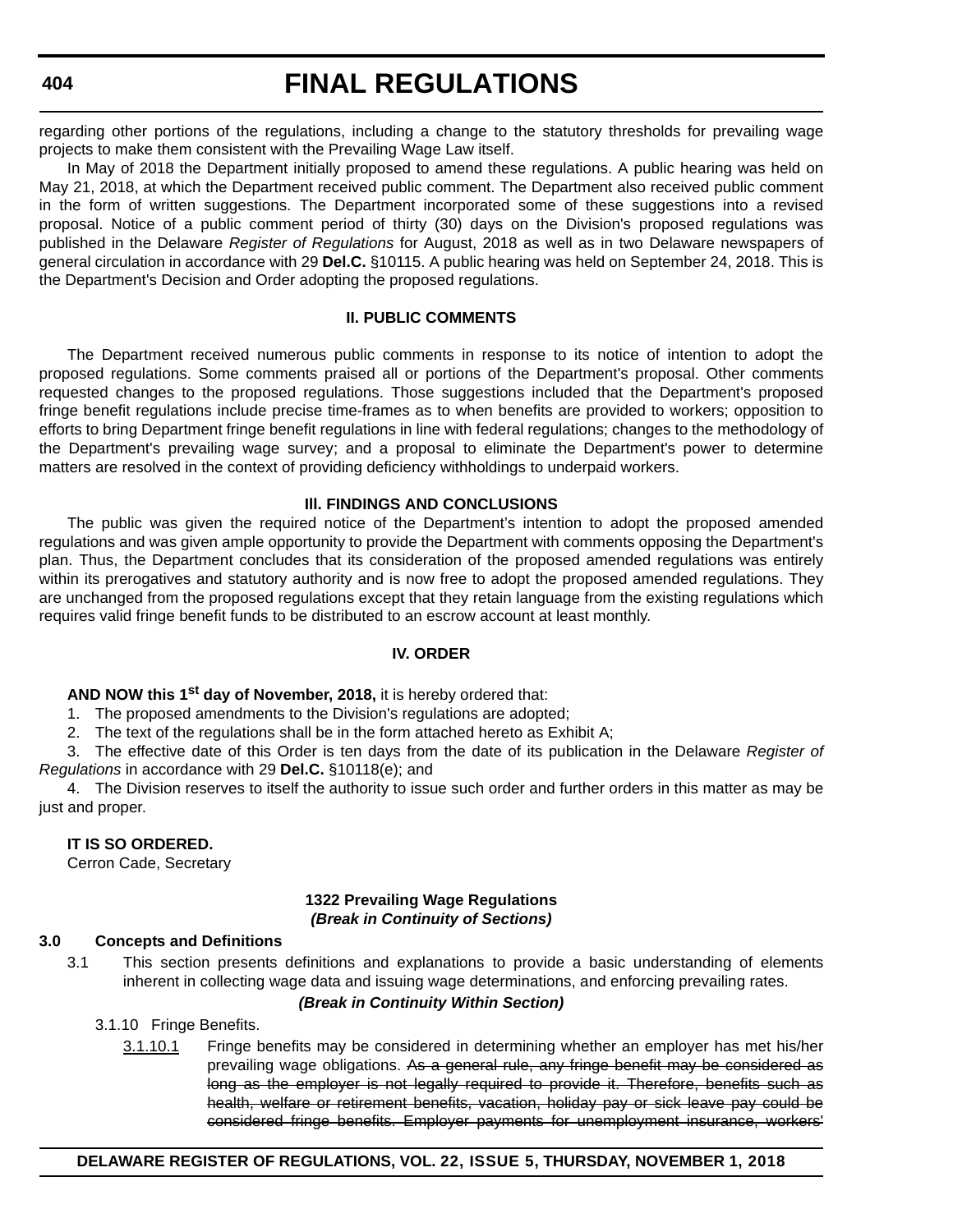compensation, FICA, etc. (which are required by law) would not be considered fringe benefits. To be considered a "bona fide" fringe benefit for purposes of the Act, a fringe benefit plan, fund, or program must constitute a legally enforceable obligation which meets the following criteria:

In order to be considered a valid fringe benefit, payments must be made either in cash, or contributed to an irrevocable escrow account at least once each month.

"**Irrevocable**" means that the benefit may not be forfeited. However, a benefit plan can be considered by the Department provided that payments to the plan are made irrevocably by the employer, even though certain employees may forfeit their individual rights to the benefits under certain prescribed conditions. Thus, if payments are made by the employer, and no return of those payments is possible, the plan would be acceptable, even though individual employees might not receive the benefits under certain situations. Benefits forfeited by such employees remain in an escrow account for the use of the other employees.

### *(Break in Continuity Within Section)*

3.1.10.1.4 Except as provided in subsection 3.1.10.2, the contractor's contributions must be paid irrevocably to a trustee or third person pursuant to an insurance agreement, trust or other funded arrangement. The trustee must assume the usual fiduciary responsibilities imposed upon trustees by applicable law. The trust or fund must be set up in such a way that the contractor, its owners, officers, or business, will not be able to recapture any of the contributions paid in nor in any way divert the funds to its own use or benefit. **[In order to be considered a valid fringe benefit, payments must be made either in cash, or contributed to an irrevocable escrow account at least once each month.]**

**\*Please note that no additional changes were made to the regulation as originally proposed and published in the September 2018 issue of the** *Register* **at page 203 (22 DE Reg. 203). Therefore, the final regulation is not being republished here in its entirety. A copy of the final regulation is available at: [1322 Prevailing Wage Regulations](http://regulations.delaware.gov/register/november2018/final/22 DE Reg 403 11-01-18.htm)** 

### **[DEPARTMENT OF NATURAL RESOURCES AND ENVIRONMENTAL](https://dnrec.alpha.delaware.gov/air/)  CONTROL**

### **DIVISION [OF AIR QUALITY](https://dnrec.alpha.delaware.gov/air/)**

Statutory Authority: 7 Delaware Code, Section 6010 and 29 Delaware Code, Section 10113(b)(4); (7 **Del.C.** §6010, 29 **Del.C** §10113(b)(4)) 7 **DE Admin. Code** 1134

**Secretary's Order No.: 2018-A-0053**

**Date of Issuance: October 3, 2018 Effective Date of the Amendment: November 11, 2018**

### **[1134 Emission Banking and Trading Program](#page-4-0)**

Under the authority vested in the Secretary of the Department of Natural Resources and Environmental Control ("Department" or "DNREC") pursuant to 7 **Del.C.** §6010 and 29 **Del.C.** §10113(b)(4), DNREC hereby revises Section 1134 of Title 7 of the Delaware Administrative Code to correct existing referencing error contained therein by replacing "Economic Development Office" with "Department of State, Division of Small Business." This correction is necessitated as a result of recent changes made to Delaware law, specifically, the codification of House Bill 432, effective July 1, 2018, which transferred State of Delaware economic development functions formerly located within the Delaware Department of Economic Development to the Department of State.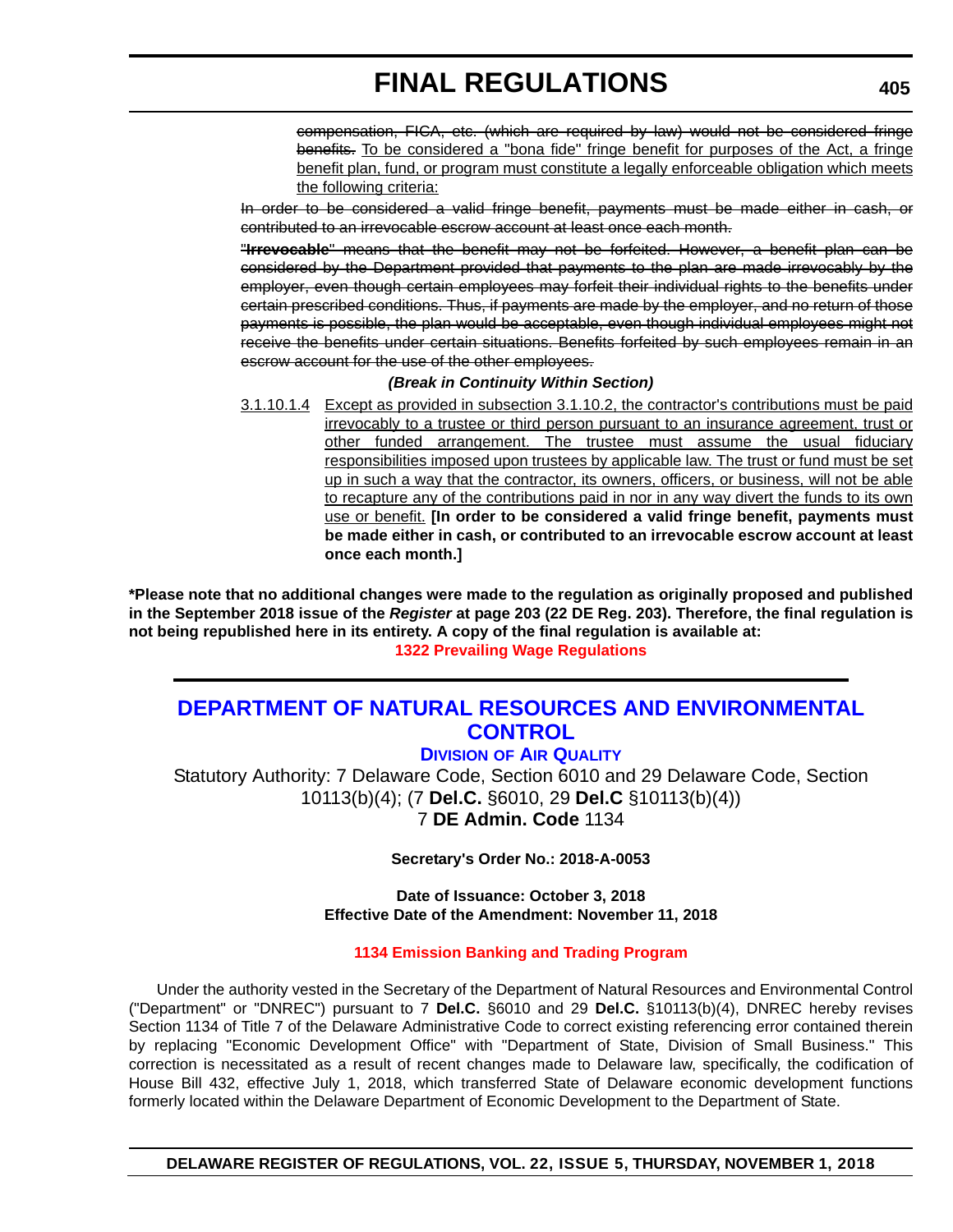### **Findings of Fact**

Based on Delaware law and the record as referenced above, I make the following findings of fact:

- 1. The proposed regulation is not in conflict with Delaware law; and
- 2. The proposed regulation is an appropriate exercise of the Department's responsibilities and authority.

### **Decision and Order Concerning the Regulation**

**NOW THEREFORE,** under the above-described statutory authority, and for the reasons set forth above, I hereby ORDER that the revision to 7 **DE Admin. Code** 1134: *Emission Banking and Trading Program*, be adopted and promulgated as follows, to wit:

Section 8.5.2 shall be corrected by replacing "Economic Development Office" with "Department of State, Division of Small Business."

The effective date of this Order is ten (10) days from the date of its publication in the Delaware *Register of Regulations*, in accordance with 29 **Del.C.** §10118(g).

Shawn M. Garvin, Secretary

### **1134 Emission Banking and Trading Program** *(Break in Continuity of Sections)*

#### 10/06/1997

### **8.0 Certification of an Emission Reduction**

### *(Break in Continuity Within Section)*

8.5 Prior to certifying an emission reduction, the Department will make the following adjustments to both the ozone season and non-ozone season emission reductions that are submitted to the Department for certification:

### *(Break in Continuity Within Section)*

8.5.2 Credit for emission reductions generated by shutdowns will be reduced by the value of 50% of the total reductions. 25% of the total reductions will be retired to provide a net air quality benefit and 25% will be held in a separate account by the Delaware Economic Development Office Department of State, Division of Small Business, for economic development purposes after certification by the Department pursuant to 8.6 of this regulation.

**\*Please Note: As the rest of the sections were not amended, they are not being published. A copy of the regulation is available at:**

### **[1134 Emission Banking and Trading Program](http://regulations.delaware.gov/register/november2018/final/22 DE Reg 405 11-01-18.htm)**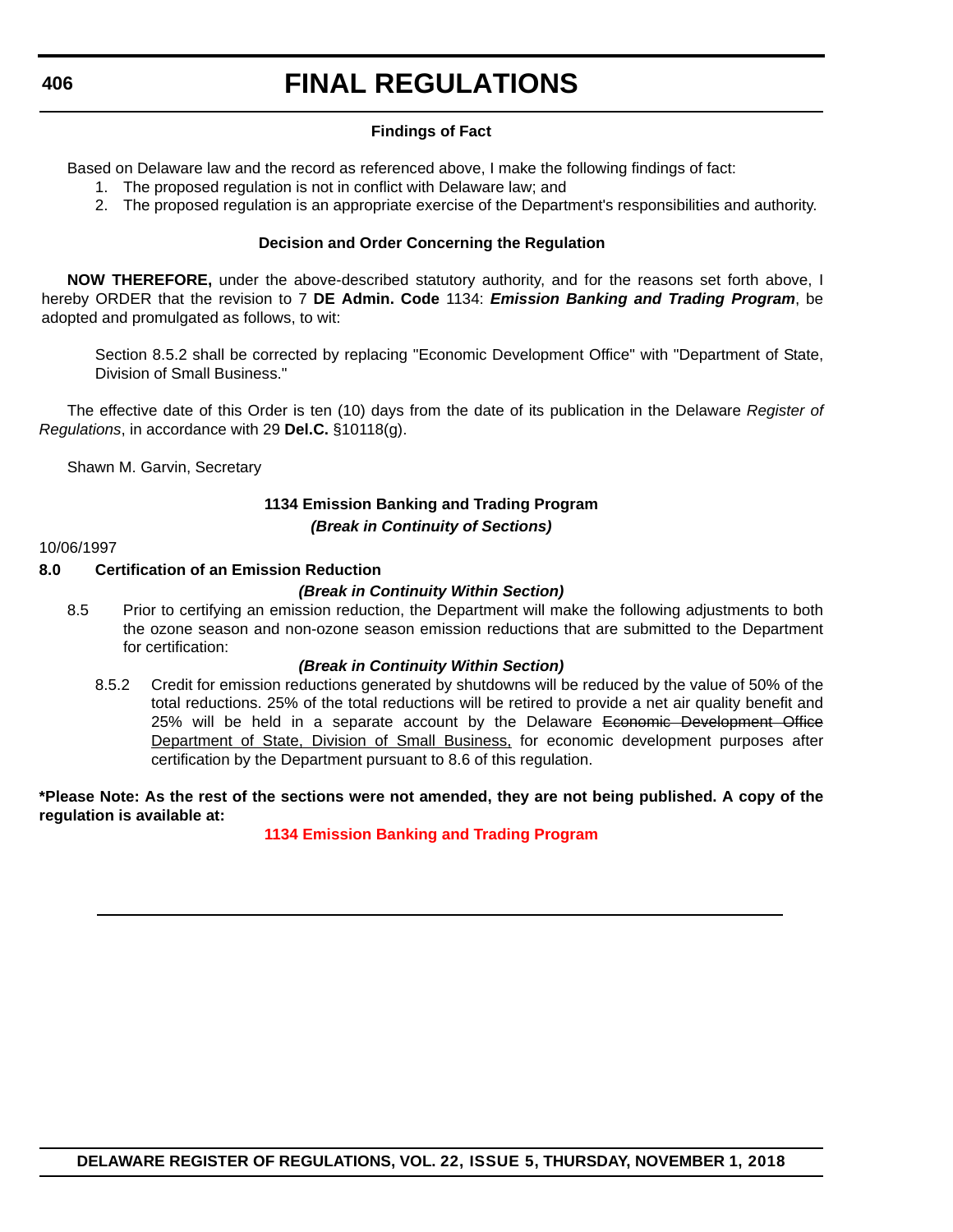### **DIVISION [OF CLIMATE, COASTAL](https://dnrec.alpha.delaware.gov/climate-coastal-energy/) AND ENERGY [Delaware Coastal Programs](https://dnrec.alpha.delaware.gov/climate-coastal-energy/)**

Statutory Authority: 7 Delaware Code, Section 6010(a) (7 **Del.C.** §6010(a)) Federal Coastal Zone Management Act (15 CFR part 923, subpart H) 7 **DE Admin. Code** 108

**Secretary's Order No.: 2018-CCE-0052**

### **Date of Issuance: September 19, 2018 Effective Date of the Amendment: November 11, 2018**

### **[108 Delaware Coastal Management Program Federal Consistency Policies and Procedures](#page-4-0)**

Under the authority vested in the Secretary of the Department of Natural Resources and Environmental Control ("Department" or "DNREC"), pursuant to 7 **Del.C.** §6010 and 29 **Del.C.** §10113(b)(4), DNREC hereby revises Section 108 of Title 7 of the Delaware Administrative Code to correct all current grammatical, clerical, and legal citation/referencing errors presently contained therein, and to make this Regulation consistent with the formatting set forth in the current edition of the *Delaware Administrative Code Drafting and Style Manual*.

### **Findings of Fact**

Based on Delaware law and the record as reflected above, I make the following findings of fact:

- 1. The proposed regulation is not in conflict with Delaware law; and
- 2. The proposed regulation is an appropriate exercise of the Department's responsibilities and authority.

### **Decision and Order Concerning the Regulation**

**NOW THEREFORE,** under the above-described statutory authority, and for the reasons set forth above, I hereby ORDER that the revisions to 7 **DE Admin. Code** 108: *Delaware Coastal Management Program - Federal Consistency Policies and Procedures*, be adopted and promulgated.

The effective date of this Order is ten (10) days from the date of its publication in the Delaware *Register of Regulations*, in accordance with 29 **Del.C.** §10118(g).

Shawn M. Garvin, **Secretary** 

**\*Please Note: Due to the size of the final regulation, it is not being published here. A copy of the regulation is available at:**

**[108 Delaware Coastal Management Program Federal Consistency Policies and Procedures](http://regulations.delaware.gov/register/november2018/final/22 DE Reg 407 11-01-18.htm)** 

### **[DEPARTMENT OF SAFETY AND HOMELAND SECURITY](https://dsp.delaware.gov/) DIVISION [OF STATE POLICE](https://dsp.delaware.gov/)**

**1300 BOARD OF EXAMINERS [OF PRIVATE INVESTIGATORS & PRIVATE SECURITY AGENCIES](https://dsp.delaware.gov/)** Statutory Authority: 24 Delaware Code, Section 1305 (24 **Del.C.** §1305) 24 **DE Admin. Code** 1300

**ORDER**

### **[1300 Board of Examiners of Private Investigators & Private Security Agencies](#page-4-0)**

Pursuant to the Guidelines in 29 Del.C. Section 10118(a)(1)-(7), the Board of Examiners of Private Investigators and Private Security Agencies ("Board") hereby issues this Order. The proposed change was

### **DELAWARE REGISTER OF REGULATIONS, VOL. 22, ISSUE 5, THURSDAY, NOVEMBER 1, 2018**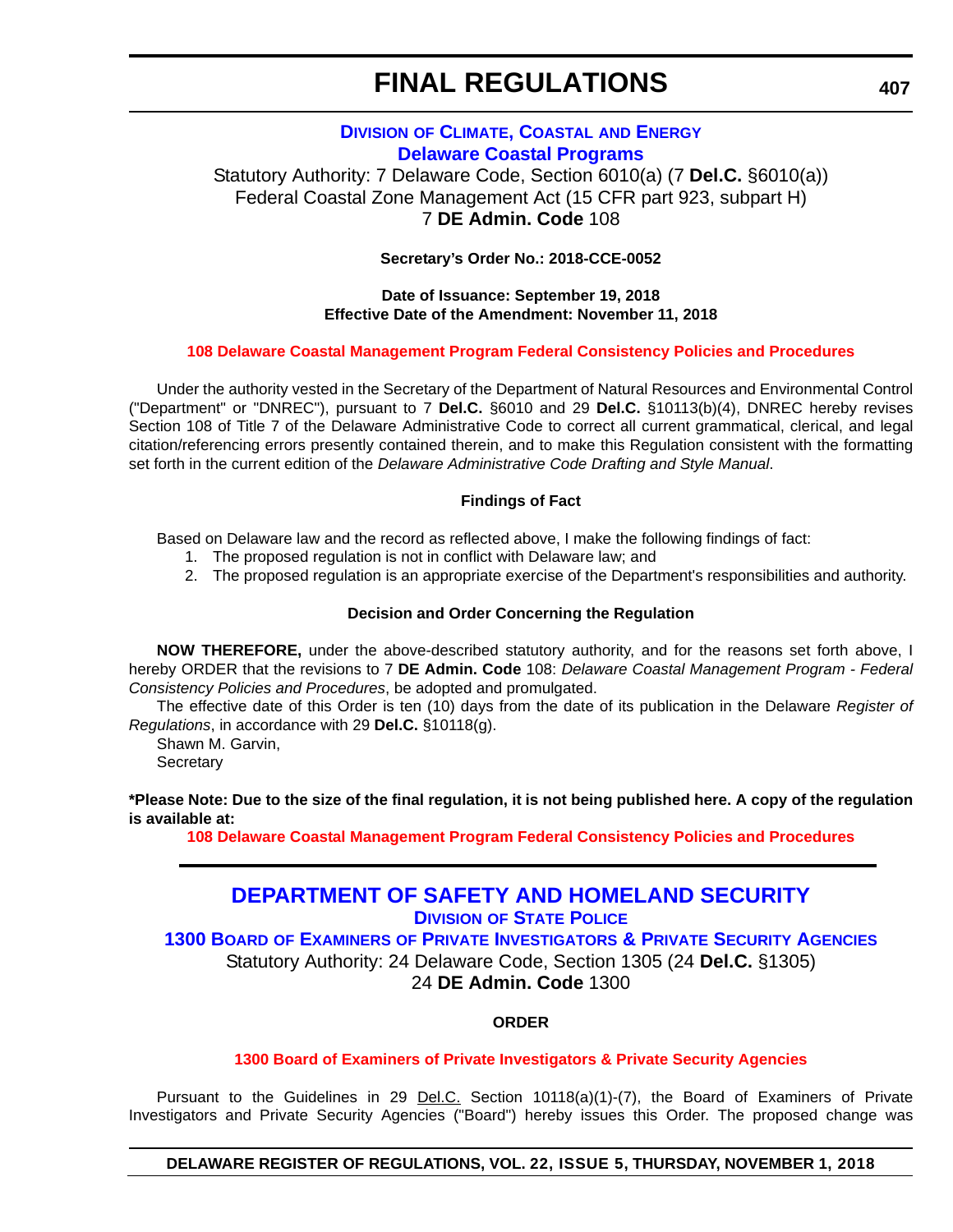#### **408**

# **FINAL REGULATIONS**

published in the Delaware *Register of Regulations* on September 1, 2018 (Vol. 22, Issue 3). Following notice and a public hearing on the proposed adoption of amendments to Rule 4.0 Training Requirements, the Board makes the following Findings and Conclusions:

### **Summary of Evidence and Information Submitted**

1. The Board did not receive written evidence or information pertaining to the proposed adoption.

2. The Board expressed its desire to adopt the amendment to place the responsibility of training the instructors and offering the mandatory training at an approved training facility.

### **Findings of Fact**

3. The public was given notice and the opportunity to provide the Board with comments, in writing and by oral testimony, on proposed amendments. The written comments and oral testimony received are described in paragraph 1.

4. The Board finds that the adoption of this rule will place the responsibility of training the instructors and offering the mandatory training at an approved training facility.

5. The Board finds that the adoption will have no adverse impact on the public.

6. The Board finds that the amendment is well written and describes its intent to adopt the rule to place the responsibility of training the instructors and offering the mandatory training at an approved training facility.

### **Conclusion**

7. The proposed rule adoption was published by the Board in accord with the statutory duties and authority as set forth in 24 Del.C. Section 1304 et seq. and, in particular, 24 Del.C. Section 1304(b)(3).

8. The Board deems this adoption necessary and expedient to the full and official performance of its duties under 24 Del.C. Section 1304 et. seq.

9. The Board concludes that the adoption of this rule will be in the best interests of the citizens of the State of Delaware.

10. The Board therefore adopts the amendment pursuant to 24 Del.C. Section 1304(b)(3) and guidelines of 29 Del.C. Section 10118 of the Administrative Procedures Act. See, Strauss v. Silverman, Del. Supr., 399 A.2d 192 (1979).

11. This adopted rule replaces in its entirety any former rule or regulation heretofore promulgated by the Board.

12. The effective date of this Order shall be November 11, 2018.

13. Attached hereto and incorporated herein this order is the amended rule marked as exhibit A and executed simultaneously on the 11th day of October, 2018.

| Lt. Colonel Monroe B. Hudson, Jr., Chairman | Ms. Kelly R. Jansen              |
|---------------------------------------------|----------------------------------|
| Director Robert J. Irwin                    | Vacant - Public Member           |
| Ms. Sandra C. Taylor                        | Vacant - Private Security Agency |
| Mr. Mark W. Rainford                        | Vacant - Armored Car Agency      |
| Mr. Wayne A. Keller                         |                                  |

**\*Please note that no changes were made to the regulation as originally proposed and published in the September 2018 issue of the** *Register* **at page 212 (22 DE Reg. 212). Therefore, the final regulation is not being republished. A copy of the final regulation is available at:**

**[1300 Board of Examiners of Private Investigators & Private Security Agencies](http://regulations.delaware.gov/register/november2018/final/22 DE Reg 407a 11-01-18.htm)**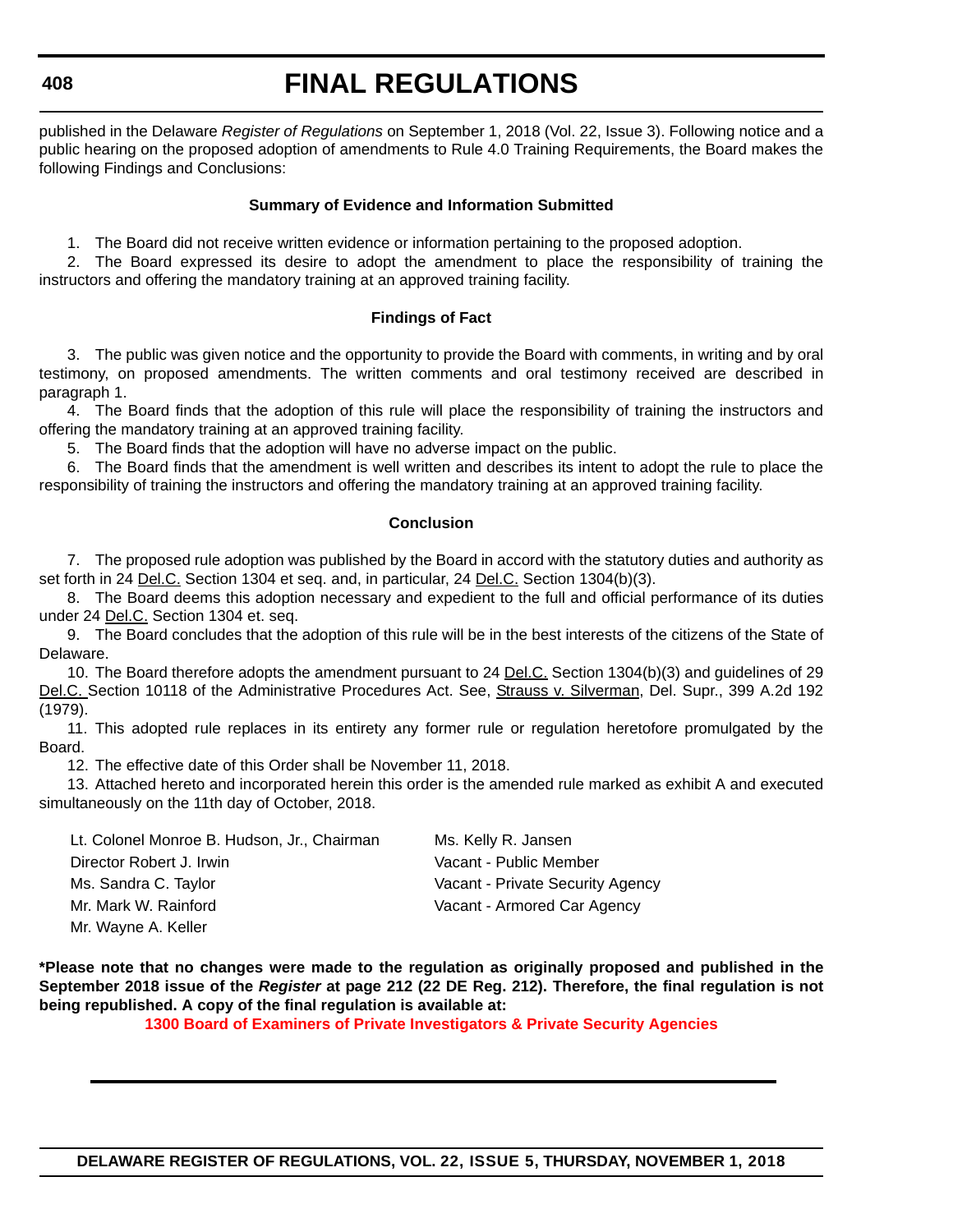### **[DEPARTMENT OF STATE](https://history.delaware.gov/)**

**DIVISION OF HISTORICAL [AND CULTURAL AFFAIRS](https://history.delaware.gov/)**

Statutory Authority: 30 Delaware Code, Section 1815(b) (30 **Del.C.** §1815(b))

1 **DE Admin. Code** 901

### **ORDER**

### **[901 Historic Preservation Tax Credit Program](#page-4-0)**

In accordance with 29 **Del.C.** §10118 and 30 **Del.C.** Ch.18, Subch. II, §1815(b), for the reasons set forth herein, the Delaware Department of State, Division of Historical and Cultural Affairs enters this Order amending the Historic Preservation Tax Credit Program regulation.

### **NATURE OF THE PROCEEDINGS**

Pursuant to its authority under 30 **Del.C.** Ch.18, Subch. II, §1815(b), the Division proposes to adopt an amended regulation for the Historic Preservation Tax Credit Program to specify under what circumstances a Credit Award would be withdrawn, establish a time frame during which rehabilitation work may qualify for a Credit Award, amend the fee schedule, and make other clarifications and technical corrections to the regulation. The amended regulation also reflects changes to the program made in the 149th General Assembly. The Historic Preservation Tax Credit Act (30 **Del.C.** Ch. 18, Subch. II) was amended to increase the maximum tax credit available for owneroccupied historic properties (81 **Del. Laws. c.** 390), and the Bond and Capital Improvements Act increased the total amount of credits available in each state fiscal year through state fiscal year 2024 (81 **Del. Laws. c.** 303).

The Division gave notice of its intent to amend the regulation in the August 1, 2018 issue of the Delaware *Register of Regulations*. At that same time, the Division submitted a Regulatory Flexibility Analysis and Impact Statement for this proposed revised regulation, as required by 29 **Del.C.** Ch. 104. The Division solicited written comments from the public for thirty (30) days as mandated by 29 **Del.C.** §10118(a).

### **SUMMARY OF EVIDENCE**

In accordance with Delaware law, public notice regarding the proposed amendment of the regulation governing the Historic Preservation Tax Credit Program was published in the Delaware *Register of Regulations*. The public comment period was open from August 1, 2018 through September 4, 2018. Notice of the proposed amendment was also published in the *News Journal* on August 8, 2018 and the *Delaware State News* on August 5 and August 7, 2018, was posted on the Division's website, and was distributed to recipients of the Division's e-newsletter. The Division received written comments.

### **SUMMARY OF COMMENTS RECEIVED WITH AGENCY RESPONSE AND EXPLANATION OF CHANGES**

The Division received written comments from five homeowners, three non-profit organizations, one municipality, and three developers including one large corporation and two individuals. The Division of Historical and Cultural Affairs has reviewed and considered each comment, summarized below, and responds as follows:

First, Fee Increases: The Division received several written comments requesting reconsideration of the new fee structure established in Section 8.0 of the regulation. Comments included: the proposed fee structure is not comparable with fees charged by other state programs or with the federal historic tax credit program (examples given); the fee would place an undue burden on non-profit organizations and applicants for resident-occupied properties; and the increase in costs would diminish the value of the credits and discourage application to the program.

*Division Response:* The Division amended subsection 8.1.1 of the regulation, reducing the application fee for resident-occupied properties and resident-curators from \$250 to \$100. The Division has reviewed and considered comments concerning the other aspects of the fee structure and determined to retain subsection 8.1.2 of the proposed regulation as posted. The fee schedule has not been adjusted since it was established in 2002.

Second, Fee Cap: The Division received written comments requesting imposition of a cap on the total fee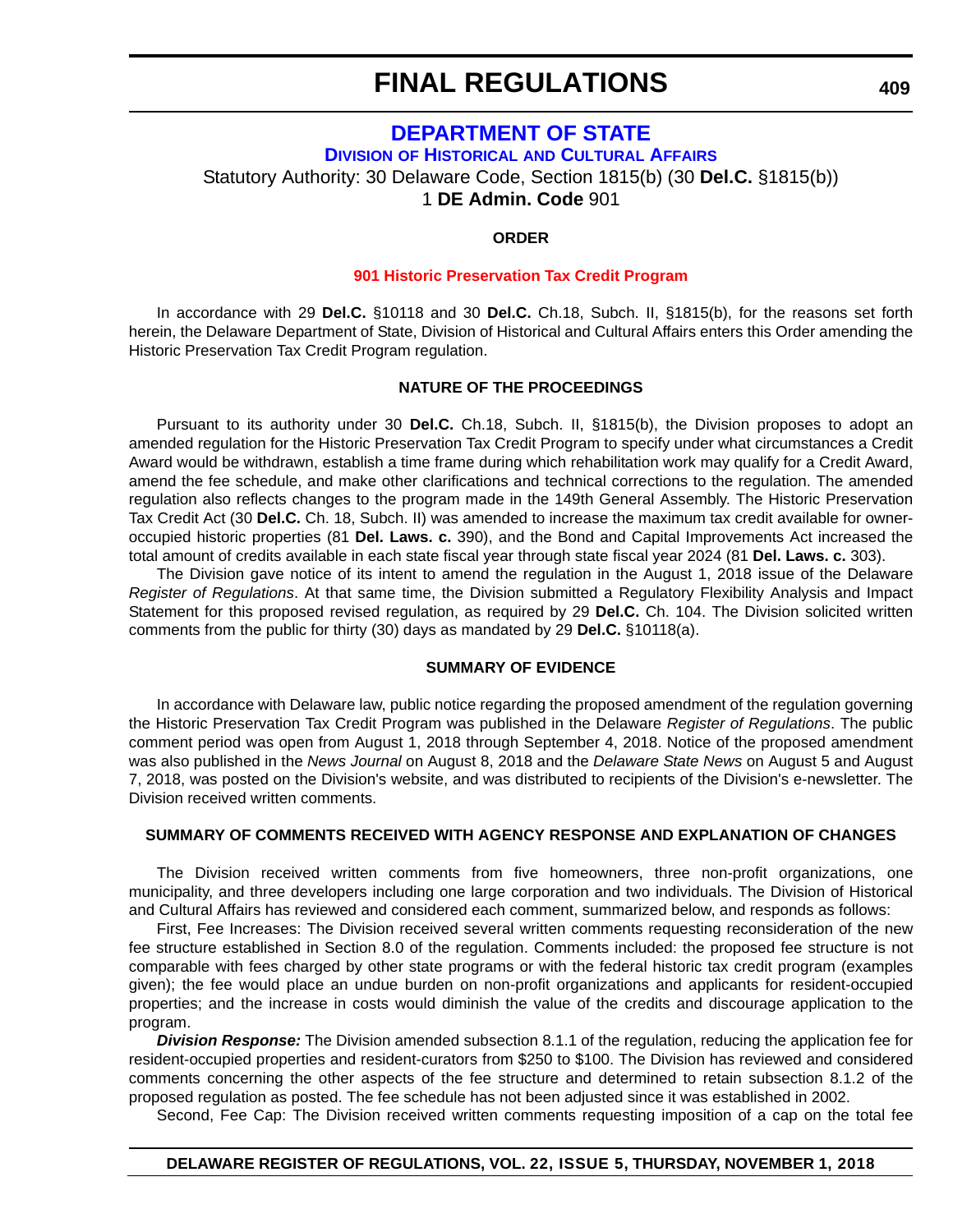charged, stating that the Division's proposed fee structure is not in alignment with the federal historic tax credit program which has a cap.

*Division Response:* The Division has reviewed and considered these comments and determined to retain subsection 8.1.2 of the proposed regulation as posted.

Third, "Grandfathering" Previously Approved Projects: The Division received written comments questioning the applicability of the new regulation to projects that have been previously initiated and/or are already underway. Commenters specifically requested that such projects be "grandfathered" and exempted from the new fee structure established in Section 8.0 and from the new subsection 5.5 limiting applications to only proposed work. A definition of the term "initiated" was suggested. Homeowners with completed projects that had planned to apply for a subsequent award (allowed under the previous program guidelines) also considered new subsection 5.5 detrimental and asked that it be removed from the regulation, modified to allow completed work within a reasonable period or if the work meets the Secretary of the Interior's Standards for Rehabilitation.

**Division Response:** The Division added a new subsection 4.6 to provide a definition of "initiated" projects, and a new subsection 4.7 citing circumstances when approval of a Part 1 application will expire. The Division then added a new Section 12.0 Transition Provisions that allows applicants to proceed under the previous regulation (18 **DE Reg.** 237) and guidance under specific circumstances. References to Section 12.0 were added to subsections 5.5 and 8.1, accordingly. However, the Division maintains that the limitations imposed by subsection 5.5 are necessary to ensure that the program is in keeping with its original intent, and notes that the program as a whole already requires that work meet the Secretary of the Interior's Standards.

Fourth, "Moratorium" on Applications: The Division received several written comments concerned that applicants were not made aware of the impending changes until after the proposed regulation was posted, at which time the Division was not accepting new applications, and under the new regulations their projects may no longer be eligible for the program.

*Division Response:* The Division added a new Section 12.0 Transition Provisions, which allows applicants to proceed under the previous regulation (18 **DE Reg.** 237) and guidance under specific circumstances, and cites the provisions of Section 10 that gives applicants the ability to appeal the Division's disapproval of an application.

Fifth, Conditional Approvals and Timeframes for Approval: The Division received written comments requesting clarification of when a Part 2 application is considered approved, pertaining to the interpretation of new subsection 5.5. It was noted that the regulation does not mention conditional approvals, though they occur. Related issues concerning the federal tax credit program were cited. It was suggested that a specific timeframe for approval or rejection of an application be included in the regulation.

*Division Response:* The Division added language to subsection 5.7 specifying that the Division may apply conditions to a Part 2 approval. The timeframe for review is currently in program guidance and the Division finds it is not necessary to add it to the regulation. The Division also finds it best to address in program guidance the unique issues that may arise when applicants are seeking both federal and state tax credits.

Sixth, Clarify Wording in subsections 5.5, 7.4 and 7.6: The Division received written comments suggesting specific language changes in these subsections.

*Division Response:* The Division amended subsection 5.5, changing "carried out" to "completed." The Division will use updated guidance to address provide further discussion of subsection 7.4, regarding circumstances when an increase in a credit award can be considered. The Division finds that new subsection 7.6 of the regulation, as written, reflects the allocation of credits to certain pools as specified by Delaware Code, 30 **Del.C.** Ch. 18, Subch. II, §1816, and allows sufficient flexibility for changes to the total credits allowed.

Seventh, Expedite Document Circulation for Final Approvals: The Division received written comments recommending the agency consider use of e-copies to obtain signatures from state government officials, including the Division of Historical and Cultural Affairs and Division of Revenue, and correspondence with applicants to expedite final approvals.

*Division Response:* The Division will explore this recommendation in the future.

### **FINDINGS OF FACT**

The public was given the required notice of the Division's intention to amend the Historic Preservation Tax Credit Program regulation and was given opportunity to provide the Division with comments. The required Regulatory Flexibility Analysis and Impact Statement for this proposed revised regulation was submitted. Public comments were received. The Division has responded to the public comments in the Summary of Comments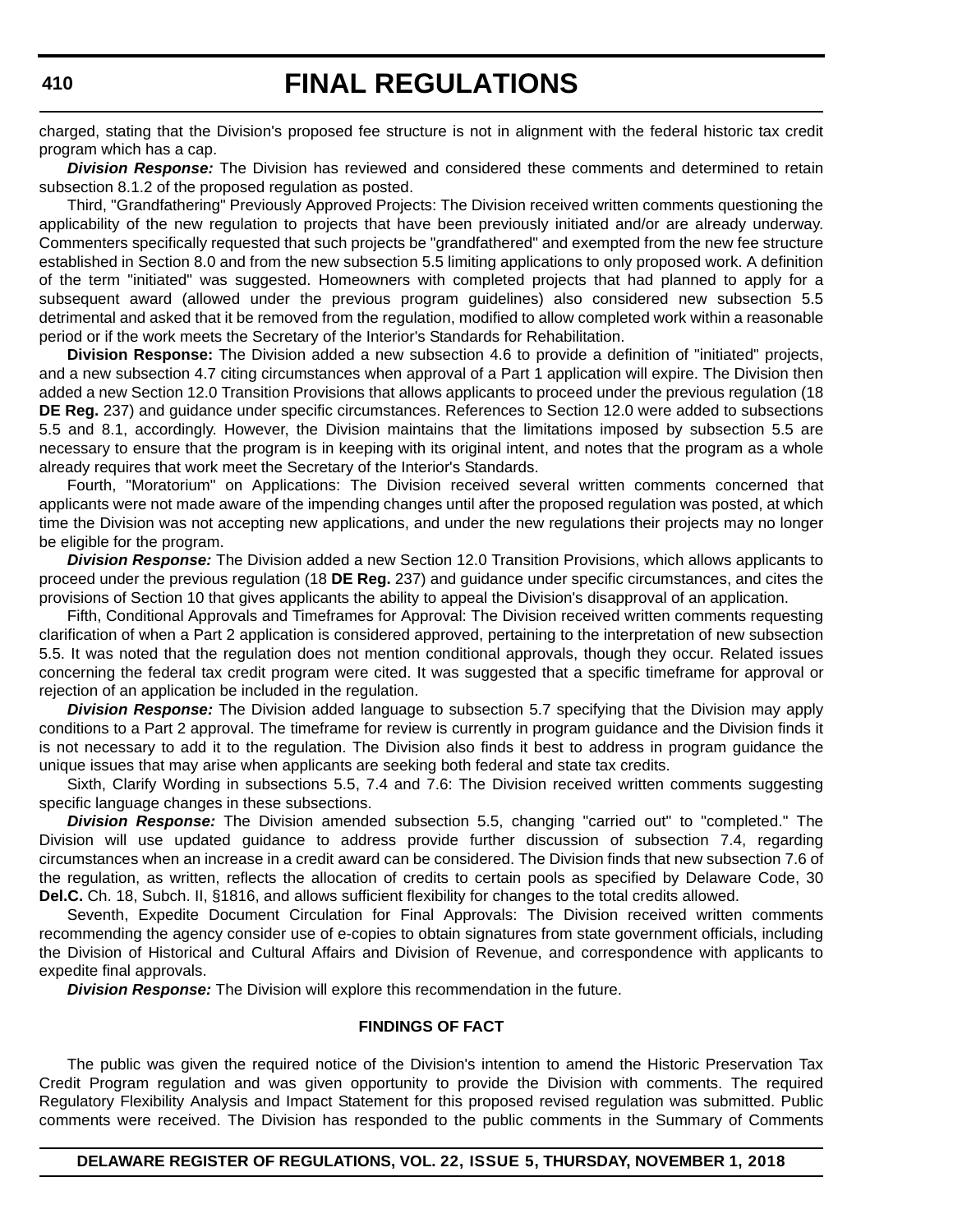Received with Agency Response and Explanation of Changes. Thus, the Division finds that the proposed regulation, which adds subsections 4.6 and 4.7 and adds Section 12.0, should be adopted in the best interest of the general public of the State of Delaware. Additionally, some grammatical amendments and edits were made to the proposed regulations.

**THEREFORE, IT IS SO ORDERED**, this 1<sup>st</sup> day of November 2018 that the proposed Division of Historical and Cultural Affairs Amendment to the Historic Preservation Tax Credit Program Regulation 901 is adopted and shall become effective ten (10) days from the date of its publication in the November 2018 Delaware *Register of Regulations*, in accordance with 29 **Del.C.** §10118(e) and (g).

Jeffrey Bullock Secretary of State

### **901 Historic Preservation Tax Credit Program** *(Break in Continuity of Sections)*

### **3.0 Definitions**

The following words and terms, when used in this regulation, shall have the following meaning unless the context clearly indicates otherwise:

"**Act**" means the **["Historic Preservation Tax Credit Act", under]** 30 **Del.C.** Ch. 18, Subch. II.

### **4.0 Procedures for Certification of Historic Property**

*(Break in Continuity Within Section)*

- **[4.6 Once the State Office has approved the Part 1 application, the project is considered initiated for the purpose of this program.**
- **4.7 The Part 1 application shall expire if a Part 2 application is not received by the State Office within one calendar year from the date of issue of the approved Part 1.]**

### **5.0 Procedures for Certification of Rehabilitation**

### *(Break in Continuity Within Section)*

5.5 The Part 2 application shall include any proposed rehabilitation work. Any rehabilitation work that has been **[carried out completed]** prior to the approval of the Part 2 application is not eligible for consideration**[, except as provided for under Section 12.0]**.

### *(Break in Continuity Within Section)*

5.67 The Delaware State Historic Preservation Officer shall determine whether the proposed rehabilitation for which a complete application is received under Section subsection 5.1 of this regulation meets the definition of a certified rehabilitation and shall send the applicant notice of the determination. The State Office may require modifications to the plan work as described in the Part 2 application in order to meet the definition of a certified rehabilitation. **[The State Office may also apply conditions to a Part 2 approval so as to insure the work meets the definition of a certified rehabilitation.]** *(Break in Continuity of Sections)*

### **8.0 Fees for Processing Rehabilitation Certification Request**

- 8.1 The fee for review of rehabilitation work for projects where the qualified expenditures are over \$100,000 is \$250 for each separate application. Final action will not be taken on an application until the appropriate remittance is received. No fee will be charged for rehabilitation projects where the qualified expenditures are less than \$100,000. **[All Except as provided for under Section 12.0, all]** applicants who seek a Credit Award for their certified rehabilitation are subject to a fee.
	- 8.1.1 The fee for applicants of owner-occupied properties and resident curators is **[\$250 \$100]**. The fee is due at the time the applicant submits their Request for Certification of Historic Property application. All fees are non-refundable.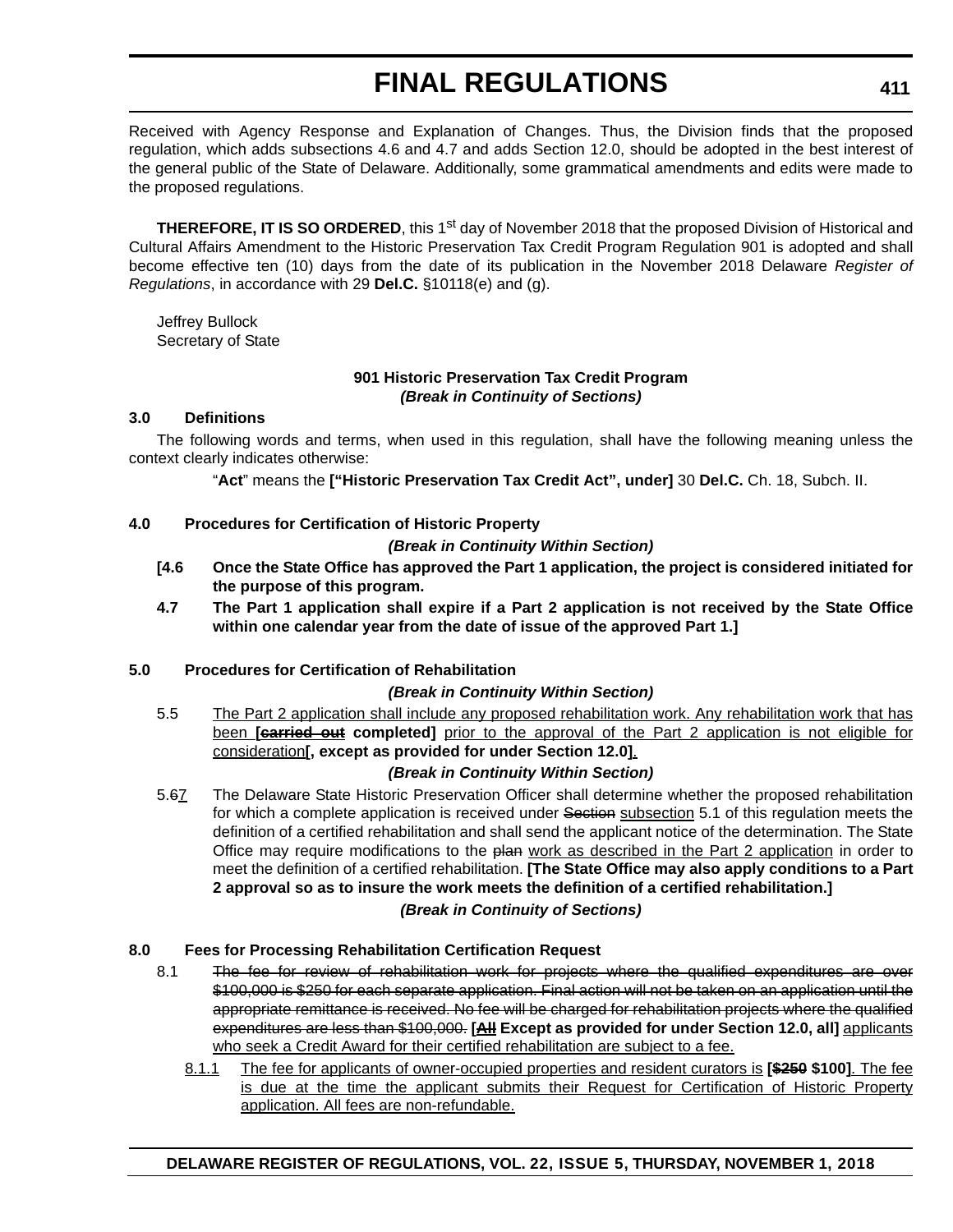### *(Break in Continuity Within Section)*

8.1.5 This fee schedule is applicable to all projects initiated after the effective date of these rules**[, except as provided for under Section 12.0]**.

*(Break in Continuity of Sections)*

### **[12.0 Transitional Provisions**

- **12.1 An applicant that has initiated, but not yet completed, a project prior to November 11, 2018 shall be subject to the regulation as adopted September 1, 2014 (18 DE Reg. 237), following existing guidance associated with that regulation.**
- **12.2 Property owners that consulted with the State Office concerning a specific project prior to November 11, 2018 may request that the Division accept an application under the terms of the regulation as adopted September 1, 2014 (18 DE Reg. 237), following existing guidance associated with that regulation; the Division may consider such a request provided that:**
	- **12.2.1 The applicant demonstrates that the information in their previously approved Part 1 application remains valid, and submits the Part 2 application to the State Office by December 31, 2018.**
	- **12.2.2 If no Part 1 had been previously submitted, then the applicant submits both the Part 1 and Part 2 applications to the State Office by December 31, 2018.**
	- **12.2.3 The applicant may submit no more than one such request per property.**
	- **12.2.4 All other program requirements are met.**
- **12.3 For owner-occupied properties with applications under subsections 12.1 and 12.2, the Credit Award may not exceed \$30,000.**
- **12.4 A taxpayer whose application is disapproved under subsection 12.2 may appeal in accordance with the administrative review process established in Section 10.0 of this regulation.]**

**\*Please note that no additional changes were made to the regulation as originally proposed and published in the August 2018 issue of the** *Register* **at page 147 (22 DE Reg. 147). Therefore, the final regulation is not being republished here in its entirety. A copy of the final regulation is available at: [901 Historic Preservation Tax Credit Program](http://regulations.delaware.gov/register/november2018/final/22 DE Reg 409 11-01-18.htm)** 

### **DIVISION [OF PROFESSIONAL REGULATION](https://dpr.delaware.gov/) 300 BOARD [OF ARCHITECTS](https://dpr.delaware.gov/boards/architects/)**

Statutory Authority: 24 Delaware Code, Section 306(a)(1) (24 **Del.C.** §306(a)(1)) 24 **DE Admin. Code** 300

### **ORDER**

### **[300 Board of Architects](#page-4-0)**

The Delaware Board of Architects pursuant to 24 **Del.C.** §306(a)(1), proposed to revise its regulations. The proposed amendments to the regulations seek to clarify the education requirements for applicants; change the name of the NCARB training program from Intern Development Program to Architectural Experience Program; clarify that the continuing education requirements apply to calendar years; and allow licensees to seek preapproval of continuing education units.

### **SUMMARY OF THE EVIDENCE AND INFORMATION SUBMITTED**

Following publication in the Delaware *Register of Regulations* on July 1, 2018 a public hearing was held on September 5, 2018. Written comment periods were held open for thirty days, and an additional fifteen days

**DELAWARE REGISTER OF REGULATIONS, VOL. 22, ISSUE 5, THURSDAY, NOVEMBER 1, 2018**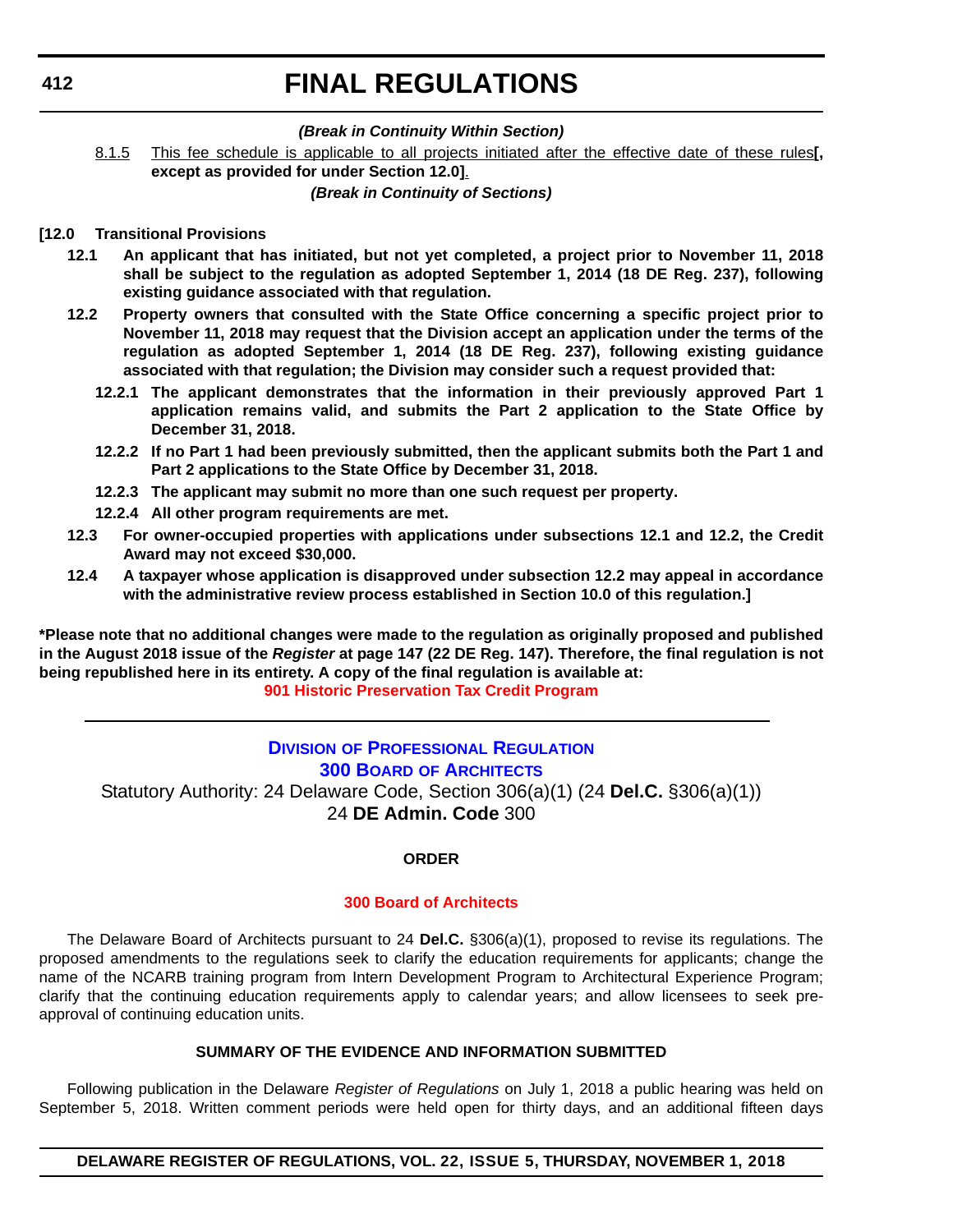following the public hearing. At the hearing, the Board accepted as evidence and marked as the Board's Exhibits 1 and 2 documentation of publication of the notice of the public hearing in the *News Journal* and the *Delaware State News*.

At the time of the deliberations, the Board considered the following documents:

**Board Exhibit 1** - Affidavit of publication of the public hearing notice in the *News Journal*;

**Board Exhibit 2** - Affidavit of publication of the public hearing notice in the *Delaware State News*;

There was no verbal testimony given at the public hearing on September 5, 2018. No written comments were received by the Board during the initial thirty day public comment period; nor were any written comments received after the public hearing during the fifteen day 29 **Del.C.** §10118(a) second public comment period.

### **FINDINGS OF FACT AND CONCLUSIONS**

1. The public was given notice and an opportunity to provide the Board with comments in writing and by testimony at the public hearing on the proposed amendments to the Board's regulations.

2. There were no public comments provided to the Board during the two written public comment periods, or the public hearing.

3. Pursuant to 24 **Del.C.** §306(a)(1), the Board has statutory authority to promulgate rules and regulations clarifying specific statutory sections of its statute.

4. The proposed changes seek to clarify the education requirements for applicants; change the name of the NCARB training program from Intern Development Program to Architectural Experience Program; clarify that the continuing education requirements apply to calendar years; and allow licensees to seek pre-approval of continuing education units.

5. The public was given notice and an opportunity to provide the Board with comments in writing and by testimony at the public hearing on the proposed changes to the Board's rules and regulations.

6. Having received no public comments, the Board finds no reason to amend the regulations as proposed.

### **DECISION AND ORDER CONCERNING THE REGULATIONS**

Having found that the proposed changes to the regulations are necessary as outlined herein, the Board finds that the regulations shall be adopted as final in the form as proposed. The exact text of the regulations, as amended, are attached to this order as Exhibit A. These changes will become effective ten days following publication of this order in the Delaware *Register of Regulations*.

**IT IS SO ORDERED** this 3<sup>rd</sup> day of October, 2018 by the Delaware Board of Architects.

| Paul Guggenberger, RA, President  | Daniel Ridgely, RA, Secretary  |
|-----------------------------------|--------------------------------|
| Robert Maffia, RA                 | Todd Breck, RA                 |
| Brian Hutchison, Jr., RA (absent) | Herbert Russell, Public Member |
| John Lynch, Public Member         |                                |

**\*Please note that no changes were made to the regulation as originally proposed and published in the July 2018 issue of the** *Register* **at page 27 (22 DE Reg. 27). Therefore, the final regulation is not being republished. A copy of the final regulation is available at:**

**[300 Board of Architects](http://regulations.delaware.gov/register/november2018/final/22 DE Reg 412 11-01-18.htm)**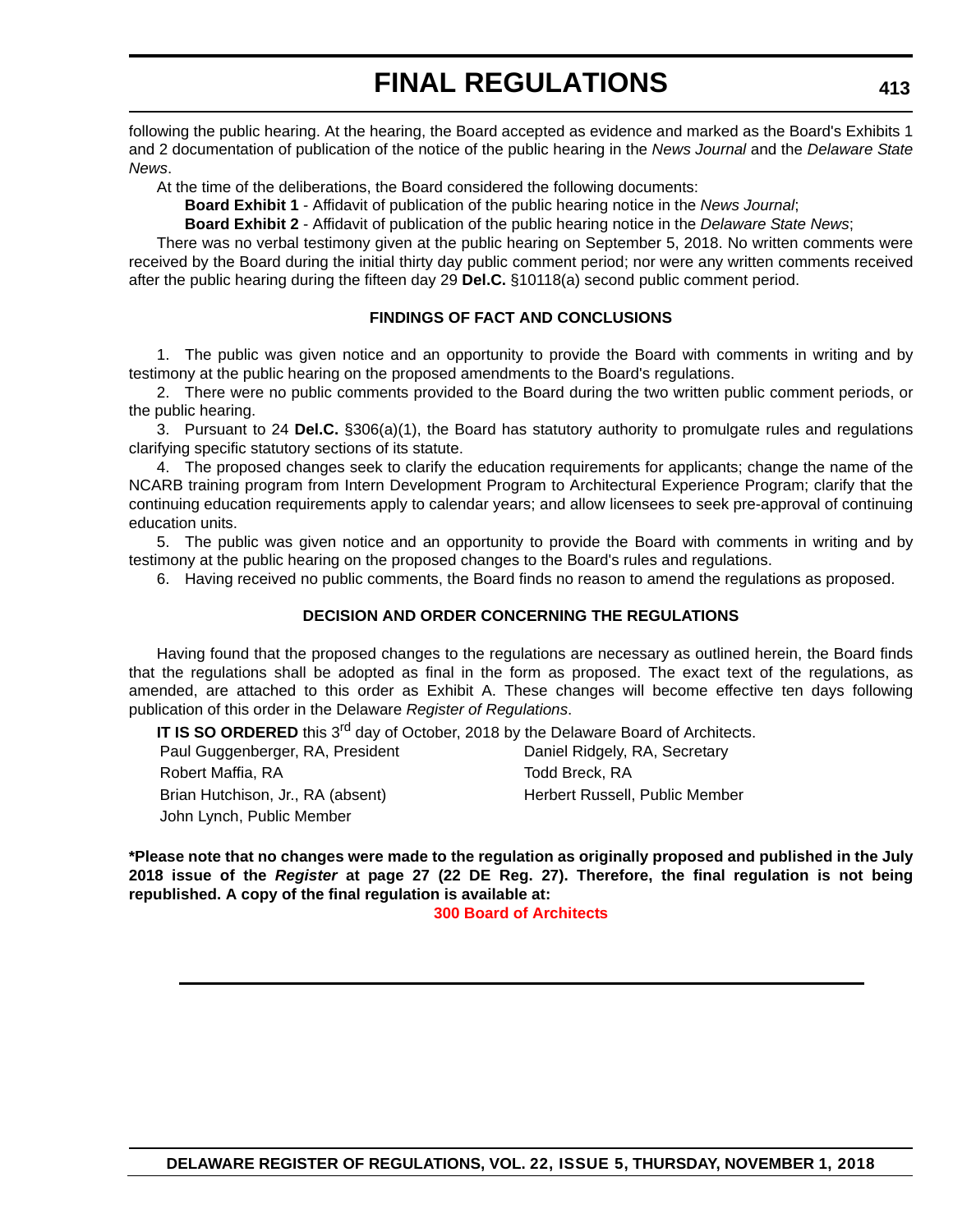### **GENERAL NOTICES**

### **[DEPARTMENT OF NATURAL RESOURCES AND ENVIRONMENTAL](https://dnrec.alpha.delaware.gov/air/)  CONTROL**

**DIVISION [OF AIR QUALITY](https://dnrec.alpha.delaware.gov/air/)**

Statutory Authority: 7 Delaware Code, Chapter 60 (7 **Del.C.** Ch. 60)

#### **REGISTER NOTICE**

#### **Approving Final Revisions to Delaware's State Implementation Plan ("SIP"): Revision to Address Section [110 Infrastructure Requirements of the Clean Air Act for the 2015 National Ambient Air Quality Standards](#page-4-0)  ("NAAQS") for Ground-Level Ozone**

### **Date of Issuance: October 8, 2018 Effective Date of the Amendment: October 8, 2018**

Under the authority vested in the Secretary of the Department of Natural Resources and Environmental Control ("Department" or "DNREC") pursuant to 7 **Del.C.** §§6006, 6010, and all other statutory authority, the following findings of fact based on the record, reasons and conclusions are entered as an Order of the Secretary in the above-referenced promulgation.

#### **Background, Procedural History and Findings of Fact**

This Order relates to the proposed revisions to the Delaware State Implementation Plan ("SIP"), specifically, to address the Section 110 Infrastructure Requirements of the Clean Air Act ("CAA") for the 2015 National Ambient Air Quality Standards ("NAAQS") for Ground-Level Ozone. Delaware is required by Section 110 of the federal Clean Air Act to submit to the U.S. Environmental Protection Agency ("EPA") a SIP that provides for the implementation, maintenance, and enforcement of the NAAQS as established by EPA.

A SIP is a state plan that identifies how that state will attain and maintain air quality that conforms to each primary and secondary NAAQS. The SIP is a complex, fluid document containing regulations, source-specific requirements, and non-regulatory items such as plans and inventories. Delaware submitted its initial SIP to EPA in 1972. Delaware periodically submits revisions to the SIP as required by the CAA to address air quality nonattainment and maintenance issues. The CAA requires that any proposed SIP revision be made available for public comment, and presented at a public hearing prior to submitting to EPA for adoption.

On October 1, 2015, the EPA promulgated a revised NAAQS for ground-level ozone at a level of 0.070 parts per million. The proposed SIP revisions fulfill the infrastructure requirement relative to the 2015 Ozone NAAQS, and demonstrate how Delaware's SIP satisfies the CAA's "Good Neighbor" provision, as set forth in Section 110(a)(2)(D)(i)(I). In particular, the Good Neighbor provision requires each state to demonstrate that emissions from sources within that state do not contribute significantly to non-attainment in, or interfere with maintenance by, any other state with respect to a particular NAAQS. With the proposed SIP document, Delaware will show it satisfies the Good Neighbor provision for the 2015 Ozone NAAQS by showing that all non-trivial sources of emissions of nitrogen oxides and volatile organic compounds in Delaware are well controlled.

The Department has the statutory basis and legal authority to act with regard to the proposed SIP revisions as referenced above, pursuant to 7 Del.C. Chapter 60. The Department published the General Notice of the proposed SIP revisions, and of the August 22, 2018 public hearing held in this matter, in the August 1, 2018 Delaware *Register of Regulations*. One member of the public attended that hearing, but no formal public comment was received by the Department with regard to this matter. It should also be noted that all proper notification and noticing requirements concerning this matter were met by the Department. Proper notice of the hearing was provided as required by law.

The Department's presiding hearing officer, Lisa A. Vest, prepared a Hearing Officer's Report dated September 21, 2018 ("Report"). The Report documents the proper completion of the required SIP revision process, establishes the record, and recommends the adoption of the proposed SIP revisions as attached to the Report as Appendix "A."

#### **DELAWARE REGISTER OF REGULATIONS, VOL. 22, ISSUE 5, THURSDAY, NOVEMBER 1, 2018**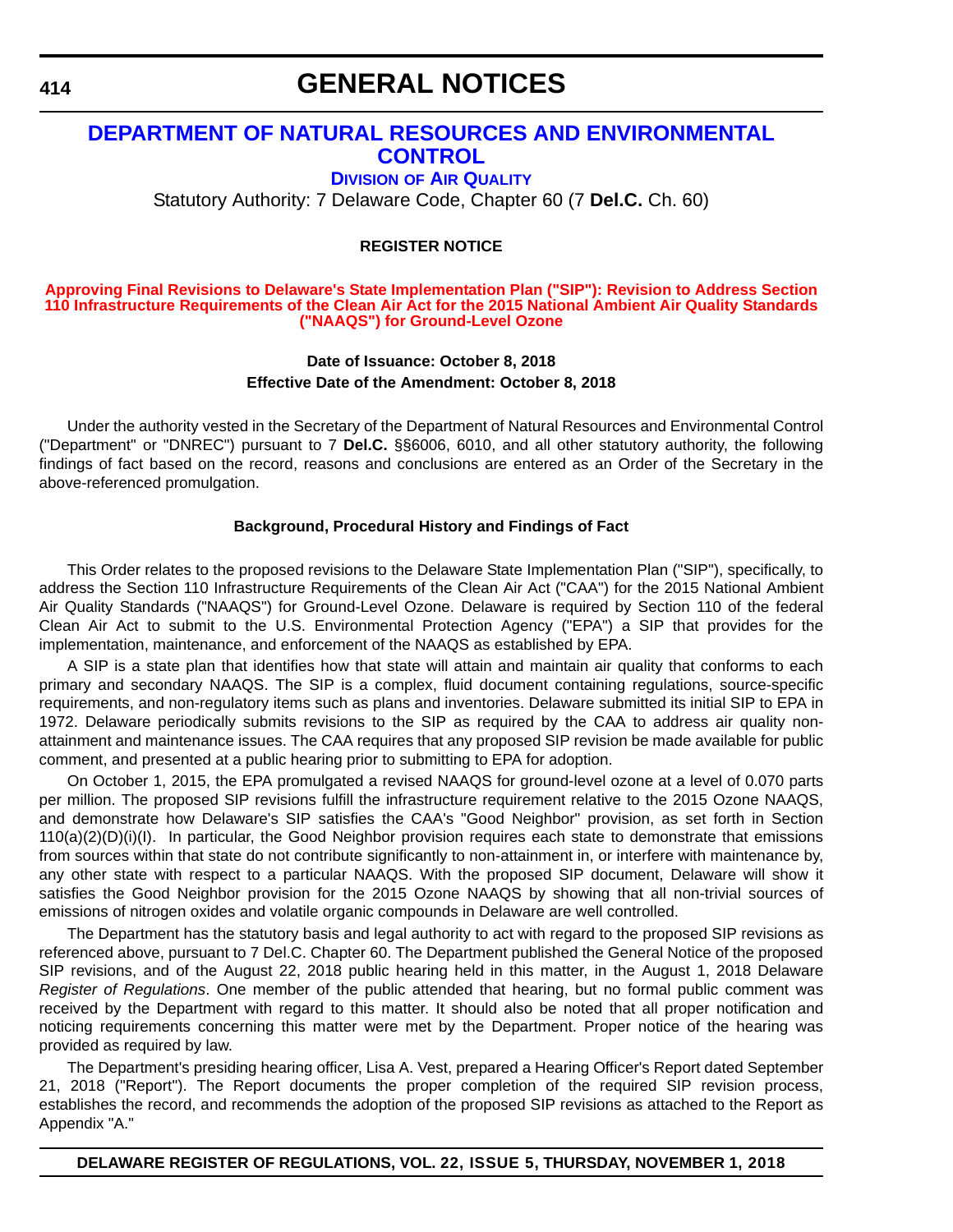# **GENERAL NOTICES**

### **Reasons and Conclusions**

Based on the record developed by the Department's experts and established by the Hearing Officer's Report, I find that the proposed Delaware SIP document is well-supported. I further find that the Department's experts in the Division of Air Quality fully developed the record to support adoption of the SIP document. Therefore, the recommendations of the Hearing Officer are hereby adopted, and I direct that the same be promulgated as final.

The following reasons and conclusions are hereby entered:

1. The Department has the statutory basis and legal authority to act with regard to its proposed SIP document, pursuant to 7 **Del.C.** Ch. 60;

2. The Department has jurisdiction under its statutory authority, pursuant to 7 **Del.C.** Ch. 60, to issue an Order adopting this proposed SIP document as final;

3. The Department provided adequate public notice of the proposed SIP document, and all proceedings associated with the same, in a manner required by the law and regulations. The Department provided the public with an adequate opportunity to comment on the proposed SIP document, including at the time of the public hearing held on August 22, 2018, and held the record open through close of business on September 6, 2018, consistent with 29 **Del.C.** §10118(a), in order to consider public comment on the same before making any final decision;

4. The Department's Hearing Officer's Report, including its established record and the aforementioned recommended proposed SIP document as set forth in Appendix "A," is hereby adopted to provide additional reasons and findings for this Order;

5. Promulgation of this proposed SIP document will enable the Department to provide certification to EPA that (1) Delaware meets all of the necessary implementation, maintenance, and enforcement measures for the 2015 Ozone NAAQS, as set forth in Section 110(a)(2) of the Clean Air Act; and (2) Delaware satisfies the Good Neighbor provision for the 2015 Ozone NAAQS, as specifically set forth in Section 110(a)(2)(D)(i)(I) of the Clean Air Act, by showing that all non-trivial sources of emissions of nitrogen oxides and volatile organic compounds in Delaware are well controlled;

6. The Department's proposed SIP document, as published in the August 1, 2018 Delaware *Register of Regulations*, and as set forth in Appendix "A" as noted above, is adequately supported, is not arbitrary or capricious, and is consistent with the applicable laws and regulations. Consequently, it is approved as a final SIP document, which shall become effective immediately upon the signing of this Order; and

7. The Department shall submit this Order approving as final the proposed Delaware SIP document to the Delaware *Register of Regulations* for publication in its next available issue, and provide such other notice as the law and regulation require and the Department determines is appropriate.

Shawn M. Garvin **Secretary** 

**\*Please Note: Due to the size of the SIP and Appendix A, they are not being published here. PDF versions are available at the following locations:**

[DNREC Clean Air Act SIP](http://regulations.delaware.gov/register/november2018/general/DNREC Clean Air Act SIP.pdf)

<http://regulations.delaware.gov/register/november2018/general/DNREC Clean Air Act SIP.pdf>

[Appendix A](http://regulations.delaware.gov/register/november2018/general/Appendix A.pdf)

<http://regulations.delaware.gov/register/november2018/general/Appendix A.pdf>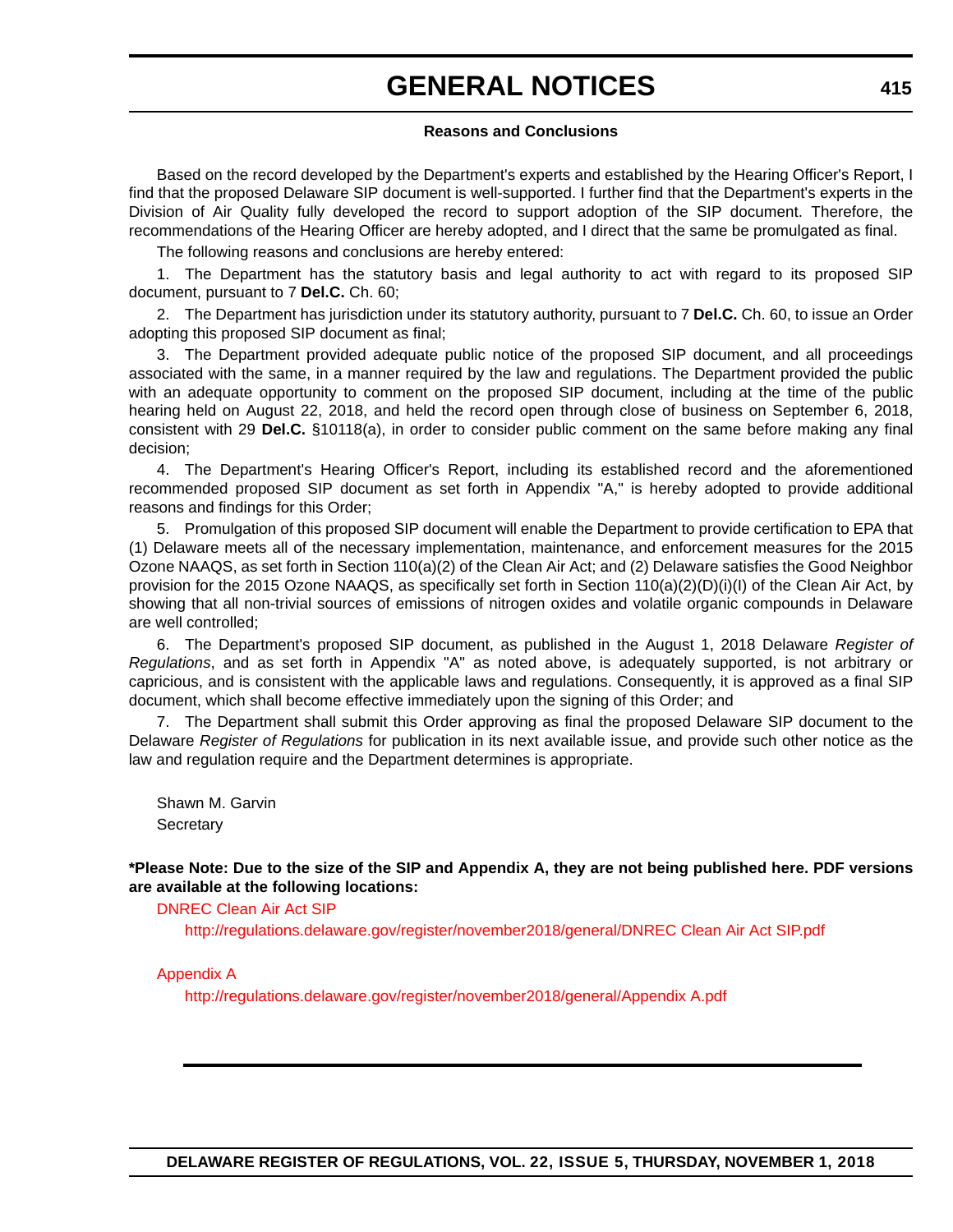### **[DELAWARE RIVER BASIN COMMISSION](https://www.state.nj.us/drbc/) [PUBLIC NOTICE](#page-4-0)**

The Delaware River Basin Commission will hold a public hearing on **Wednesday, November 14, 2018** beginning at 1:30 p.m. A business meeting will be held the following month on **Wednesday, December 12, 2018** beginning at 10:30 a.m. The hearing and meeting are open to the public and will be held at the Washington Crossing Historic Park Visitor Center, 1112 River Road, Washington Crossing, Pennsylvania 18977. For more information, visit the DRBC web site at <www.drbc.gov> or contact Pamela M. Bush, Commission Secretary and Assistant General Counsel, at 609-883-9500 extension 203 and [pamela.bush@drbc.gov.](mailto:pamela.bush@drbc.gov)

### **[DEPARTMENT OF EDUCATION](https://www.doe.k12.de.us/) [PUBLIC NOTICE](#page-4-0)**

The State Board of Education will hold its monthly meeting on Thursday, November 15, 2018 at 5:00 p.m. at Mispillion Elementary School located at 311 Lovers Lane, Milford, Delaware.

### **[DEPARTMENT OF HEALTH AND SOCIAL SERVICES](https://www.dhss.delaware.gov/dhss/dmma/) DIVISION OF MEDICAID [AND MEDICAL ASSISTANCE](https://www.dhss.delaware.gov/dhss/dmma/) [PUBLIC NOTICE](#page-4-0) Physician Assistants**

In compliance with the State's Administrative Procedures Act (APA - Title 29, Chapter 101 of the Delaware Code), 42 CFR §447.205, and under the authority of Title 31 of the Delaware Code, Chapter 5, Section 512, Delaware Health and Social Services (DHSS) / Division of Medicaid and Medical Assistance (DMMA) is proposing to amend Title XIX Medicaid State Plan regarding Physician Assistants (PA), specifically, to update current policy.

Any person who wishes to make written suggestions, compilations of data, testimony, briefs or other written materials concerning the proposed new regulations must submit same to, Planning, Policy and Quality Unit, Division of Medicaid and Medical Assistance, 1901 North DuPont Highway, P.O. Box 906, New Castle, Delaware 19720-0906, by email to [Nicole.M.Cunningham@state.de.us](mailto:Nicole.M.Cunningham@state.de.us), or by fax to 302-255-4413 by 4:30 p.m. on December 3, 2018. Please identify in the subject line: Physician Assistant.

The action concerning the determination of whether to adopt the proposed regulation will be based upon the results of Department and Division staff analysis and the consideration of the comments and written materials filed by other interested persons.

### **DIVISION OF MEDICAID [AND MEDICAL ASSISTANCE](https://www.dhss.delaware.gov/dhss/dmma/) [PUBLIC NOTICE](#page-4-0) Prescription Assistance**

In compliance with the State's Administrative Procedures Act (APA - Title 29, Chapter 101 of the Delaware Code), 42 CFR §447.205, and under the authority of Title 31 of the Delaware Code, Chapter 5, Section 512, Delaware Health and Social Services (DHSS) / Division of Medicaid and Medical Assistance (DMMA) is proposing to amend Delaware Social Services Manual (DSSM) regarding Prescription Assistance, specifically, *to restore the Delaware Prescription Drug Payment Assistance Program*.

Any person who wishes to make written suggestions, compilations of data, testimony, briefs or other written materials concerning the proposed new regulations must submit same to, Planning, Policy and Quality Unit, Division of Medicaid and Medical Assistance, 1901 North DuPont Highway, P.O. Box 906, New Castle, Delaware 19720-0906, by email to [Nicole.M.Cunningham@state.de.us](mailto:Nicole.M.Cunningham@state.de.us), or by fax to 302-255-4413 by 4:30 p.m. on December 3, 2018. Please identify in the subject line: Prescription Assistance.

The action concerning the determination of whether to adopt the proposed regulation will be based upon the results of Department and Division staff analysis and the consideration of the comments and written materials filed

### **DELAWARE REGISTER OF REGULATIONS, VOL. 22, ISSUE 5, THURSDAY, NOVEMBER 1, 2018**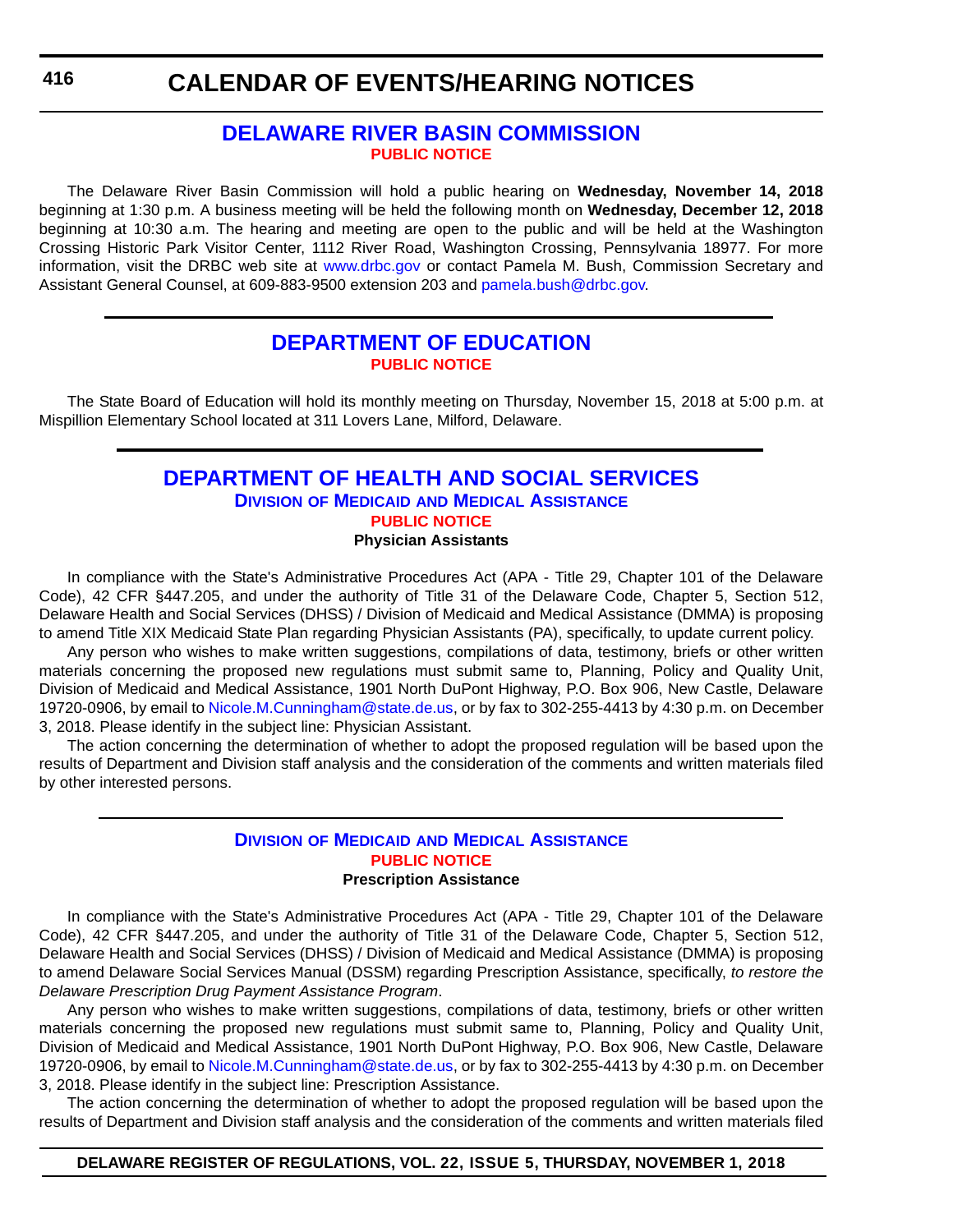by other interested persons.

### **DIVISION OF MEDICAID [AND MEDICAL ASSISTANCE](https://www.dhss.delaware.gov/dhss/dmma/) [PUBLIC NOTICE](#page-4-0) MAGI Methodology**

In compliance with the State's Administrative Procedures Act (APA - Title 29, Chapter 101 of the Delaware Code), 42 CFR §447.205, and under the authority of Title 31 of the Delaware Code, Chapter 5, Section 512, Delaware Health and Social Services (DHSS) / Division of Medicaid and Medical Assistance (DMMA) is proposing to amend the Delaware Social Services Manual (DSSM) regarding MAGI Methodology, specifically, to clarify policy related to special income counting rules for children and dependents.

Any person who wishes to make written suggestions, compilations of data, testimony, briefs or other written materials concerning the proposed new regulations must submit same to, Planning, Policy and Quality Unit, Division of Medicaid and Medical Assistance, 1901 North DuPont Highway, P.O. Box 906, New Castle, Delaware 19720-0906, by email to [Nicole.M.Cunningham@state.de.us,](mailto:Nicole.M.Cunningham@state.de.us) or by fax to 302-255-4413 by 4:30 p.m. on December 3, 2018. Please identify in the subject line: MAGI Methodology.

The action concerning the determination of whether to adopt the proposed regulation will be based upon the results of Department and Division staff analysis and the consideration of the comments and written materials filed by other interested persons.

### **[DEPARTMENT OF INSURANCE](https://insurance.delaware.gov/) OFFICE OF [THE COMMISSIONER](https://insurance.delaware.gov/) [PUBLIC NOTICE](#page-4-0)**

#### **610 Automobile Premium Consumer Comparison**

Chapter 18 of the Delaware Administrative Code at Regulation 610 requires insurers who have a prescribed market share to, annually, by October 1, submit certain data to the Department of Insurance (Department) concerning automobile rates so that the Department may use those data as the basis of its on-line rate comparison tool. The purpose of the on-line rate comparison tool was to allow consumers to easily compare automobile insurance rates based on set driving scenarios, driver profiles and zip codes.

However, since the inception of the rate calculator in 2006, insurers have built their own calculators which can be precisely tailored to fit an exact consumer profile. Thus, the Department's calculator is obsolete and the regulation requiring the data call should be repealed.

The Department does not plan to hold a public hearing on the proposed repeal of Regulation 610. The regulation proposed for repeal appears below and can also be viewed at the Department of Insurance website at <http://insurance.delaware.gov/information/proposedregs/>.

Any person may file written comments, suggestions, briefs, and compilations of data or other materials concerning the proposed repeal of the regulation. Any written submission in response to this notice and relevant to the proposed repeal must be received by the Department of Insurance no later than 4:30 p.m. EST, the 3<sup>rd</sup> day, December, 2018. Any such requests should be directed to:

Leslie W. Ledogar, Regulatory Specialist Delaware Department of Insurance 841 Silver Lake Blvd. Dover, 19904 (302) 674-7379 Email: [Leslie.Ledogar@state.de.us](mailto:Leslie.Ledogar@state.de.us)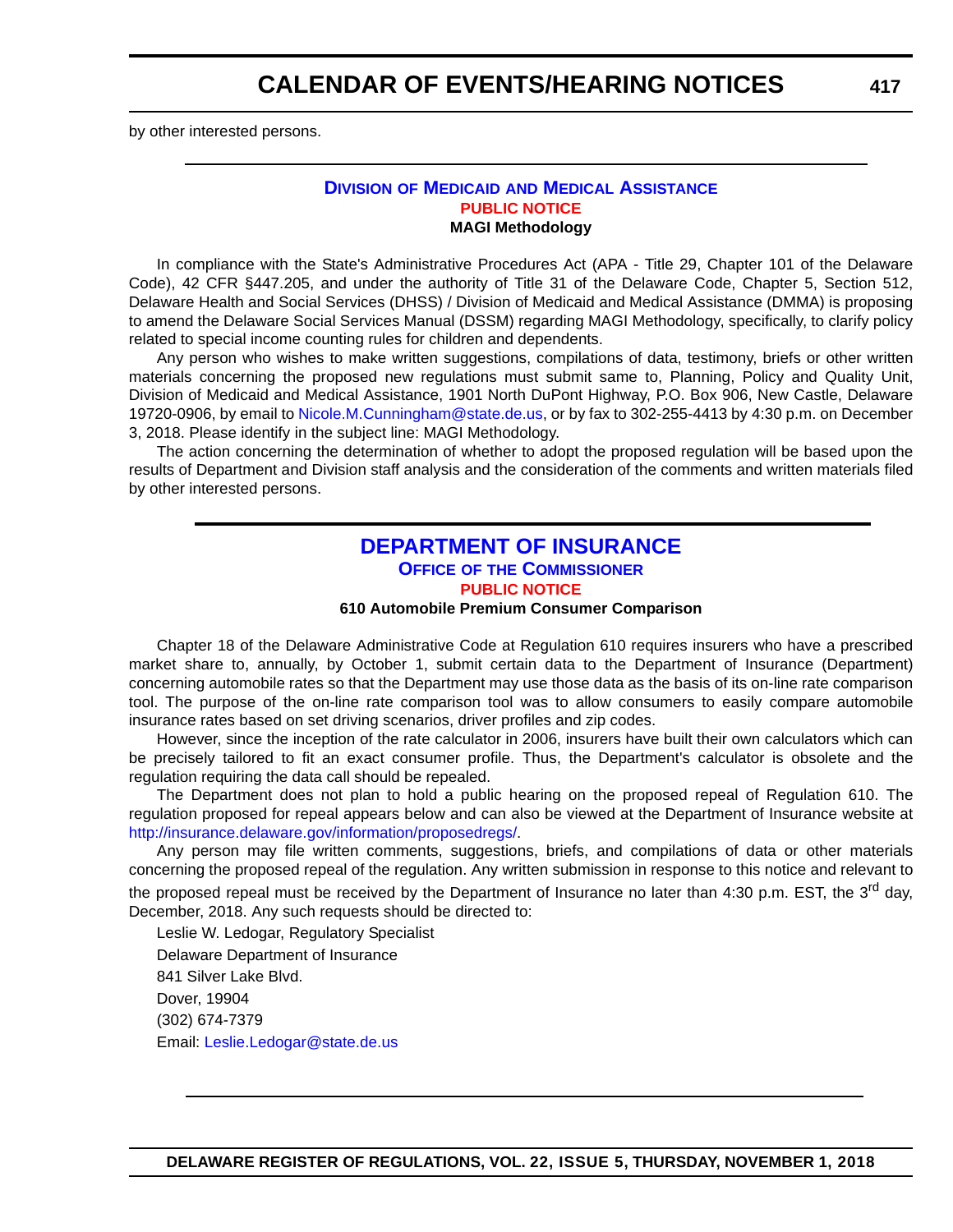**418**

### **CALENDAR OF EVENTS/HEARING NOTICES**

### **OFFICE OF [THE COMMISSIONER](https://insurance.delaware.gov/) [PUBLIC NOTICE](#page-4-0)**

### **1319 Arbitration of Disputes between Carriers and Primary Care and Chronic Care Management Providers**

On August 29, 2018, the Governor signed into law SB 227 as amended by Senate Amendment No. 1 and House Amendment No. 1 as amended by House Amendment No. 1 to House Amendment No. 1, entitled "An Act to Amend Title 16, Title 18, and Title 29 of the Delaware Code Relating to Primary Care Services" (the Act). The Act provides that Sections 5 through 8 become effective on January 1, 2019 and expire "three years after enactment into law unless otherwise provided by a subsequent Act of the General Assembly."

Section 5 of the Act adds new 18 **Del.C.** §3342B to the Uniform Health Policy Provisions Law codified at 18 **Del.C.** Chapter 33, Subchapter 1. Section 6 of the Act adds new 18 **Del.C.** §3556A to Chapter 35 of the Delaware Insurance Code, which concerns group and blanket health insurance. Both new provisions require, *inter alia*, that insurance carriers "provide coverage for chronic care management and primary care at a reimbursement rate that is not less than the Medicare reimbursement for comparable physician services."

The Act also requires that the Delaware Department of Insurance (the Department) "arbitrate disagreements regarding rates under this section" for which the parties involved in the dispute must pay, and that the Department "adopt regulations to implement the requirements of this section no later than 90 days after the effective date of this Act."

The Department is therefore proposing new 18 **DE Admin. Code** 1319, Arbitration of Disputes between Carriers and Primary Care and Chronic Care Management Providers, to implement the requirements of 18 **Del.C.** §§3342B and 3556A.

Any person may file written comments, suggestions, briefs, and compilations of data or other materials concerning the proposed new regulation. Any written submission in response to this notice and relevant to the proposed new regulation must be received by the Department of Insurance no later than 4:30 p.m., 3<sup>rd</sup> day, December, 2018 by mailing to:

Delaware Department of Insurance Attn.: Leslie W. Ledogar, Esq., Regulatory Specialist Docket No. 3909-2018 841 Silver Lake Boulevard Dover, DE 19904 Comments may also be emailed to [leslie.ledogar@state.de.us](mailto:leslie.ledogar@state.de.us).

The Department of Insurance does not plan to hold a public hearing on the proposed new regulation. The proposed new regulation appears below and can also be viewed at the Department of Insurance website at [http://](http://insurance.delaware.gov/information/proposedregs/) [insurance.delaware.gov/information/proposedregs/.](http://insurance.delaware.gov/information/proposedregs/)

### **OFFICE OF [THE COMMISSIONER](https://insurance.delaware.gov/) [PUBLIC NOTICE](#page-4-0)**

### **1320 Minimum Standards for Short-Term, Limited Duration Health Insurance Plans**

Short-term, limited duration (STLD) health insurance has long been offered to individuals through the nongroup market and through associations. The product was originally designed for people who experience a temporary gap in health insurance coverage. Unlike other products that are considered "limited benefit" or "excepted benefit" policies (cancer-only or hospital indemnity that pay a fixed dollar benefit per inpatient stay), STLD health insurance policies are sometimes advertised as providing "major medical" coverage.

STLD policies are distinguishable from other comprehensive major medical policies in that they only provide coverage for a limited term, typically less than 365 days, and, as the name implies, are not renewable. Thus, an individual who bought an STLD and then becomes seriously ill has historically been unable to renew coverage when the policy ends.

STLD policies also have other significant limitations, including the types of services covered, and caps on the maximum claims-paid amounts. Additionally, pursuant to an exemption in the federal Affordable Care Act (ACA), STLD policies are exempt from the market rules that apply to most major medical health insurance policies sold to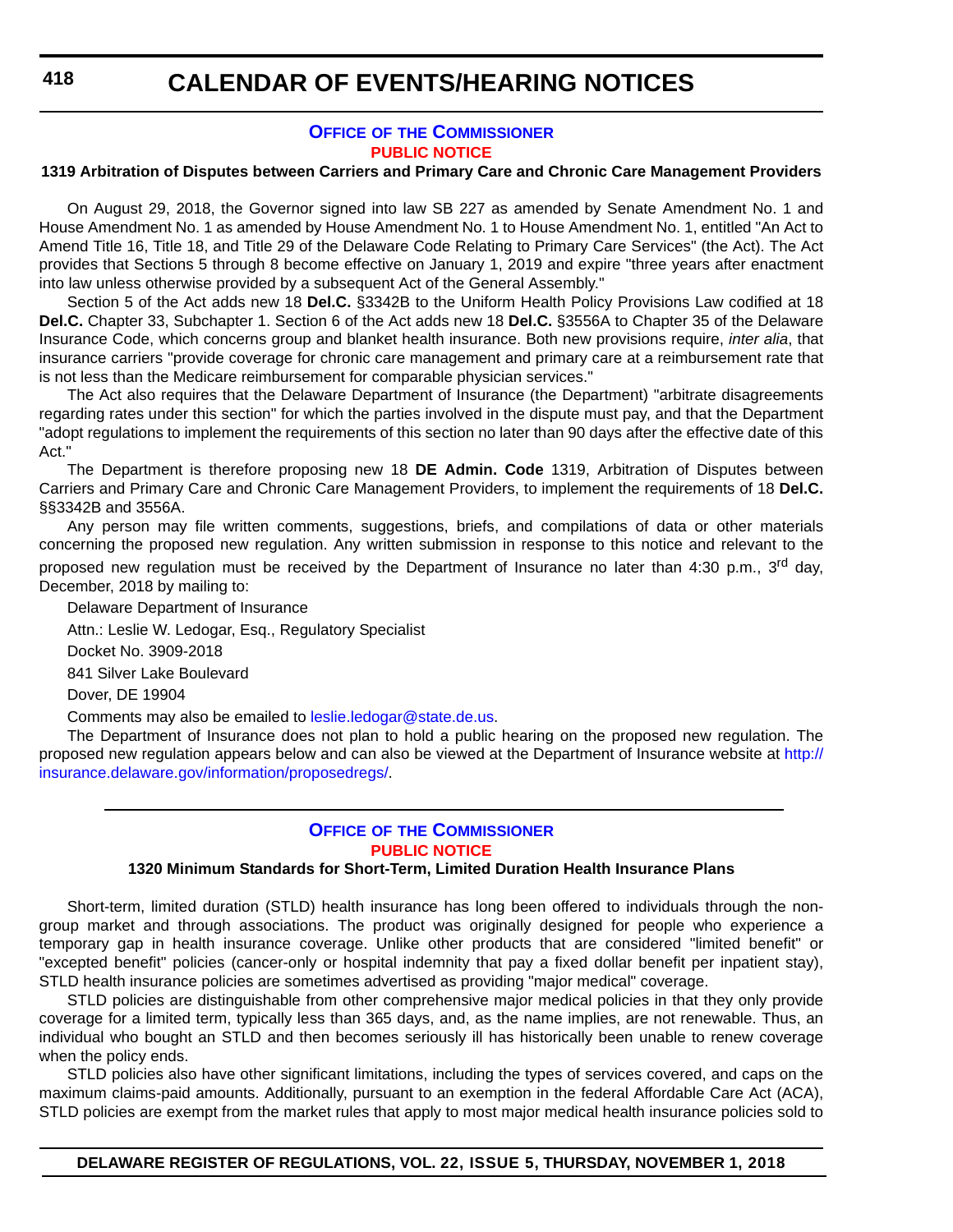individuals in the non-group market, including rules that prohibit medical underwriting, pre-existing condition exclusions, and lifetime and annual limits. They are also exempt from the ACA's minimum coverage standards.

In 2017, Congress reduced the ACA's individual mandate tax penalty, (the requirement that individuals have minimum essential health coverage or face a tax penalty) to \$0, beginning in 2019. It is possible that this change could lead more consumers to contemplate purchasing STLD policies.

On August 3, 2018, the federal government issued a rule that will apply to STLD health insurance policies sold on or after October 2, 2018. *See* 83 Fed. Reg. 38212 (the Final Rule). The Final Rule would extend the period during which plans can be sold from three to 12 months and would allow for consecutive renewal of short-term policies. The relaxation in renewal requirements allows consumers to enroll in the policies for a period arguably longer than "short term" and may re-enroll in the policies for an indefinite period of time.

Although the intent of the Final Rule is to grant consumers more affordable coverage alternatives than are offered through state health insurance marketplaces, the more "affordable" coverage comes with less actual coverage. Specifically, consumers who purchase these plans may face limited benefit offerings, significant out-ofpocket costs, the risk of plan cancellation due to pre-existing conditions, and possible deceptive advertising practices. A producer's duty of competence includes ensuring that consumers considering these policies are fully advised of the terms, benefits, and limitations of the coverage.

The Final Rule expressly describes short-term coverage as "a type of health insurance coverage that was primarily designed to fill temporary gaps in coverage that may occur when an individual is transitioning from one plan or coverage to another plan or coverage (emphasis added)." *Id.* at 38213.

STLD health insurance policies are not considered minimum essential coverage for purposes of satisfying the ACA individual mandate. *Id.* at 38213 and 38225.

Increased sales of these plans to younger, healthy people is expected to draw thousands of healthy consumers out of Delaware's Health Insurance Marketplace (HIM) risk pool, leading to an unhealthy risk mix and subsequent increases in marketplace health insurance premiums.

The sale of these plans can begin on October 1, 2018, which is 60 days after the Final Rule was issued. Therefore, states, including Delaware, have a short window within which to implement consumer protections, as the sale of these short-term policies could begin later this year.

The Final Rule specifically states that "states generally remain free to adopt . . . other standards as they see fit." *Id.* at 38225.

Elsewhere in this edition of the *Register of Regulations*, the Department published an emergency order by which it adopted new 18 **DE Admin. Code** 1320 - Minimum Standards for Short-Term, Limited Duration Health Insurance Plans, to ensure that carriers offering STLD health insurance plans comply with minimum consumer protection and notification standards so as to partially prevent the erosion of the stability of Delaware's HIM and to protect Delaware consumers from being potentially mislead into purchasing a STLD health insurance plan without being fully informed of its coverage limits or applicability.

The Department is therefore concurrently proposing new 18 **DE Admin. Code** 1320 - Minimum Standards for Short-Term, Limited Duration Health Insurance Plans with the purpose of permanently codifying the regulations that are the subject of the Commissioner's Emergency Order adopting these same regulations.

Any person may file written comments, suggestions, briefs, and compilations of data or other materials concerning the proposed new regulation. Any written submission in response to this notice and relevant to the proposed new regulation must be received by the Department of Insurance no later than 4:30 p.m., 3<sup>rd</sup> day, December, 2018 by mailing to:

Delaware Department of Insurance

Attn.: Leslie W. Ledogar, Esq., Regulatory Specialist

Docket No. 3909-2018

841 Silver Lake Boulevard

Dover, DE 19904

Comments may also be emailed to [leslie.ledogar@state.de.us.](mailto:leslie.ledogar@state.de.us.)

The Department of Insurance does not plan to hold a public hearing on the proposed new regulation. The proposed new regulation appears below and can also be viewed at the Department of Insurance website at [http://](http://insurance.delaware.gov/information/proposedregs/) [insurance.delaware.gov/information/proposedregs/](http://insurance.delaware.gov/information/proposedregs/).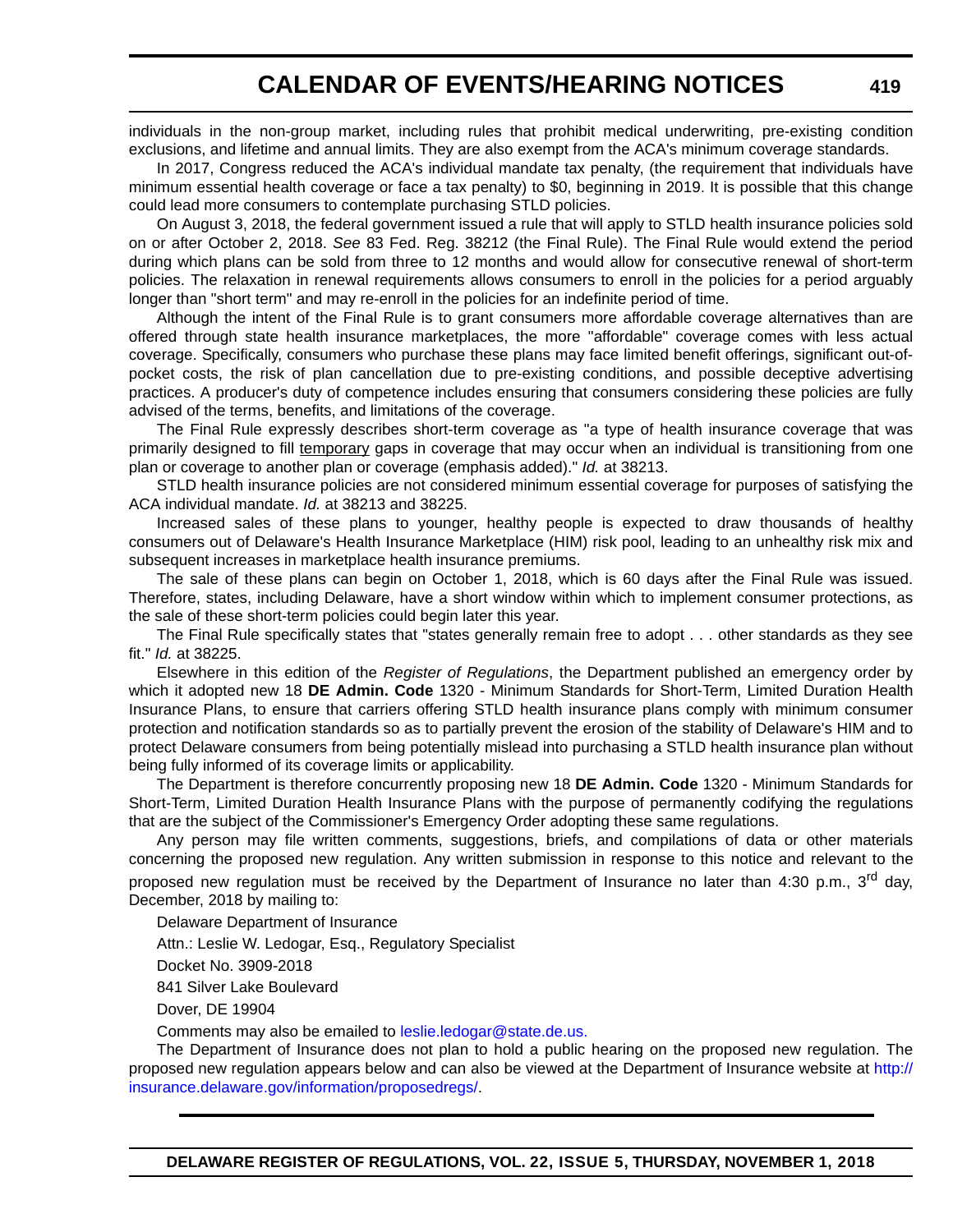### **[DEPARTMENT OF JUSTICE](https://attorneygeneral.delaware.gov/fraud/) FRAUD [AND CONSUMER PROTECTION DIVISION](https://attorneygeneral.delaware.gov/fraud/) [INVESTOR PROTECTION UNIT](https://attorneygeneral.delaware.gov/fraud/) [PUBLIC NOTICE](#page-4-0)**

### **Rules Pursuant to the Delaware Securities Act**

In compliance with the State's Administrative Procedures Act (APA -Title 29, Chapter 101 of the Delaware Code) and Section 73-102(b) of Title 6 of the Delaware Code, the Investor Protection Unit of the Delaware Department of Justice ("the Unit") hereby publishes notice of a proposed revision to the Rules Pursuant to the Delaware Securities Act.

The proposed revision amends two existing Rules as follows:

- The proposed amendments include an amendment of Rule 610 relating to the examination requirements of individuals applying to be registered as a broker-dealer or broker-dealer agent. It will require that applicants new to the securities industry successfully complete the Securities Industry Essentials ("SIE").
- The proposed amendments also include an amendment to Rule 710 relating to the examination requirements of individuals applying to be registered as an investment adviser or investment adviser representative. It will require that applicants new to the securities industry successfully complete the SIE.

Persons wishing to comment on the proposed revision may submit their comments in writing to:

Jillian Lazar

Investor Protection Director

Department of Justice, Investor Protection Unit

State Office Building, 5<sup>th</sup> Floor

820 N. French Street

Wilmington, DE 19801

The comment period on the proposed revision will be held open for a period of thirty days from the date of the publication of this notice in the Delaware *Register of Regulations*.

### **[DEPARTMENT OF SAFETY AND HOMELAND SECURITY](https://dsp.delaware.gov/) DIVISION [OF STATE POLICE](https://dsp.delaware.gov/)**

### **2400 BOARD OF EXAMINERS [OF CONSTABLES](https://dsp.delaware.gov/) [PUBLIC NOTICE](#page-4-0)**

Notice is hereby given that the Board of Examiners of Constables, in accordance with 10 **Del. C.** Ch. 27 proposes to amend the following adopted rules in 24 **DE Admin. Code** 2400 Board of Examiners of Constables: Rule 1.0 Licensing. If you wish to view the complete Rules, contact Ms. Ashley Hughes at 302-672-5337. Any persons wishing to present views may submit them in writing, by December 3, 2018, to Delaware State Police, Professional Licensing Section, P. O. Box 430, Dover, DE 19903. The Board will hold a meeting Wednesday, December 19, 2018, at the Tatnall Building, 150 Martin L. King, Jr. Boulevard South, Room 112, Dover, DE.

### **[DEPARTMENT OF SERVICES FOR CHILDREN, YOUTH AND THEIR](https://kids.delaware.gov/fs/fs.shtml)  FAMILIES**

### **DIVISION [OF FAMILY SERVICES](https://kids.delaware.gov/fs/fs.shtml)**

**OFFICE [OF CHILD CARE LICENSING](https://kids.delaware.gov/fs/fs.shtml)**

**[PUBLIC NOTICE](#page-4-0)**

**101 DELACARE: Regulations for Early Care and Education and School-Age Centers**

The Office of Child Care Licensing (OCCL) proposes to amend DELACARE: Regulations for Early Care and Education and School-Age Centers. This proposal includes the following changes:

**DELAWARE REGISTER OF REGULATIONS, VOL. 22, ISSUE 5, THURSDAY, NOVEMBER 1, 2018**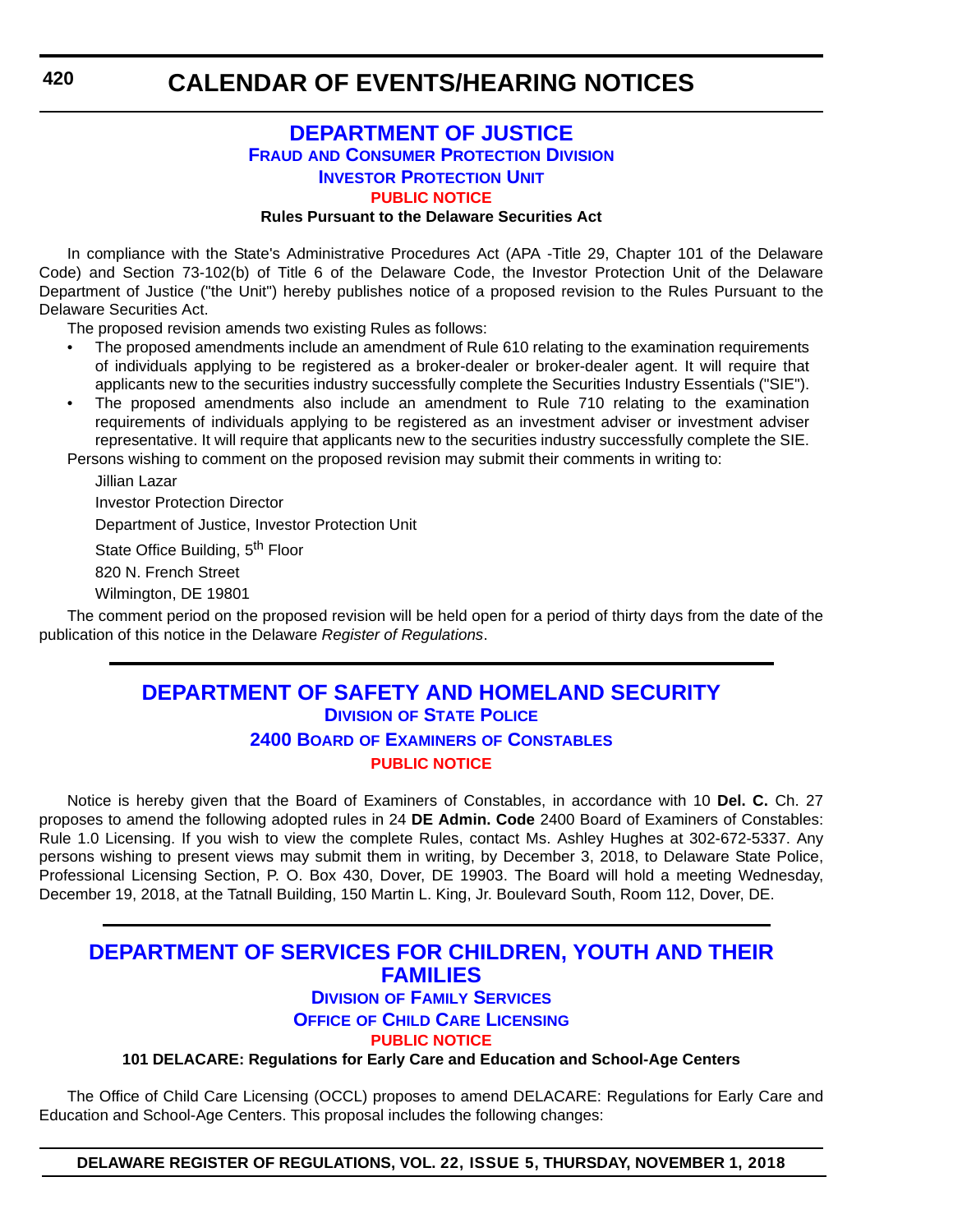- Using plain language throughout the regulation:
- Clarification regarding the requirements for lead-paint risk assessments for centers that were built before 1978, including abatement for lead-paint hazards;
- Radon testing, including mitigation if necessary;
- Air quality testing for centers located in a building/structure that contains or contained a dry cleaner, nail salon, or any other use that may result in an unacceptable indoor air quality;
- Fingerprinting conducted before a staff member begins employment at the center;
- Comprehensive background checks for applicants, licensees, staff members, and volunteers before being alone with children;
- Broadening the education requirements for school-age site coordinators and reducing the experience requirements;
- Allowing early childhood interns to be alone with children during naptime;
- Certified staff at all times to administer medications, as needed;
- The allowance for licensees to be able to administer non-intravenous medication when requested by the parent; and
- Suspension and expulsion policies.
- Requiring centers to be free of lead-paint and radon hazards and the additional requirement for centers located in a building/structure that contains or contained a business that may result in unacceptable air quality to have the air quality tested protects children's health. Comprehensive background checks and suspension and expulsion policies are required to comply with the Child Development Block Grant Act of 2014. Lastly, by amending these regulations, the needs of children requiring medication (with parent/ guardian permission) while in child care will be met, consistent with the principles of the Americans with Disabilities Act.

Interested parties wishing to offer comments, suggestions, data, briefs, or other materials concerning the proposed regulation may submit them to the Office of Child Care Licensing, Division of Family Services, Department of Services for Children, Youth and Their Families, 3411 Silverside Road, Hagley Building, Wilmington, Delaware, 19810, Attention: Kelly McDowell or email them to Kelly McDowell at [Kelly.McDowell@state.de.us](mailto:Kelly.McDowell@state.de.us) by the close of business on December 7, 2018.

### **DIVISION [OF FAMILY SERVICES](https://kids.delaware.gov/fs/fs.shtml) OFFICE [OF CHILD CARE LICENSING](https://kids.delaware.gov/fs/fs.shtml) [PUBLIC NOTICE](#page-4-0)**

### **103 Regulations for Family and Large Family Child Care Homes**

The Office of Child Care Licensing (OCCL) proposes to amend DELACARE: Regulations for Family and Large Family Child Care Homes. This proposal includes the following requirements:

- Lead-paint risk assessments for family child care homes that were built before 1978, including abatement for lead-paint hazards;
- Radon testing for family and large family homes, including mitigation if necessary;
- Air quality testing for large family homes located in a commercially-zoned building/structure that contains or contained a dry cleaner, nail salon, or any other use that may result in an unacceptable indoor air quality;
- Fingerprinting conducted before a staff member begins employment and before a new adult household member moves into the home;
- Comprehensive background checks for applicants, licensees, adult household members, staff members, and adult volunteers;
- Qualified staff at all times to administer medications, as needed;
- The allowance for licensees to be able to administer non-intravenous medication when requested by the parent; and
- Suspension and expulsion policies.

Requiring family and large family homes to be free of lead-paint and radon hazards, and the additional requirement for large family homes located in commercially located buildings that contain or contained a business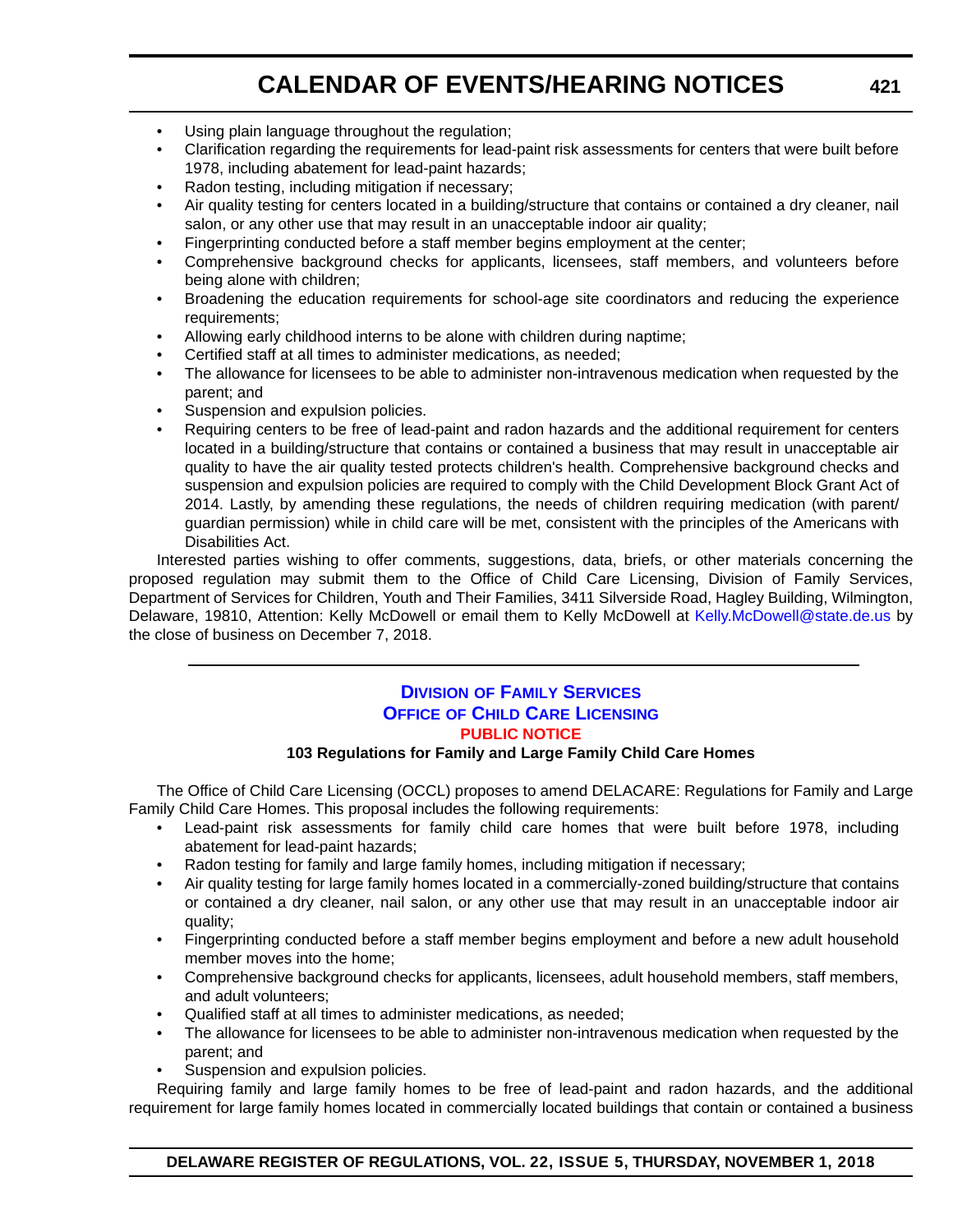that may result in unacceptable air quality to have the air quality tested protects children's health. Lastly, by amending these regulations, the needs of children requiring medication (with parent/guardian permission) while in child care will be met, consistent with the principles of the Americans with Disabilities Act.

In addition, the application forms, the specific requirements to obtain a license, and due process provisions have been added to the regulation.

Interested parties wishing to offer comments, suggestions, data, briefs, or other materials concerning the proposed regulation may submit them to the Office of Child Care Licensing, Division of Family Services, Department of Services for Children, Youth and Their Families, 3411 Silverside Road, Hagley Building, Wilmington, Delaware, 19810, Attention: Kelly McDowell or email them to Kelly McDowell at [Kelly.McDowell@state.de.us](mailto:Kelly.McDowell@state.de.us) by the close of business on December 7, 2018.

### **[DEPARTMENT OF STATE](https://depsc.delaware.gov/) [PUBLIC SERVICE COMMISSION](https://depsc.delaware.gov/) [PUBLIC NOTICE](#page-4-0)**

### **1010 Regulations Governing the Administration of the Electric and Natural Gas Utility Distribution System**

The Delaware General Assembly has enacted legislation pursuant to which electric distribution and natural gas distribution utilities subject to the jurisdiction of the Delaware Public Service Commission (the "Commission") may file, on a semiannual basis, proposed rate schedules establishing a Distribution System Improvement Charge ("DSIC") rate that provides such utilities the opportunity to recover the cost of new, used and useful utility plant that meets certain eligibility criteria. See 26 **Del.C.** §315 (Electric and Natural Gas Utility Distribution System Improvement Charge). The legislation further provides that the Commission may adopt rules and regulations to administer the DSIC so long as those rules and regulations are not inconsistent with the Public Utilities Act of 1974.

The Commission has promulgated proposed regulations to implement and administer the DSIC (the "Proposed Regulations"), 26 *Del. Admin. Code* ch. 1010. The Proposed Regulations establish filing deadlines for DSIC applications; effective dates of new DSIC rates; requirements for filing a DSIC application; a review and approval process; and annual reconciliation and audit procedures.

The Commission has the authority to promulgate the Proposed Regulations pursuant to 26 **Del.C.** §§209(a), 315(d), and 29 **Del.C.** ch. 101.

The Commission hereby solicits written comments, suggestions, and compilations of data, briefs, or other written materials concerning the Proposed Regulations. Anyone submitting any written materials must email such materials to Joshua Bowman at [Joshua.Bowman@state.de.us](mailto:Joshua.Bowman@state.de.us) on or before December 3, 2018.

Any public hearing conducted by the Commission will be duly noticed in accordance with 29 **Del.C.** §§10115(b).

Copies of the Proposed Regulations may be obtained from the Commission office at 861 Silver Lake Blvd, Suite 100, Dover, DE 19904. The Proposed Regulations will also be available on the Commission's website: [https:/](https://depsc.delaware.gov/) [/depsc.delaware.gov/.](https://depsc.delaware.gov/)

Any individual with disabilities who wishes to review submissions or to participate in this docket should contact the Commission to discuss any auxiliary aids or services to facilitate such review or participation. Such contact may be in person, in writing, by telephone or otherwise. The Commission's toll-free telephone number in Delaware is (800) 282-8574. You may also make inquiries by voice telephone at 302-736-7500 or by internet email at [Joshua.Bowman@state.de.us.](mailto:Joshua.Bowman@state.de.us)

### **[DEPARTMENT OF TRANSPORTATION](https://www.deldot.gov/index.shtml) DIVISION [OF TRANSPORTATION SOLUTIONS](https://www.deldot.gov/index.shtml) [PUBLIC NOTICE](#page-4-0)**

### **2403 Special Events Policies and Procedures—Traffic Management**

Under Title 17 of the **Delaware Code**, Section 141, as well as 29 **Delaware Code** Section 8404(8), the Traffic Operations and Management Section of the Delaware Department of Transportation (DelDOT), has the authority to regulate the traffic impacts of special events that affect the safe movement of traffic on the State's transportation

**DELAWARE REGISTER OF REGULATIONS, VOL. 22, ISSUE 5, THURSDAY, NOVEMBER 1, 2018**